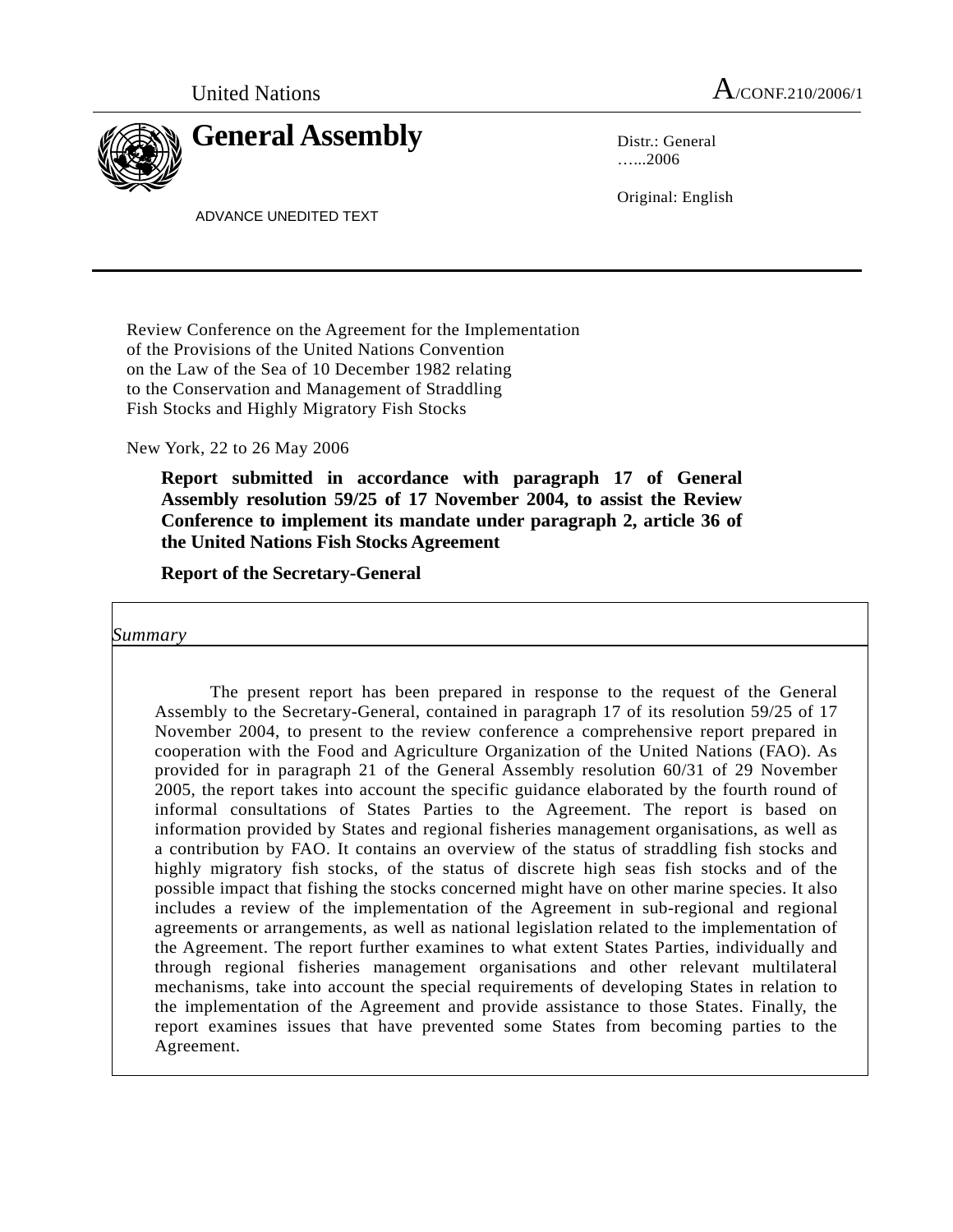#### **Contents** *Paragraphs*

|     |                                                                                          |                                                                                                                                                                                                                                                                                                                                                         | $1 - 10$           |
|-----|------------------------------------------------------------------------------------------|---------------------------------------------------------------------------------------------------------------------------------------------------------------------------------------------------------------------------------------------------------------------------------------------------------------------------------------------------------|--------------------|
| I.  |                                                                                          |                                                                                                                                                                                                                                                                                                                                                         |                    |
| II. |                                                                                          |                                                                                                                                                                                                                                                                                                                                                         | 11-134             |
|     | A.                                                                                       |                                                                                                                                                                                                                                                                                                                                                         | $12 - 21$          |
|     | <b>B.</b>                                                                                |                                                                                                                                                                                                                                                                                                                                                         | $22 - 81$          |
|     | $\mathbf{C}$ .<br>D.                                                                     |                                                                                                                                                                                                                                                                                                                                                         | 82-103             |
|     | Ε.                                                                                       |                                                                                                                                                                                                                                                                                                                                                         | 104-116<br>117-134 |
| Ш   |                                                                                          | Review of the extent to which the Agreement has been incorporated into sub-regional or<br>regional arrangements to conserve and manage straddling fish stocks and highly<br>migratory fish stocks, as well as national legislation related to the implementation of the<br>Agreement, and also measures that have been adopted relevant to these stocks | 135-291            |
|     | Α.                                                                                       |                                                                                                                                                                                                                                                                                                                                                         | 137                |
|     |                                                                                          |                                                                                                                                                                                                                                                                                                                                                         | 138-153            |
|     |                                                                                          |                                                                                                                                                                                                                                                                                                                                                         |                    |
|     |                                                                                          |                                                                                                                                                                                                                                                                                                                                                         | 154-166<br>167-201 |
|     |                                                                                          |                                                                                                                                                                                                                                                                                                                                                         | 202-216            |
|     | <b>B.</b>                                                                                |                                                                                                                                                                                                                                                                                                                                                         |                    |
|     |                                                                                          |                                                                                                                                                                                                                                                                                                                                                         | 217-266            |
|     |                                                                                          |                                                                                                                                                                                                                                                                                                                                                         | 217-232            |
|     |                                                                                          |                                                                                                                                                                                                                                                                                                                                                         | 233-242            |
|     |                                                                                          |                                                                                                                                                                                                                                                                                                                                                         | 243-249            |
|     |                                                                                          |                                                                                                                                                                                                                                                                                                                                                         | 250-253            |
|     |                                                                                          |                                                                                                                                                                                                                                                                                                                                                         | 254-255            |
|     | $\mathbf{C}$ .                                                                           |                                                                                                                                                                                                                                                                                                                                                         | 256-266            |
|     |                                                                                          |                                                                                                                                                                                                                                                                                                                                                         | 267-291            |
|     |                                                                                          |                                                                                                                                                                                                                                                                                                                                                         | 267-273            |
|     |                                                                                          |                                                                                                                                                                                                                                                                                                                                                         | 274-284            |
|     |                                                                                          |                                                                                                                                                                                                                                                                                                                                                         | 285-291            |
|     | IV. Issues affecting implementation of the Agreement by developing State Parties, taking |                                                                                                                                                                                                                                                                                                                                                         | 292-307            |
| V.  | Information on straddling fish stocks and highly migratory fish stocks for which no      |                                                                                                                                                                                                                                                                                                                                                         | 308-313            |
|     | VI. Issues that have prevented some States from becoming party to the Agreement          |                                                                                                                                                                                                                                                                                                                                                         | 314-328            |
|     | A.                                                                                       |                                                                                                                                                                                                                                                                                                                                                         | 317-323            |
|     | <b>B.</b>                                                                                |                                                                                                                                                                                                                                                                                                                                                         | 324-327            |
|     |                                                                                          |                                                                                                                                                                                                                                                                                                                                                         | 328                |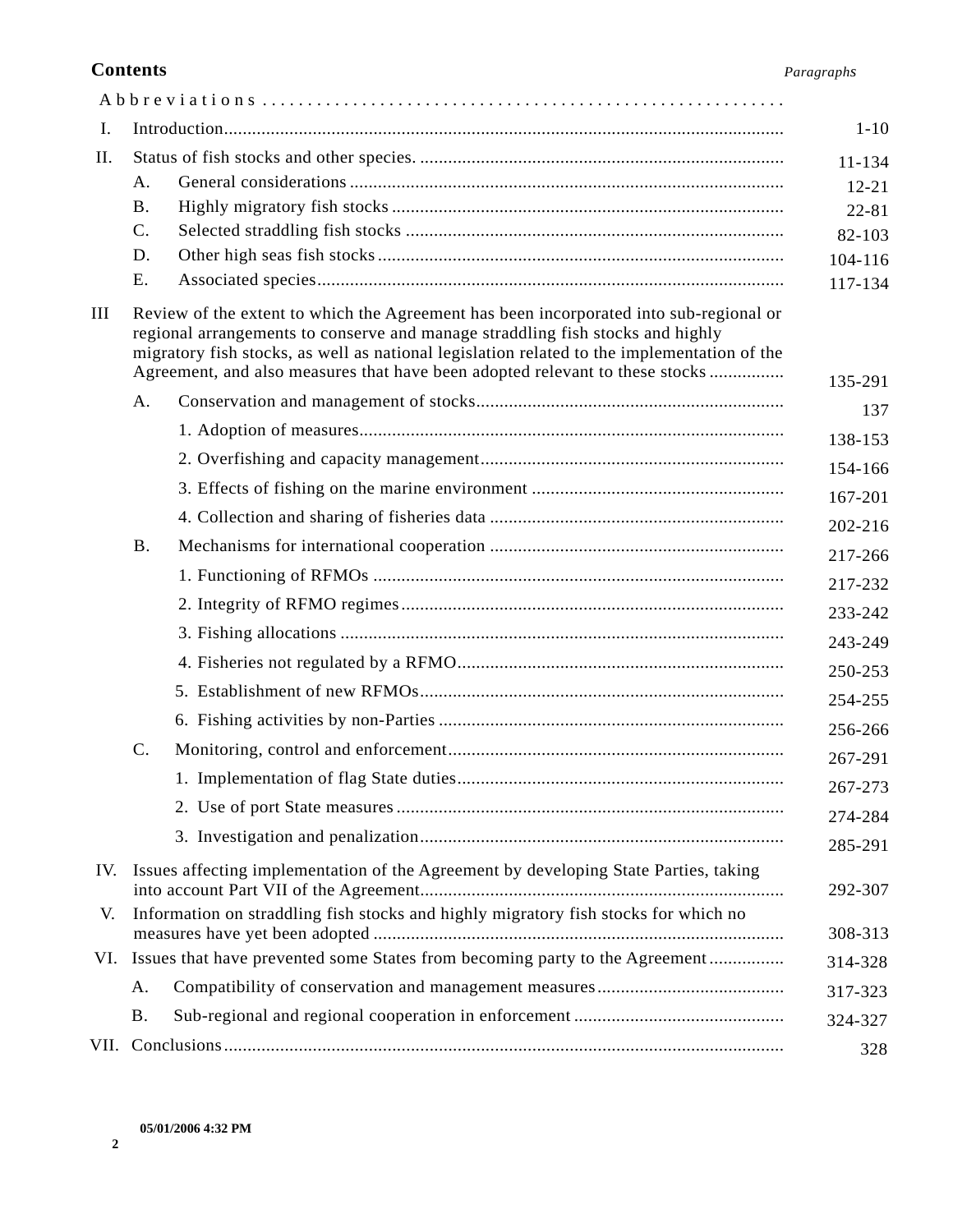

# **Abbreviations**

| <b>AIDPC</b>       | Agreement on the International Dolphin Conservation Program               |
|--------------------|---------------------------------------------------------------------------|
| <b>CCAMLR</b>      | Commission for the Conservation of Antarctic Marine Living Resources      |
| <b>CCSBT</b>       | Commission for the Conservation of Southern Bluefin Tuna                  |
| <b>CDS</b>         | <b>Catch Documentation Scheme</b>                                         |
| <b>CEMP</b>        | <b>CCAMLR Ecosystem Monitoring Program</b>                                |
| <b>CITES</b>       | Convention on International Trade in Endangered Species of Wild Fauna     |
|                    | and Flora                                                                 |
| <b>COFI</b>        | FAO Committee on Fisheries                                                |
| <b>CWP</b>         | FAO Coordinating Working Party on Fishery Statistics                      |
| EC                 | <b>European Community</b>                                                 |
| <b>EDF</b>         | European Development Fund                                                 |
| EEZ                | Exclusive economic zone                                                   |
| <b>FAO</b>         | Food and Agriculture Organization of the United Nations                   |
| <b>FFA</b>         | Forum Fisheries Agency                                                    |
| <b>FIGIS</b>       | <b>Fisheries Global Information System</b>                                |
| <b>FIRMS</b>       | <b>Fishery Resources Monitoring System</b>                                |
| <b>GEF</b>         | <b>Global Environment Facility</b>                                        |
| <b>GESAMP</b>      | Joint Group of Experts on the Scientific Aspects of Marine Environmental  |
|                    | Protection                                                                |
| <b>GFCM</b>        | General Fisheries Commission for the Mediterranean                        |
| <b>IATTC</b>       | <b>Inter-American Tropical Tuna Commission</b>                            |
| <b>ICCAT</b>       | International Commission for the Conservation of Atlantic Tuna            |
| <b>ICES</b>        | International Council for the Exploration of the Sea                      |
| <b>ICP</b>         | Informal Consultative Process on Oceans and the Law of the Sea            |
| <b>ICSP</b>        | <b>Informal Consultations of State Parties</b>                            |
| <b>IOTC</b>        | <b>Indian Ocean Tuna Commission</b>                                       |
| <b>IUU</b> fishing | Illegal, unreported and unregulated fishing                               |
| <b>LRP</b>         | Limit reference point                                                     |
| <b>MARPOL</b>      | International Convention for the Prevention of Pollution from Ships       |
| <b>MCS</b>         | Monitoring, control and surveillance                                      |
| <b>MOU</b>         | Memorandum of understanding                                               |
| <b>MSY</b>         | Maximum Sustainable Yield                                                 |
| <b>NAFO</b>        | Northwest Atlantic Fisheries Organization                                 |
| <b>NEAFC</b>       | <b>North-East Atlantic Fisheries Commission</b>                           |
| <b>OSPAR</b>       | Convention for the Protection of the Marine Environment of the North-East |
|                    | Atlantic                                                                  |
| <b>RFMO</b>        | Regional fisheries management organization                                |
| <b>SEAFO</b>       | South East Atlantic Fisheries Organisation                                |
| <b>SIDP</b>        | FAO Species Identification and Data Programme                             |
| <b>SIOFA</b>       | South Indian Ocean Fisheries Agreement                                    |
| <b>SPC</b>         | Secretariat of the Pacific Community                                      |
| <b>SWIOFC</b>      | South West Indian Ocean Fisheries Commission                              |
| <b>VMS</b>         | <b>Vessel Monitoring System</b>                                           |
| WCPFC              | <b>Western Central Pacific Fisheries Commission</b>                       |
|                    |                                                                           |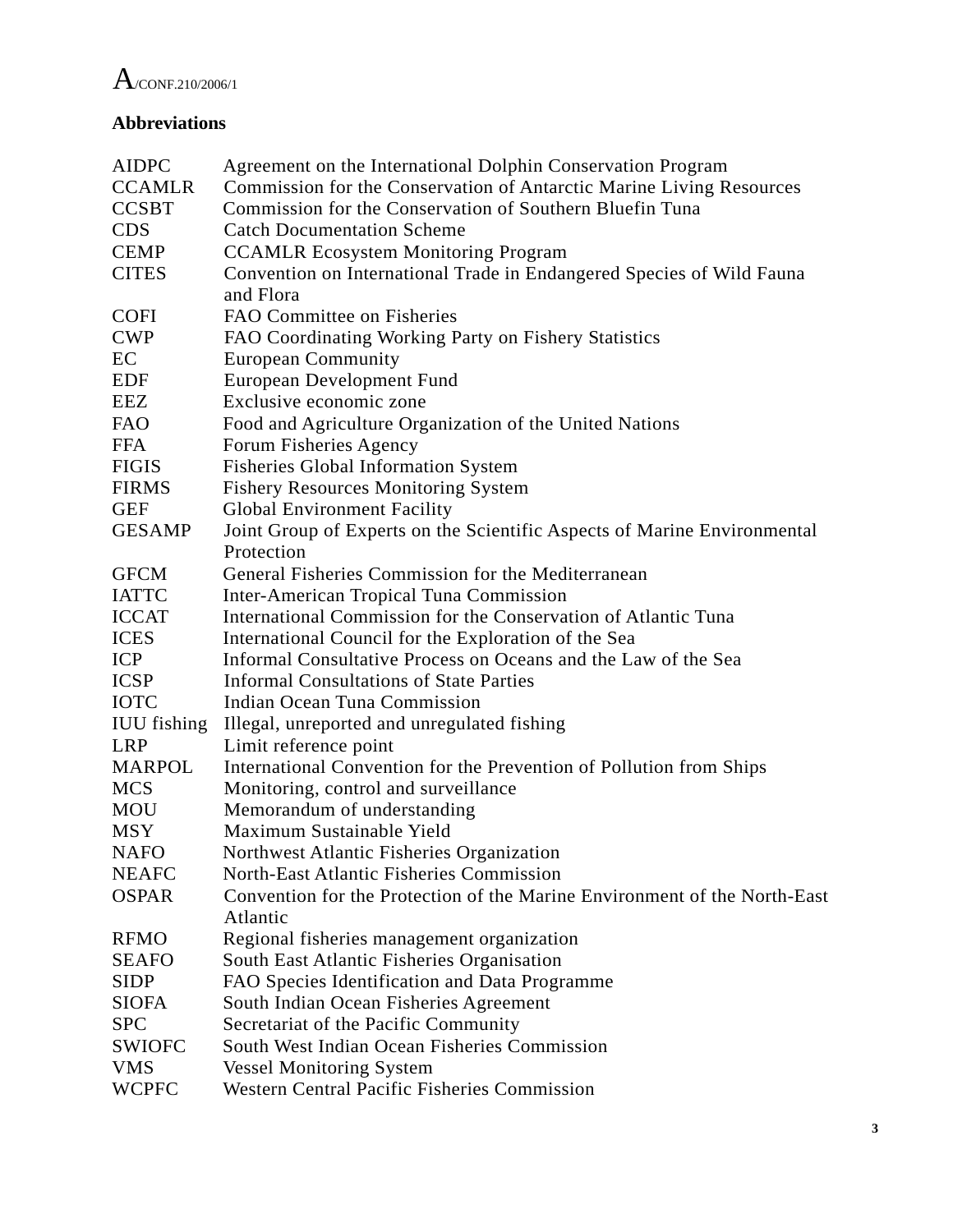#### **I. Introduction**

1. The Agreement for the Implementation of the Provisions of the United Nations Convention on the Law of the Sea of 10 December 1982 relating to the Conservation and Management of Straddling Fish Stocks and Highly Migratory Fish Stocks (the Agreement) is considered to be one of the most important multilateral legally binding instruments for the conservation and management of high seas fisheries since the conclusion of United Nations Convention on the Law of the Sea (the Convention or UNCLOS) in 1982. Its objective is to ensure the long-term conservation and sustainable use of straddling fish stocks and highly migratory fish stocks through effective implementation of the relevant provisions of the Convention. To this end, the Agreement establishes a clear set of rights and obligations for States to conserve and manage the two types of stocks and associated and dependent species as well as to protect biodiversity in the marine environment. It requires States to cooperate with other States directly or through appropriate regional fisheries management organizations or arrangements (RFMOs) for the conservation and management of straddling fish stocks and highly migratory fish stocks, including cooperation for the establishment of new RFMOs where none exist in a particular region or subregion.<sup>1</sup> States having a real interest in the fisheries concerned are encouraged by the Agreement to become members of such RFMOs. The Agreement also provides that only States that are members of an RFMO, or those that agree to apply the conservation and management measures established by such organization or arrangement, shall have access to the fishery resources to which the measures apply.2

2. The Agreement provides for a significant reinforcement of flag State duties concerning control over fishing vessels to ensure the effectiveness of international conservation and management measures. It also contains enhanced compliance control mechanisms, including: 1. strengthened enforcement by flag States, 2. innovative nonflag State enforcement through subregional and regional cooperation, and 3. port State measures. Part VII of the Agreement recognises the special requirements of developing States in the conservation and management of straddling fish stocks and highly migratory fish stocks. An Assistance Fund under Part VII was established by the General Assembly in 2003 to assist developing States Parties in the implementation of the Agreement.

3. In addition, the Agreement provides for the mandatory recourse by States Parties to the procedures for the peaceful settlement of disputes contained in the Convention. Article 30 of the Agreement stipulates that Part XV of the Convention applies *mutatis mutandis* to any dispute between States Parties to the Agreement concerning the interpretation or application of the Agreement, or concerning the interpretation or application of a subregional, regional or global fisheries agreement relating to straddling fish stocks and highly migratory fish stocks to which they are Parties, including any dispute concerning the conservation and management of such stocks, whether or not they are also Parties to the Convention.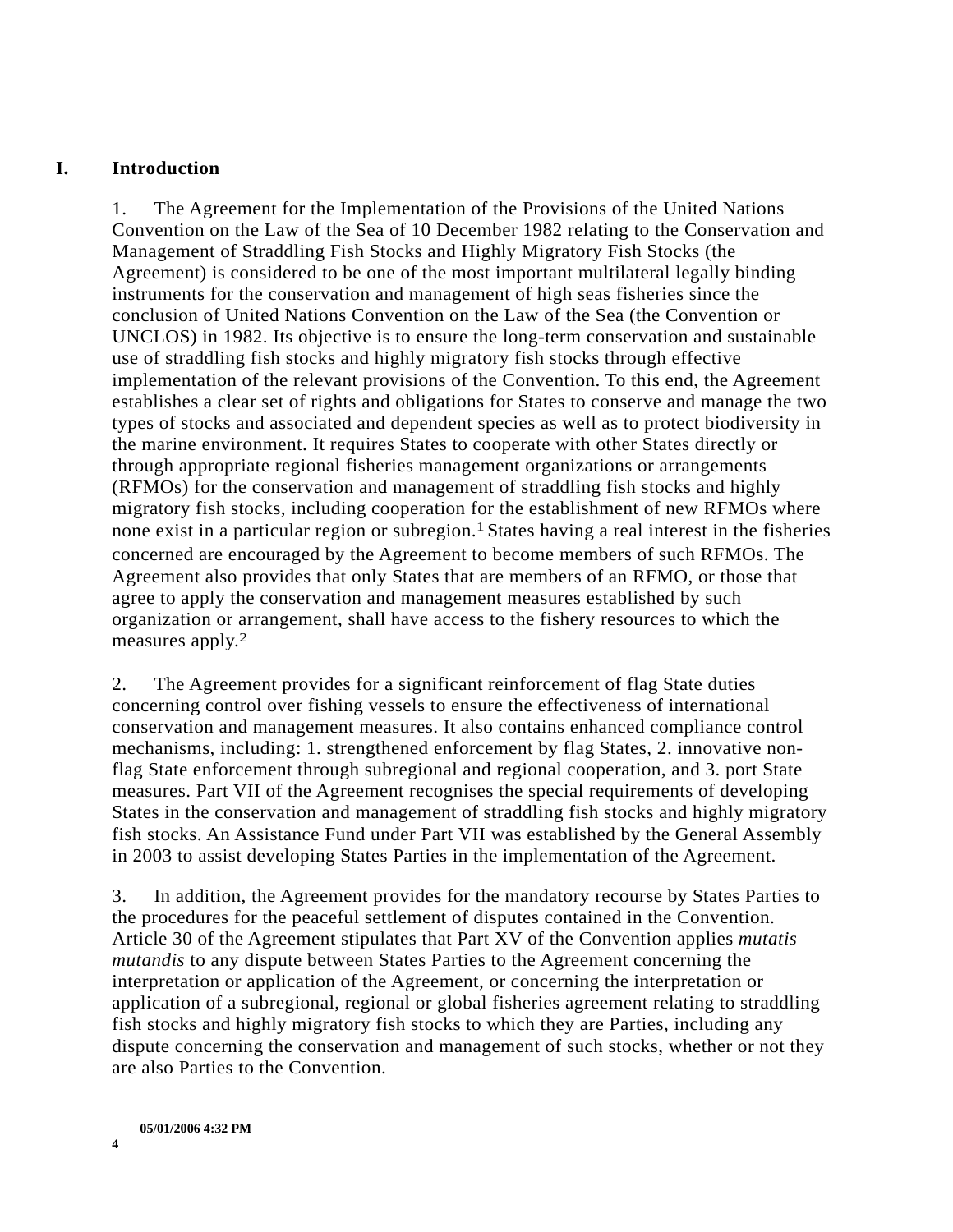4. Although the Agreement is concerned with straddling fish stocks and highly migratory fish stocks, a number of its provisions, including provisions on application of the precautionary approach and an ecosystem approach to fishing activities, are applicable to the conservation and management of all marine capture fisheries, whether in areas under national jurisdiction or on the high seas, and are now often associated with "generally recommended international minimum standards" for the conservation of marine living resources, as referred to in the relevant provisions of the Convention.<sup>3</sup> Indeed, at present there seems to be an emerging consensus among States according to which the general principles of the Agreement should also apply to discrete fish stocks on the high seas.4

5. The Agreement entered into force on 11 December 2001. Article 36 of the Agreement provides that four years following the entry into force of the Agreement, the Secretary-General of the United Nations shall convene a conference with a view to assessing the effectiveness of the Agreement in securing the conservation and management of straddling fish stocks and highly migratory fish stocks.<sup>5</sup>The conference is to review and assess the adequacy of the provisions of the Agreement and, if necessary, propose means of strengthening the substance and methods of implementation of the provisions of the Agreement in order to better address any continuing problems in the conservation and management of the two types of stocks.6

6. By its resolution 56/13, paragraph 6, of 28 November 2001, the General Assembly established the informal consultations of States Parties to the Agreement for the purposes and objectives of, *inter alia*, considering the regional, subregional and global implementation of the Agreement and preparing for the review conference.7 Subsequently, the informal consultations of States Parties have been convened annually by the Secretary-General, in accordance with relevant resolutions of the General Assembly.8

7. By its resolution 59/25, paragraph 16, of 17 November 2004, the General Assembly requested the Secretary-General to convene, pursuant to Article 36 of the Agreement, a one-week review conference in the first part of 2006, to render the necessary assistance and provide such services as may be required and to submit to the conference a comprehensive report prepared in cooperation with the Food and Agriculture Organization of the United Nations (FAO).9 By its resolution 60/31, paragraph 21, of 29 November 2005, the General Assembly took note of the report of the fourth round of informal consultations of States Parties to the Agreement (ICSP-4), which requested the Secretary-General to take into account the specific guidance proposed by ICSP-4 regarding the comprehensive report.10 As provided for in those guidelines, Parts II and V of this report are based on a submission by FAO.

8. Accordingly, a note verbale was circulated requesting information from States Parties on measures they have adopted to implement the Agreement and from non-State Parties on measures they have adopted that might reflect the principles in the Agreement. The latter were also requested to provide information about impediments that have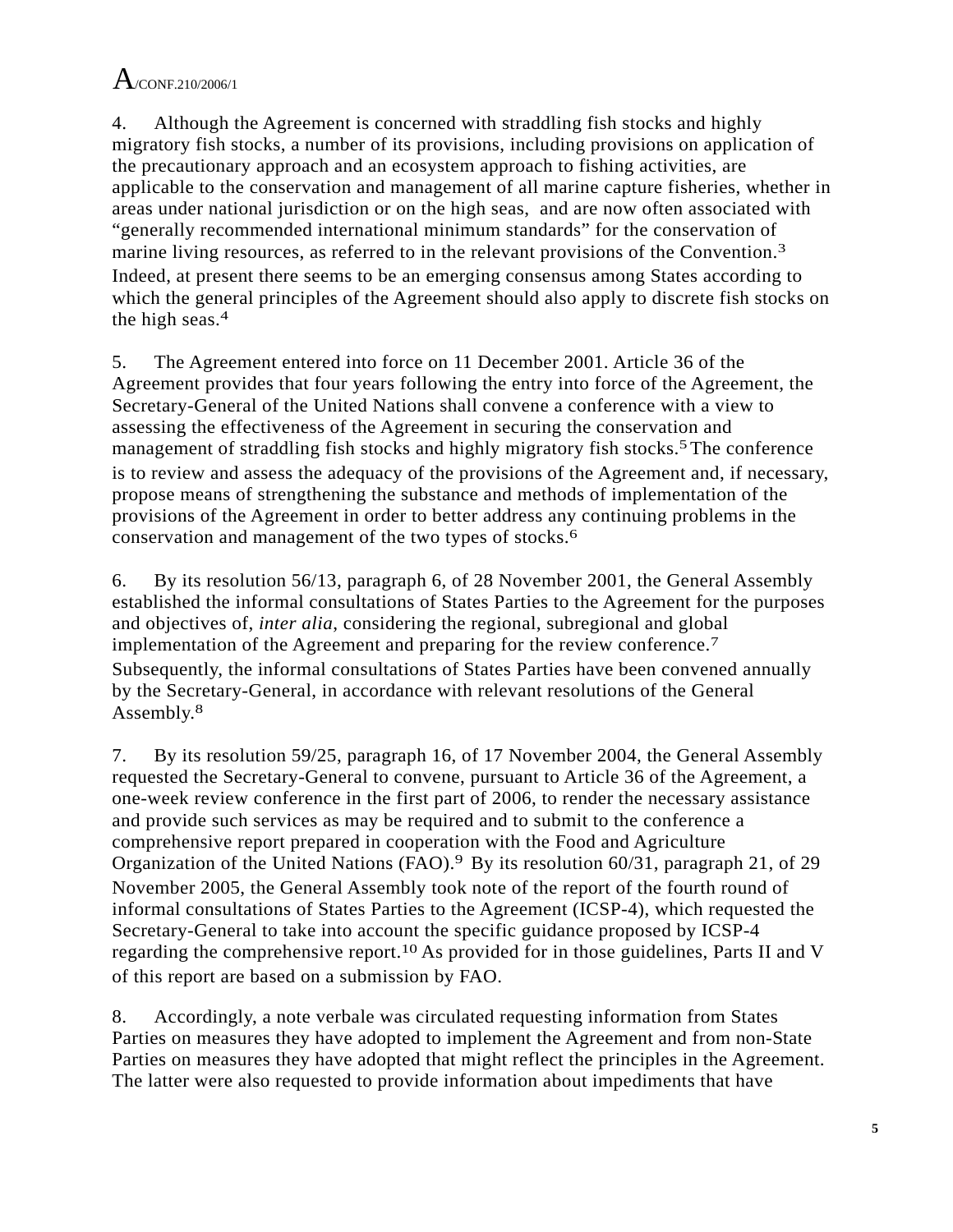prevented them from becoming parties to the Agreement.11 In addition, RFMOs have been requested to provide information on how they have incorporated the relevant provisions of the Agreement into their conservation and management measures.

9. This report also includes information obtained through the questionnaire circulated to States and RFMOs soliciting information for the preparation of the report of the Secretary-General on sustainable fisheries to the sixtieth session of the General Assembly.<sup>12</sup>

10. In preparing this report, a number of other sources were used, in particular the web sites of the relevant RFMOs, some documents presented at the June 2005 meeting of the United Nations Informal Consultative Process on Oceans and the Law of the Sea (ICP), and other information and expertise available to the Division for Ocean Affairs and the Law of the Sea of the Office of Legal Affairs (DOALOS/OLA).<sup>13</sup>

### **II. Status of fish stocks and other marine species**

11. This part of the report contains detailed information on the development of various tuna fisheries, including their current status and on other highly migratory species, in particular the world shark population. FAO states that since the main species that constitute straddling fish stocks are generally well studied, its contribution to this report does not include the biology, and life history and migratory behaviour of these species. Such information is readily available from various published sources of information or from RFMOs. This part also gives an overview of discrete high seas fish stocks and evaluates the possible impact of fishing for such stocks might have on other species.

### **A. General considerations**

### **1. Species and stock terminology**

12. For the purpose of this review, "highly migratory species" are the species listed in Annex I to the Convention. This is a legal definition rather than a scientific definition based on the actual migratory behaviour of the species. Nevertheless, the species listed in Annex I are in general capable of migrating relatively long distances, and stocks of these species are likely to occur both in exclusive economic zones (EEZs) and on the high seas.

13. The Convention does not use the term "straddling stocks", but Article 63, paragraph 2 refers to: "the same stock or stocks of associated species [that] occur both within the exclusive economic zone and in an area beyond and adjacent to the zone ". This can be taken as a working definition of the concept of a straddling stock. The Agreement, while using the term extensively, does not define it. The concept of a straddling fish stock can cover a continuum from most of the fish being inside EEZs to most of the fish being outside EEZs.

14. Neither the term "discrete high seas fish stocks" nor the concept behind it are used in Part VII of the Convention, which addresses the living resources of the high seas in general. The term or concept does not appear in the Agreement, because it covers only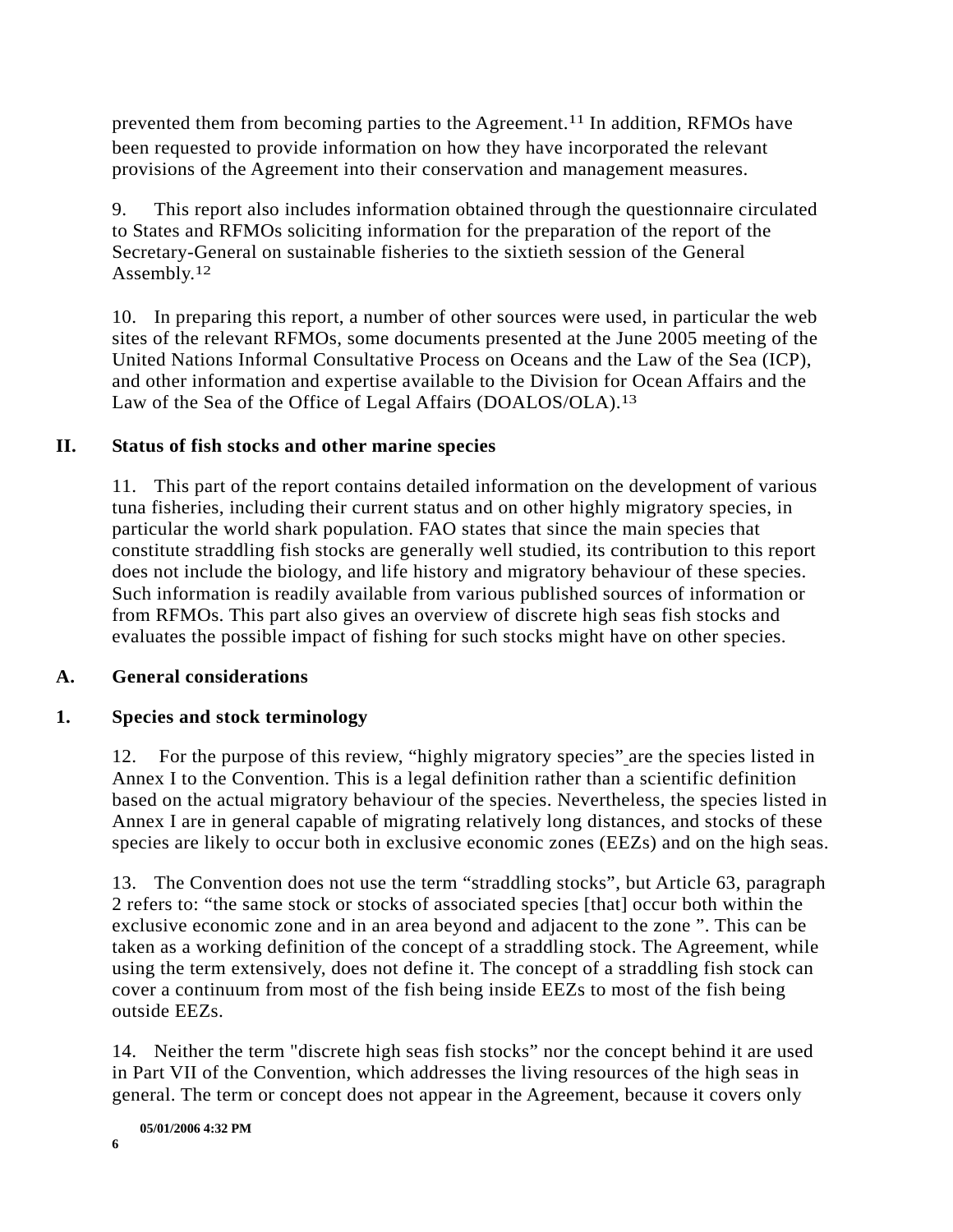stocks occurring both in the high seas and in EEZs. FAO has used the term "purely high seas stocks" for stocks that are not found within EEZs. This review uses the term "other high seas stocks" to refer to stocks that are not highly migratory or straddling. It is preferred to "discrete high seas stocks" because the discreteness of such stocks is generally unknown (e.g. fish caught on distinct seamounts hundreds or thousands of kilometres apart do not necessarily belong to discrete separate biological units). The list of other high seas stocks used in this review is considered provisional as new resources continue to come under exploitation.

15. Associated species are caught and/or impacted in fisheries for straddling fish stocks, highly migratory fish stocks, and other high seas fish stocks. Any landed catch that is not from a straddling fish stock or highly migratory fish stock, may be regarded as from other high seas fish stocks. It is considered that associated species are impacted species that are not part of the landed catch.

## **2. Approach, including data issues**

16. The information in this chapter builds on a review of highly migratory fish stocks and straddling fish stocks prepared by FAO in 199414 as a contribution to the negotiations on the Agreement, and on FAO's most recent published review of the state of world fisheries.15 In some cases, the FAO review was updated based on information provided by RFMOs,16 in particular by the Commission for the Conservation of Southern Bluefin Tuna (CCSBT), the Inter-American Tropical Tuna Commission (IATTC), the International Commission for the Conservation of Atlantic Tunas (ICCAT), the Indian Ocean Tuna Commission (IOTC), the North-East Atlantic Fisheries Commission (NEAFC), the Secretariat of the Pacific Community (SPC) and the International Council for the Exploration of the Sea (ICES). Catch information is from the FAO Fisheries Statistic Database.17The most recent complete year of data is 2003.

17. At present, there is no global inventory of fish stocks, although FAO's Committee on Fisheries (COFI) called for one in the "Strategy for Improving the Information on the Status and Trends of Capture Fisheries" approved in February 2003.18FAO is developing a Fisheries Global Information System (FIGIS)19 which will fulfil this need, but has little stock information at this stage. The available FAO global fisheries statistics database is by country, species and statistical areas. These statistical areas are generally too large to correspond to stocks20 and the data available do not distinguish EEZ catches from catches on the high seas. Therefore, it has been necessary to make informed judgements for each FAO statistical area about which species are fished partially or entirely on the high seas.

18. Species/stocks were classified according to a classification scheme used previously by FAO as follows: Underexploited: undeveloped or new fishery, believed to have a significant potential for expansion in total production; Moderately exploited: exploited with a low fishing effort, believed to have some limited potential for expansion in total production; Fully exploited: the fishery is operating at or close to optimal yield / effort, with no expected room for further expansion; Overexploited: the fishery is being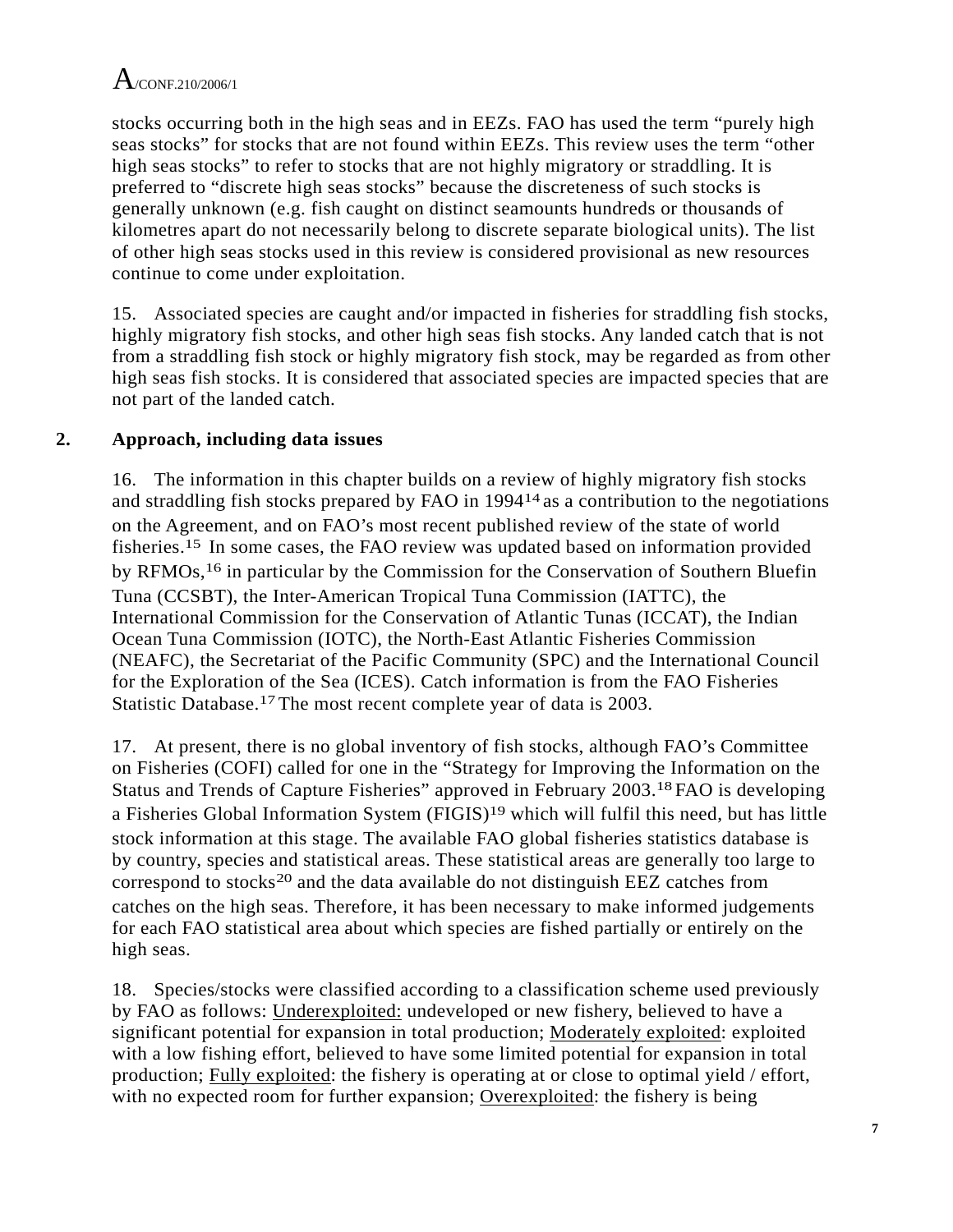exploited above the optimal yield/effort which is believed to be sustainable in the long term, with no potential room for further expansion and a higher risk of stock depletion/collapse; Depleted: catches are well below historical optimal yields, irrespective of the amount of fishing effort exerted; Recovering: catches are again increasing after having been depleted or a collapse from a previous high; Not known: not much information is available to make a judgment.

19. In its 2005 review of the state of world marine fishery resources, FAO reports on 584 species (or species group)-statistical area combinations, for which the state of 441  $(76\%)$  is reported known.<sup>21</sup> While these are referred to as stocks, in many cases they are a collection of several stocks according to either a management or biological perspective. For example, cod in the Northwest Atlantic<sup>22</sup> is reported on as a single entry although there are ten separate management units for cod fisheries in the area. There are probably more than one reproductively isolated breeding population (i.e. stocks from a biological perspective) in some of these management units. In spite of these limitations, the state of stocks reported in the abovementioned review was used herein as the best available global source of stock status information, with refinements based on more recent information provided by RFMOs or fishery specific knowledge of FAO staff or its consultants.

20. Information on species associated with fisheries for highly migratory species, straddling fish stocks and other high seas fish stocks is very limited. Catches of these species are rarely reported; most are discarded at sea. Some States collect data on discards, but the information is incomplete and not routinely reported to FAO. However, FAO recently published an update of information on fishery discards, which provides useful information on associated species. 23 The status of some species is known from various sources (for example, some sea turtle populations are in danger of extinction), while almost nothing is known about others. Thus, this review highlights known and potential issues concerning associated species, but a comprehensive assessment is not possible.

21. Various FAO information resources were used as sources of information on the biological characteristics and geographical distribution of the species, including the FAO species catalogues and other information products provided by the FAO Species Identification and Data Programme (SIDP),<sup>24</sup> FIGIS species fact sheets,<sup>25</sup> and Fishbase.26

## **B. Highly migratory fish stocks**

22. As indicated above, highly migratory species are legally defined as those listed in Annex I of the Convention. They include tuna and tuna-like species, oceanic sharks, pomfrets, sauries, and dolphinfish. Some of these species may only occur and /or be caught within EEZs, but the available global database does not distinguish between catches on the high seas and those within EEZs. Highly migratory species are therefore discussed without regard to stocks or occurrence within EEZs or on the high seas.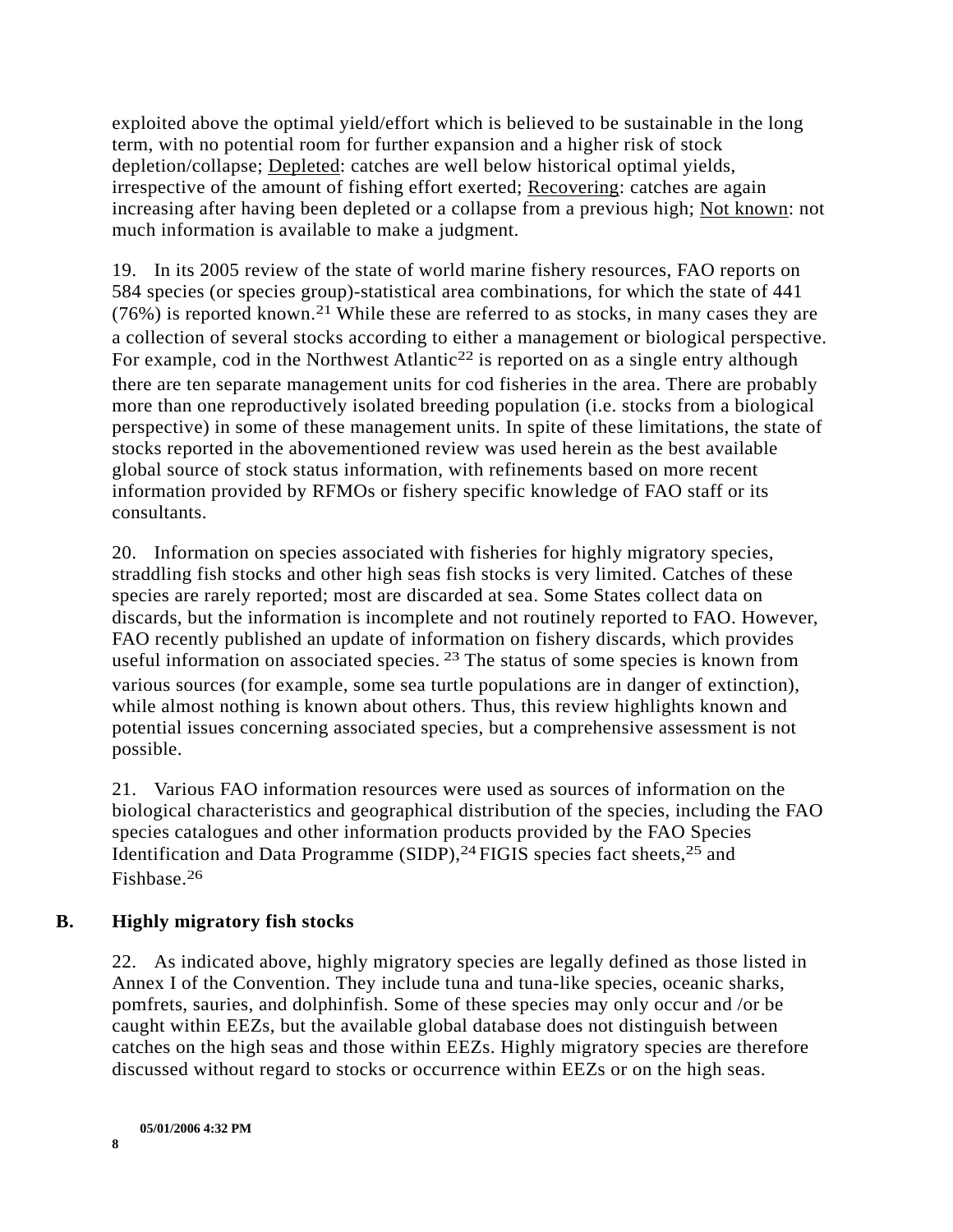$A$ /CONE 210/2006/1

## **1. Tuna and tuna-like species**

23. The information presented in this section is based primarily on the 2005 review by FAO27 and on the FAO project on "Management of tuna fishing capacity: conservation and socio-economics".28 Information has also been obtained from RFMOs, either directly from their web sites<sup>29</sup> and publications, or through submissions they have made to  $FAO$ specifically for this report

## **(a) The resources**

24. All tuna and tuna-like highly migratory species (billfishes, bonitos, mackerels and tunas) belong the sub-order Scombroidei. The tunas (*Thunnini*) include the most economically important species referred to as principal market tunas because of their global economic importance and their intensive international trade for canning and sashimi. Tunas are sub-classified into four genera (*Thunnus, Katsuwonus, Euthynnus* and *Auxis*) with fourteen species altogether.

25. The tunas included in Annex I to the Convention are: albacore tuna (*Thunnus alalunga*), which occurs in tropical and temperate waters; bluefin tuna30 (*Thunnus thynnus*), mostly found in temperate waters of the Atlantic, including the Mediterranean, and Pacific Oceans; bigeye tuna (*Thunnus obesus*), found in the Atlantic, Indian and Pacific Oceans; skipjack tuna (*Katsuwonus pelamis*) with a worldwide distribution in tropical and temperate waters; yellowfin tuna (*Thunnus albacares*), also with a worldwide distribution in tropical and sub-tropical more temperate seas; blackfin tuna (*Thunnus atlanticus*) found in the western Atlantic in tropical and warm seas; little tuna (*Euthynnus alleteratus*),31 found in tropical and sub-tropical waters of the Atlantic, including the Mediterranean, the Black Sea, the Caribbean Sea and the Gulf of Mexico, and *E. affinis*, in the Indian and Pacific Oceans; southern bluefin tuna (*Thunnus maccoyii*), in temperate waters of the southern hemisphere in the Atlantic, Indian and Pacific Oceans; and, frigate mackerel tuna (*Auxis thazard* and *A. rochei*)<sup>32</sup> found in the Atlantic (including the Mediterranean Sea where only *A. rochei* is found), Indian and Pacific Oceans.

26. Tuna species can be loosely categorised into tropical and temperate tunas. They exhibit a wide range of life histories, ranging from the skipjack tuna, which has a short lifespan, high fecundity and wide distribution in tropical and temperate waters, to the bluefin tuna which is long lived, breeds late and has well defined breeding and migration patterns. Differing life histories result in contrasts in vulnerability to overfishing. Skipjack are generally considered to be more resilient to exploitation, while the bluefin tuna is considered more vulnerable, all the more so because of their extremely high market value. The other species have life history characteristics that are intermediate between those two extremes.

27. The tuna-like species included in Annex I to the Convention also have an extensive distribution. These are: marlins<sup>33</sup> of which there are nine species (*Tetrapturus angustirostris*, *T. belone*, *T. pfluegeri*, *T. albidus*, *T. audax*, *T. georgei*, *Makaira mazara*, *M. indica*, *M. nigricans*) with one or more species found in every ocean; sailfishes, with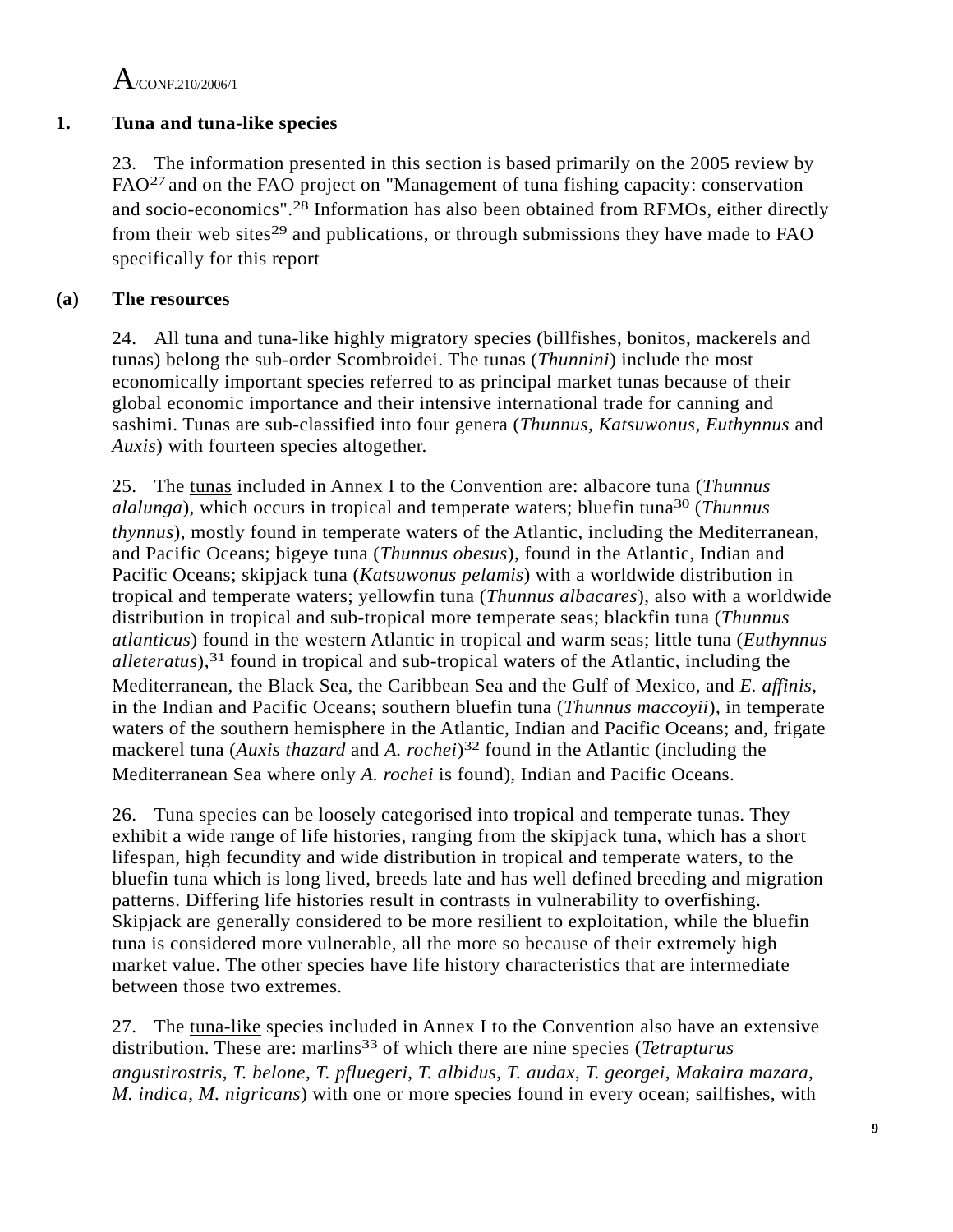two species, *Istiophorus platypterus* formerly restricted to the Indian and Pacific Oceans, but is now found in the Mediterranean Sea where it entered via the Suez Canal, and *I. albicans* found in the Atlantic Ocean and migrating in the Mediterranean Sea; and swordfish (*Xiphias gladius*) found in the Atlantic Ocean, Indian and Pacific Oceans, the Mediterranean Sea, the Sea of Marmara, the Black Sea and the Sea of Azov.

28. Little tunny (*E. alleteratus*) and kawakawa (*E. affinis*), and to some extent, blackfin tuna (*T. atlanticus*), black skipjack (*E. lineatus*), bullet tuna (*A. rochei*) and frigate tuna (*A. thazard*) are less oceanic and more associated with the continental shelves than the other tunas and tuna-like species in Annex I to the Convention.

29. The longtail tuna (*T. tonggol*) is an important tuna, not included in Annex I to the Convention, which has a wide but less oceanic distribution associated with the continental shelves. Other important tuna-like species not in Annex I to the Convention include slender tuna (*Allothunnus fallai*), butterfly kingfish (*Gasterochisma melampus*), wahoo (*Acanthocybium solandri*), bonitos (*Cybiosarda*, *Orcynopsis* and *Sarda*), and species of the genus *Scomberomorus* (Spanish mackerel, king mackerels, seerfish and sierra). Slender tuna and butterfly kingfish (with a circumpolar distribution in the Southern Ocean) are now caught mostly as bycatch in the longline fishery targeting southern bluefin tuna.

## **(b) The fisheries**

30. Until the second part of the  $20<sup>th</sup>$  century, fishing occurred mostly in coastal areas. As a result of increasing demand for tuna for canning, industrial fisheries began during the 1940s and 1950s. During the 1950s, the major industrial fisheries were the Japanese longline fishery and the pole-and-line fisheries of Japan\* and the United States, operating in the Pacific. The longline fishery reached the Atlantic during the late 1950s. In addition, some European pole-and-line vessels, based in local ports, began fishing off the west coast of Africa at that time.

31. During the 1960s, European pole-and-line and purse-seine vessels began fishing for tunas off tropical West Africa. The Japanese fleet of pole-and-line vessels increased and expanded their area of operation in the western and central Pacific. Japanese longliners also expanded their fishing operations all over the world, targeting mostly albacore tuna and yellowfin tuna for canning. During the mid-1960s, vessels of Taiwan, Province of China\* and the Republic of Korea\* became involved in large-scale longline fishing for tunas. At the end of the decade, improvements in freezing technology and cold storage systems developed for Japanese longliners made it possible to produce fish acceptable for the sashimi market, which, in turn, led the vessels to shift their target species from yellowfin tuna and albacore tuna for canning to bluefin tuna and bigeye tuna for sashimi. In the eastern Pacific, the pole-and-line vessels of the United States were almost completely replaced by purse-seine vessels. Quotas for yellowfin tuna in that region were first established in 1966.

32. During the 1970s the purse-seine fishery by vessels from European States in the tropical eastern Atlantic developed quickly while the United States purse-seine fishery of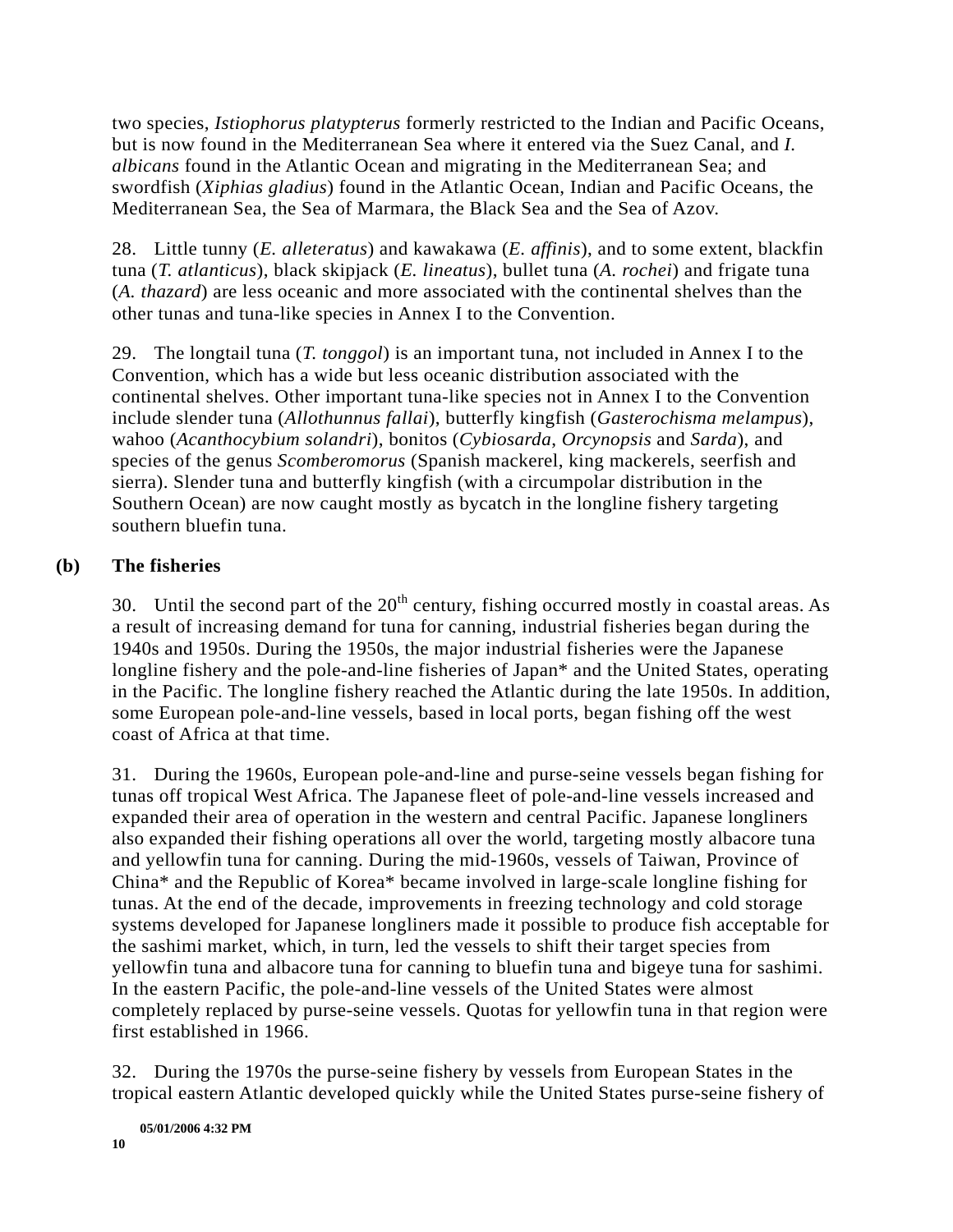the tropical eastern Pacific expanded offshore. A purse-seine fishery for tunas began in the western Indian Ocean during the 1980s, when vessels from European States, which had fished in the Atlantic, moved to that region. In the Pacific the purse-seine fishery further expanded its fishing area, particularly in the western and central Pacific. In the Atlantic, countries such as Brazil and Venezuela\* entered the purse-seine fisheries.

33. Purse seiners began fishing with artificial fish-aggregating devices (FADs) in the Atlantic early in the 1990s, and the method quickly spread to the Indian and Pacific Oceans. Management efforts during the 1990s intensified and are continuing in response to stock concerns and increasing focus on illegal, unreported and unregulated (IUU) fishing. The catch by small-scale coastal longline fisheries increased greatly during the 1990s. Another important event was the development of bluefin tuna farming which can increase fishing pressure.

34. Tuna are fished, traded, processed and consumed globally. Industrial fleets often transfer their operations from one ocean to another in response to changing conditions either in fish availability, markets, and/or fishing regulations and the fish caught are frequently transported to other parts of the world for processing. In addition, substantial IUU fishing, which occurs in all oceans in spite of recent efforts to control it, complicates the management of tuna fisheries.

35. In 2003, tuna and tuna-like species classified as highly migratory in Annex I to the Convention accounted for 5 million tonnes, nearly 80% of the total reported catches of all tunas and tuna-like species. Two species, skipjack tuna and yellowfin tuna, accounted for more than 50% of the catch (3.6 million tonnes) in that year, and a substantial portion is caught within EEZs.

## **(c) State of the stocks**

36. This section classifies the state of exploitation of tuna and tuna-like species according to the FAO classification scheme described above. Most highly migratory tropical tunas have very high fecundity, wide geographic distribution, opportunistic behaviour and other characteristics that make them highly productive and resilient to exploitation. With proper management, they are capable of sustaining high yields, but possibilities of overexploitation and stock depletion nevertheless exist if fishery management is not adequate. Highly migratory temperate tunas have life history characteristics that make them much more sensitive to exploitation. As a result, expected yields are lower and the risks of overexploitation are higher making it all the more important to exercise prudent management.

37. Bluefin tuna, a temperate species, is depleted in the western Atlantic, as is southern bluefin tuna, and it is overexploited in the eastern Atlantic. The Pacific bluefin tuna is fully exploited.

38. Albacore, another temperate species, is fully exploited in the South Atlantic as well as in the North and South Pacific and overexploited in the North Atlantic. Albacore is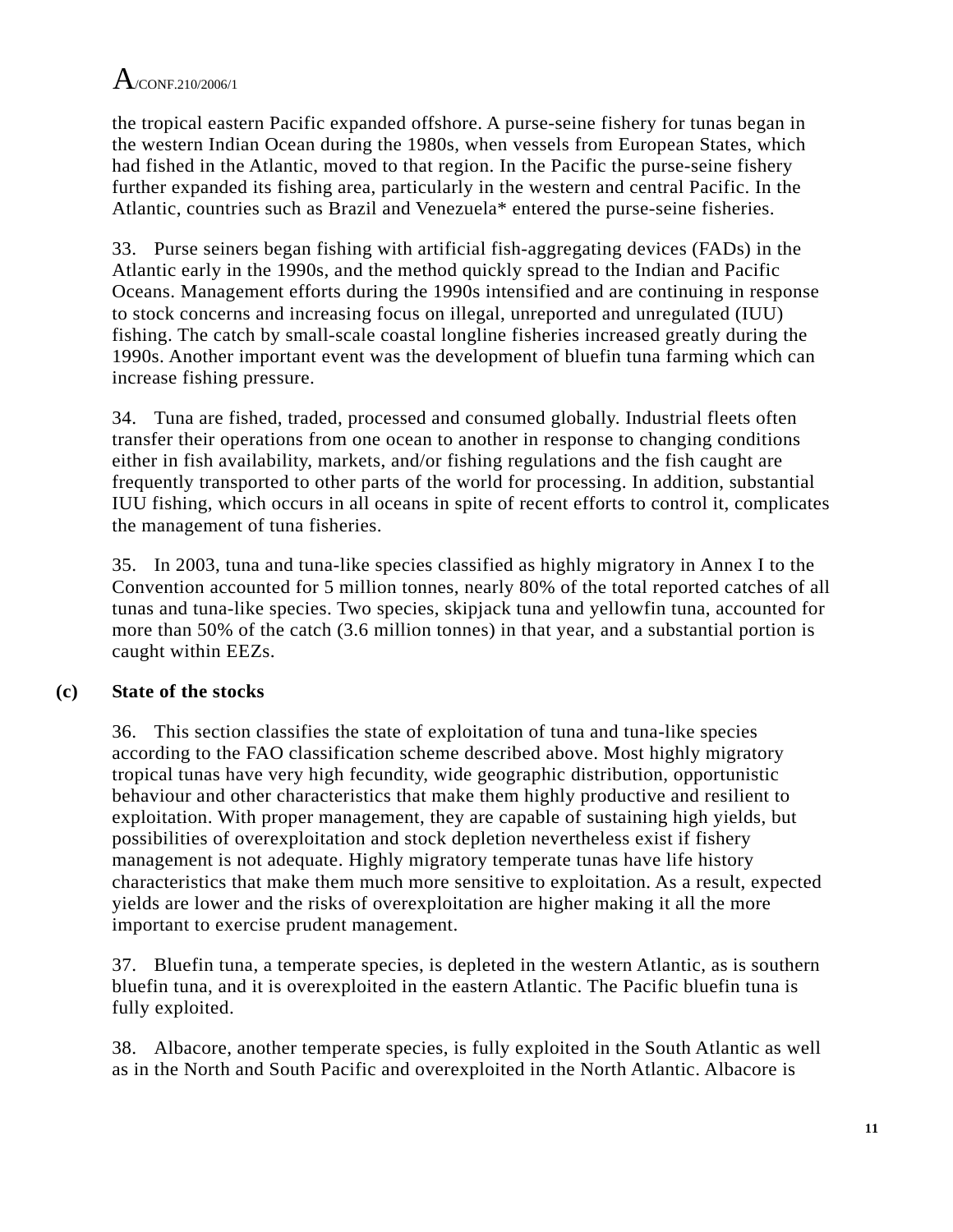probably moderately exploited in the Indian Ocean, while the state of exploitation in the Mediterranean Sea is unknown.

39. Although bigeye tuna is tropical and has a life span shorter than bluefin tuna, there is increasing concern that its exploitation may be too high. In addition to being overexploited, there is concern that increasing purse seine catches of small bigeye associated with FADs may negatively affect the longline catches of large bigeye, which have a much higher price. Bigeye tuna is overexploited in the eastern Pacific and is probably fully exploited elsewhere.

40. The yellowfin tuna stocks are close to or being fully exploited in all oceans while skipjack tuna is only moderately exploited in the Pacific and probably also in the Indian Ocean. However, with the present fishing technique, catches of skipjack cannot be increased without undesired increases of catches of other species. In the Atlantic, the state of skipjack is uncertain.

41. The state of exploitation of many other tuna and tuna-like species is highly uncertain or unknown. Significant uncertainties in the state of exploitation of many billfishes represent a serious conservation problem. In the Atlantic, blue and white marlins seem to be overexploited even though they are not generally targeted. Blue marlin is fully exploited in the Eastern Pacific, but striped marlin is only moderately exploited. Because of commercial exploitation, there is more known on the state of swordfish exploitation than for other billfishes. In the Atlantic and the South-Eastern Pacific, swordfish are fully exploited, and there is concern about the effect of recent increases in fishing effort in the South Pacific. In the North-Eastern Pacific, swordfish is only moderately exploited. There is also intensification of fisheries targeting swordfish in the Indian Ocean.

42. In summary, the scientific information available from RFMOs and intergovernmental organizations indicates that most stocks of tuna are fully exploited, with some overfished, and a few depleted. There are probably few opportunities to increase exploitation, except in some areas of the Pacific, and possibly in the Indian Ocean, where significant increases in catches of skipjack tuna might be sustainable. However, if current fishing techniques are used, this can only be done at the expense of undesired increases of catches of other species.

## **2. Oceanic sharks**

43. Sharks covered under this heading are those listed in Annex I to the Convention: Bluntnose sixgill shark (*Hexanchus griseus*), basking shark (*Cetorhinus maximus*), thresher sharks (family Alopiidae), whale shark (*Rhincodon typus*), requiem sharks (family Carcharhinidae), hammerhead, bonnethead, or scoophead sharks (family Sphyrnidae), and the mackerel sharks (family Lamnidae<sup>34</sup>).

44. Information on the biological characteristics and geographical distribution of oceanic sharks is found in an FAO report<sup>35</sup> prepared in support of the International Plan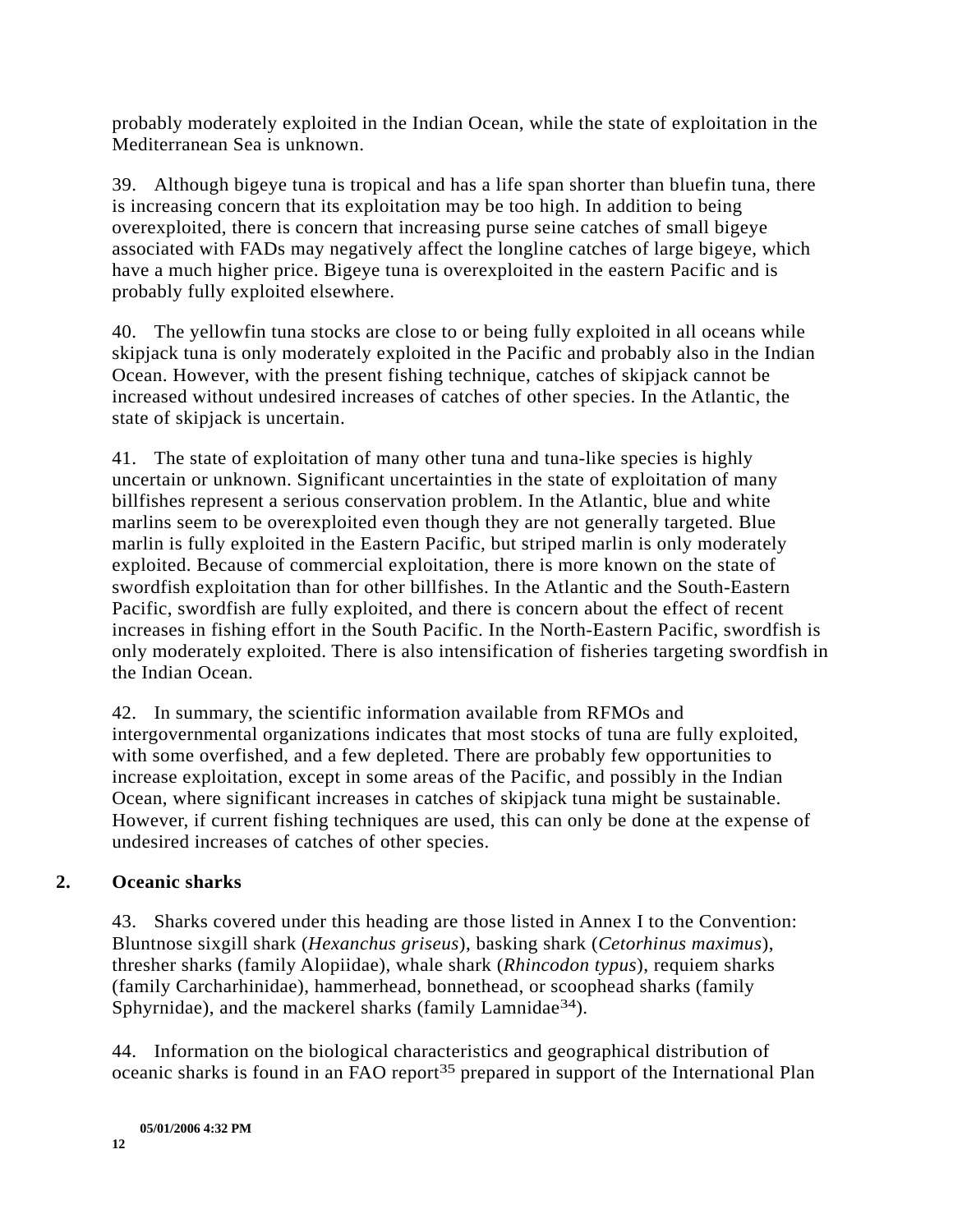of Action for Conservation and Management of Sharks, <sup>36</sup> FAO catalogues, <sup>37, 38</sup> other FAO sources,<sup>39</sup> and Fishbase.

45. Due to the nature of the available information, the description of the resource, the fisheries, and the state of exploitation are covered species by species. Unfortunately, the state of many shark populations is unknown, or poorly known. However, the life history of sharks, e.g. slow growth, long life span, low fecundity, makes them particularly vulnerable to overexploitation and depletion. The total reported catches of species and families of sharks listed in the Annex I to the Convention, was close to 100,000 tonnes in 2003. Requiem sharks account for 90% of these catches.

## **(a) Bluntnose sixgill shark**

46. Bluntnose sixgill shark (*Hexanchus griseus*) has an almost circum-global distribution in tropical and temperate seas on the continental and insular shelves and upper slopes at depths from surface to at least 1875 m, but it is mostly a deepwater shark. It is locally common and taken by line gear, gillnets, traps and pelagic and bottom trawls. There are no assessments of the state of the stock(s) or exploitation. Catches have been reported only from the Atlantic since 2001.

# **(b) Basking shark**

47. The basking shark (*Cetorhinus maximus*), is a coastal-pelagic shark found in boreal to warm temperate waters of the continental and insular shelves, occurring from well offshore to near shore. It occurs around all the continents except Antarctica and the Arctic. Basking sharks undertake long-distance migrations.

48. The basking shark has been the target of harpoon fisheries from small boats, but it has also been taken in nets, including bottom gillnets and occasionally bottom and pelagic trawls. The species also interacts with other gears, harming themselves in the process. Several localised basking shark fisheries have shown sharp declines, but it is difficult to separate natural fluctuations in local abundance from the effects of exploitation globally.

49. The basking shark is likely to be extremely vulnerable to overexploitation, perhaps more so than most sharks, because its slow growth rate, advanced age of maturity, long gestation period, low fecundity, and probable small size of existing populations. Reported catches in excess of 8,000 tonnes were common during 1960 to 1980, but have been much less since the end of the 1990s. The species is probably overexploited globally with some areas being depleted. The basking shark is listed on Annex II to the Protocol 'Endangered or Threatened Species' of the Barcelona Convention for the Protection of the Mediterranean Sea and in Appendix II of the Convention on International Trade in Endangered Species (CITES).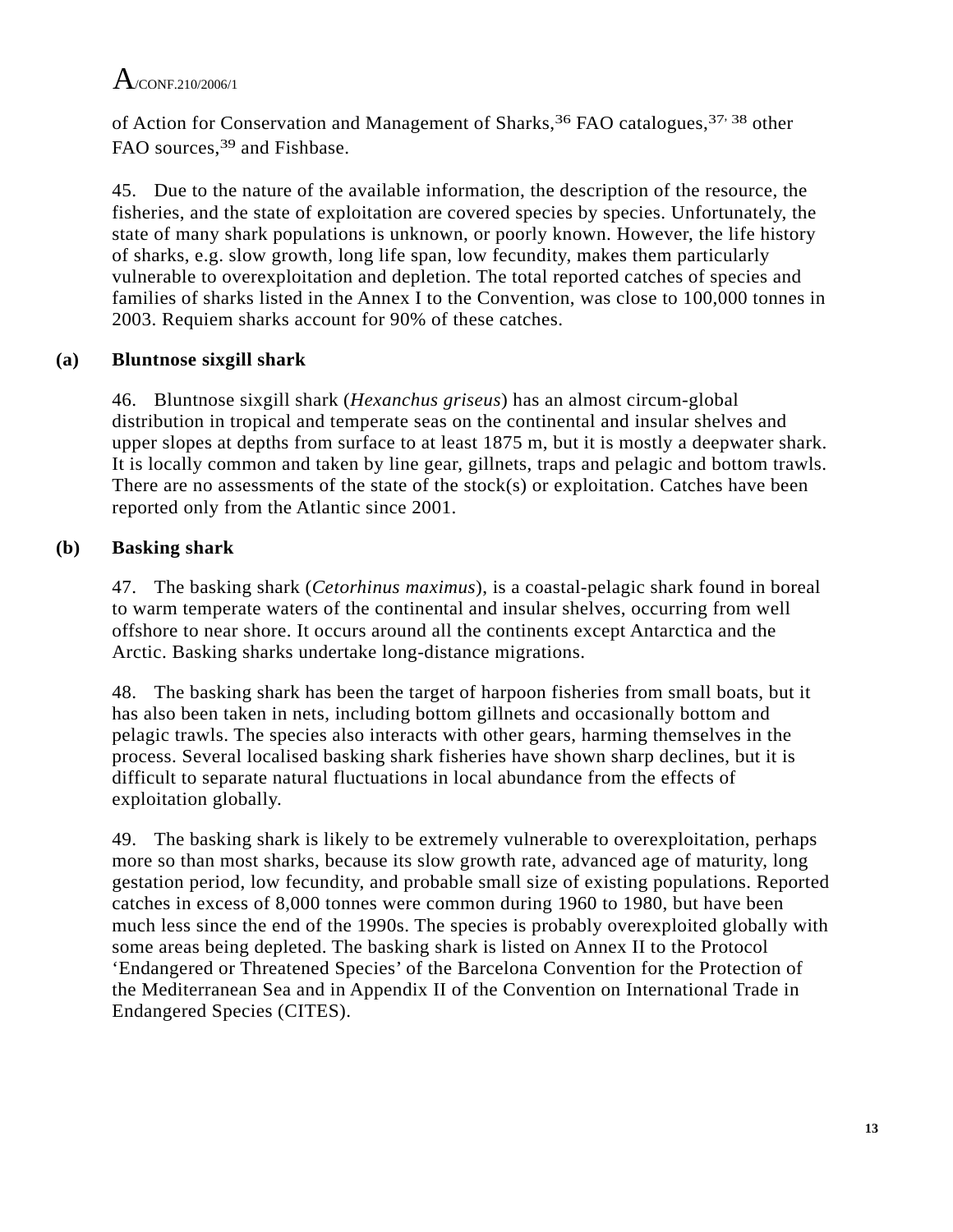#### **(c) Thresher sharks (***family Alopiidae***)**

50. There are three species of thresher sharks: *Alopias pelagicus, Alopias superciliosus*  and *Alopias vulpinus*. All three species are believed to occur in temperate and tropical waters of all oceans. Given their life-history characteristics, these species are not expected to have a high resilience to exploitation, but stock status remains uncertain. It is prudent to consider these species as being fully exploited or overexploited globally.

51. *Alopias pelagicus* was formerly exploited by longline fisheries in the north-western Indian Ocean, but it is also fished in the central Pacific. *Alopias superciliosus*, commonly known as the bigeye thresher shark, has been caught in the oceanic longline fisheries operating in the north-western Indian Ocean, western and central Pacific, eastern North Pacific and in the North Atlantic. This species is also taken as incidental bycatch in fixed bottom and pelagic gill nets and in trawls. *Alopias vulpinus* is frequently caught by offshore longline and pelagic gill net fisheries. It is also fished with anchored bottom and surface gill nets, and it is a bycatch of other gear including bottom trawls and fish traps. The species became the object of an important targeted pelagic gill net fishery off the west coast of the United States in the late 1970s, with a peak reported catch of 1,000 tonnes in 1982, declining due to overfishing to less than 300 tonnes by the late 1980s. The targeted fishery was ended by 1990, but the species is still caught as bycatch of the swordfish gill net fishery and may be sold for higher prices in the market than swordfish.

#### **(d) Whale shark (***Rhincodon typus***)**

52. The whale shark has a circum-global distribution in tropical and warm temperate seas. It is an epipelagic oceanic and coastal pelagic species ranging from far offshore to close inshore, sometimes entering lagoons of coral atolls. Whale sharks migrate long distances, with their movements probably timed with plankton blooms and changes in water temperatures. They are often associated with schools of pelagic fish, especially scombrids. Whale sharks have been fished sporadically by some countries around the Indian and western Pacific Oceans<sup>40</sup> but no catches are recorded in the FAO fisheries statistics database.

53. Given its life-history characteristics, the whale shark is expected to have low resilience to exploitation, but the state of stocks remains uncertain in most areas. It is prudent to consider the species as being fully exploited globally. The whale shark is listed on both Appendix II of CITES and Annex II to the Protocol 'Endangered or Threatened Species' of the Barcelona Convention.

### **(e) Requiem sharks (***family Carcharhinidae***)**

54. Requiem sharks have a worldwide distribution in tropical and temperate waters. There are 50 species in the family (30 in genus *Carcharinus*) which is, by far, the most important shark family for fisheries in the tropics. The main species from a fisheries point of view are: *Carcharhinus falciformis, Carcharhinus signatus, Carcharinus longimanus,*  and *Prionace glauca.*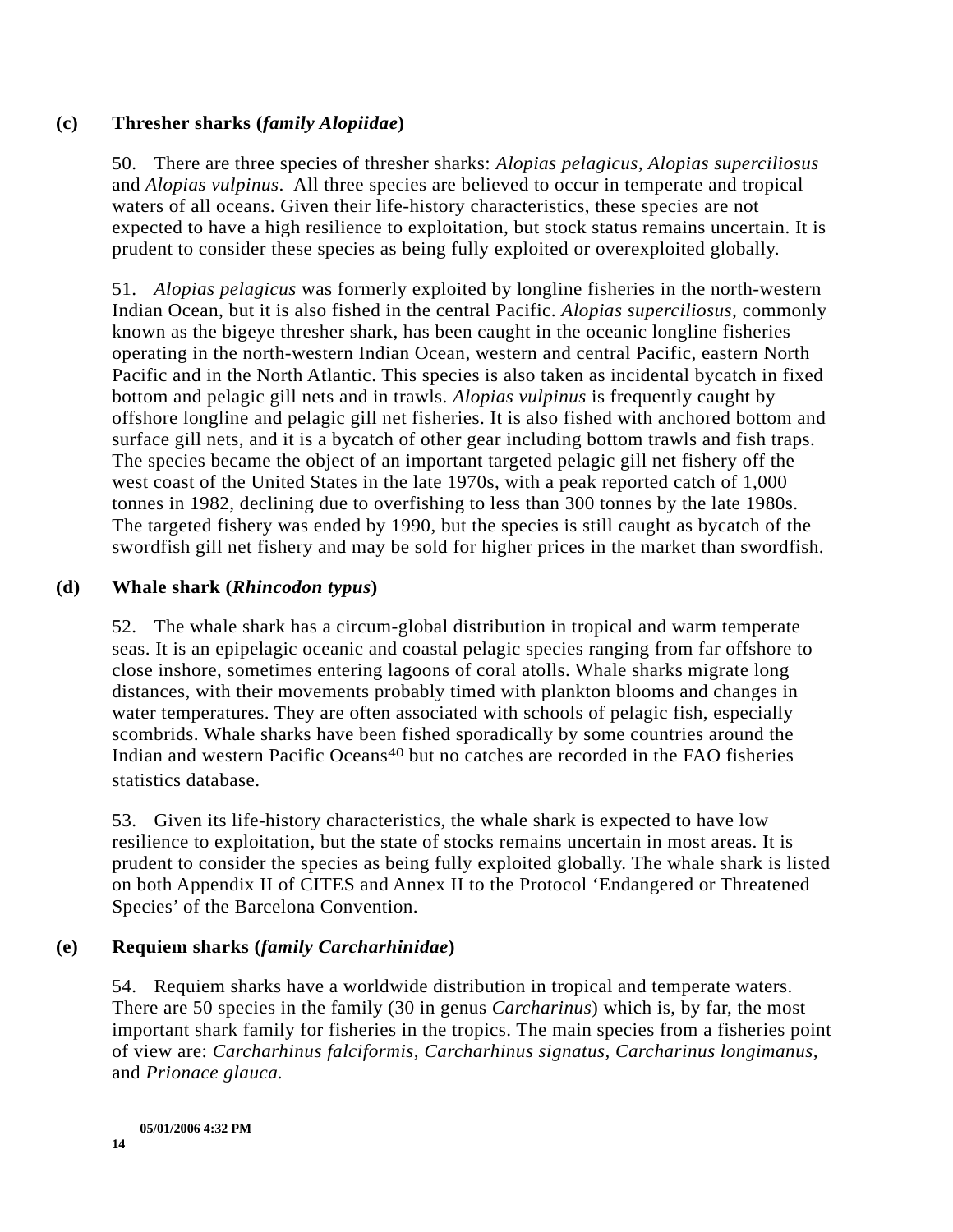55. The silky shark (*Carcharhinus falciformis*) has an oceanic and coastal, circumtropical distribution and is most common offshore. It is an oceanic, epipelagic and littoral, tropical shark, found near the edge of continental and insular shelves, as well as far from land in the open sea. Its population dynamics and stock structure are poorly known. This is one of the three most common oceanic sharks, along with the blue shark (*Prionace glauca*) and oceanic whitetip shark (*Carcharinus longimanus*), and one of the most abundant large marine organisms. It is often taken by pelagic longline fisheries, and occasionally by fixed bottom nets. The state of exploitation is unknown. Its wide distribution and high abundance in most tropical shelves of the world suggests that presently there are no major concerns over the conservation of this species globally. In 2003 slightly more than 5,000 tonnes were recorded, but past catches have been considerably higher.

56. Whitetip shark (*Carcharinus longimanus*) is an oceanic shark found in tropical and warm-temperate waters of the Atlantic, possibly in the Mediterranean Sea, in the western Indian Ocean and in the Pacific. It is usually found far offshore, but it sometimes occurs in shallow waters inshore, particularly off oceanic islands or in continental areas where the shelf is very narrow. It is regularly caught with pelagic longlines, also handlines and occasionally pelagic and even bottom trawls. Although it is one of the most common oceanic sharks, recorded catches total only 175 tonnes.

57. The blue shark (*Prionace glauca*) has a worldwide distribution in temperate and tropical oceanic waters. It is one of the most abundant and the most heavily fished shark in the world, often as bycatch in pelagic longlines fisheries, but also on hook-and-lines, in pelagic trawls, and even bottom trawls near the coasts. In 2003 more than 30,000 tonnes were recorded.

58. Catches of requiem sharks reported to FAO were less than 10,000 tonnes in the 1950s, increasing to 40-50,000 tonnes in the 1960s and 1970s. After a brief decline in the early 1980s, reported catches have increased more or less steadily to more than 80,000 tonnes in 2003. Catches are reported from the Atlantic, Indian and Pacific Oceans with blue shark, spot-tail shark (*Carcharinus sorrah)*; a coastal non-oceanic species and silky shark being the most important species.

# **(f) Hammerhead, bonnethead, or scoophead sharks (***family Sphyrnidae***)**

59. The family Sphyrnidae comprises nine species: the winghead shark (*Eusphyra blochii*), the scalloped bonnethead (*Sphyrna corona*), the whitefin hammerhead (*Sphyrna couardi*), the scalloped hammerhead (*Sphyrna lewini*), the scoophead (*Sphyrna media*), the great hammerhead (*Sphyrna mokarran*), the bonnethead (*Sphyrna tiburo*), the smalleye hammerhead (*Sphyrna tudes*), and the smooth hammerhead (*Sphyrna zygaena*). The family is considered coastal, occasionally occurring in brackish water with a global distribution mostly in warm waters. Catches of Sphyrnidae have been reported only from the Atlantic since 1991. The catch was less than 2,000 tonnes in 2003.

60. Although all species are caught, only the smooth hammerhead and the scalloped hammerhead are reported as individual species in the FAO statistics. The smooth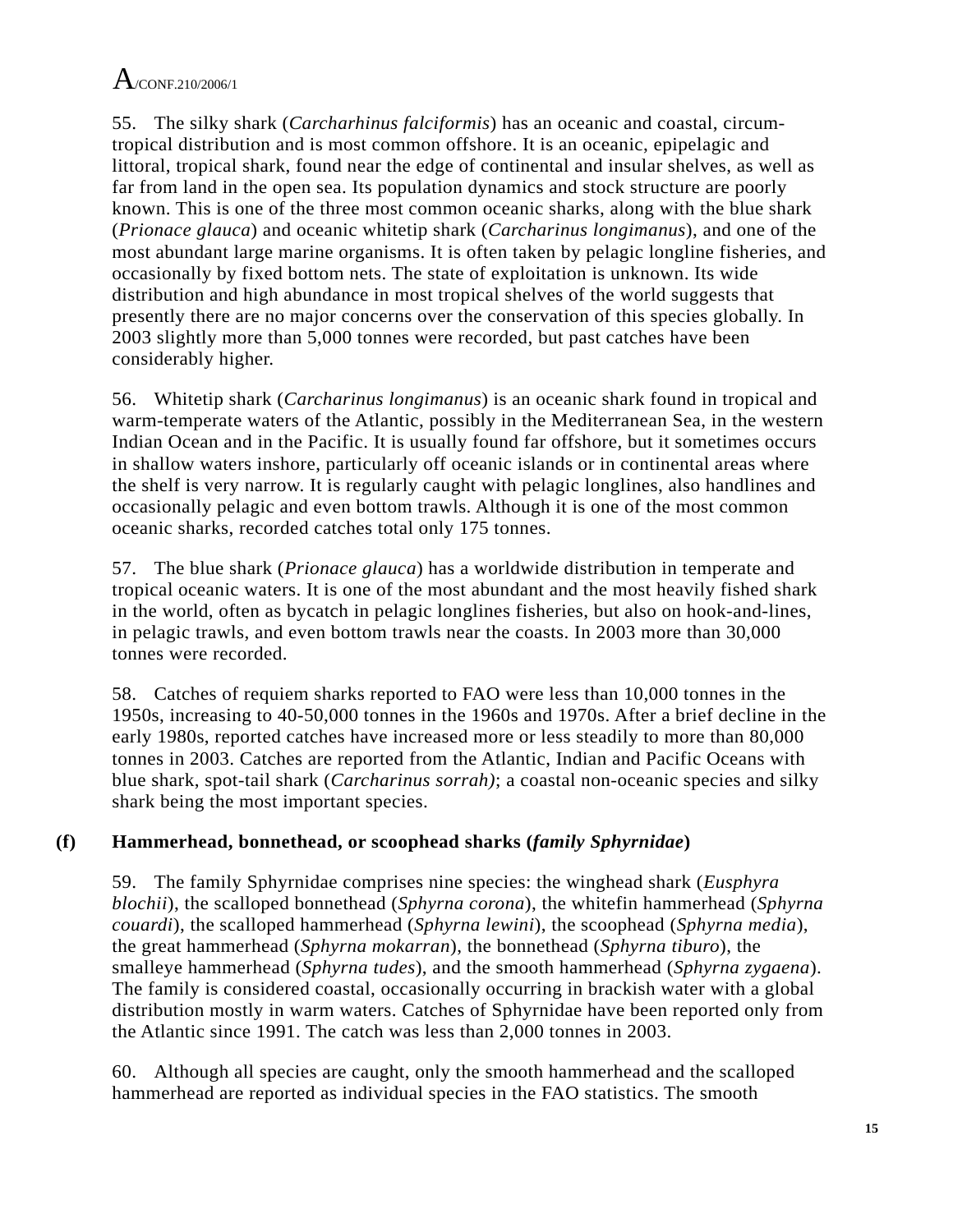hammerhead (*Sphyrna zygaena*) was believed to be an amphitemperate species (i.e. occurs in temperate water in the northern and southern hemispheres, absent from the tropics), but it is now known to occur in the tropics. It has a circum-global distribution. It is an active, common, coastal-pelagic and semi-oceanic species, caught with pelagic longlines, handlines, as well as bottom and pelagic trawls.

61. The scalloped hammerhead (*Sphyrna lewini*) has essentially a circum-global distribution in coastal and semi-oceanic warm temperate and tropical seas. It occurs over continental and insular shelves and in deep water adjacent to them, often approaching close inshore and entering enclosed bays and estuaries. It is probably the most abundant hammerhead. This species is apparently highly mobile and in part migratory, forming huge schools of small migrating individuals. Owing to its abundance, the species is common in inshore artisanal and small commercial fisheries, as well as offshore operations. It is caught with pelagic longlines, fixed bottom longlines, fixed bottom nets, and even bottom and pelagic trawls. Given its life-history characteristics, the scalloped hammerhead shark is expected to have very low resilience to exploitation. Although its worldwide distribution and known high abundance gives the species some protection globally, the risk of local depletion remains a serious concern.

### (**g) Mackerel sharks**

62. Mackerel sharks (currently family Lamnidae, although Annex I to the Convention refers to them as Isurida) have a worldwide distribution in temperate and tropical seas. There are five species in the Lamnidae family: the great white shark (*Carcharodon carcharias*), the shortfin mako (*Isurus oxyrinchus*), the longfin mako (*Isurus paucus*), the salmon shark (*Lamna ditropis*), and the porbeagle (*Lamna nasus*). Reported catches of lamnidae have increased steadily from about 1,000 tonnes in the early 1980s to almost 7,000 tonnes in 2003, mostly short-fin mako (5,000 tonnes) and porbeagle (1,000 tonnes) sharks.

63. The great white shark (*Carcharodon carcharias*) is mostly amphitemperate and found in coastal and offshore areas of continental and insular shelves. The great white shark is of little interest to commercial fisheries, but its sensitivity to harvest has led to its listing on CITES Appendix II in 2004. It is also listed on Annex II to the Protocol 'Endangered or Threatened Species' of the Barcelona Convention.

64. The short-fin mako (*Isurus oxyrinchus*) is a coastal and oceanic circum-global species found in temperate and tropical waters. It is important for longline fisheries, because of its high quality meat. It is also a prime game fish prized by sport anglers. Given its life-history characteristics, the short-fin mako is expected to have medium resilience to exploitation (relative to other sharks). Its worldwide distribution and relatively high abundance in some areas probably means it is not currently at risk, but it can be easily overfished and localized depletion is always a risk. ICCAT cannot rule out that the biomass in the north Atlantic is below that producing maximum sustainable yield (MSY), but it in the south Atlantic it is probably above. <sup>41</sup>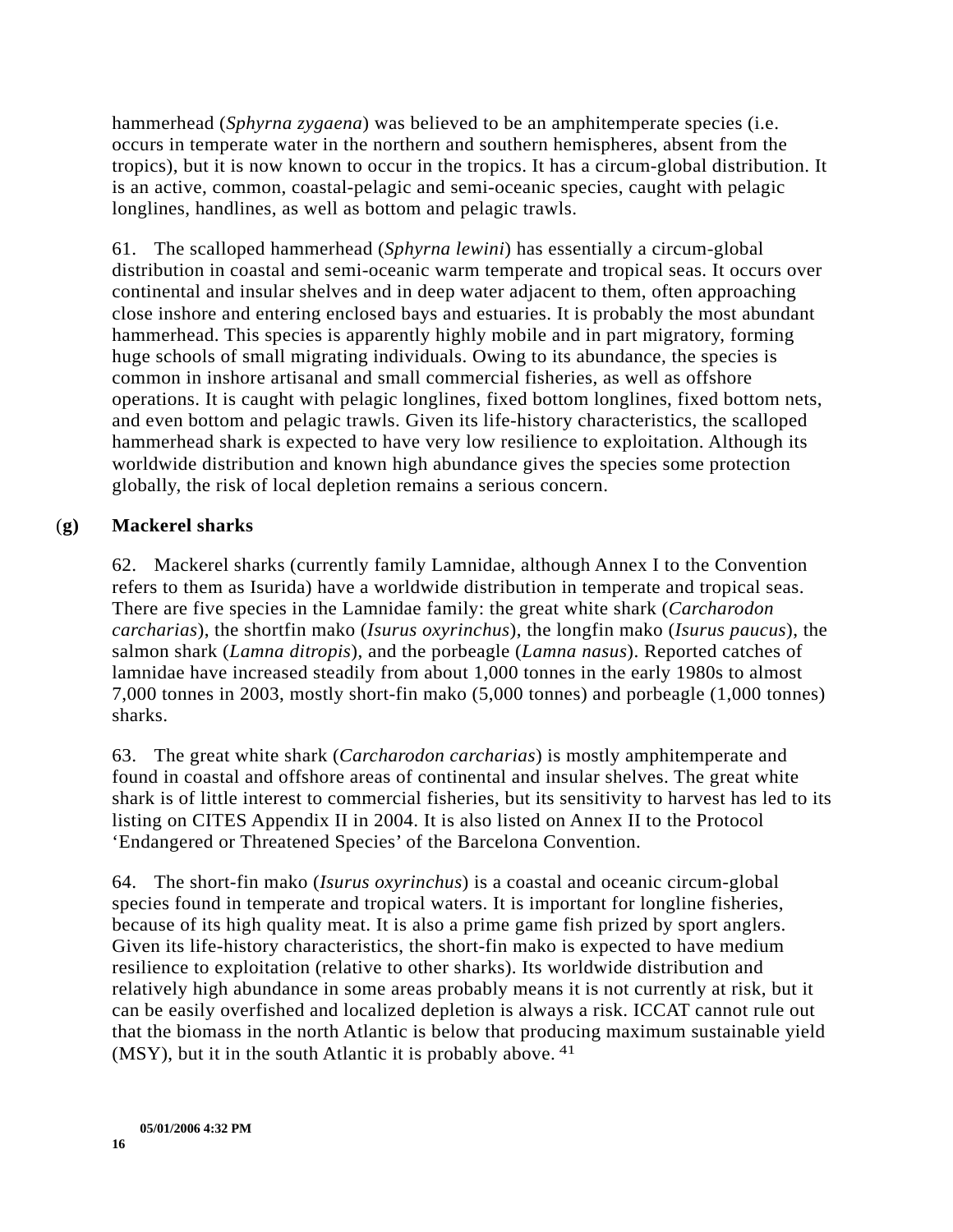65. The long-fin mako (*Isurus paucus*) is an oceanic, warm water, epipelagic species, probably circum-tropical, but records are sporadic with the result that the distribution is poorly known. The species is probably often mistaken for the apparently far more common short-fin mako shark or included with records for it. It was apparently common in the western Atlantic and possibly in the central Pacific, but rare elsewhere. It is probably taken regularly in tropical pelagic longline fisheries for tuna and swordfish as bycatch. In addition to longlines, the species is taken with hooks and lines and with anchored gill nets. Little is known about the state of long-fin mako shark populations.

66. The salmon shark (*Lamna ditropis*) is a common coastal-littoral, offshore and epipelagic shark, found in cool waters of the north Pacific. Salmon sharks are common in continental offshore waters but range inshore to just off beaches; they also are abundant far from land in the North Pacific basin. This species has been fished in the North Pacific in the past by longlines and gillnets. It is also caught in salmon seines, by salmon trollers towing hooks, and possibly by bottom trawlers off Alaska. It is considered heavily fished even though most of the catch is discarded bycatch. Knowledge of its biology is limited despite its abundance, but its fecundity is very low and the species probably cannot sustain current fishing pressure for extended periods.

67. The porbeagle (*Lamna nasus*) is a coastal and oceanic, amphitemperate species, with centres of distribution in the North Atlantic, and in a circum-global band of temperate water of the southern Atlantic, southern Indian, southern Pacific and Antarctic Oceans. The porbeagle is most abundant on the continental offshore fishing banks, but it is also found far from land in ocean basins and occasionally close inshore. This shark usually occurs in cold water, less than 18° and down to 1°C. Catches in Europe indicate that the porbeagle segregates by size (age) and gender. Porbeagles breed on both sides of the North Atlantic. Porbeagles of the Northwest Atlantic seem to constitute a single stock that undertakes extensive migrations. Long-term tagging data suggest there is no mixing between this population and that of the Northeast Atlantic. This species has been heavily fished commercially and utilized for human consumption in the temperate North Atlantic and the Mediterranean Sea, but is also caught as bycatch in the southern hemisphere.

68. Stocks in the North Atlantic have shown signs of serious overexploitation as indicated by a large decline in catch. The western Atlantic stock is currently considered overexploited. For the Northeast Atlantic, ICES concluded in 2005 that the stock is depleted and no fishery should be permitted. 42 Porbeagle is an important bycatch of in longline fishery and probably of the pelagic fishing fleets in the southern Indian Ocean and elsewhere in the southern hemisphere. The catch is poorly known and may be little utilized except for fins.

## **(h) The fisheries**

69. Sharks are long-lived and slow-growing, and produce few offspring.43 Consequently the production of recruits is closely linked to the spawning stock of adults. Stock recovery should be expected to be slow if overexploitation causes depletion. The number of shark species is small compared with the number of species of bony fishes, but they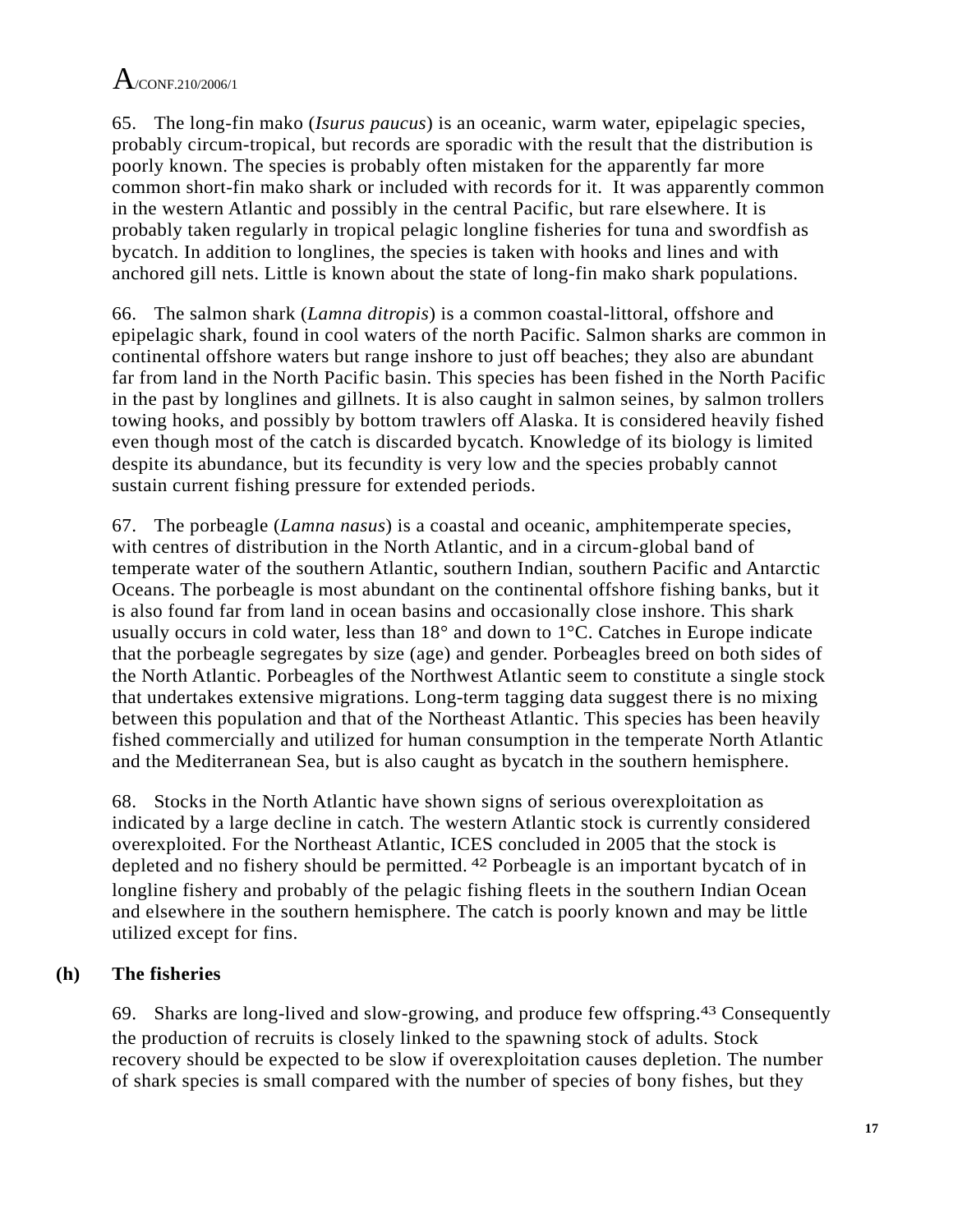occupy a variety of habitats from near shore to the ocean abyss. They are most numerous at depths less than 200 m in tropical and warm temperate marine habitats.

70. Shark fisheries pre-date recorded history, and every part of these animals has been used for some purpose. Shark meat is an important food that is consumed fresh, dried, salted or smoked. In many communities sharkfins are among the world's most expensive fishery products. Shark cartilage and other products are increasingly sought for medicinal purposes. Few fisheries use the whole animal: some use only the meat, others only use the fins, or livers or skin. In the majority of cases where only a portion of the animal is used, the rest is discarded at sea, which makes species identification of the catch difficult.

71. Fisheries for sharks are common throughout the world and use a variety of fishing gears and vessels. Sharks are taken mainly by gillnet and hook or trawl. Small amounts are taken in traditional and recreational fisheries (including game fishers and divers) and in beach gillnet and drumline fishing as bather protection programmes. There are several fisheries directed at one or a small number of species of shark, but most sharks are taken in multi-species fisheries, where the fishers tend to target more highly valued traditional bony fish species.

72. The following categories of shark fisheries can be identified: coastal hook and gillnet fisheries, demersal trawl bycatch fisheries, deepwater bycatch fisheries and pelagic bycatch fisheries (primarily bycatch in tuna longline and purse seine fisheries). Since most shark catch is taken as bycatch, the majority of the catch is reported as unidentified shark, mixed fish or is not reported at all. This lack of species identification of the catches and lack of information on fishing effort means basic data for fishery assessment are not available for most species.

73. An important concern about fisheries that catch sharks is that harvest strategies have a high probability of depleting the least productive species, unless methods for making fishing more selective are developed and implemented. As fishing effort increases, larger individuals and species disappear from the assemblage to be replaced by smaller counterparts. This results in a gradual drift towards shorter-lived, faster-growing species, which negatively effects biodiversity.

### **3. Other highly migratory species**

74. The species in this section, unlike tunas and to some extent sharks, have not attracted large or high profile fisheries. Therefore, there is little information about the biology of these species and the state of exploitation, other than reported catches.<sup>44</sup>

### **(a) Pomfrets**

75. The pomfrets (family Bramidae) include eight genera and twenty-one species of pelagic, benthopelagic and bathypelagic fishes found in temperate and tropical waters of the Atlantic, Indian and Pacific Oceans. Annex I to the Convention refers to the family Bramidae without listing individual species. The main characteristic of most of the species is that they are oceanodromous, that is, they are migrating within oceans typically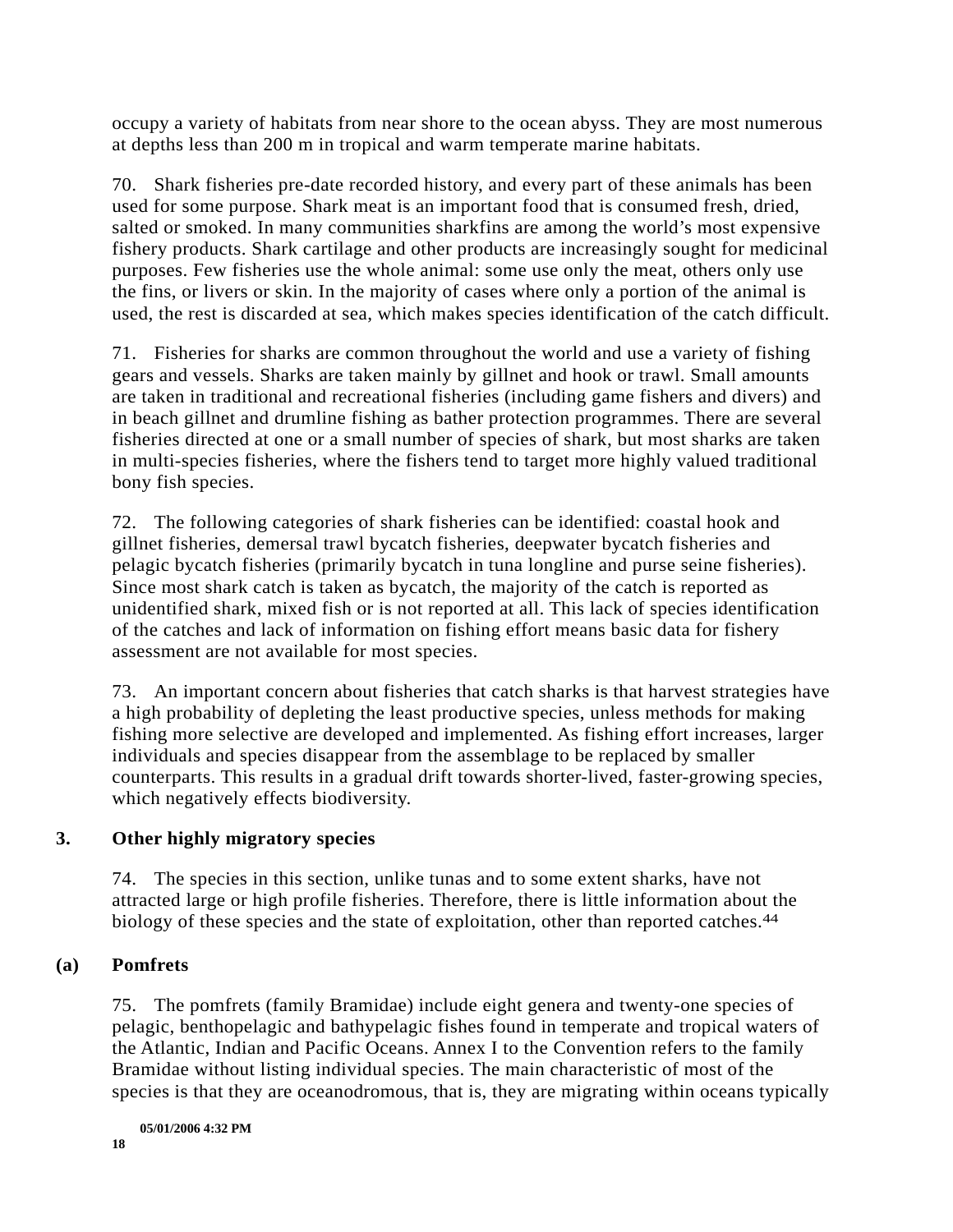between spawning and different feeding areas, with migrations being cyclical, predictable and covering more than 100 km.

76. Worldwide landings of pomfrets are poorly documented. The FAO database lists Atlantic pomfret (*Brama brama*), pomfrets, and ocean breams not elsewhere included (nei). Maximum landings were close to 18,000 tonnes in 2001, from eighteen countries fishing in the Atlantic and Pacific Oceans, but in 2003 only 4,000 tonnes were reported. Because pomfrets are mostly caught as bycatch in other fisheries, there is very limited biological information on the species. Although their state of exploitation is not known, they are unlikely to be overexploited. According to the FAO, they appear to be fully exploited in the eastern Indian Ocean, and moderately exploited in the Southwest Pacific.

## **(b) Sauries**

77. Sauries belong to the Scomberesocidae family. The species included in Annex I to the Convention are the Atlantic saury (*Scomberesox saurus*), the Pacific saury (*Cololabis saira*), the saury (C. *adocetus*), and the king gar (*Scomberesox saurus scombroides*)45. These species are pelagic, schooling and oceanodromous. Although their state of exploitation is not known, sauries are unlikely to be overexploited.

78. The Atlantic saury (*Scomberesox saurus saurus*) lives near the surface in the North Atlantic, in the Baltic Sea and throughout the Mediterranean Sea. The Pacific saury (*Cololabis saira*), is widely distributed in the North Pacific. It is generally found offshore, usually near the surface and migrates seasonally. Most of the reported catches are from this species. The saury (*C. adocetus*), is a tropical species of the eastern Pacific. The king gar (*Scomberesox saurus scombroides*) lives in brackish and marine waters, it is only of minor commercial importance and it occurs in the Atlantic, Indian and Pacific Oceans with circum-global distribution in temperate waters of the southern hemisphere.

79. Six countries have reported saury landings to FAO. Annual landings have fluctuated between 200,000 tonnes and 600,000 tonnes since 1950 without a clear long-term trend since the early 1970s. Japan\* accounts for 49% to 98% of the reported total landings. The Pacific saury accounts for more than 95% of the reported landings.

# **(c) Dolphinfish**

80. The two dolphinfishes of the Coryphaenidae family, the common dolphinfish (*Coryphaena hippurus*) and the Pompano dolphinfish (*Coryphaena equiselis*), are included in Annex I of the Convention. Both species follow boats and associate with floating objects, which may be used as attracting devices in fisheries. The common dolphinfish (*Coryphaena hippurus*) is generally common in most warm and temperate seas 21º to 30º C in the Atlantic, including the Mediterranean Sea, the western and eastern Indian Ocean and in the western central Pacific. The pompano dolphinfish (*Coryphaena equiselis*) has a worldwide distribution in tropical and subtropical seas. It is primarily an oceanic species but may enter coastal waters.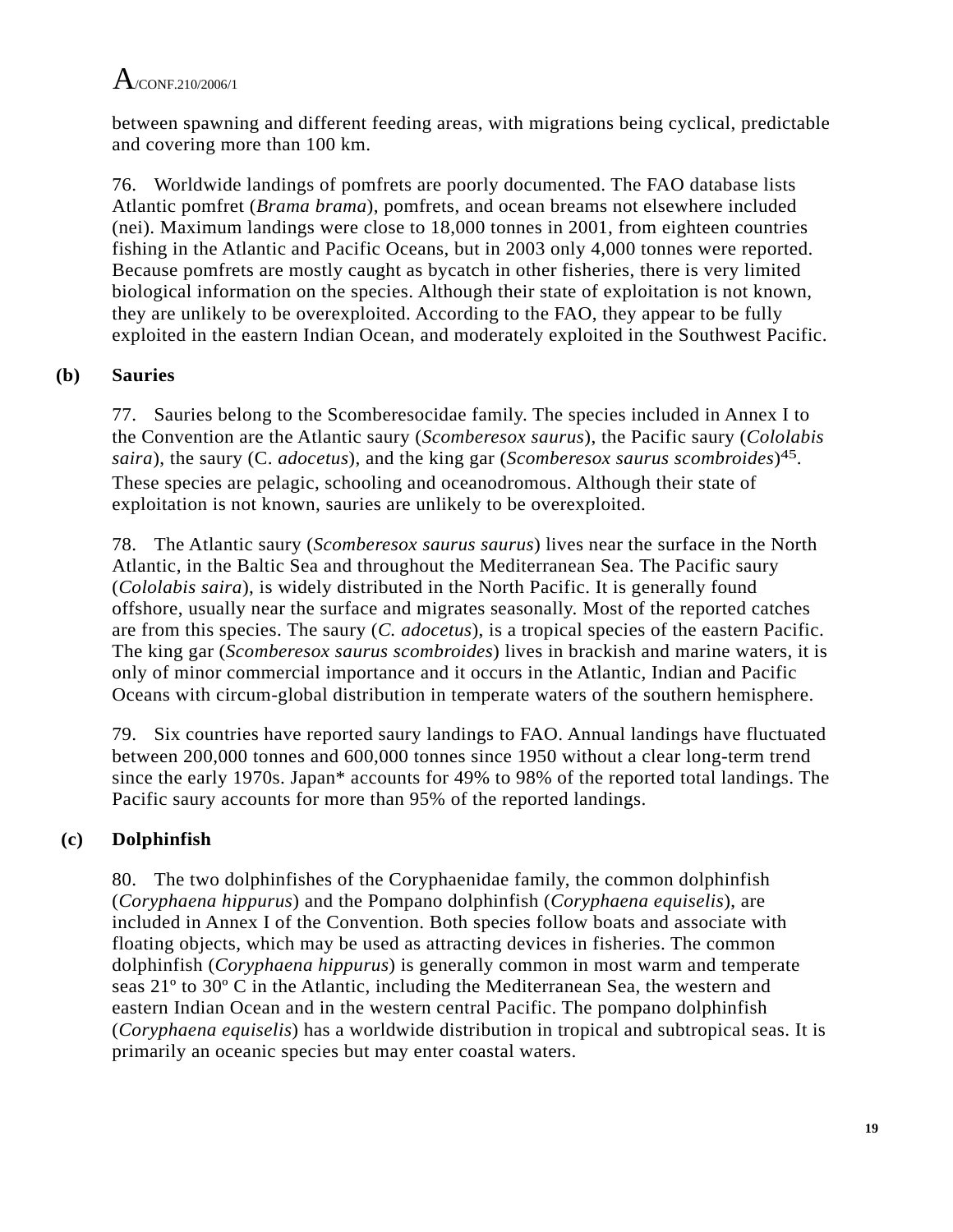81. More than forty countries reported dolphinfish landings to FAO (*C*. *hippurus* only). Reported landings show a sustained increasing trend from 7,000 tonnes in 1950 to almost 50,000 tonnes in the early 2000s. Seven reporting entities have consistently declared landings since 1950. The Pacific accounts for more than the half of catches, with Japan\* and Taiwan, Province of China\* being by far the largest contributors. Although the state of exploitation is not known, dolphinfish are unlikely to be overexploited.

### **C. Selected straddling fish stocks**

82. The list of straddling stocks established by FAO in 199446 was taken as a starting point for this review. Enquiries were sent to RFMOs soliciting regional knowledge to refine the lists. Information was received for the Northeast and the Southeast Atlantic. For the Northwest and Southwest Atlantic, and the Northeast, eastern central and Southeast Pacific, staff of the FAO Fisheries Department or its consultants applied their own informed judgements. For the western and eastern central Atlantic, the Southwest Pacific and for the Indian Ocean, catches by country were examined to determine which species were being reported by non-coastal States, which were presumed to be fishing on the high seas. This information was tempered by knowledge of situations where distant water fishing countries have access agreements to EEZs, particularly when the species in the reported catch were not known to be in commercial abundance on the high seas. Using this approach, a refined list of species (by FAO statistical area) likely to be fished as straddling stock and other high seas fish stock was prepared.

## **1. Pacific Ocean**

### **(a) Northwest Pacific**

83. Straddling stocks in the Northwest Pacific include Alaska (Walleye) pollock (*Theragra chalcogramma*), flying squid (*Ommastrephes bartrami*), Boreal clubhook squid (*Onychoteuthys borealjaponica*), Boreopacific armhook squid (*Gonatopsis borealis*), Pacific Ocean perch (*Sebastes alutus*), pelagic armourhead (*Pentaceros richardsoni*) and the alfonsino (*Beryx splendens*). According to FAO,<sup>47</sup> the pollock is considered fully exploited while the squids vary from moderately to fully exploited, and in some cases recovering. Based on reported landings, the Pacific Ocean perch is considered depleted, while the state of pelagic armourhead and alfonsino is not known.

### **(b) Northeast Pacific**

84. Straddling stocks in the Northeast Pacific an include jack mackerel (*Trachurus picturatus symmetricus*) and Alaska (Walleye) pollock (*Theragra chalcogramma*). The jack mackerel is moderately exploited and the Alaska pollock is fully exploited.

### **(c) Western Central Pacific**

85. There is no information on straddling stocks in the western central Pacific.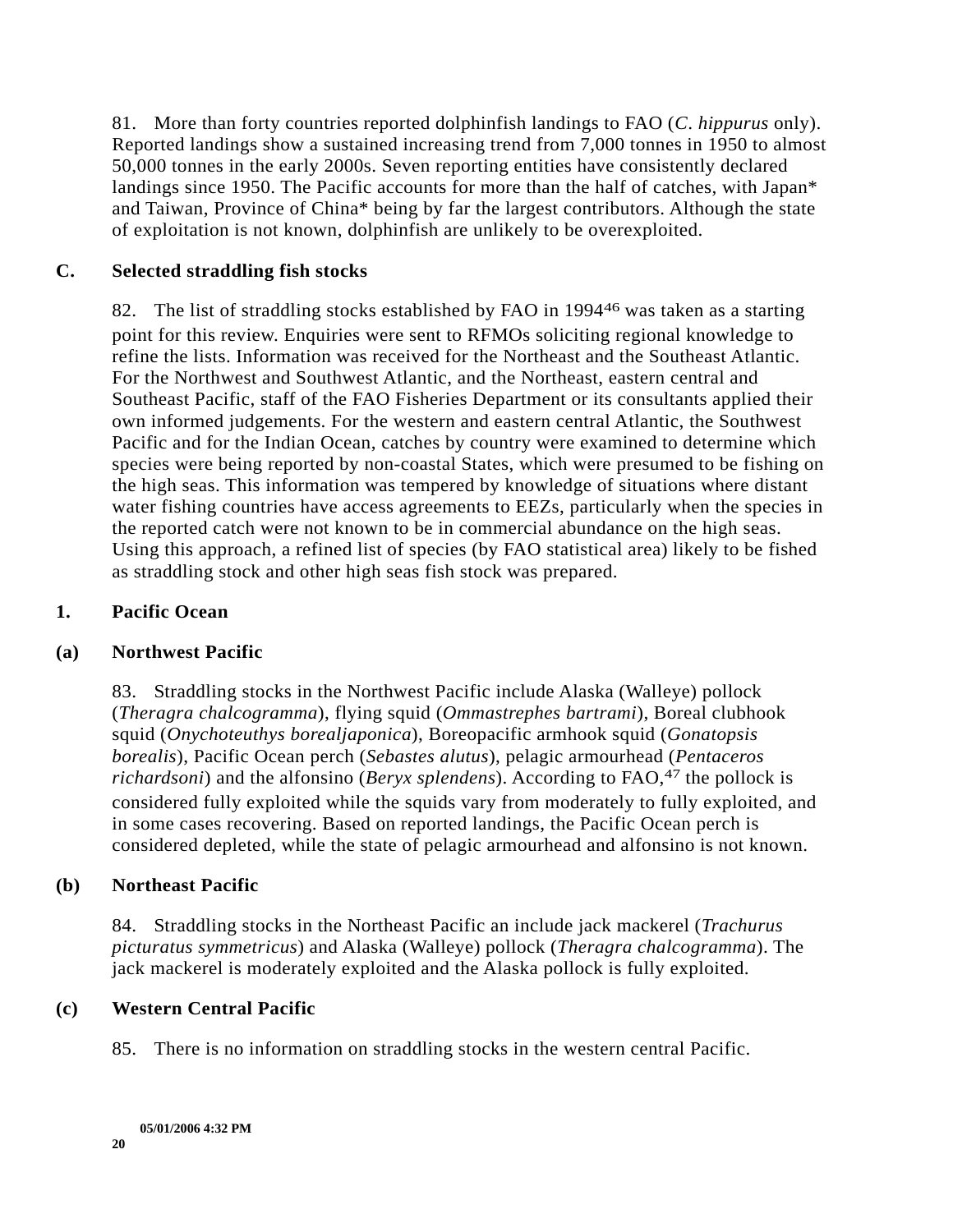$A$ /CONE 210/2006/1

## **(d) Eastern Central Pacific**

86. The straddling stocks of giant squid (*Dosidicus gigas*), horse mackerel (*Trachurus*  spp), and Spanish mackerel (*Scomber japonicus*) in the eastern central Pacific are moderately to fully exploited, according to the 2005 FAO review.48

## **(e) Southwest Pacific**

87. There are two types of straddling fish stocks in the Southwest Pacific: more common types associated with large continental shelves and another type associated with small islands with limited continental shelves whose fisheries depend on oceanic resources found both within and outside their EEZs. Species with straddling stocks include orange roughy (*Hoplostethus atlanticus*), oreo dories (*Allocyttus verrucosus, A. Niger, Neocyttus rhomboidalis, Pseudocyttus maculatus*) and hoki (*Macruronus novaezealandiae*). Straddling oceanic resources include the narrow-barred Spanish mackerel (*Scomberomorus commerson*), oceanic squids, and flying fish. According to the 2005 FAO review,49 orange roughy, oreo dories and hoki are fully exploited to overexploited. The Spanish mackerel, oceanic squid and flying squid are moderately exploited.

## **(f) Southeast Pacific**

88. Straddling stocks in the Southeast Pacific Ocean include jumbo squid (*Dosidicus gigas*) and Chilean jack mackerel (*Trachurus picturatus murphyi*). Spanish mackerel (*Scomber japonicus*) is also found beyond the EEZs, but the catches are small. The Chilean jack mackerel is fully or overexploited, while the jumbo squid is moderately exploited.

## **2. Atlantic Ocean**

### **(a) Northwest Atlantic**

89. Straddling stocks in the Northwest Atlantic Ocean include cod (*Gadus Morhua*), American plaice (*Hypoglossoides platessoides*), redfish (*Sebastes marinus*), witch flounder (*Glyptocephalus cynoglossus*), Atlantic halibut (*Hippoglossus hippoglossus*), black halibut (*Reinhardtius hippoglossoides*), yellowtail flounder (*Pleuronectes ferruginaeus*), grenadiers (*Macrouridae* ), capelin (*Mallotus villosus*) and shrimp (*Pandalus borealis*).

90. Based on assessments by the Northwest Atlantic Fisheries Organization (NAFO),<sup>50</sup> cod, American plaice, redfish, witch flounder, and Atlantic halibut are depleted; black halibut is overexploited, yellowtail flounder and shrimp are fully exploited, capelin are underexploited and the status of grenadiers is unknown. Stocks of some of the species on the Flemish Cap, such as cod and redfish, may be separate from EEZ stocks, and as such, may be other high seas fish stocks, rather than straddling stocks.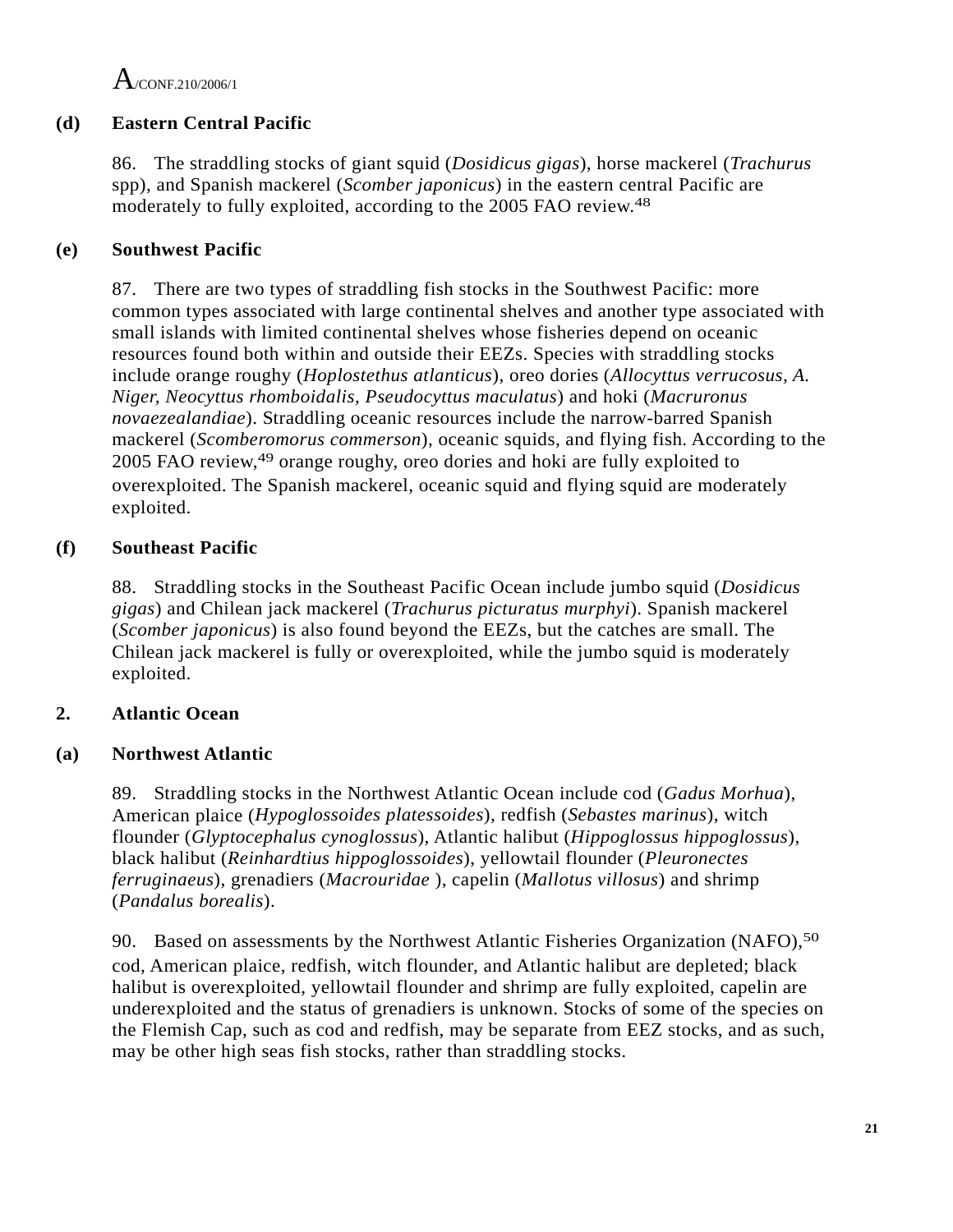#### **(b) Northeast Atlantic**

91. The main "traditional" straddling stocks in the Northeast Atlantic Ocean are: blue whiting (*Micromesistisu poutassou*), oceanic redfish (*Sebastes mentella*), cod (*Gadus morhua*), haddock (*Melanogrammus aeglefinus*), black halibut (*Reinhardtius hippoglossoides*), Atlanto-Scandian (Norwegian spring-spawning) herring (*Clupea harengus*), mackerel (*Scomber scombrus*) and horse mackerel (*Trachurus trachurus*).

92. In addition to these, NEAFC advises that most deep water species for which fisheries have recently developed should also be considered as being straddling. These species are: Baird's smoothhead (*Alepocehalus bairdii*), risso's smoothhead (*Alepocephalus rostratus*), blue antimora (blue hake, *Antimora rostrata*), black scabbardfish (*Aphanopus carbo*), Iceland catshark (*Apristuris* spp), greater silver smelt (*Argentina silus*), alfonsinos (*Beryx* spp.), tusk (*Brosme brosme*), gulper shark (*Centrophorus granulosus*), leafscale gulper shark (*Centrophorus squamosus*), black dogfish (*Centroscyllium fabricii*), Portuguese dogfish (*Centroscymnus coelolepis*), longnose velvet dogfish (*Centroscymnus crepidater*), deep-water red crab (*Chacon* (*Geyron*) *affinis*), rabbit fish (rattail) (*Chimaera monstrosa*), frilled shark (*Chlamydoselachus anguineus*), conger eel (*Conger conger*), roundnose grenadier (*Coryphaenoides rupestris*), kitefin shark (*Dalatias licha*), birdbeak dogfish (*Deania calceus* ), black (deep-water) cardinal fish (*Epigonus telescopus*), greater lanternshark (*Etmopterus princes*), velvet belly (*Etmopterus spinax*), blackmouth dogfish (*Galeus melastomus*), mouse catshark (*Galeus murinus*), bluemouth (blue mouth redfish) (*Helicolenus dactylopterus* ), blondnose six-gilled shark (*Hexanchus griseus*), orange roughy (*Hoplostethus atlanticus*), silver roughy (pink) (*Hoplostethus mediterraneus*), large- eyed rabbit fish (ratfish) (*Hydrolagus mirabilis*), silver scabbard fish (cutless fish) (*Lepidopus caudatus*), eelpout (*Lycodes esmarkii*), roughhead grenadier (rough rattail) (*Marcrourus berglax*), blue ling (*Molva dypterigia*), ling (*Molva molva*), common mora (*Mora moro*), sailfin roughshark (sharpback shark) (*Oxynotus paradoxus*), red (blackspot) seabream (*Pagellus bogaraveo*), forkbeards (*Phycis* spp.), wreckfish (*Polyprion americanus*), round skate (*Raja fyllae*), Arctic skate (*Raja hyperborea*), Norwegian skate (*Raja nidarosiensus*), straightnose rabbitfish (*Rhinochimaera atlantica*), knifetooth dogfish (*Scymnodon ringens*), small redfish ( Norway haddock) (*Sebastes viviparous*), Greenland shark (*Somniosus microcephalus*), spiny (deep-sea) scorpionfish (*Trachyscorpia cristulata*).

93. Fisheries for deep water species have developed rapidly since 1990 in the Northeast Atlantic Ocean. In October 2005 ICES provided advice for the management of these fisheries.51 Although the state of exploitation of most species/stocks cannot be assessed with respect to standard criteria, the overall evaluation by ICES is that those fisheries are currently not sustainable. Based on ICES advice in 2005, none of the traditional straddling stocks are under or moderately exploited, herring and oceanic redfish are fully exploited, blue whiting, cod, haddock, black halibut and mackerel are overexploited and the state of horse mackerel is uncertain.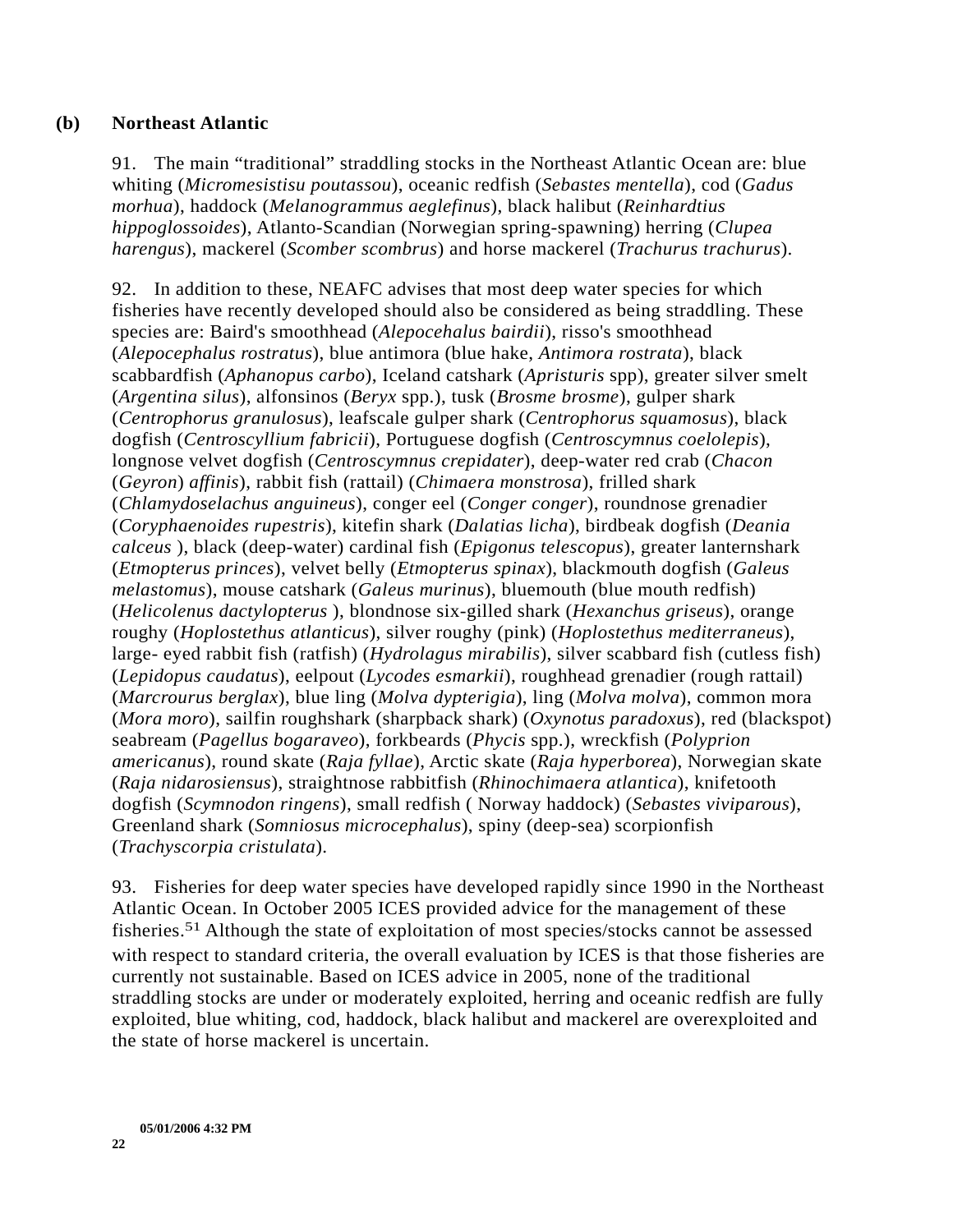## **(c) Eastern Central Atlantic**

94. The analysis identified catches of common cuttlefish, marine fishes nei, octopuses etc. nei, red porgy, West African goatfish, common sole, cuttlefish, bobtail squids nei, European hake, Natantian decapods nei, croakers, drums nei, tonguefish, chub mackerel, European pilchard, jack and horse mackerel nei, alfonsinos, flatfishes nei and Senegalese hake from countries that have fishing agreements with coastal States. It was therefore concluded that there are no significant fisheries for straddling stocks outside of EEZs at present in the eastern central Atlantic.

## **(d) Western Central Atlantic**

95. The analysis of catches by non-coastal States was also performed for the western central Atlantic. It identified catches of a mixture of coastal and oceanic species in general categories such as: Sharks, rays, skates, etc. nei, croakers, drums nei, hairtails, scabbardfishes nei, marine fishes nei, natantian decapods nei which suggest that these catches were probably made within EEZs under fishing agreements with coastal States. It seems that there are no significant fisheries for straddling stocks outside EEZs at present in the western central Atlantic.

## **(e) Southwest Atlantic**

96. Straddling stocks in the in the Southwest Atlantic include short-fin squid (*Illex argentinus*), common squid (*Loligo* spp.), a flying squid (*Martialia hyadesi* of the Ommastrephidae family), hakes (*Merluccius hubbsi* and *M*. *polylepis*), the southern blue whiting (*Micromesistius australis*), the pink cusk eel (*Genypterus blacodes*), the Patagonian toothfish (*Dissostichus eleginoides*), the tadpole mora (*Salilota australis*), the Patagonian grenadier (*Macruronus magellanicus*), the grenadier (*Macrourus whitsoni*), the Antarctic cod (*Notothenia rossii*), rockcods (*Notothenia* spp.) and sharks and rays.

97. The state of fisheries for common squid, the flying squid, the tadpole mora, the grenadier the Antarctic cod, the rockcods and the shark and rays is unknown. The Patagonian grenadier is moderately exploited; the Patagonian toothfish <sup>52</sup>and the pink cusk eel are moderately to fully exploited; the short-fin squid is fully exploited, the southern blue whiting is fully to overexploited and the hakes are overexploited or depleted.

## **(f) Southeast Atlantic Ocean**

98. The South East Atlantic Fisheries Organisation (SEAFO)<sup>53</sup> identifies the following species as straddling: alfonsinos (Family Bercycidae), orange roughy, horse mackerel (*Trachurus* spp.), lanternfish (Family Mytophidae), mackerel (*Scomber* spp), skates (Family Rajidae), sharks (Order Selachomorpha), armourhead (*Pseudopentaceros* spp), cardinal fish (*Epigonus* spp), deep sea red crab (*Chaceon maritae*), octopus (Family Octopodidae), squids (Family Loliginidae), and wreckfish (*Polyprion americanus*). The state of exploitation is unknown for all of the species except for horse mackerel, which are classified as fully exploited.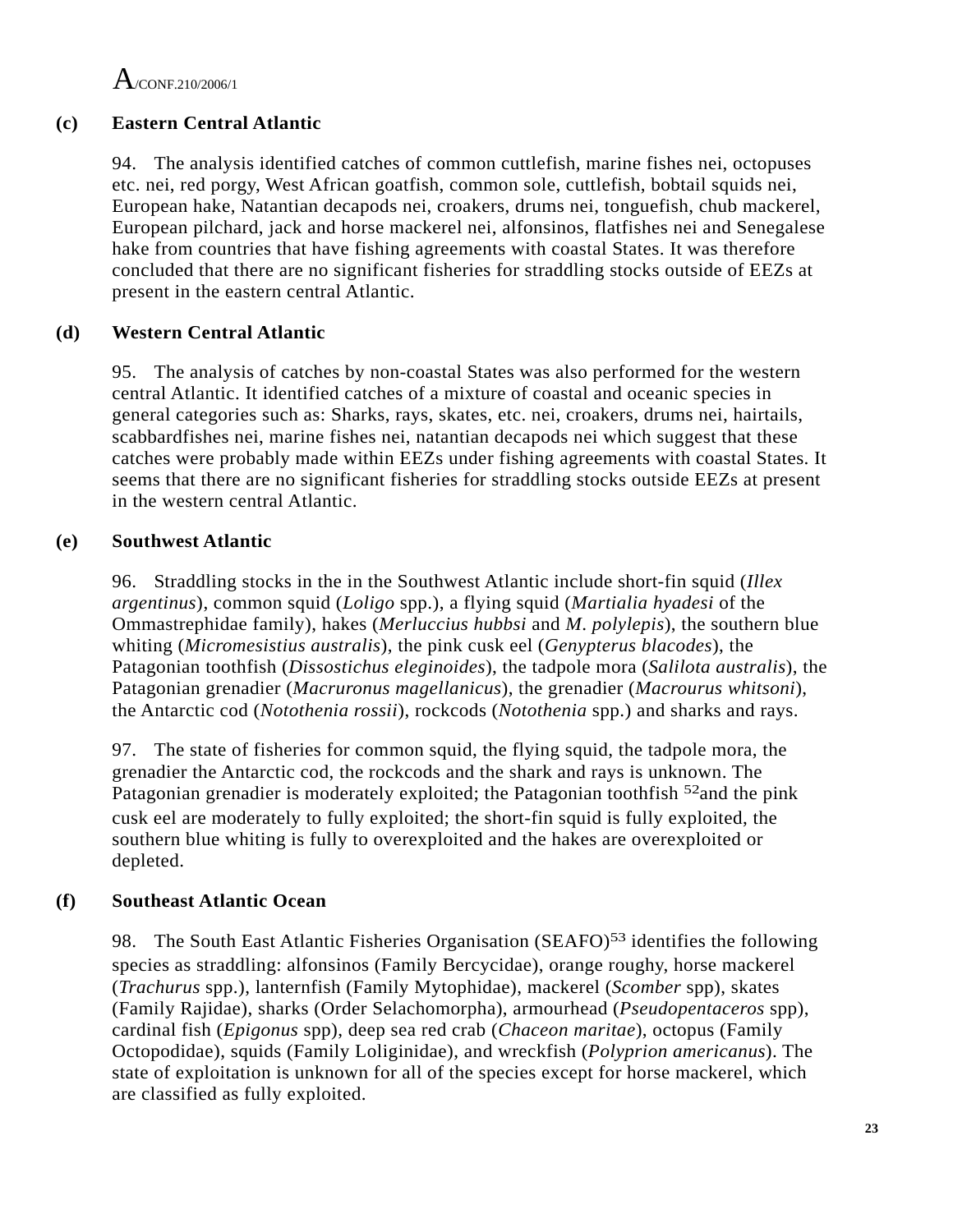#### **3. Indian Ocean**

99. No fisheries on straddling stocks have been identified in the Indian Ocean. There are straddling resources (e.g. deep water snapper), but they are not fished to any significant extent. As noted above, there are also areas in the Indian Ocean that are suitable for straddling stocks in terms of topography with relatively shallow water extending from an EEZ into the high seas. However, fishing of straddling stocks does not seem significant at present in those areas.

### **4. Southern Ocean**

100. The Southern Ocean is considered to be delimited by the Antarctic Convergence where cold Antarctic waters meet warmer waters of the Atlantic, Pacific and Indian Oceans to the north. The location of the Antarctic Convergence varies over time, but it is in the vicinity of 60 degrees S. The Antarctic convergence is generally considered to form the boundary of the Southern Ocean ecosystem, with relatively few species passing through it. Given the unique situation of the Southern Ocean, this review reports on all of the species fished in the convention area of the Commission for the Conservation of Antarctic Marine Living Resources (CCAMLR) as if they were straddling fish stocks or other high seas fish stocks. There are no fisheries for highly migratory species in the Southern Ocean at present.

101. Prior to the mid 1960s, only whale catches were reported to FAO from the Southern Ocean. Since then, the fisheries have targeted various species including marbled rockcod, mackerel icefish, humped rockcod, south Georgian icefish, Patagonian and Antarctic toothfish and Antarctic krill. Reported catches exceeded 600,000 tonnes in the early 1980s, but since the early 1990s, they have been relatively stable around 100,000 tonnes per year, albeit with a tendency to increase. During 1990-2003, the catches have been dominated by Antarctic krill (86%), Patagonian toothfish (6%), a lanternfish (*Electrona carlsbergi*), the subantarctic electron (5%) and the mackerel icefish at less than 2%. More than fifty species are reported in the remaining 1% of the total catches.

102. Information on the state of exploitation of Southern Ocean resources was provided by the CCAMLR Secretariat. Antarctic krill (*Euphausia superba*) is considered underexploited in FAO Areas 48 and 58, while lanternfish (*Electrona carlsbergi*), the sevenstar flying squid (*Martialia hyadesi*), and crab (*Paralomis spinosissima* and *P. formosa*) in FAO Area 48 are also considered underexploited. Patagonian toothfish (*Dissostichus eleginoides*) is considered overfished in parts of FAO Area 58 and fully exploited in FAO Area 48 and other parts of FAO Area 58. Mackerel icefish (*Champsocephalus gunnari*) is fully exploited in both FAO Areas 48 and 58 while the state of marbled rockcod (*Notothenia rossii*), for which the fishery is closed, is uncertain.

### **5. Mediterranean Sea**

103. The General Fisheries Commission for the Mediterranean (GFCM) uses the concept of shared stocks, exploited by two or more countries on the high seas and only by the riparian countries in territorial waters. Such stocks in the Mediterranean include hake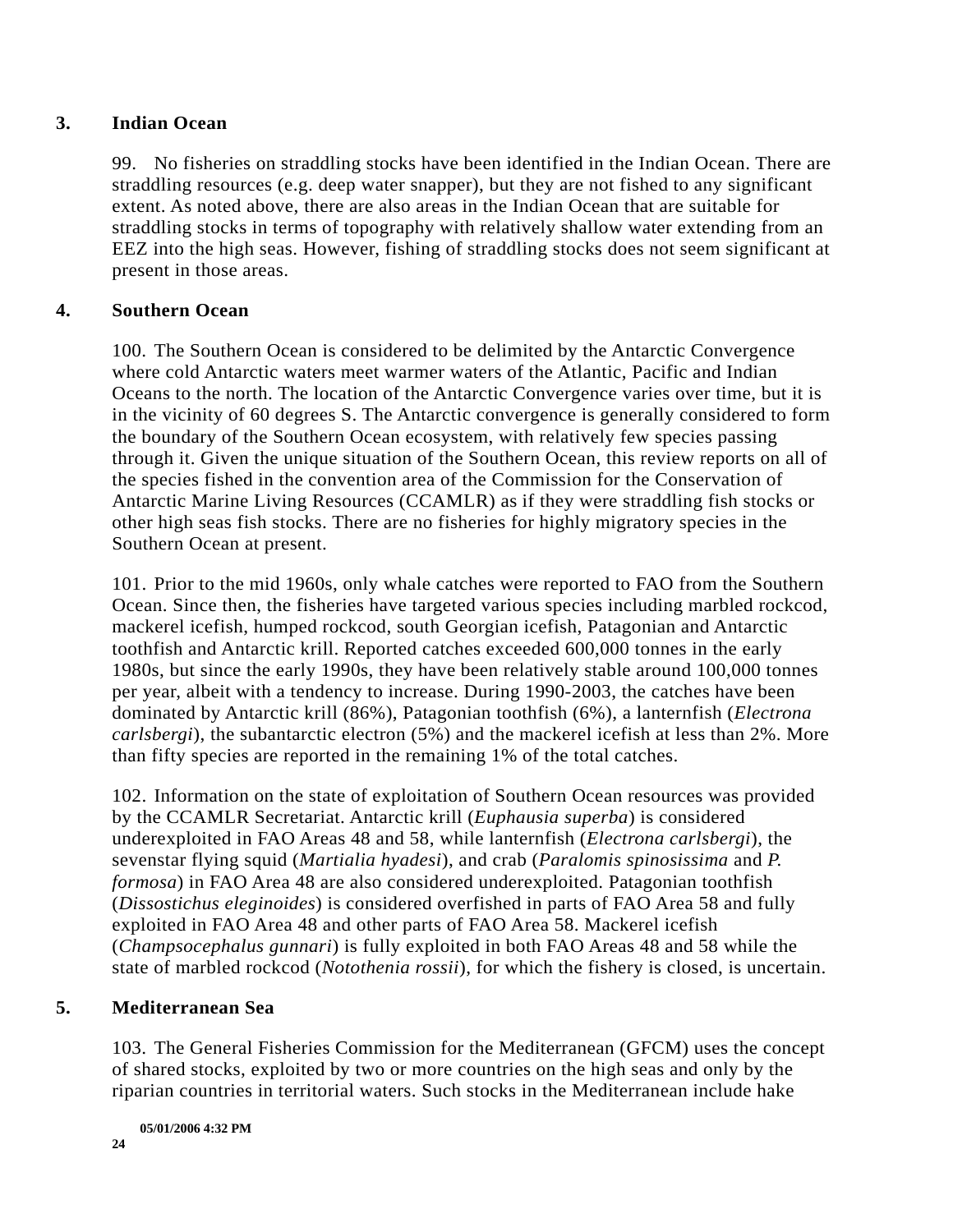(*Merluccius merluccius*) in the gulf of Lions, deep sea shrimps, the blue and red shrimp (*Aristeus antennatus*) and the giant red shrimp (*Aristaeomorpha foliacea*), sardines (*Sardina pilchardus*) in the Sea of Alboran and Adriatic Sea and anchovy (*Engraulis encrasicolus*) in the gulf of Lions and the Adriatic sea. According to the 2005 FAO review,54 the state of exploitation of giant red shrimp is not known, rose shrimp is fully exploited and hake is overexploited. Sardines and anchovies range from underexploited to overexploited depending on the zone.

# **D. Other high seas fish stocks**

104. This section considers fish stocks that are not highly migratory species and occur exclusively in the high seas. Most of the currently known high seas stocks are deep water species, but several others may be pelagic species.<sup>55</sup> Most fisheries<sup>56</sup> for these deep water species are relatively recent and the development of a majority of them has outpaced the ability to obtain scientific information and to implement effective management. Relatively little is known about many of the species and most of the fisheries.

105. Deep water species live at depths where there is virtually no light or primary productivity. Most nutrients and production is retained in surface waters above the permanent thermocline. Although many species migrate vertically to feed at night, those that do not, depend (directly or indirectly) on a rain of dead plants and animals from surface waters for food. Some species only inhabit deep waters in their adult stage, and may be exploited during both their shallow and deep water phases. Deep water species have diverse life history strategies, although little is known about their stock structure, migrations, and general biology and ecology. Since they live in low productivity environments, they are expected to be slow growing and to mature late in life, which has been confirmed for some important species.<sup>57</sup> Some species form dense aggregations that are accessible to fisheries on topographic features like seamounts, ocean ridges and canyons. Because of these characteristics deep water species are believed to be particularly vulnerable to over-exploitation and depletion.

106. While most fish families of deep water species occur world-wide, the existence of deep water basins bounded by the continents and oceanic ridges has resulted in regional differences. Another important feature of deep water fishes is that new discoveries continue, e.g. the recent discovery of a 4.5 meter megamouth shark (*Megachasma pelagios*) weighing 750 kg and a six-gilled ray (*Hexatrygonidae*), both representing new taxonomic families.

107. Important species that form deep water aggregations include orange roughy (*Hoplostethus atlanticus*) and the oreos (*Allocyttus* spp., *Neocyttus* spp. *Pseudocyttus* spp., etc), which are often fished together, alfonsinos (*Beryx* spp.) in lower latitude fisheries, Patagonian toothfish (*Dissostichus eleginoides*) in Southern Ocean fisheries, pelagic armourhead (*Pseudopentaceros wheeleri*) and various species of Scorpaenidae found on both coasts of North America.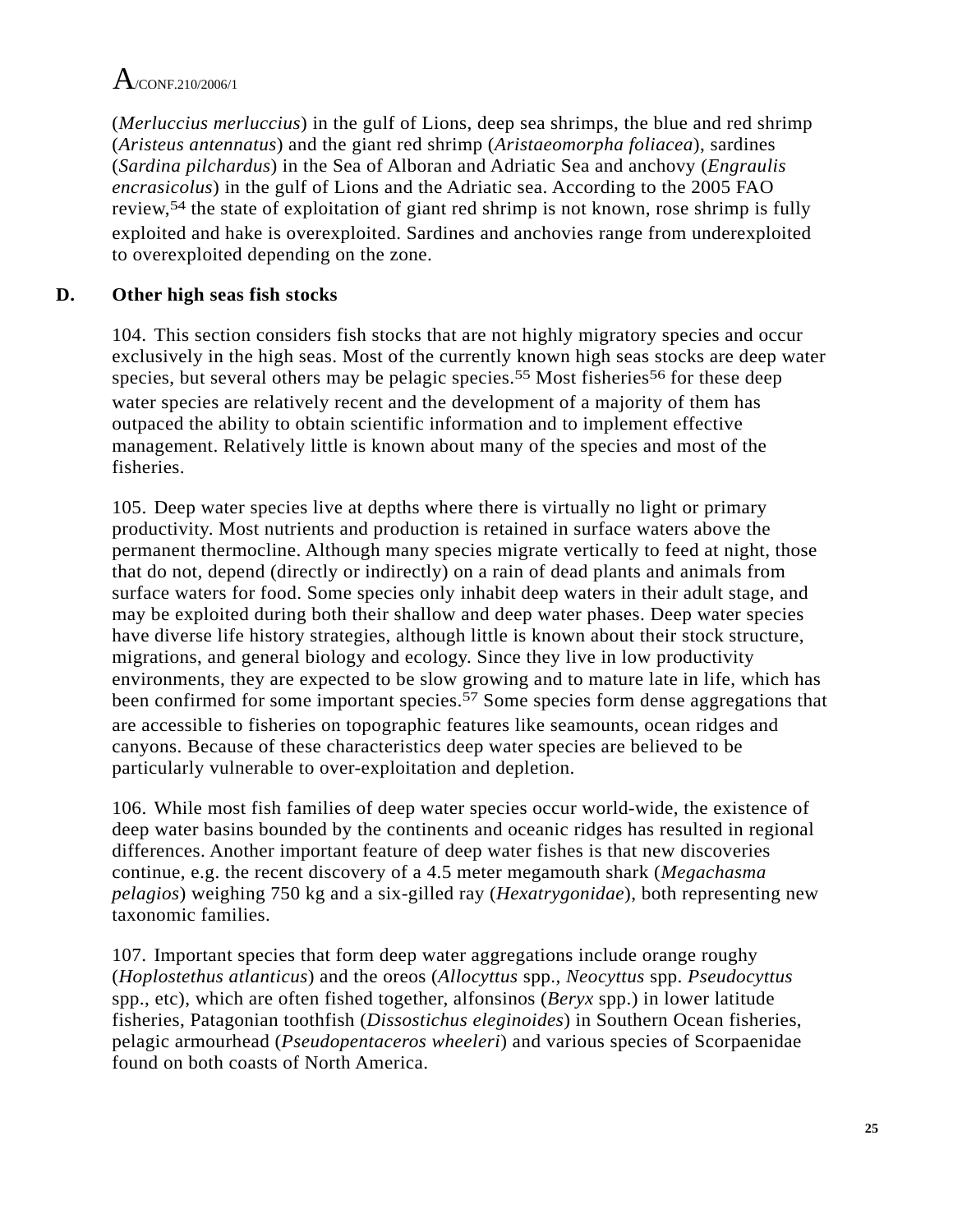108. Major fisheries for deep water species (particularly orange roughy) first developed off New Zealand and Australia in the late 1970s and 1980s, and they have developed rapidly elsewhere since 1990. The development of deep water fisheries has been prompted by three related factors: (1) depletion of species and stocks in shallower water, (2) the high value of some deep water species, and (3) advances in technology that make fishing in deep water possible. On the high seas, management of deep water fisheries has lagged behind the development of the fisheries. However, in October 2005 ICES provided precautionary advice for the management of deep water fisheries under the purview of NEAFC. The ICES evaluation is probably broadly applicable (adapted for a more general context): "Most exploited deepwater species are considered to be harvested unsustainably; however, it is currently not possible to provide advice for specific fisheries for deep-sea species. Consistent with a precautionary approach, […] immediate reduction in established deep-sea fisheries [should occur] unless they can be shown to be sustainable. Measures should also be implemented to reduce exploitation of deep-sea species by fisheries primarily targeting shelf species (hake, anglerfish, and megrim). New deep-sea fisheries or expansion of existing fisheries into new fishing areas should not be permitted unless the expansion is very cautious, and is accompanied by programmes to collect data which allow evaluation of stock status as the basis for determining sustainable exploitation levels […]. For several species there is a concern that catch rates can only be maintained by sequential depletion of relatively isolated concentrations/subunits of a stock. The smallest unit for which data are reported at present […] may not be appropriate for monitoring or managing this type of fishing activity. The depth range within an area may be very wide, and the sizes of the areas are very different."

#### **1. Orange roughy (Hoplostethus atlanticus)**

109. The orange roughy (*Hoplostethus atlanticus*), is found in the North and South Atlantic, in the southern Indian Ocean, the Tasman Sea, around New Zealand, and in the South Pacific. They are found within EEZs; some are straddling stocks, while others occur entirely on the high seas. The species is mainly caught at depths over 800 m by fisheries on fish aggregations associated with seamounts. The proportion of the resource outside of the fished area is not known. Fisheries appear to have serially depleted fish aggregations that may or not correspond to distinct stock units. Recruitment appears to be irregular. The time lag between spawning and recruitment to the spawning aggregations is so long (about 20 years), that it is difficult to judge the influence of fisheries on recruitment. The theory upon which the concept of a sustainable yield is based, implies that there should be a compensatory response in recruitment as a result of fishing, but there is no evidence so far that this is the case for orange roughy. Sustainable exploitation rates are thus bound to be very low, and may be in the order of 5% of biomass.

#### **2. Oreo dories (Allocyttus spp. Neocyttus spp. and Pseudocyttus spp.)**

110. The oreo dories (*Allocyttus* spp., *Neocyttus* spp. and *Pseudocyttus* spp.), members of the Oreostomadidae ) occur close to the sea bed in deep waters. They form large aggregations over rough grounds near seamounts and canyons in the Antarctic, the Atlantic, Indian Ocean, and the Pacific.<sup>58</sup> The proportion of the resource outside of the fished area is not known and fisheries appear to have serially depleted fish aggregations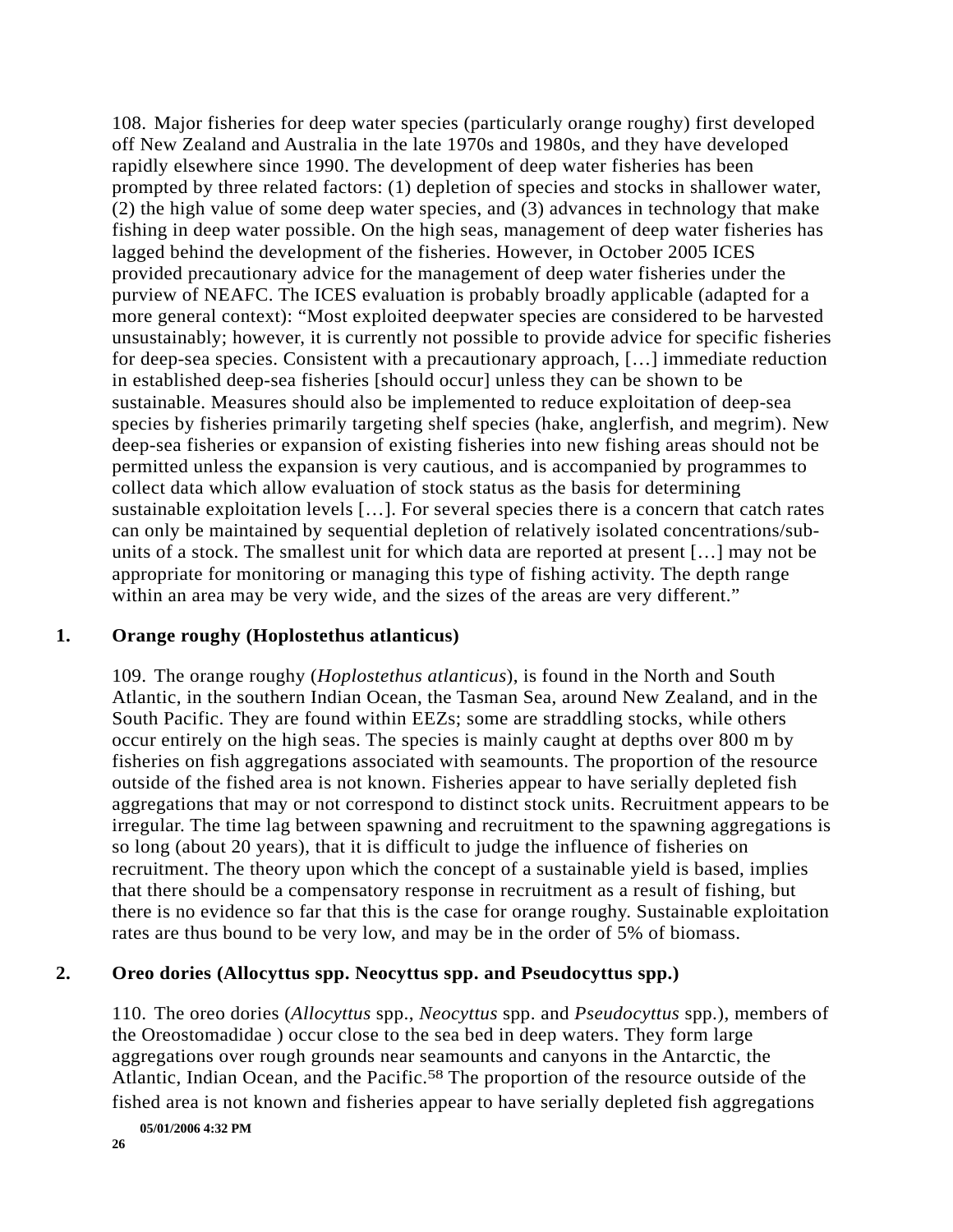that may or may not correspond to distinct stock units. Recruitment appears at best irregular, and like orange roughy, there is no evidence of a compensatory response in recruitment. Estimates from New Zealand indicate MSY to be of the order of 1.6 percent of initial biomass if the population is not to be reduced by more than 80% with a 20% probability.

## **3. Alfonsino (Beryx splendens)**

111. The alfonsino (*Beryx splendens*), belong to the Bericidae family and are found in the Atlantic, Indian Ocean, western and central Pacific. They inhabit the outer shelf and slope to at least 1,300 m depth, and may make vertical migrations at night. *Beryx splendens* are caught in mid-water trawls over shallower seamounts, underwater ridges and on the slope edges between 300 and 500 m. Genetic studies suggest that alfonsinos may have an ocean-wide population structure, but the relationship between the various fish aggregations is not known. If the hypothesis of an ocean-wide population structure is true, it could be that individual aggregations cannot be exploited sustainably if most recruitment originates irregularly from one or a few areas (which can differ from year to year). If fishing depletes an aggregation that was destined to supply recruits over a large geographic area, the adverse effect on the broader population may be much greater than a localized depletion. Some aggregations may occur in areas that are rarely suitable for recruits to settle and fishing on these aggregations will not be sustainable. Unlike many deepwater species, the growth and mortality rates of alfonsinos are relatively high,<sup>59</sup> which means that the species should be better able to sustain a fishery than other less productive deepwater species.

## **4. Toothfishes (Dissostichus spp.)**

112. Toothfishes (*Dissostichus* spp.), belong to the Notothenidae family and have a circum-polar distribution within Antarctic and Southern Ocean waters. Patagonian toothfish (*D. eleginoides*) are found asymmetrically around southern South America, while Antarctic toothfish (*D. mawsoni*) occurs in high latitudes, in the Pacific region. The two species overlap between 60°S and 65°S and both occur to depths of 3,000 m. The northern limit for most populations of Patagonian toothfish is 45°S, except along the Chilean and Argentinean coasts where they may extend north in deeper, cold water. Significant populations of Patagonian toothfish exist in the waters of, and adjacent to, the various sub-Antarctic islands and in the waters of Chile\*, Argentina\*, Uruguay and Peru\*.

### **5. Pelagic armourhead (Pseudopentaceros wheeleri and P. richardsoni)**

113. Pelagic armourhead (*Pseudopentaceros wheeleri* and *P. richardsoni*), belong to the Pentacerotidae family. The species is associated with seamounts, especially in the North Pacific, but the family is distributed throughout the Indian and Pacific Oceans and in the south-western Atlantic. The fishery for pelagic armourhead illustrates the potential evolution of seamount fisheries. Japanese and Soviet Union vessels began trawling in the Emperor Seamount chain and the Northern Hawaiian Ridge areas in 1969. The total catch for the Soviet Union vessels is not known, but is estimated at over 133,400 tonnes in the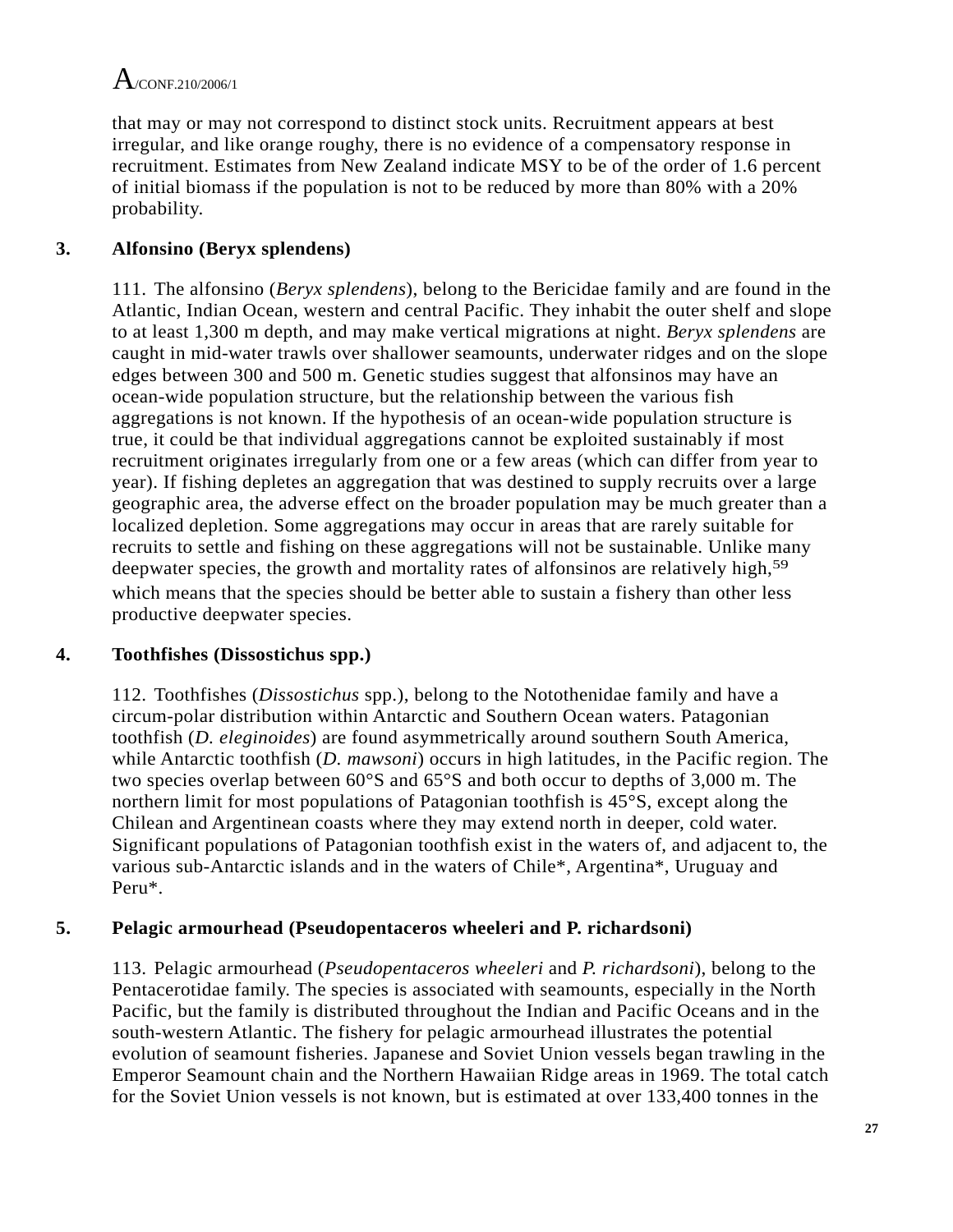period 1967–1977. Between 1969 and 1977, two to five Japanese trawlers a year fished this area averaging catches of 22,800–35,100 tonnes a year. Between 1977 and 1982 catches fell to 5,800 – 9,900 tonnes. Ninety percent of the catch was pelagic armourhead. The once dominant pelagic armourhead were later replaced by alfonsino, although the alfonsino has never been as abundant as the pelagic armourhead. There is no evidence that either of the fish stocks will recover enough to allow commercially viable fisheries in the near future.

### **6. Hoki (Macruronus novaezelandiae)**

114. Hoki (*Macruronus novaezelandiae*) is a benthopelagic Merlucciidae, which usually lives near the bottom in the Southwest Pacific, but the species also form mid-water aggregations for spawning. Large adult fish generally occur deeper than 400 m, while juveniles may be found in shallower water. Mid-water trawl fisheries target aggregations near canyons that are often close to coasts in areas of narrow continental shelves. While fisheries for hoki are generally considered high seas deep water fisheries, most of the catch is from EEZs. The stock structure is uncertain and it is not always clear that total allowable catches (TACs) set for specific geographic areas correspond to distinct biological units.

#### **7. Other species**

115. In addition to the species described above, a number of deep water species have been treated as straddling stocks in the Northeast Atlantic. Some of them potentially make up other high seas fish stocks.

116. A further suite of deepwater, or at least slope species, have been the target of fisheries in many tropical regions. These can be targeted by small-scale deepwater fisheries usually along the shelf break and shelf slope wherever the continental shelf is relatively narrow and the fishing grounds are accessible to fishermen using small fishing boats. The principal species consist of members of the Lutjanidae (snappers), Serranidae (Sea basses: groupers and fairy basslets), and Carangidae (jacks and pompanos) families and mostly importantly include the Eteline snappers (e.g. *Etelis coruscans* and *E*. *carbunculus*) and the jobfishes (e.g. *Pristomopoides filamemtosus*, *P*. *typus* and *P. multidens*). These fisheries are particularly important to small island States, although they are also widely found along the continental margins in tropical and sub-tropical areas.

### **E. Associated Species**

117. As mentioned above, associated species are considered to be impacted species that are not part of the landed catch. Fisheries for straddling fish stocks, highly migratory fish stocks, and other high seas fish stocks, impact other species as a result of (1) discards, (2) physical contact of fishing gear with organisms and habitat that are not caught, and (3) indirect processes. These mechanisms are considered below.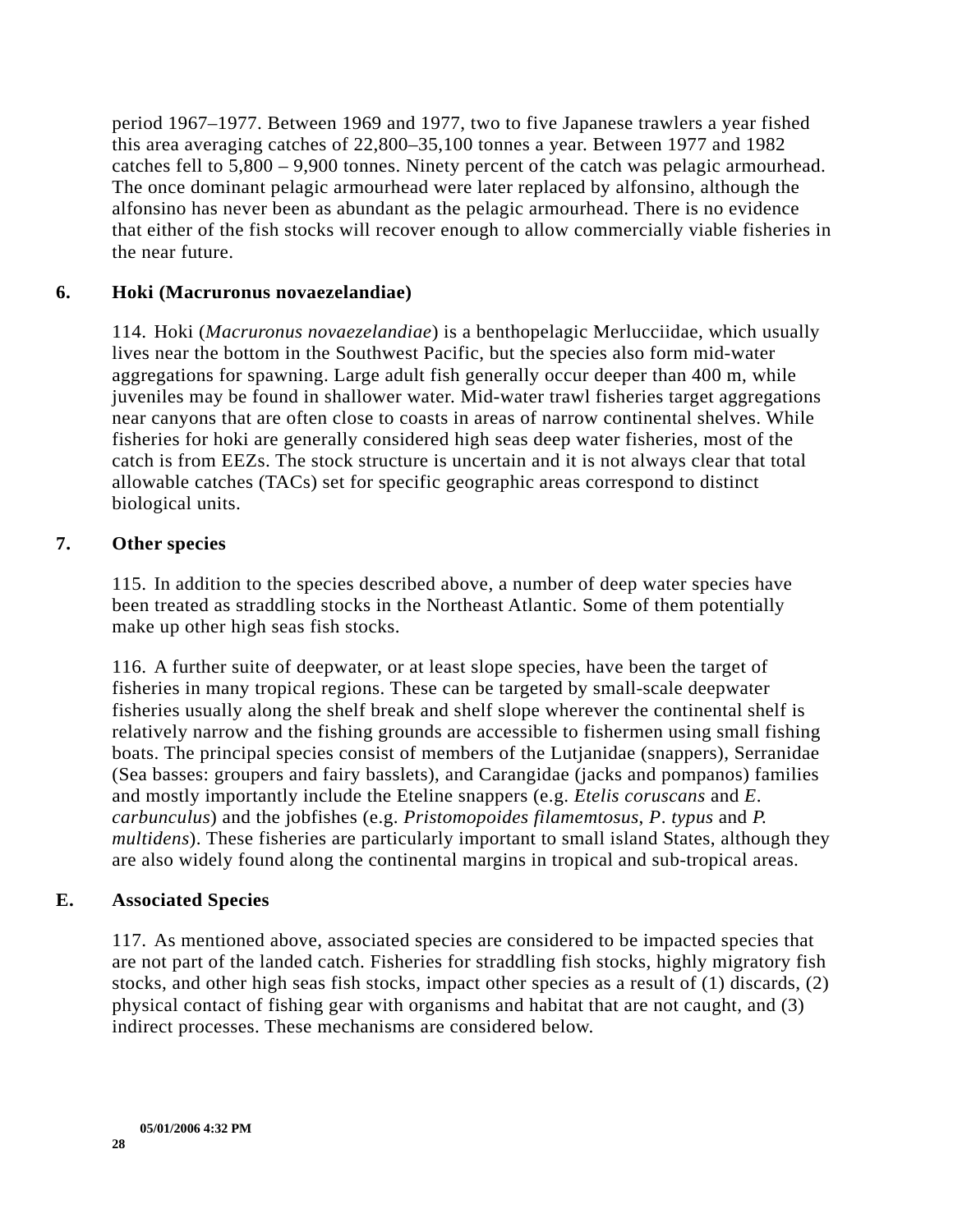$A$ /CONE 210/2006/1

## **1. Discards**

118. Although information is still limited, much more is known about discards than the other mechanisms through which fisheries impact associated species. The most recent global information on discards is described in a recent FAO report.60 It estimates that the rate of discards is about 8% for all marine fisheries combined, with large differences by countries, gear types, target species and statistical areas.

119. Shrimp trawling has the highest estimated average discard rate (62.3%), but the rates vary widely between fisheries (from 0 to 96%). There are a variety of finfish and invertebrate species caught, including juveniles of target species of many fisheries. Most shrimp trawling is on stocks confined to the EEZs, although some straddling or other high seas stocks of shrimp are fished. These are likely to be fisheries in relatively deepwater for coldwater species, such as the fishery for *Pandalus* shrimp on the Flemish Cap off Newfoundland and off Labrador in the Northwest Atlantic (FAO Statistical Area 21). The aggregate discard rate for cold/deepwater shrimp fisheries is 39%, but where use of bycatch reduction devices is mandatory, as in the Northwest Atlantic, the discard rate is relatively low, in the order of 5%.

120. After shrimp trawling, longline fishing for highly migratory species, primarily tuna and tuna like species, has the highest discard rate (averaging 28% with a range of 0 to 40%). Other fisheries for highly migratory species have much lower discard rates: 5% for tuna purse seines, 0.4% for tuna pole and line fishing. The total discards by these highly migratory species fisheries is estimated as about 700,000 tonnes annually. The portion discarded by high seas fisheries is unknown, but it is likely to be substantial.

121. The most common discard species from longlines is the blue shark. Other sharks, target species damaged by sharks and marine mammals, frigate tuna, kawakawa, Indo-Pacific king mackerel, and narrow-barred Spanish mackerel are also taken and discarded. Albatross, petrels and other seabirds are also caught by longlines. For tuna purse seines, some of the discarded species are bonito, dogtooth tuna, rainbow runner, dolphinfish, jacks, sharks, billfish, mantas and undersize target species (i.e. skipjack and yellowfin tuna). Dolphins are also encircled by purse seines in some areas.

122. Fisheries for straddling demersal fish stocks and other high seas demersal fish stocks are primarily conducted with bottom trawlers. The estimated discard rate for trawlers targeting demersal finfish is 9.6%. There is no basis for judging if the rate is likely to be higher or lower for straddling fish stocks and other high seas fish stocks than for stocks entirely within EEZs. However, as the catch from stocks entirely within EEZs accounts for most of the total catch, such that these EEZ fisheries must account for most of the 1.7 million tonnes of estimated discards by bottom trawlers targeting demersal finfish. Many species are discarded depending on the target species (typically the species composition differs between flatfish and roundfish fisheries), geographic area, and depth. Discards of juveniles of the target species are common, as well as species with low commercial value, such as horse mackerel, long jawed mackerel (*Rastrelliger* spp), elasmobranchs (e.g. dogfish and skates), arrowtooth flounders and flathead sole. Many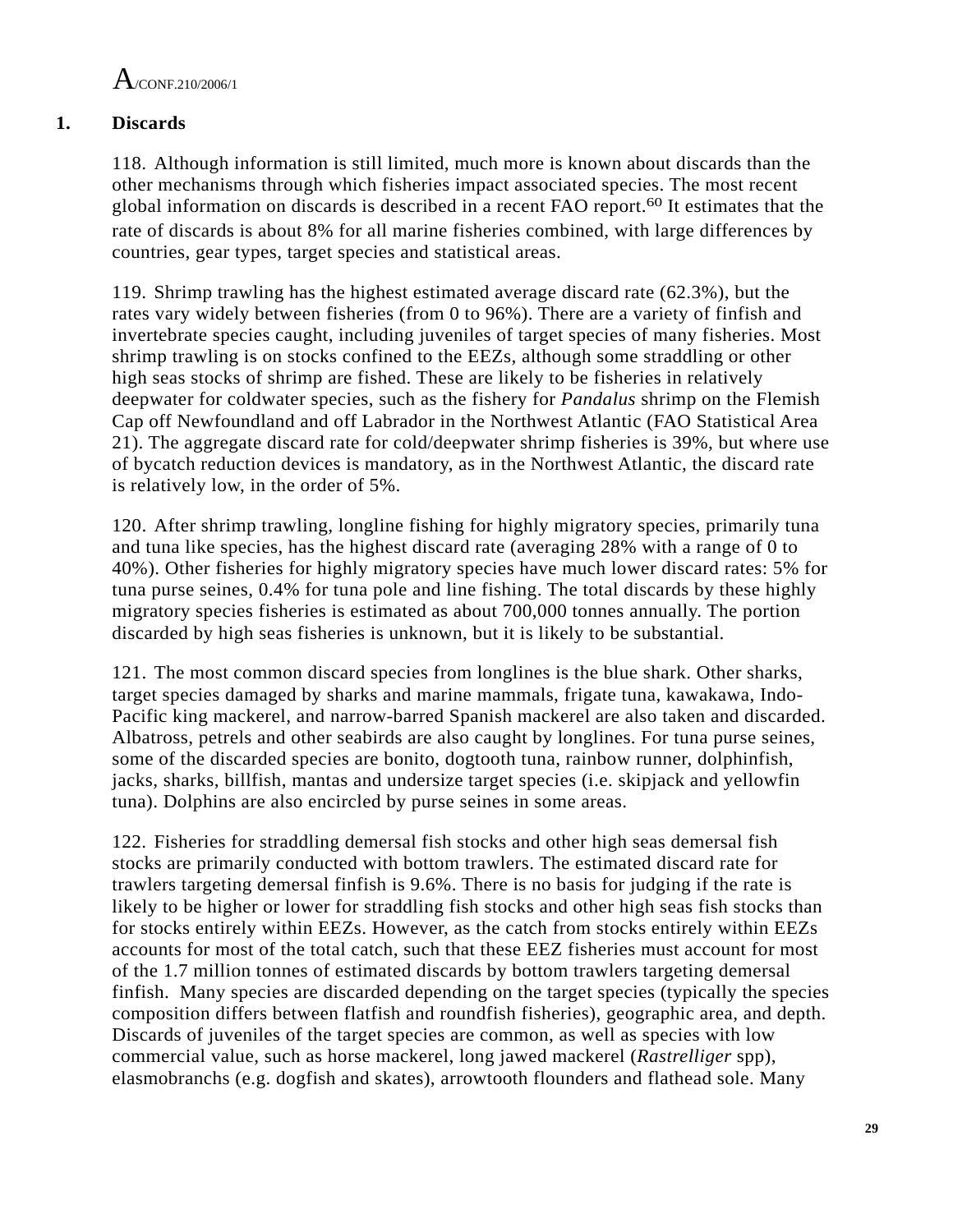benthic invertebrates are discarded, such as molluscs, echinoderms (e.g. urchins and starfish), crabs, rajids, and whelks. Deepwater trawling results in discards of additional species, such as grenadiers, whiptails, rabbitfish, oreos, chondrichthyans (e.g. birdbeak dogfish), batoids and chimaeroids, and cold water corals (*Lophelia sp.*).

123. In addition to bottom trawling, demersal longlining is an important form of fishing in the Southern Ocean in the CCAMLR area (Statistical Areas 48, 58, 88). The discard rate for this type of fishing is estimated as 7.5% (ranging from 0.5 to 57%). The overall discard rate in the CCAMLR area is estimated as 12.7% resulting in about 2,000 tonnes annually.

124. Most discards are of finfish and invertebrate species that are so abundant that there is little risk that their reproduction may become seriously threatened. However, there are some species with abundance so low that they are threatened with extinction. In addition, there are species which significant segments of society want protected regardless of their abundance. They are referred to as "charismatic species." Some charismatic species also have a significant extinction risk. Marine mammals, sea turtles and sea birds have long standing status as charismatic species and/or species at risk (of extinction). More recently, cold water corals (*Lophelia sp.)* have gained public attention such that they might also be regarded as charismatic. Some species of cold water corals might have extremely small geographic ranges (e.g. on the top of a single seamount), which means they may be vulnerable to localized depletion and possibly extinction, as well as being charismatic.

125. Charismatic species and species at risk of extinction are known bycatch of fisheries for highly migratory fish stocks, straddling fish stocks and other high seas fish stocks. Sea turtles and sea birds are well documented bycatch in longline fisheries for tuna and tuna like species. Sea birds are also taken by longline fisheries for tunas (e.g. as in the southern bluefin tuna fishery) and for demersal species, such as the Southern Ocean demersal longline fishery for toothfish.

126. Concern about longline bycatch of turtles in fisheries for highly migratory fish stocks prompted FAO to hold both an Expert Consultation<sup>61</sup> and a Technical Consultation62 to consider ways of reducing mortality. Recent experiments aimed at reducing sea turtle bycatch and mortality are promising. For example, changes in hook shape and bait type reduced the catch rate of loggerhead turtles and leatherback turtles by 90% and 75% for the Northwest Atlantic. In general, the impact of sea turtle bycatch by longline fisheries is unknown, but it could jeopardize species that are severely depleted, even if the longline fisheries are not the primary cause of the depletion.

127. Bycatch of marine mammals is known to occur in some trawl fisheries (particularly large high speed pelagic trawls) and to a lesser extent on longlines. It is unclear to what degree marine mammal bycatch by trawlers and longliners occurs in high seas fisheries, but there is probably some. In the case of purse seine fishing for tuna in the eastern Pacific Ocean, dolphins are intentionally encircled in the nets since they are an indicator of the location of schools of tuna. This practice has resulted in a cumulative mortality of several million dolphins since the 1960, jeopardizing some dolphin species. This led to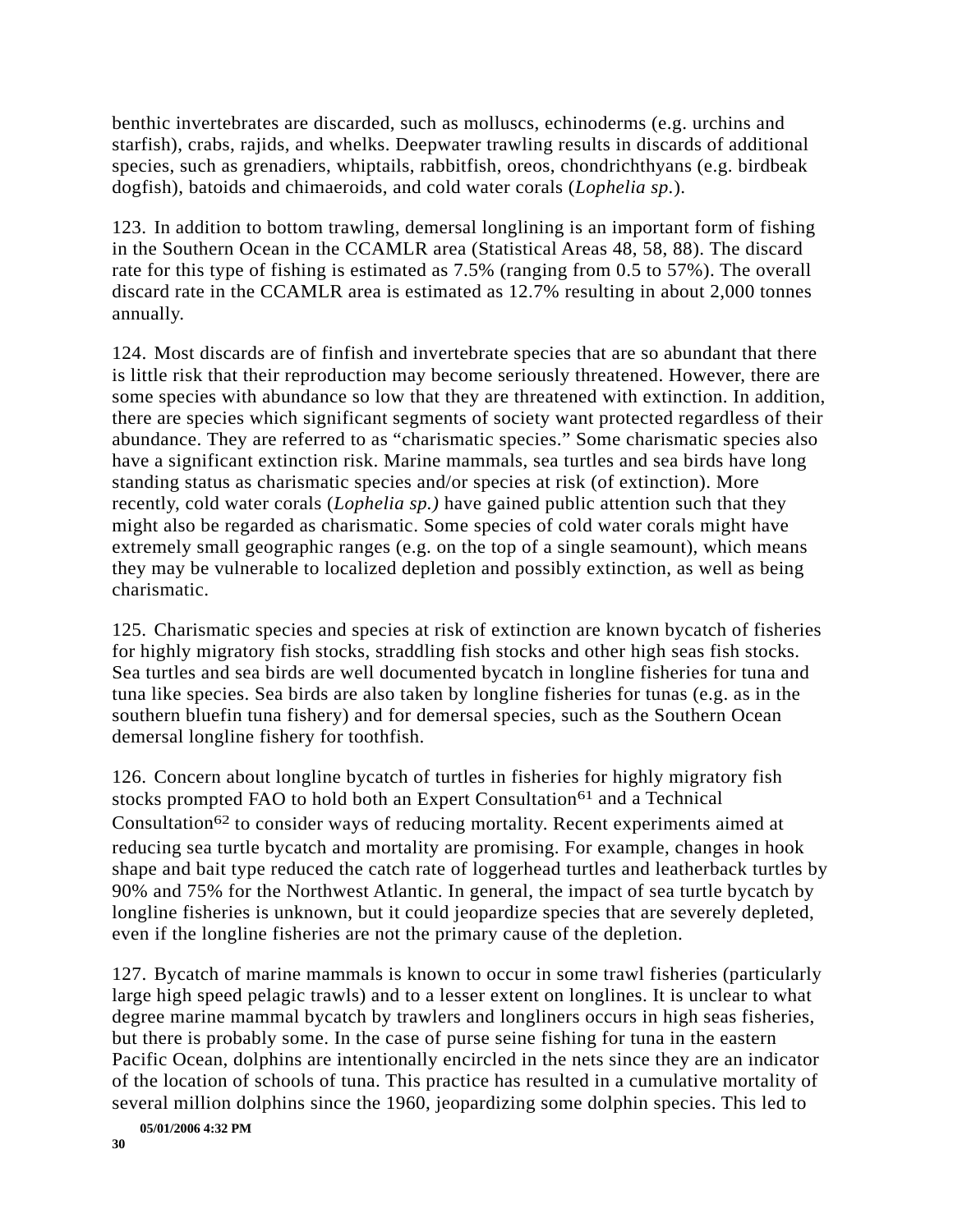the negotiation of the Agreement on the International Dolphin Conservation Program (AICDP), which entered into force in 1999, and whose Secretariat is provided by the IATTC. The programme reduced drastically the mortality from 132,000 dolphins in 1986 to about 1,500 in 2003. In spite of this success, dolphin populations appear to have been slow to recover  $63$ 

128. The recent expansion of trawl fisheries to deepwater into areas previously not fished has resulted in the bycatch of cold water corals (*Lophelia sp*.), sometimes as boulder size pieces. Rarely has the impact of expanding deepwater trawl fisheries been documented from the initiation of fishing, but for the fishery for orange roughy on the South Tasman Rise straddling the Australian EEZ south of Tasmania, observers estimated in the first year of the fishery that 10 tonnes of coral per tow were brought up. This extrapolates to 10,000 tones of coral associated with a catch of about 4,000 tonnes of orange roughy.<sup>64</sup>

## **2. Physical contact by fishing gear with organisms that are not caught**

129. Trawling is the primary type of fishing operation that causes physical contact between fishing gear and associated species and their habitat. The bycatch of cold water corals is probably a symptom of a larger impact of trawling as reefs are damaged without traces of corals being hauled up in nets. Trawls also come into physical contact with the bottom in areas where reefs are not present and here the effects are less obvious, but ecosystems are altered and species of benthic organisms will be differently affected.

130. Indirect processes affect the growth, survival and reproduction of species that are the target of fisheries, as well as associated species. When fisheries remove fish from populations, food webs are altered. Some species may suffer from the loss of prey; others may benefit from removal of their predators. Species that compete will be affected differently with cascading impacts on other dependent species.

131. Alteration of the sea bottom resulting from physical contact by fishing gear probably changes habitat suitability thus indirectly affecting associated species. For example, some species depend on complex "three dimensional" biogenic structures, such as reefs, for shelter from predators. When such structures are destroyed, the species may disappear.

132. Impacts through indirect processes are hard to detect, and even harder to predict.<sup>65</sup>

# **3. Finfish and invertebrate species**

133. Longtail tuna (*Thunnus tonggol*), slender tuna (*Allothunnus fallai*), the butterfly kingfish (*Gasterochisma melampus*), the wahoo (*Acanthocybium solandri*) and Spanish mackerel (*Scomberomorus* spp.) are not included in Annex I to the Convention, but they share many characteristics with some of the species included. Here, they are considered associated species.

134. The flying fish (Exocoetidae, genera *Exocoetus*, *Cypselurus*, *Hirundichthys*, *Cheilopogon* and *Prognichthys*) the sunfish or headfish of the family Molidae, the snake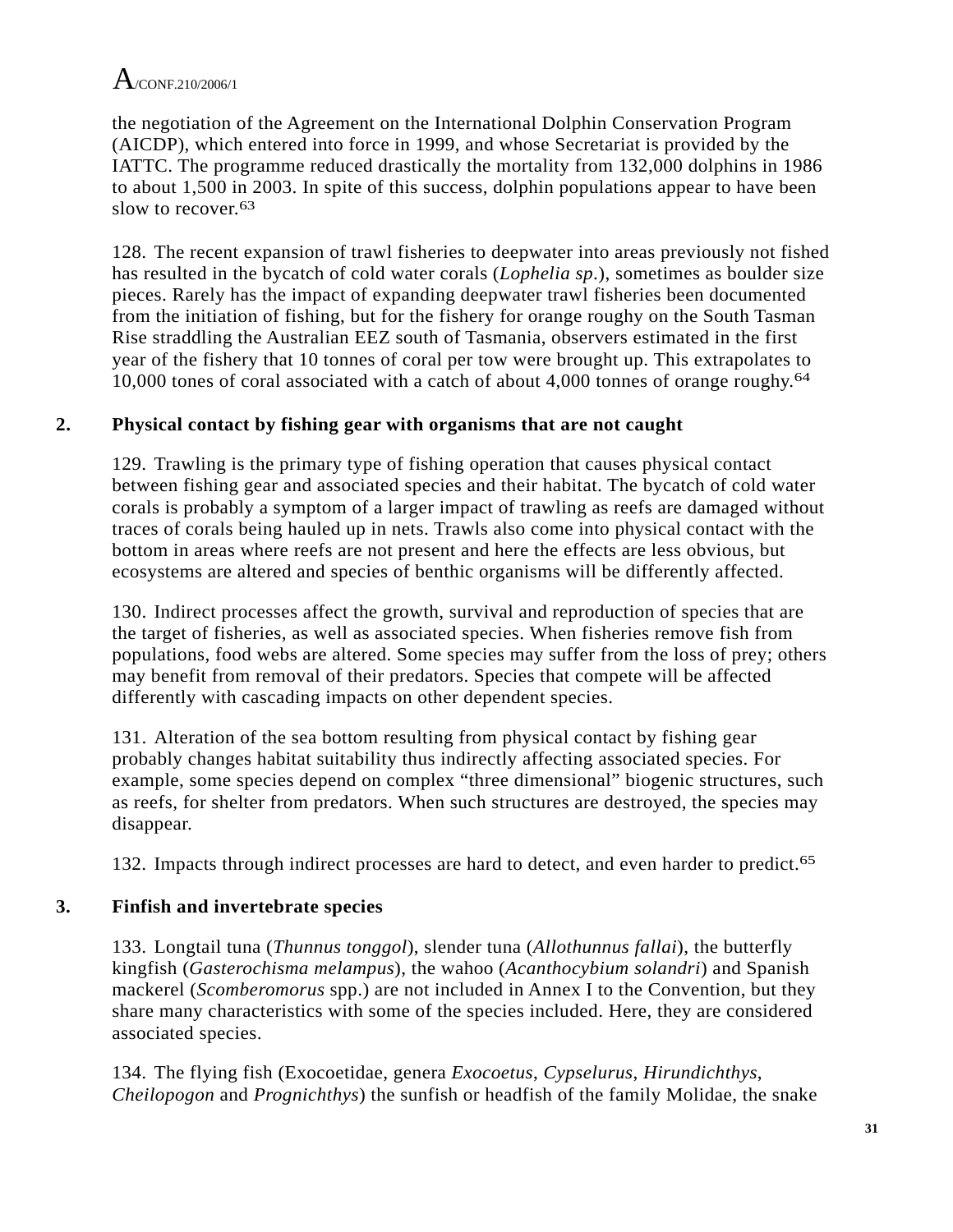mackerel (*Gempylus serpens*), escolar (*Lepidocybium flavobrunneum*) and oilfish (*Ruvettus pretiosus*) of the Gempylidae family, are species which are caught close inshore but migrate far offshore. They are all part of the regular by-catch of the tuna longliners together with the lancetfish (*Alepisaurus ferox* and *A*. *brevirostris*).

#### **III. Review of the extent to which the Agreement has been incorporated into subregional or regional agreements or arrangements to conserve and manage straddling fish stocks and highly migratory fish stocks, as well as national legislation related to the implementation of the Agreement, and also of measures that have been adopted relevant to these stocks**

135. RFMOs have a crucial role to play in implementing the Agreement. There are nine key RFMOs with mandates to manage straddling fish stocks and highly migratory fish stocks: CCAMLR, <sup>66</sup> CCSBT, <sup>67</sup> IATTC, <sup>68</sup> ICCAT, <sup>69</sup> IOTC, <sup>70</sup> NAFO, <sup>71</sup> NEAFC, <sup>72</sup> SEAFO73 and the Western and Central Pacific Fisheries Commission (WCPFC).74 The mandates of CCAMLR, NAFO, NEAFC and SEAFO are to manage straddling stocks and high seas discrete stocks, while those of CCSBT, IATTC, ICCAT, IOTC and WCPFC are to manage highly migratory fish stocks.

136. In addition, Alaska pollock on the high seas in the Central Bering Sea is managed by the Convention on the Conservation and Management of Pollock Resources in the Central Bering Sea (Donut Hole Convention),<sup>75</sup> and eastern Atlantic bluefin tuna and swordfish are managed by the General Fisheries Commission for the Mediterranean (GFCM).76

### **A. Conservation and management of stocks**

137. Article 5 of the Agreement sets out the general principles to be applied by coastal States and States fishing on the high seas in order to conserve and manage straddling fish stocks and highly migratory fish stocks. Article 5 (a)-(c) of the Agreement provides, among other things, that in order to conserve the stocks concerned, States are required to adopt measures to ensure their "long term sustainability" and promote the objective of their optimum utilization, to ensure that such measures are based on the best scientific evidence available and to apply the precautionary approach in accordance with Article 6 of the Agreement. Annex II of the Agreement provides guidance for the application of precautionary reference points in conservation and management of the stocks concerned. Further, Article 10 (d) of the Agreement requires States to obtain and evaluate scientific advice through RFMOs.

### **1. Adoption of measures**

138. *Scientific advice.* The Agreement provides that States shall adopt conservation and management measures for straddling fish stocks and highly migratory fish stocks based on the best scientific evidence available. Scientific advice for the conservation and management of the stocks concerned is obtained through RFMOs and their scientific bodies. For areas or regions where RFMOs do not exist, States obtain the scientific advice from national research institutions and/or through cooperation with other States.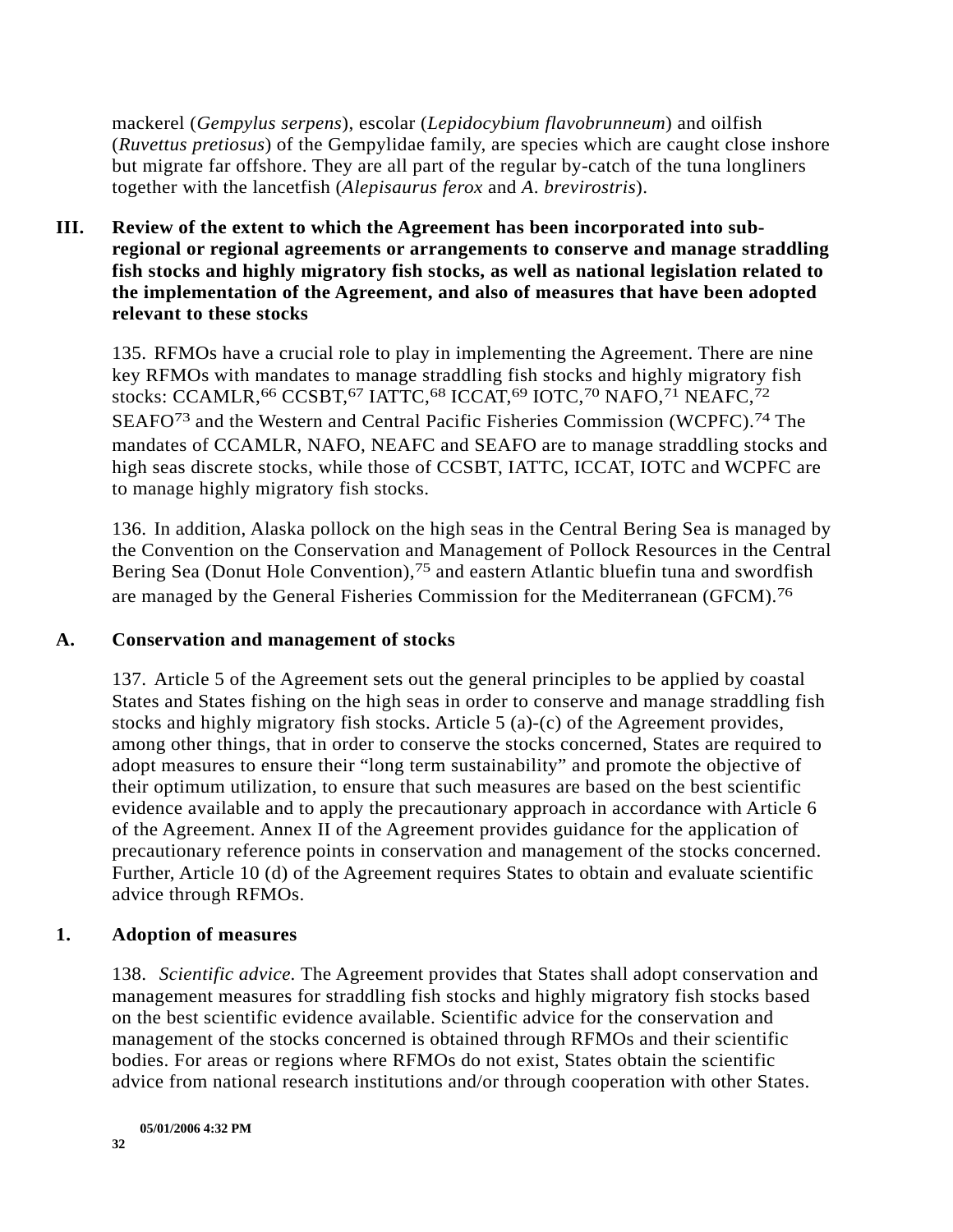All RFMOs indicate that catch levels and other regulatory measures are based on scientific advice received from their respective scientific bodies.

139. *Precautionary approach.* Article 6 (1) of the Agreement requires States to apply the precautionary approach widely to conservation, management and exploitation of straddling fish stocks and highly migratory fish stocks in order to protect the living marine resources and preserve the marine environment. Application of the precautionary approach to fisheries management is aimed at reducing the risk of overexploitation and depletion of fish stocks. The use of precaution is required at all levels of the fishery system, including development planning, conservation and management measures, management decisions, research, technology development as well as legal and institutional frameworks. The precautionary approach recognizes that changes in fisheries systems are only slowly reversible, difficult to control, not well understood, and subject to changing environment and human values, and that the lack of full scientific information should not be used as a reason for postponing cost-effective measures to prevent environmental degradation, where there are threats of serious or irreversible damage.

140. In practice, the precautionary approach entails the setting of reference points that signal objectives for management and threshold levels for spawning stock size and fish mortality. The objectives of management are to ensure that the fish mortality rates and the size of the spawning stock biomass are maintained at or above desired levels. The precautionary approach is, and will remain, a work in progress. Its introduction to practical fisheries management over the last decade has brought experience and lessons that scientists and administrators are now trying to incorporate into future development of the approach. One critical issue is how threshold levels should be set for spawning stock sizes and rates of decline (fish mortality).

141. *RFMOs*. Several RFMOs<sup>77</sup> indicate that they have made efforts to implement new approaches to fisheries conservation and management, especially the precautionary approach. Measures to this effect include the following: collecting and analysing data on target and dependent/related species and weighing up the extent and effect of uncertainties and gaps in such data before making management decisions; limiting fleet capacity at a precautionary level; establishing agreements, action plans/guidelines for the precautionary approach; setting up precautionary quotas; and requesting scientific advice on precautionary buffer zones for reference levels.

142. CCAMLR has for many years incorporated the precautionary approach into stock assessment and decision making. All regulated fisheries in areas under CCAMLR's jurisdiction are subject to precautionary catch limits as advised by its Scientific Committee.78 In addition, both krill and Patagonian and Antarctic toothfish fisheries are subject to (pre-determined) decision rules. CCAMLR is pioneering efforts to manage marine ecosystems according to the precautionary principle, to ensure that new and exploratory fisheries do not develop faster than the ability of the Commission to evaluate their potential consequences.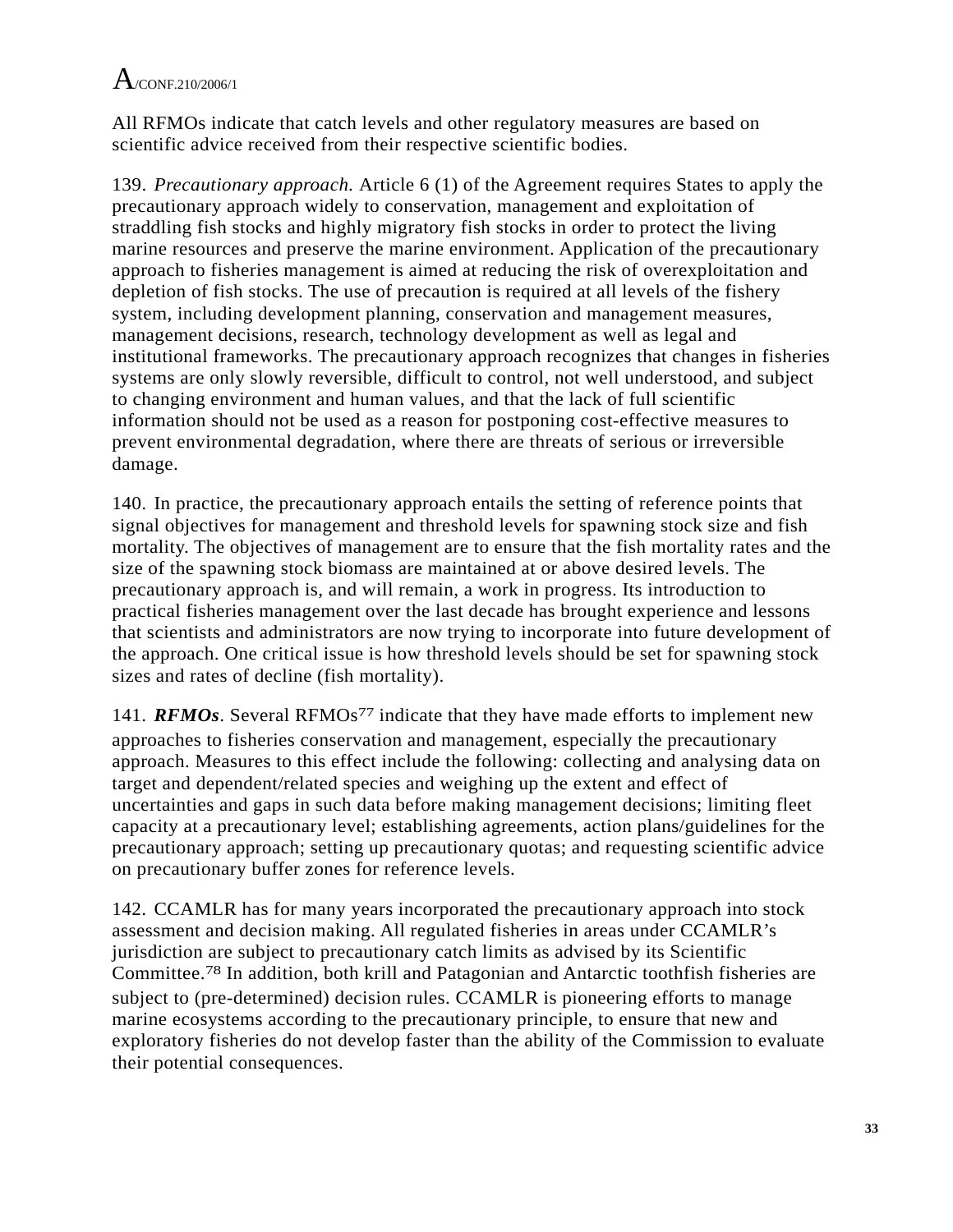143. CCSBT, based on advice from its Scientific Committee,79 agreed in 2005 to adopt a management procedure for the determination of a TAC for the southern bluefin tuna fishery. The management procedure was selected and constructed to promote the rebuilding of the stock and to ensure that there is a 50% chance that the spawning stock biomass will be above the 2004-level by 2014.

144. IATTC has since the 1980s, taking into account scientific advice, <sup>80</sup> included precaution in the absence of information. IATTC interprets MSY as a limit reference point. If catches for target species reach the MSY limit, management measures are imposed. A Working Group on Reference Points has been established to suggest precautionary limits and targets. A resolution for a multi-annual program (2004 – 2006) on the conservation of tuna, including quotas in the Eastern Pacific has been adopted  $81$ and IATTC has agreed to freeze the effort for the North Pacific albacore tuna.82

145. ICCAT's Scientific Committee83 created an Ad Hoc Working Group on Precautionary Approach in 1997, which last met in 2001 in conjunction with the Committee. ICCAT reports that the precautionary approach is not adopted as a formal decision-making mechanism. However, the adopted conservation and management measures are designed to maintain or rebuild stocks to levels that can permit the maximum sustainable catch.

146. IOTC has adopted the precautionary approach through the principle of incorporating uncertainty in stock assessments, as advised by its Scientific Committee.84 Recognising that a reduction in the catches of bigeye tuna from all fishing gears should be implemented as soon as possible, IOTC introduced a resolution to limit the catch of bigeye tuna to recent levels while over the next three year period the Commission develops a mechanism to allocate to all Contracting Parties bigeye tuna quotas for specific time periods.<sup>85</sup>

147. NAFO established a Precautionary Approach Working Group in 1997, comprising participants from the Fisheries Commission and the Scientific Council,<sup>86</sup> which led to the adoption of the concept of a precautionary approach to fisheries management in 1999. In 2004, NAFO agreed to a Precautionary Approach Framework and adopted separate measures to apply this framework initially to two stocks.87

148. In 1996, NEAFC requested ICES88 to include the precautionary approach in advice provided to the Commission. ICES annual advice includes management recommendations on precautionary reference points. Long-term management plans and harvest control rules exist for three stocks.<sup>89</sup> On a precautionary basis NEAFC Parties have also agreed to an overall reduction of 30% in effort in fisheries for deep sea species, as no scientific advice is available on a stock by stock basis for these stocks at present.

149. SEAFO and WCPFC have included the application of the precautionary approach as a management tool in their respective conventions,90 but so far it has not been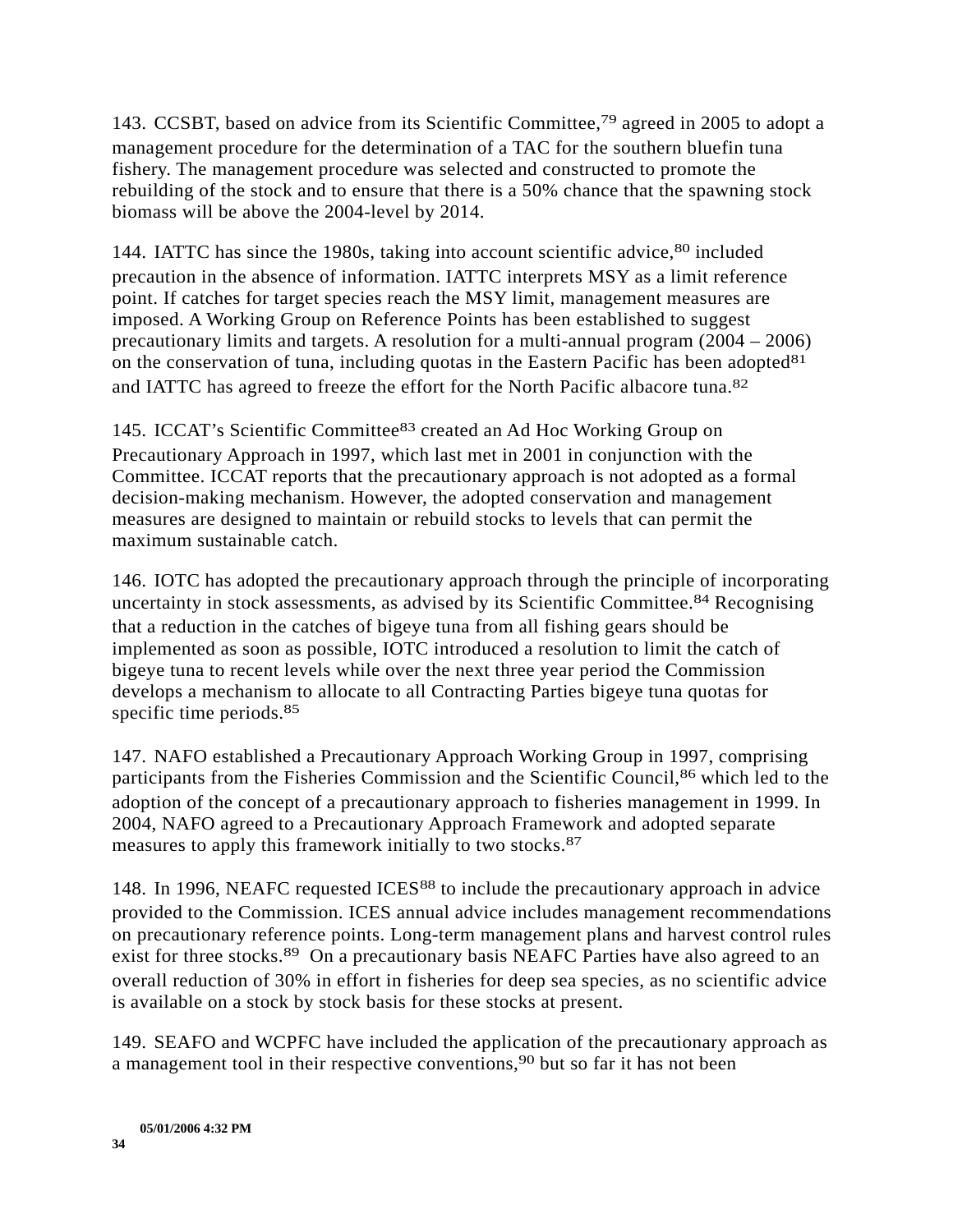implemented as the organisations have just recently become operative. Work has, however, already started within their respective scientific committees.<sup>91</sup>

150. *States.* Several States, both parties and non-parties to the Agreement, indicate that their conservation and management measures provide for the application of precautionary approach to fisheries management.92 Many of these statements do not explain, however, how the precautionary approach has been implemented. Other States explain that they have adopted such measures within the precautionary framework established by the body which provides them with scientific advice, including advice based on the use of precautionary reference points such as limit reference points and target reference points.93 Some also report that they have adopted domestic legislation to implement the provisions of Article 6 of the Agreement.<sup>94</sup> In many cases such legislation requires all management decisions to take into account the best scientific evidence available as well as any uncertain, unreliable, or inadequate information available at the time of decisionmaking, without allowing the absence or uncertainty of information to be used as a reason for postponing or refraining to take the necessary measures.

151. Canada reports that collapses of major cod stocks in the 1990s gave considerable momentum to new approaches, including the definition of reference points for fisheries management. The precautionary approach was linked to the concept of serious harm, which was defined as recruitment overfishing. For the purpose of national implementation, several workshops were held which subsequently refined the definition and calculation of limit reference points (LRP).<sup>95</sup> Since early 2004, a national study group has been further advancing the work on reference points by using a variety of stocks as case studies. Several stocks have LRP and/or fishing mortality references and targets for healthy biomass levels.<sup>96</sup> The work is ongoing and is to be expanded further into invertebrate stocks as well.

152. ICES has provided precautionary advice on catch levels since the late 1990s. In 2002 the Joint Norwegian-Russian Fisheries Commission decided that from 2004 onwards multi-annual quotas based on a precautionary approach should apply.97 A new management strategy was adopted in 2003, which ensures that quota levels for any 3 year-period will be in line with the precautionary reference values provided by ICES. Cooperation between the European Community (EC) and Norway involves work on longterm management plans for certain stocks, with a view to reaching agreement on management objectives and the time frame within which they are to be achieved. The development and effective implementation of these plans, as adopted for certain species in the Barents Sea<sup>98</sup> and the North Sea,<sup>99</sup> provide decision-makers with long-term scenarios of the effects of their decisions.

153. The EC, the Faroe Islands<sup>100</sup> and Norway have agreed for 2001 and subsequent years to implement a long-term management plan for the north-Atlantic mackerel stock, consistent with a precautionary approach and designed to provide sustainable fisheries and a greater potential yield.101 Furthermore, the EC, the Faroe Islands, Iceland and Norway have agreed on a long-term management plan for the blue whiting stock,<sup>102</sup> and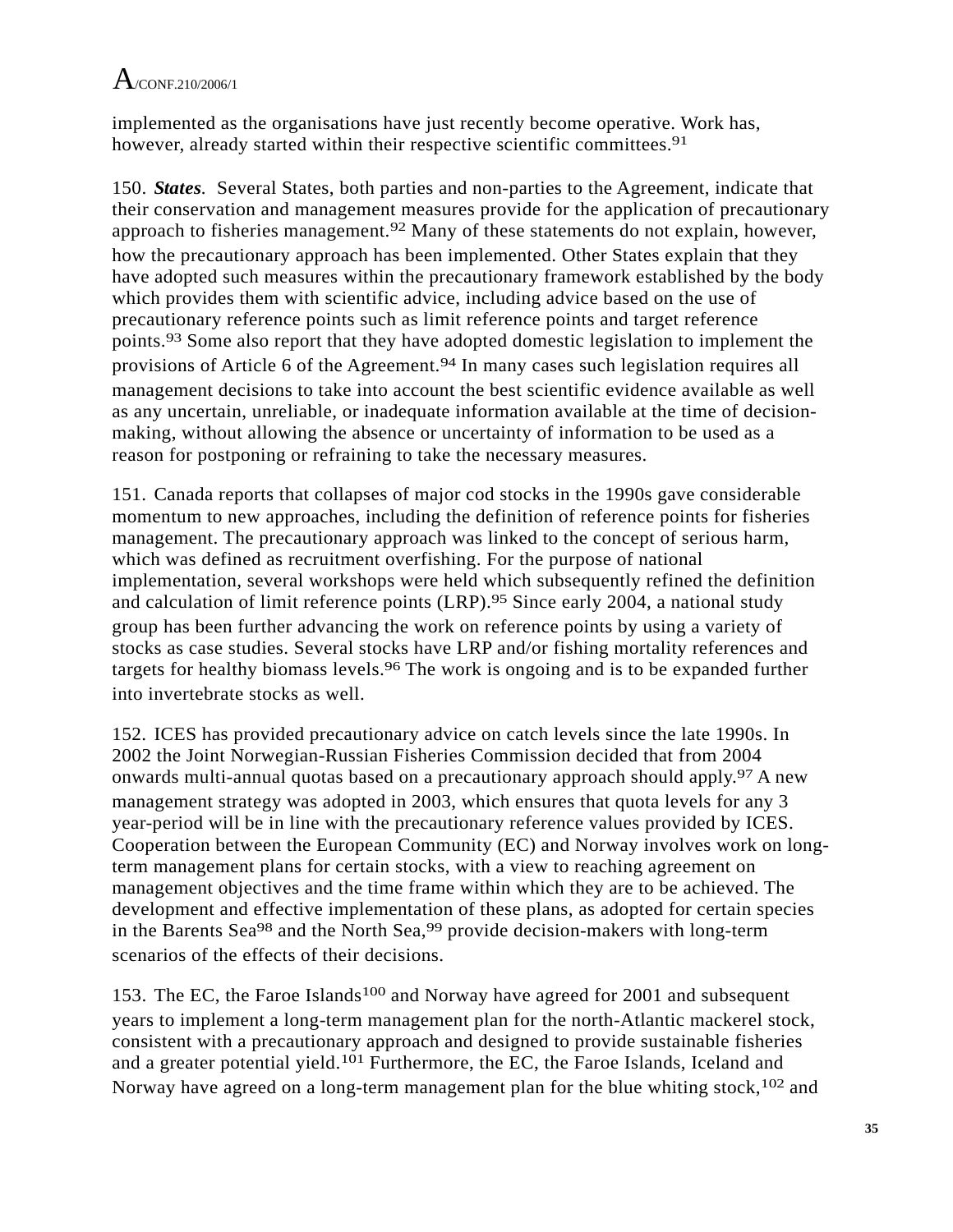in 1999 the same parties plus the Russian Federation agreed on such a plan for the Norwegian spring-spawning (Atlanto-Scandian) herring.103 These three plans have also been considered and approved by NEAFC, which manages the high seas components of these stocks.

## **2. Overfishing and capacity management**

154. Article 5(h) of the Agreement provides that measures shall be taken to prevent or eliminate overfishing and excess capacity and to ensure that levels of fishing effort do not exceed those commensurate with sustainable use of fishery resources. Overfishing is often caused by excess capacity in the fishing industry. This is a situation where the harvesting capacity of the fleet exceeds the amount of resource available for harvest. Excess capacity is often the result of rapid development without adequate scientific information on available yields from the resource,<sup>104</sup> as well as subsidies extended to the fisheries sector in the form of capital support for vessel purchases, fuel subsidies or related tax exemptions, cheap credit and others.

155. Excess capacity is often caused by open access regimes, particularly those prevailing on the high seas. Such regimes are characterized by an "Olympic fishery": a race by individual vessels to catch as much fish as possible, as quickly as possible. Other causes of overfishing are uncertain scientific information, and risk-prone decisions in the face of pressure to postpone economic and social hardships. While environmental factors have also adversely affected some fish stocks, excessive levels of fishing capacity are believed to be the primary cause of fisheries declines. Moreover, fishing overcapacity is also known to have contributed to the problem of IUU fishing, particularly in cases where excess capacity has been exported through re-flagging to States which do not comply with their obligations.

156. The high value of tuna, and the global nature of fleets and markets aggravate concerns about excess fleet capacity and increased risk of overexploitation and stock depletion. In recent years, the World Tuna Purse-Seine Organization temporarily limited fishing effort by their vessels in order to decrease the overall supply of fish to increase the price. Also, the number of longline vessels has been reduced in some countries. However, these actions are not regarded as sufficient in the long term to control fishing capacity and exploitation. Most of the RFMOs that manage tuna are attempting to address the issue of tuna fishing capacity in their areas of responsibility, in addition to the management of stocks through catch and fishing effort control. However, the problem of managing tuna fishing capacity is complex involving biological, socio-economic and technological issues, whereas the conventions of most, if not all, of the tuna fishery management organizations do not address the social and economic aspects of fishery management.

157. *RFMOs*. Many RFMOs emphasize that there are clear linkages between fleet overcapacity and IUU fishing, and have also expressed concern about the possibility of solving fishing overcapacity problems in one geographical area only to transfer them elsewhere.105 Some RFMOs report that they have addressed the issue by introducing measures on a regional level.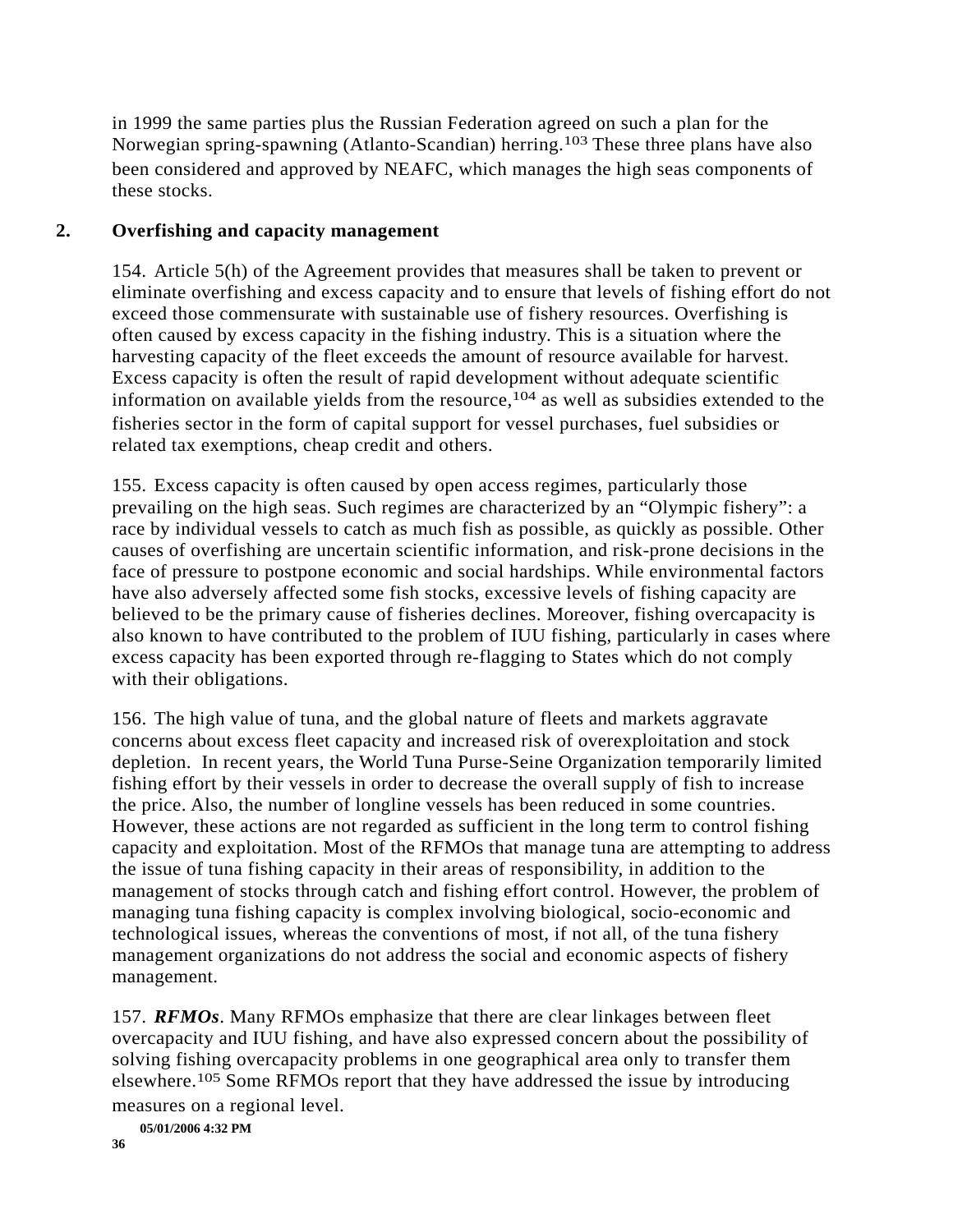158. IATTC has a fleet capacity limitation programme, including among other things a Regional Vessel Register.106 It is prohibited to register new purse-seine vessels unless a vessel of equal or greater capacity is removed.107 Some specific exceptions are, however, included in the programme for named parties. IATTC is close to finalizing a regional management plan addressing fishing vessel capacity.

159. IOTC has adopted a resolution to limit the numbers and overall tonnage of vessels longer than 24 metres in length,<sup>108</sup> and CCAMLR indicates that there are measures in place restricting the number of vessels in new and exploratory fisheries.

160. NEAFC has pointed out that management of fishing capacity is the responsibility of individual Parties. However, conservation measures can have an impact on the management of fishing capacity. In this respect, NEAFC notes that the freeze on effort in fisheries for deep sea species in its regulatory area has had a direct effect on fishing capacity. Furthermore, NAFO and NEAFC require Parties to manage their authorised vessels and their fishing effort commensurate to the fishing opportunities available to that Party.109

161. *States***.** Several States<sup>110</sup> report that they have assessed their fleet capacity and have already taken actions to address overfishing and excess fishing capacity. In the EC, capacity management is undertaken through the structural policy of the Common Fisheries Policy. While this policy has historically been concerned with modernizing the fleet through a subsidy programme, more recently it has been re-designed in light of persistent problems of overexploitation of key stocks, and a new effort-based system has been introduced with stringent regulations on vessel replacement and entry of new vessels. These new measures are: (i) no further financial aid for the construction of new vessels; (ii) capacity whose elimination has benefited from financial intervention may not be replaced; and (iii) the entry of new capacity into the fleet without public aid must be compensated by the withdrawal without public aid of at least the same amount of capacity.111

162. Many States underline that their laws and regulations already prohibit overfishing and mandate the adoption of recovery measures for overfished stocks, in areas under national jurisdiction<sup>112</sup> as well as measures to control overcapacity, including the redirection of effort to underexploited fisheries. Kuwait\* and Morocco\* have frozen investments in the fishing sector and prohibited the issuance of new licences, while the Philippines\* is implementing a moratorium on the issuance of new commercial fishing vessel and gear licences, as part of a precautionary approach to fisheries management.

163. Some States have taken measures such as restrictive licensing, vessel and permit buybacks, exclusive quota programmes, or a combination of all these measures.<sup>113</sup>

164. Norway combines access and quota regimes whereby the TACs are distributed annually among qualified vessels, including quotas for individual vessels. It has also established a quota transfer system, which allows for merging quotas determined by the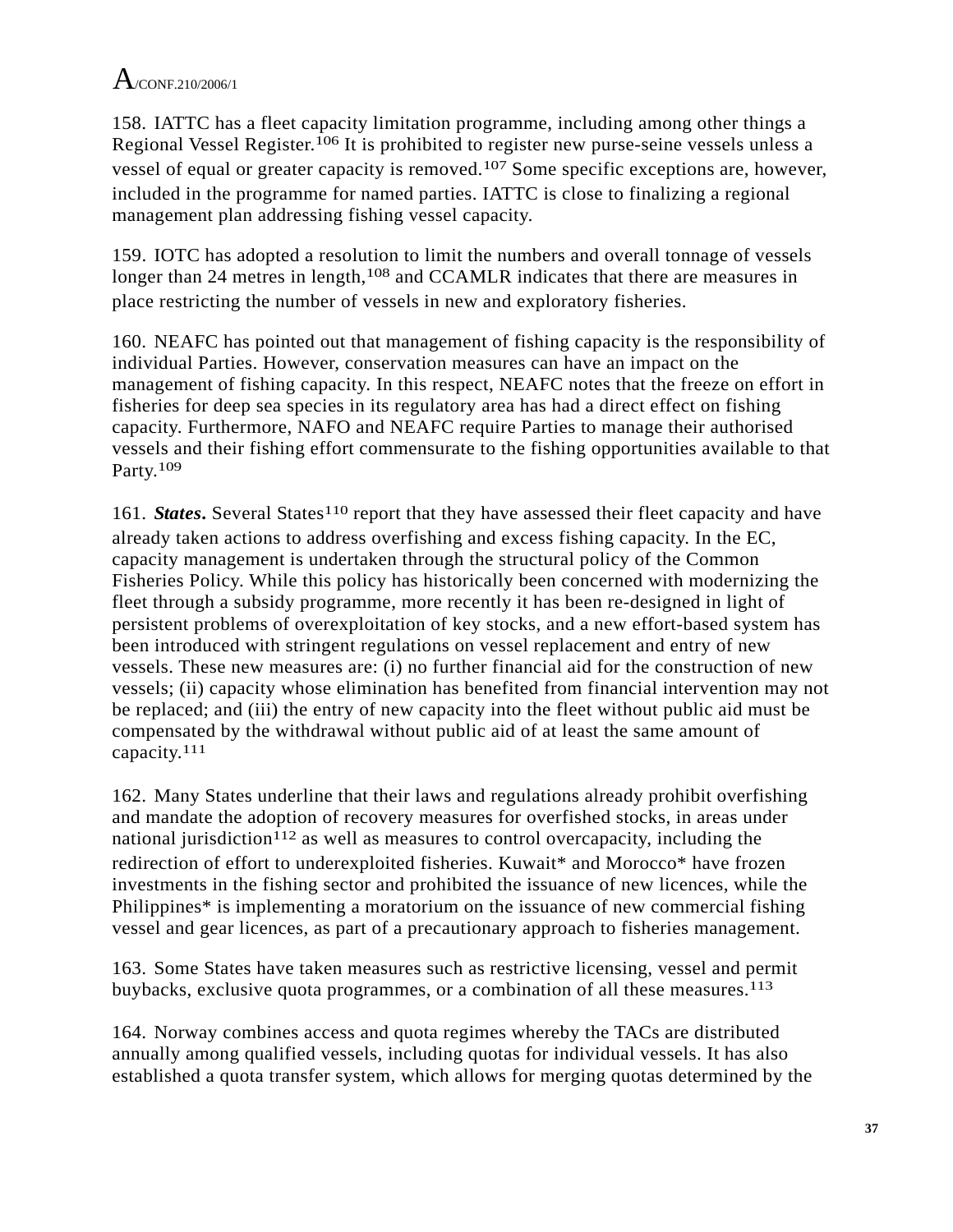removal of capacity from the particular fishery.114 The result has been a significant reduction in numbers of large fishing vessels, and the system will now be expanded to include the small vessels of the coastal fleet.

165. Canada reports that through a specific programme comprehensive measures have been implemented to help maintain a balance between fishing capacity and available resources.115 In the past, when over-capacity problems arose, a series of aggressive policy and programme interventions were implemented, including a licence buy-back and early retirement programs, coupled with retraining and economic diversification measures to assist the affected workers and communities with their transition out of fisheries. Canada uses several different strategies for capacity management. Limiting entry to the fisheries is the most widely used strategy, in addition to input control measures such as gear and area restrictions. There are also vessel replacement rules specific to each fishery to control capacity growth. Canada has seen a reduction in capacity of every fleet where individual quota and enterprise allocations were introduced.116

166. The United States indicates that it has completed national plans of action for the management of fishing capacity. New Zealand states that it does not intend to develop such plans as its fisheries are managed through quota management system. It does not use capacity controls, relying instead on output controls to ensure catches are kept within sustainable limits. Under this system, quota holders are free to determine the appropriate level of capacity they require to harvest their quotas.

#### **3. Effects of fishing on the marine environment**

167. Fishing activities can affect the functioning and state of marine ecosystems. Overexploitation of fishery resources, IUU fishing, the use of non-selective fishing gear as well as destructive fishing practices and techniques aggravate effects of fishing on ecosystems. Marine ecosystems, including fishery resources, are also affected by other human activities and other environmental factors.

168. The general principles in Article 5 of the Agreement, *inter alia*, promote the protection of marine ecosystems and the protection of biodiversity in the marine environment. In particular, States are called upon to minimize pollution, waste, discards, catch by lost or abandoned gear; catch of non-target species, both fish and non-fish species, and impacts on associated or dependent species, in particular endangered species, through measures including, to the extent practicable, the development and use of selective, environmentally safe and cost-effective fishing gear and techniques. In the context of the application of the precautionary approach, the Agreement also promotes the development of data collection and research programmes to assess the impact of fishing on non-target and associated or dependent species and their environment and the adoption of plans to ensure the conservation of such species and to protect habitats of special concern.117 The following paragraphs provide information on actions taken by RFMOs and States to implement the provisions of the Agreement.118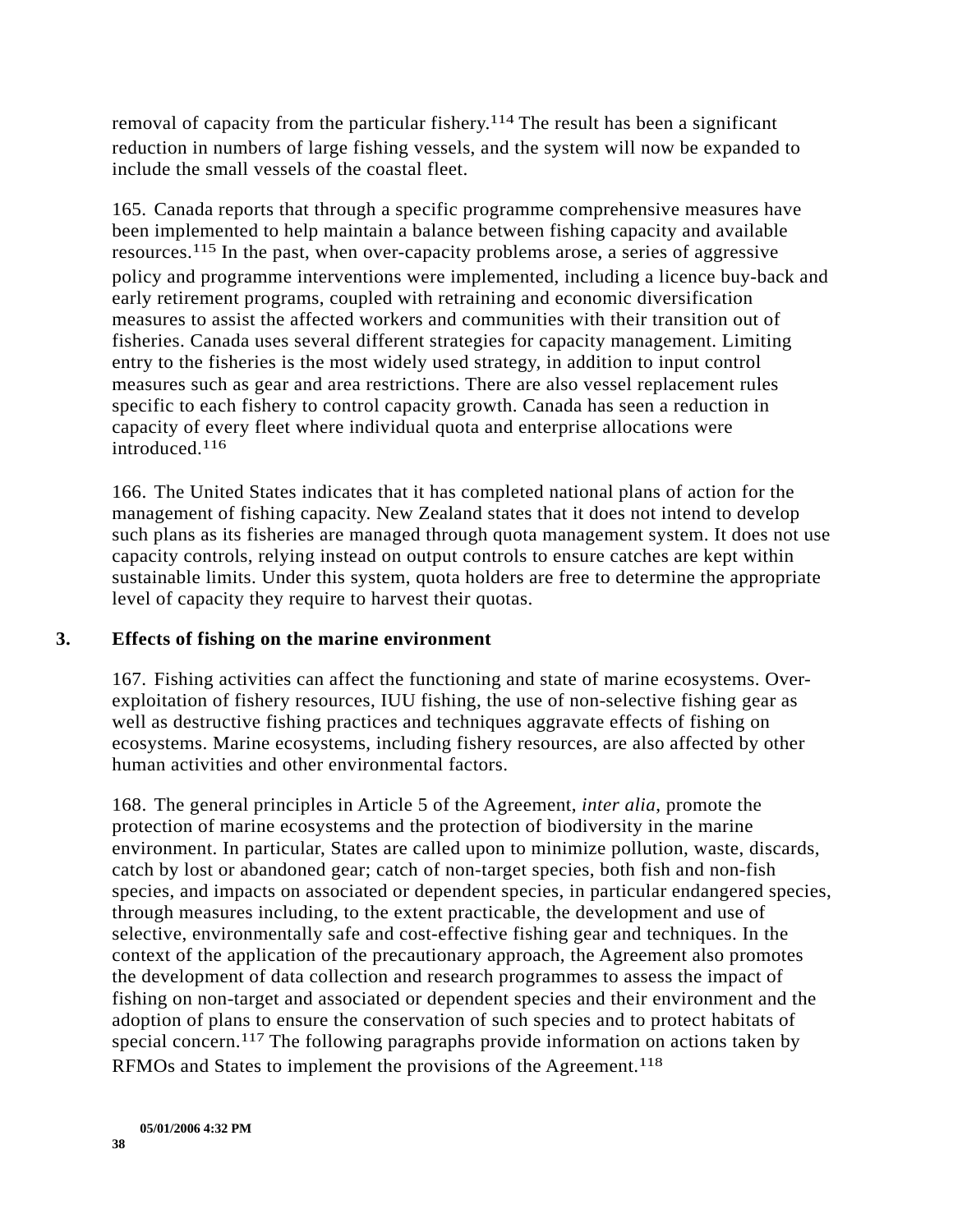### **(a) Ecosystem approach to fisheries management**

169. The ecosystem approach is another management tool that can enhance sustainable fisheries. Its use is prescribed by the Agreement, and recommended by the 1995 FAO Code of Conduct for Responsible Fisheries and the WSSD Plan of Implementation. In 2001, the Reykjavik Declaration on Responsible Fisheries in the Marine Ecosystem enunciated general principles for the incorporation of ecosystem considerations into fisheries management. Furthermore, in 2003 FAO developed Technical Guidelines on the ecosystem approach to fisheries.<sup>119</sup>

170. *RFMOs.* A number of RFMOs have incorporated the ecosystem approach into regulatory measures for the conservation and management of marine living resources in their convention areas.120 Other RFMOs are moving in that direction.121

171. CCAMLR fully incorporates an ecosystem approach into its management regime.122 The aim is not only to regulate fishing for certain species, but also to ensure that fishing does not adversely impact other species that are related to, or dependent on, the target species. For example, CCAMLR seeks to preserve the 'health' of the ecosystem by setting conservative (i.e. precautionary) krill catch limits to take account of the needs of associated species in a manner which preserves the ecological sustainability of all the species concerned.

172. The CCSBT has created a special advisory group on ecologically related matters, with the mandate to reduce bycatch and evaluate effects on associated species, and has taken measures to reduce the impact of fishing on ecologically related species and bycatch. For example, all vessels fishing for southern bluefin tuna must use tori poles to mitigate seabird mortality; education material on seabirds and sharks was promulgated to fishers in the southern bluefin tuna fishery; and members are required to collect data on bycatch species.

173. The IATTC has adopted a number of conservation measures on the basis of scientific advice which includes information on ecosystem effects of fishing.<sup>123</sup> Furthermore, the Antigua Convention, which was adopted in 2003 in order to strengthen the IATTC, implements the provisions of the Agreement concerning the adoption of measures for species belonging to the same ecosystem or associated with or dependant upon the target stocks; the adoption of measures to minimize waste, discards, catch by lost or abandoned gear, catch of non-target species, and impacts on associated or dependant species, in particular endangered species.

174. ICCAT has adopted resolutions calling for the monitoring of interactions between ICCAT fisheries and pelagic sharks, seabirds and sea turtles. The Standing Committee on Research and Statistics has a Sub-Committee on By-catch and a Sub-Committee on Environment, both of which address issues related to the effects of fishing on the environment. At its 2005 meeting, the Committee recommended that the two subcommittees be merged together into an Ecosystems Sub-Committee.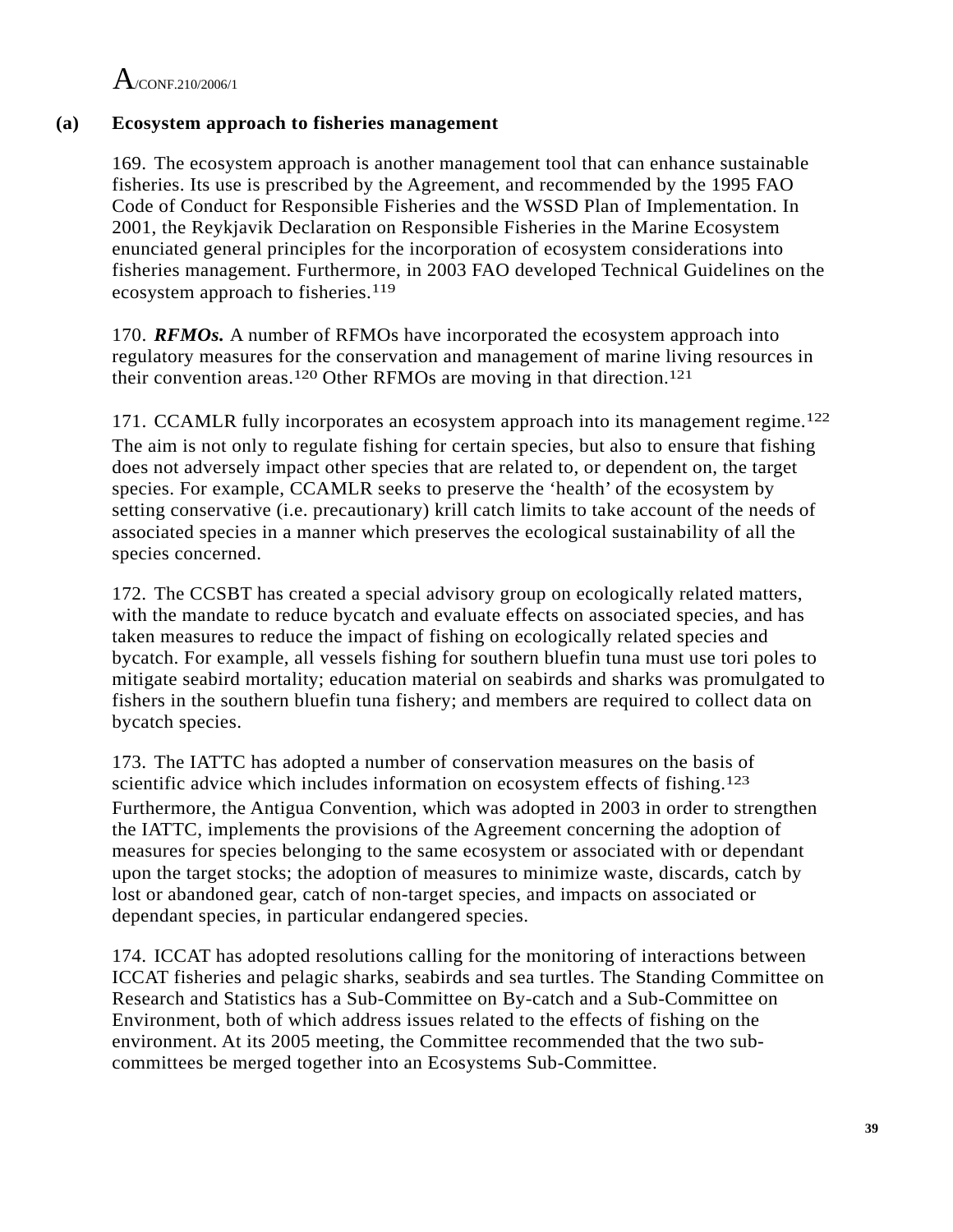175. IOTC recognizes the importance of considering the impact of fishing on the ecosystems associated with the target tuna species and established a Working Party on By-catch which reports to the Commission via the Scientific Committee. IOTC encourages the participation in its meetings by Parties to the Memorandum of Understanding on the Conservation and Management of Marine Turtles and their Habitats of the Indian Ocean and South-East Asia (IOSEA Marine Turtle MOU), as well as by relevant non-governmental organizations (NGOs).

176. Until now, NAFO has generally managed stocks on annual stock-by-stock and single species basis. NAFO's development of an ecosystem-based approach is being discussed, and NAFO scientists are tasked to look into areas of marine biological and ecological significance. In addition, fishing vessels will collect, on a voluntary basis, data on seamounts in the NAFO area.

177. NEAFC has decided to take a broader ecosystem approach to fisheries management. In 2005, NEAFC agreed to pursue the ecosystem approach, the protection of biodiversity and the application of the precautionary approach. NEAFC also cooperates with relevant organizations, including the OSPAR Commission for the Protection of the Marine Environment in the North East Atlantic (OSPAR) and the Inter-Organizational Consultation Forum established by the European Union's DG Environment to coordinate work on the management and protection of the marine environment in European waters. In 2004, NEAFC closed to fishing activities five seamounts on the high seas, in order to protect vulnerable deep-water habitats.

178. WCPFC is dedicating specific attention to issues relating to biodiversity, including non-target and associated species. Two fisheries-related regional organizations in the Pacific Islands region, the SPC and the FFA have recently received funding through GEF to work on, among other things, impacts of fisheries on deep-sea benthic ecosystems in the Convention Area, in particular on seamounts. WCPFC will follow this research closely, and in 2006 the SPC will be contracted as the provider of scientific advice to the WCPFC.

179. *States.* Several States have initiated implementation of an ecosystem approach to fisheries management, by adopting fisheries legislation that incorporates strong environmental obligations.124 New Zealand indicates that the application of an ecosystem approach, including the impact of fishing on ecosystems, has also been incorporated into the annual decision-making process on catch limits and fishing practices. EC is applying ecosystem considerations to the management of fisheries in the North Sea and the Baltic Sea, and has requested ICES to give scientific information for these areas. Some States further advise that they are in the process of developing, either a draft fisheries law that would incorporate ecosystem considerations to their management of fisheries, or a strategy for managing the environmental effects of fishing activities, or a set of guidelines for the implementation of the ecosystem approach to all anthropogenic activities in the marine environment, including fishing activities.125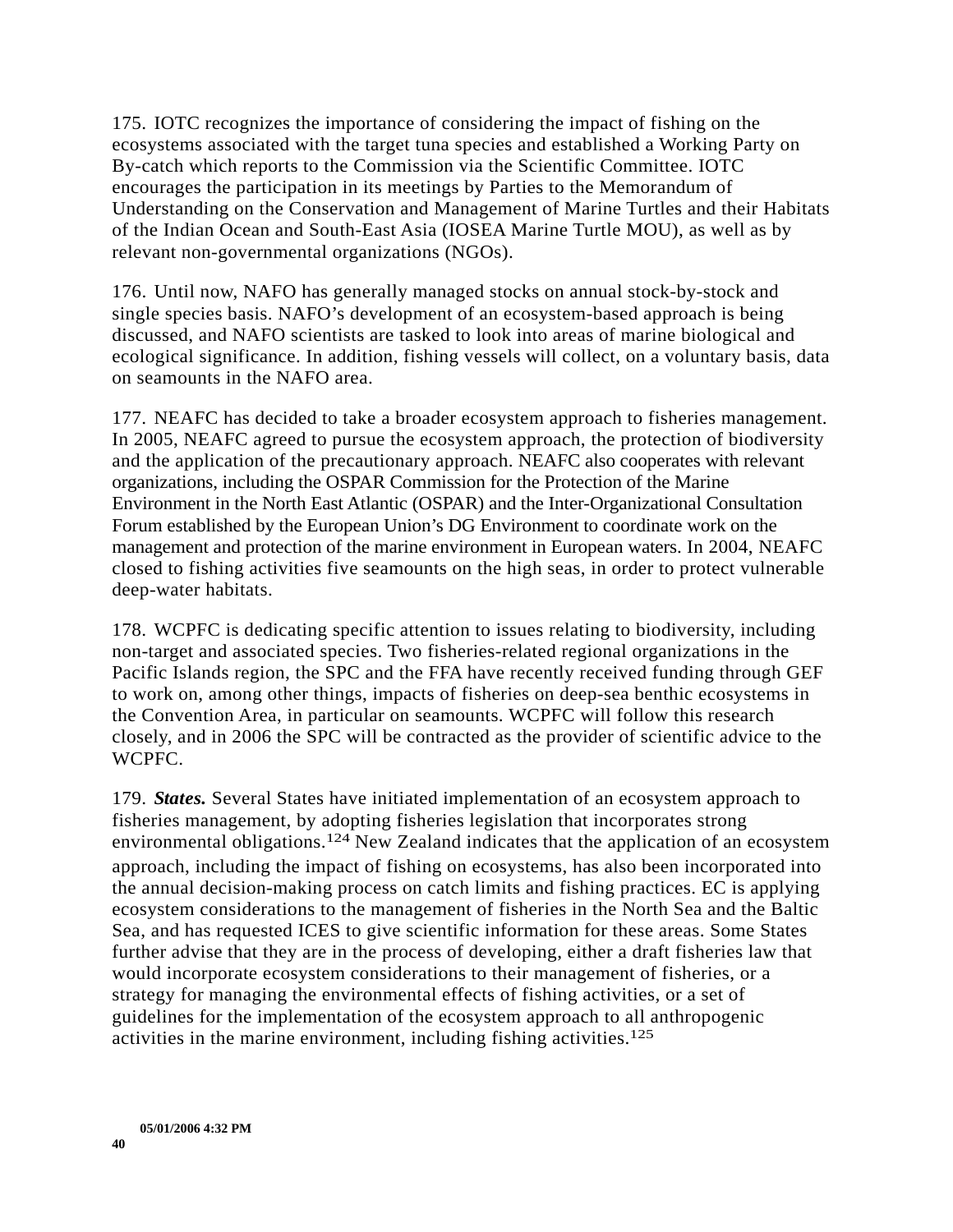### **(b) Fisheries by-catch and discards**

180. *RFMOs.* Within RFMOs, CCAMLR has adopted seabird by-catch mitigation measures,126 as well as other measures on mesh size regulation, a bottom trawl prohibition around South Georgia, and by-catch limits for several elasmobranch species. By-catch issues are considered by the Working Group on Fish Stock Assessment and the Working Group on Incidental Mortality Associated with Fishing.

181. In 2004 the IATTC adopted a comprehensive resolution on by-catch designed to reduce the by-catch of juvenile tunas and non target species, including dolphins, turtles, seabirds, sharks, and the release of unharmed non-target species.<sup>127</sup> The AIDCP, which came into force in 1999, provides measures to mitigate the effect of purse-seining on dolphin stocks.

182. ICCAT has adopted recommendations on minimum size and time/area closure for several species (yellowfin tuna, bigeye tuna, bluefin tuna, and swordfish) and measures to encourage the release of live discards of billfish and bluefin tuna. The use of driftnets is prohibited in the Mediterranean and discouraged throughout the Convention Area.128 ICCAT encourages submission of by-catch and interaction statistics as well as development of national action plans for sharks and seabirds.

183. IOTC has not yet established sampling requirements for by-catch and the By-catch Working Group, established in 2002, has only recently released a work plan to address this issue. In 2005, IOTC adopted a resolution on the conservation of sharks caught in association with fisheries managed by IOTC.129 Recommendations on sea turtles and on incidental mortality of seabirds were also adopted.130

184. NAFO has in place a number of regulations to diminish by-catch, including gear and fish size requirements, and area and time restrictions and by-catch requirements obliging fishing vessels to stop fishing and move location when a certain percentage of by-catch species has been reached.131 Discards have to be recorded in the logbook and are reported by observers.

185. NEAFC has adopted measures to mitigate incidental catch of juvenile haddock in particular areas of Rockall Bank, which have been closed to demersal fishing gear. In the case of deep-sea fisheries NEAFC is also addressing problems relating to non-target species and discards.

186. *States.* Several States report that they have taken technical measures to minimize catch of non-target species.132 These measures include the adoption of bans on the discard of by-catches of commercially important fish species, the use of mesh size limitations, bans on landings of juveniles, gear restrictions, minimum catch size, and seasonal and area closures of fishing grounds to limit by-catch (juveniles, non-target species, non-fish species) and discards.<sup>133</sup> Morocco\* and the United States report that the permitted levels of by-catch and/or discards have been developed in consultation with the industry. In addition, some States make use of tighter controls to limit by-catch and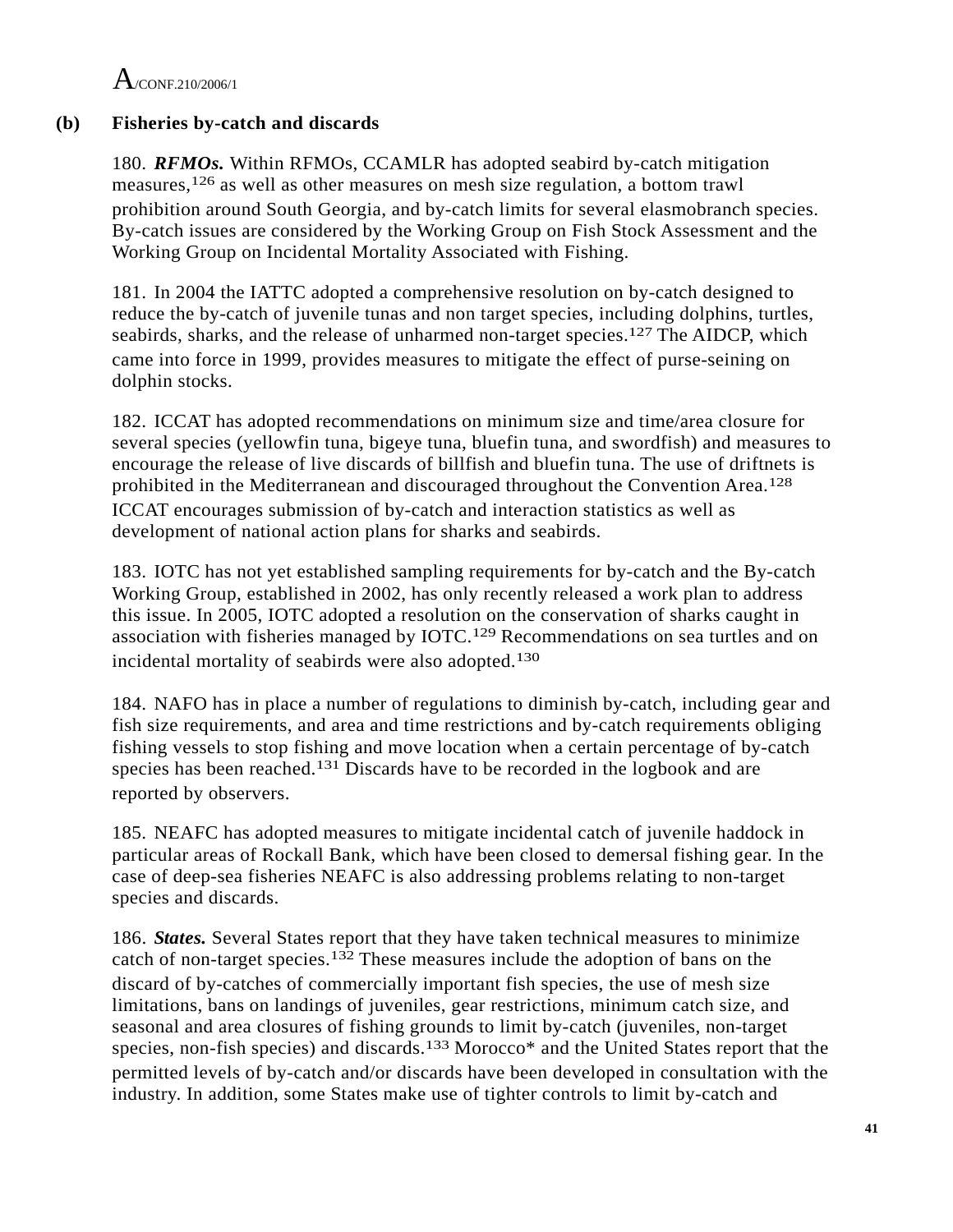discards, including vessel restrictions for some areas<sup>134</sup>, and prohibition of discarding.<sup>135</sup> Croatia\* uses fixed quotas of by-catch, and New Zealand uses administrative penalties when the annual quota of by-catches exceeded the quota allowed under the TACs. The use of selective fishing techniques through financial incentives and the funding of studies on by-catch and possible mitigation measures have also been promoted.136

187. Detailed information on national legislation and action on by-catch was provided by the United States. The Sustainable Fisheries Act adopted by the United States in 1996 provides a legal definition of by-catch as fish harvested in a fishery, but not sold or kept for personal use. It also creates a national standard that states that "conservation and management measures shall, to the extent practicable, minimize by-catch and, to the extent by-catch cannot be avoided, minimize mortality of such by-catch."137 Moreover, a National By-catch Plan<sup>138</sup> was developed on the basis of information stemming from a series of workshops aimed *inter alia* at increasing industry and public understanding of by-catch issues.

188. Some States have developed mechanisms for communicating information on areas of concentration of juvenile fish. The United States operates an observer information programme that provides trawl fishing fleets operating off the Northwest coast with accurate information on concentrations of juvenile fish, to help complying with stringent by-catch regulations associated with the fisheries. Morocco\* and the United Kingdom indicate that similar mechanisms in their countries play an important role in providing information on concentration of juveniles to their fishing fleets.

189. A number of States indicate that they support studies and research aimed at reducing or eliminating by-catch of juvenile fish.139 Some States are conducting research programmes aimed specifically at the development of gear modifications to improve selectivity of gear<sup>140</sup> and to minimize cetacean mortality.<sup>141</sup>

190. Several States point out that they implement their duty to conserve non-target species taken incidentally in fishing operations by cooperating within sub-regional and regional organizations, the IOSEA Marine Turtle MOU, the Inter-American Convention for the Protection and Conservation of Sea Turtles and their Habitats, the Convention on the Conservation of Migratory Species of Wild Animals, the Agreement on the Conservation of Small Cetaceans of the Baltic Sea and the North Sea, the Agreement on the Conservation of Cetaceans of the Black Sea, Mediterranean Sea and Contiguous Atlantic Area, and the Agreement for the Conservation of Albatrosses and Petrels.

### **(c) Marine debris and other sources of pollution and waste**

191. *RFMOs.* Measures adopted by RFMOs include CCAMLR's promotion of compliance with the International Convention for the Prevention of Pollution from Ships (MARPOL), in particular its Annex V.142 CCAMLR Members report annually on both the incidence of marine debris encountered in the Convention Area and its impact, including entanglements, on marine mammals and seabirds.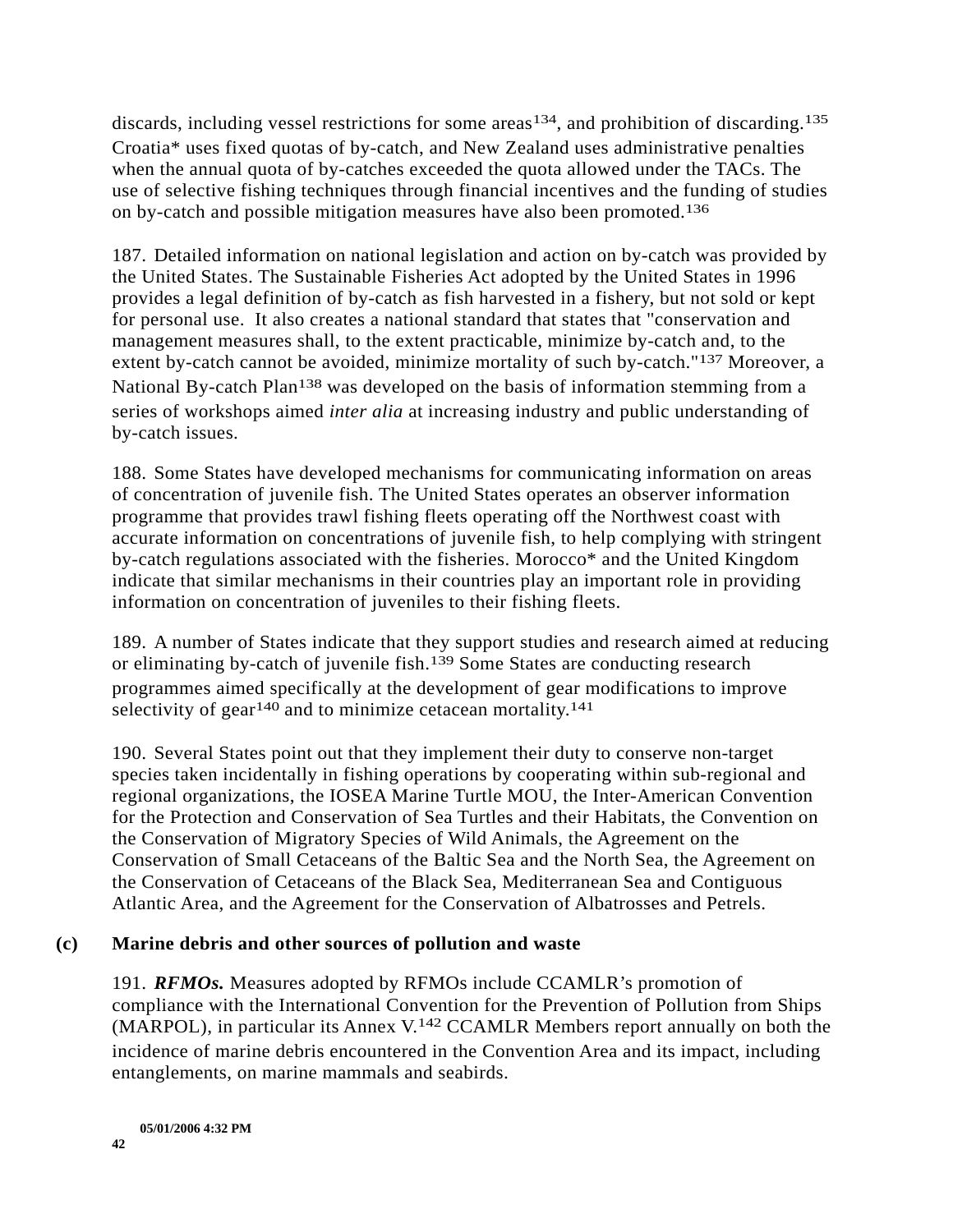192. The IATTC has addressed the issue of lost or abandoned fishing gear and related marine debris in its resolution on bycatches, by prohibiting vessels from disposing of salt bags or any other type of plastic trash at sea.143

193. *States.* Several States report that they have addressed 144 or are in the process of addressing<sup>145</sup> the issue of lost or abandoned fishing gear and related marine debris. The United States has established an "Inter-agency Marine Debris Coordinating Committee" to allow consideration of the issue from all sectors and sources. The EC funds operators' initiatives to recover lost gears and compilation of all information required to initiate a programme of recovery of lost gear; while Pakistan\* has introduced a monitoring system to collect data on gear loss, economic costs to fisheries and impact on other sectors and on marine ecosystems.

194. Systems to retrieve lost gears and nets have been adopted by several States. In the United States, federal agencies and private sector groups, have been removing derelict fishing gear from coral reefs and beaches in the North-western Hawaiian Islands. They locate derelict gear by using a tow board method<sup>146</sup> and geographically reference it with GPS. Two major efforts have also been undertaken in the Northwest Straits and in the Gulf of Mexico. In addition, the United States is initiating a new programme to assess the feasibility of a port reception facility for spent and derelict fishing gear. In New Zealand, regional councils have the responsibility for clean-up gear washed ashore. Norway has since the early 1980s undertaken annual cruises in particular areas to collect lost gill nets, retrieving about 500 gears a year using specifically designed trawls. Other States indicate that retrieving lost gear and nets is done by environmentalists and fishermen themselves,<sup>147</sup>or by the fishery enforcement authorities.<sup>148</sup>

195. Some States have taken action to minimize other sources of pollution and waste.149 This includes the adoption of measures forbidding the disposal at sea of any substance or object which would cause negative effects on the reproduction, development, survival or exploitation of marine living resources. The EC has measures to eliminate priority hazardous substances and achieve concentrations in the marine environment near background values for naturally occurring substances. Norwegian measures include a ban on production and/or systems to reduce discharges for several persistent organic pollutants; close monitoring of levels of other substances that are liable to bioaccumulate; and close attention to the issue of releases of radioactive substances into the environment from domestic sources like hospitals and inputs from overseas sources. Cyprus participates in regional monitoring programmes for the assessment of heavy metals, pesticides, and effluents discharged into the sea from land-based sources.

196. A number of States indicate that they are parties to international instruments dealing with marine pollution, or are about to become parties, including MARPOL 73/78, in particular its Annex V.150 The EC and New Zealand report that they have taken measures to implement the Global Programme of Action for the Protection of the Marine Environment from Land-based Activities, and other relevant international instruments aimed at abating pollution from land-based sources. In this connection, the EC points out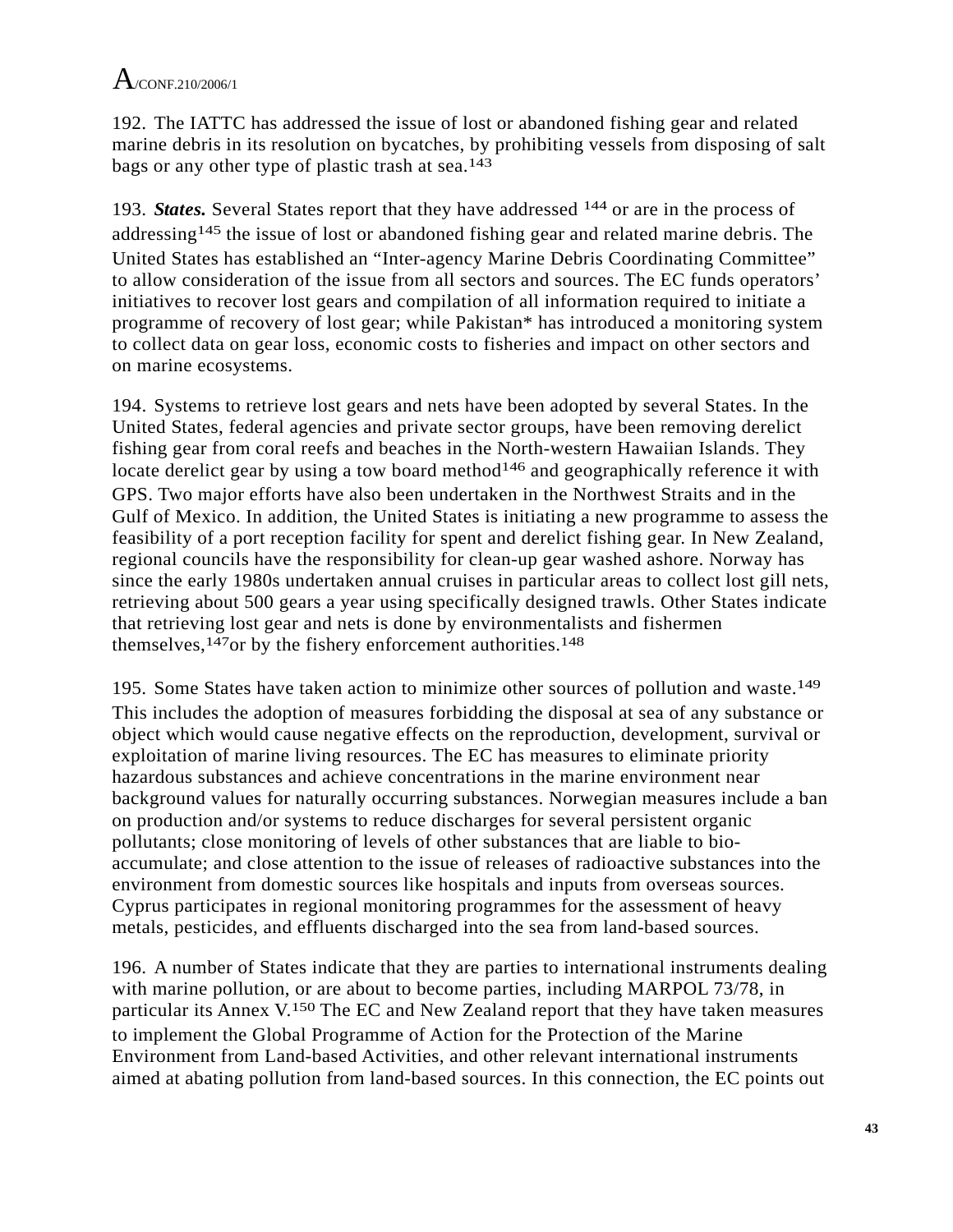that it is also a party to other regional conventions, such as the Barcelona Convention for the Protection of the Mediterranean Sea Against Pollution, the Convention on the Protection of the Marine Environment of the Baltic Sea Area and the OSPAR Convention.

### **(d) Conservation of marine biodiversity**

197. Measures adopted by States for the conservation of marine biodiversity include restrictions and prohibitions in relation to fishing and other marine harvesting activities deemed to affect endangered species and habitats; prohibitions relating to specific harmful practices, such as the use of trawls in certain areas, the use of explosives and harmful or poisonous substances for fishing purposes; and general measures for the conservation and sustainable use of biological diversity. 151 Relevant international efforts in this field include those aimed at the implementation of the Convention on Biological Diversity and the work of FAO to apply the ecosystem-based approach.152 The EC is preparing guidelines for the implementation of the ecosystem approach in the management of all human activities, including fishing, that affect the marine environment.

198. The opening and closing of fishing areas according to conservation needs remains a critical feature of a regulatory system operating on an ecosystems perspective. Systems of marine protected areas where fishing is restricted or prohibited, are also being established in vulnerable ecosystems.153 Cyprus is carrying out research projects focusing on the development of marine protected areas.

### **(e) Data collection and research programmes on marine ecosystems**

199. *RFMOs.* CCAMLR promotes research in relation to both target and non-target species. Biological information on target species relates mainly to the growth, reproduction and natural mortality of the species being harvested. It is collected by research vessels and on commercial fishing vessels by their crews and by national or international observers. The Ecosystem Monitoring Program (CEMP) aims to detect and record significant changes in selected stocks of species that depend on, or are related to, targeted species, in order to distinguish between changes arising directly from harvesting and those which occur naturally as a result of physical or biological variability in the environment.

200. ICES' Advisory Committee on Fishery Management is responsible for providing scientific information and advice on living marine resources, their harvesting and the interaction between fisheries and ecosystems to NEAFC, the International Baltic Sea Fisheries Commission, the North Atlantic Salmon Conservation Organization and the EC. Amongst the issues addressed, in the context of ICES work on the sustainable use of living marine resources, are the modeling of marine ecosystems and their exploitation, as well as the life history, dynamics and exploitation of living marine resources.<sup>154</sup>

201. *States*. A number of States<sup>155</sup> report that they are conducting scientific research and studies to improve the knowledge basis for addressing the relationship between fisheries and the wider ecosystems and to increase knowledge on single-stock, multi-species and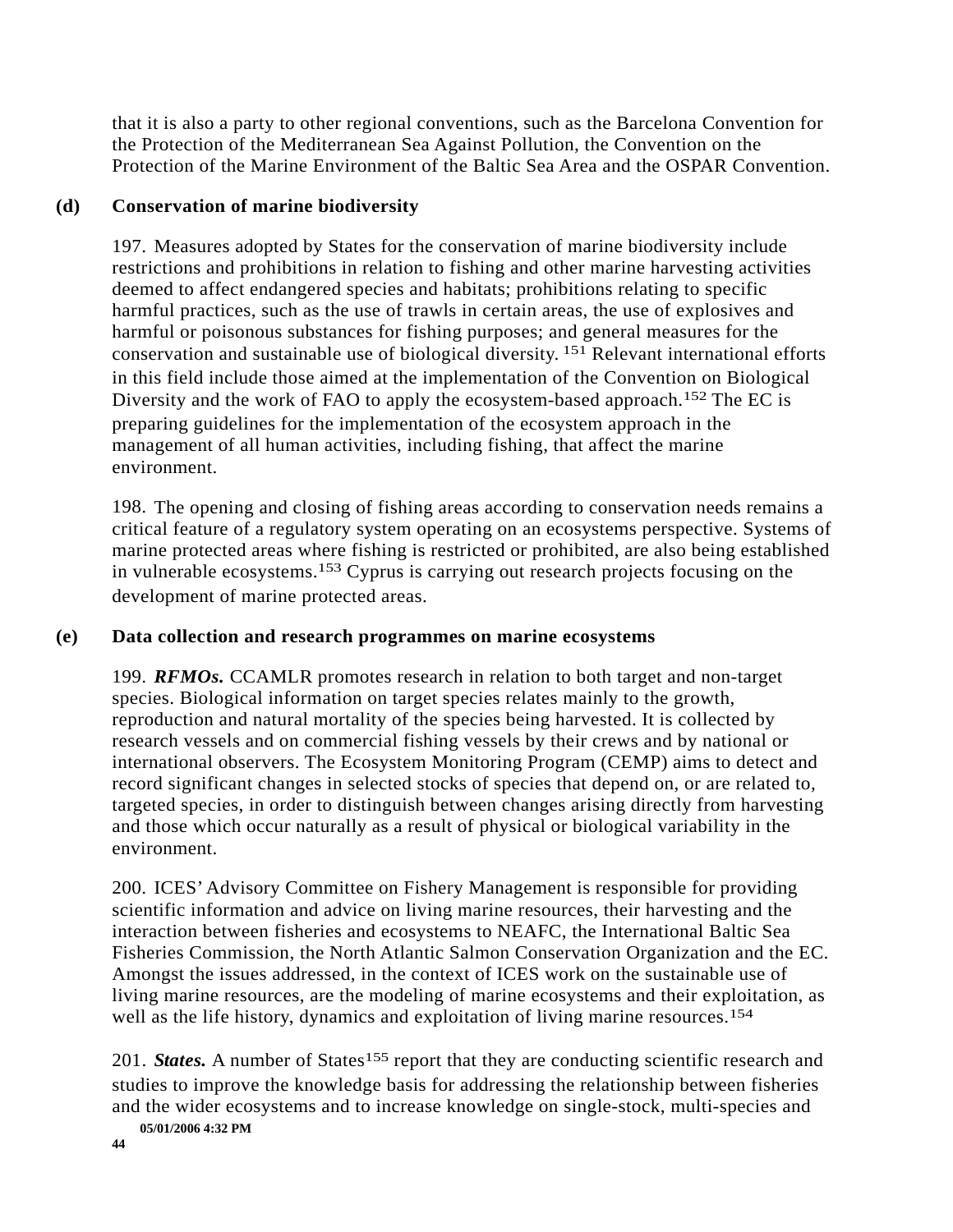ecosystems levels. The United States is conducting research on the development of strong indicators of the status of ecosystems and the establishment of an integrated and comprehensive ocean observing system. The EC is addressing several issues with regard to i) a better understanding of the boundaries, structure and dynamics of marine ecosystems; ii) the response of these ecosystems to human activities, with a special emphasis on fishing, and how this response may be monitored by appropriate indicators; and iii) the study of biological interactions of small groups of fish stocks and the forecasting of the effects of fishing when considering such interactions. In the context of preparation of its 7th Framework Programme of Research (2007-2011), the EC is also giving consideration to the establishment of "centres of excellence" in order to improve both scientific personnel and infrastructure. The Norwegian Institute of Marine Research has been reorganized to work on the basis of three ecosystem programs<sup>156</sup> and to facilitate interdisciplinary research into large ecosystems.

### **4. The collection and sharing of fisheries data**

202. Article 5 (j) of the Agreement requires parties to collect, share and complete accurate data concerning fishing activities on, *inter alia,* vessel position, catch and fishing effort, as set out in Annex I, as well as information from national and international research programmes. Furthermore, Article 14 of the Agreement sets out criteria for the collection and provision of such information, both individually or through RFMOs, and cooperation in scientific research. As for the stocks concerned, it is clear that most data collection and sharing are carried out under the auspices of scientific bodies of relevant RFMOs or international institutions providing advice to RFMOs. These bodies are, however, dependent on data provided by national scientists and institutions. In this report the focus will be on data collection and sharing through RFMOs.

203. *RFMOs.* Some RFMOs have signed partnership agreements with the Fisheries Resources Monitoring System (FIRMS), a global aquatic resource monitoring system, comprising core information modules on species, resources, fisheries and fisheries management systems. The information is published through FIGIS, a web-based information and management tool operated by FAO. Its main objective is to raise awareness of policy issues relating to fisheries and their environment, to promote standards and improved practices in the conduct of fisheries and fisheries-related activities, and to provide comprehensive and coherent fisheries information.

204. Although international cooperation in collecting and sharing of data for the stocks concerned is mainly done through RFMOs, some scientific bodies are also important. ICES coordinates and promotes marine research in the North Atlantic. Since its establishment in 1902, ICES has been a leading scientific forum for the exchange of information and ideas on the sea and its living resources, and for the promotion and coordination of marine research by scientists within its nineteen member countries from both sides of the Atlantic.157 The North Pacific Marine Science Organization (PICES) is an intergovernmental scientific organisation established in 1992 to promote and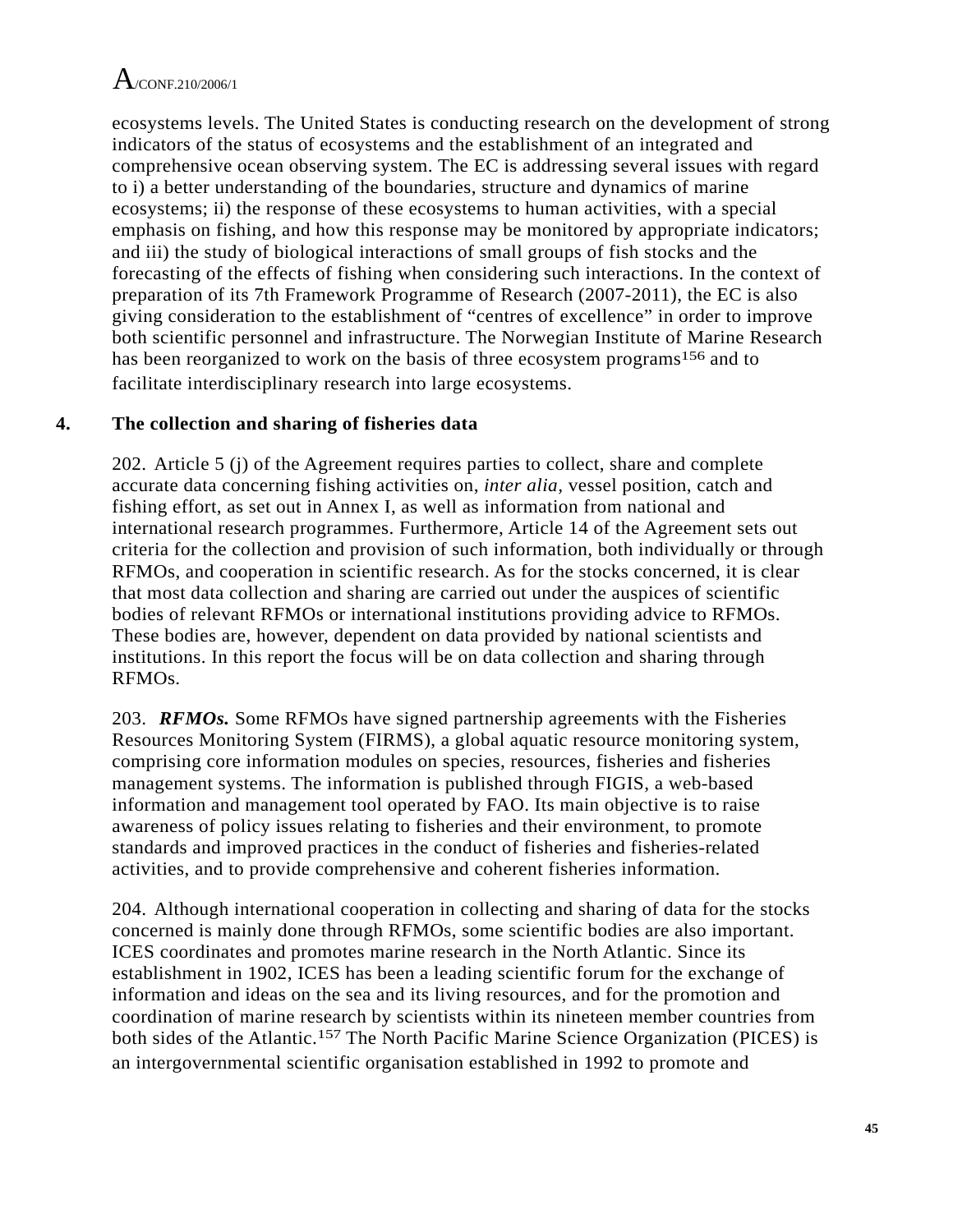coordinate marine research in the northern North Pacific and adjacent areas. Currently there are six members.158

205. CCAMLR collects data from fishery catch, effort statistics and data collected by scientific observers on fish bycatch, incidental mortality of seabirds and marine mammals. CCAMLR also uses landing information obtained by the Catch Documentation Scheme (CDS), including trade statistics. The CCAMLR Scheme of International Scientific Observation requires full coverage of all fisheries, except krill, by independent scientific observers. Data collected using a standard format are submitted directly to the CCAMLR database to be used by the Scientific Committee and its working groups. Further biological information and biomass estimates are obtained during fisheryindependent scientific surveys. Biological information on dependent species is also collected as part of CEMP. A centralized vessel monitoring system (VMS) was established in the CCAMLR secretariat in 2004 and Parties are required to report positions of their flag vessels operating in finfish fisheries inside the Convention Area. In 2003, the rules for access to data were revised. The underlying principle was retained and the conditions under which data may be exchanged within CCAMLR or used outside of CCAMLR were clarified. Access and use of CDS and VMS data were also considered; these data may be released to CCAMLR Members only under restricted circumstances.

206. CCSBT Parties provide the Commission with scientific information, catch and effort statistics, and other data relevant to conservation of the southern bluefin tuna and ecologically related species. An agreed data set is required to be collected by the Parties. CCSBT has agreed to observer programme standards which Parties must implement for fleets catching southern bluefin tuna. Standards have target observer coverage of 10% and data sets must be collected. Currently, observer data is maintained by the Parties. The Secretariat is implementing a five year tagging programme and maintains a database on tag releases and recoveries. A statistical document programme has been established and summaries are now published on the CCSBT web site and are updated on a six monthly basis. The programme has also been modified to incorporate minimum standards that specify the responsibilities of exporters, importers and the CCSBT Secretariat in relation to completion of documents and the action required in response to missing or inaccurate information. CCSBT has cooperated with FAO in the development of FIRMS. CCSBT signed the FIRMS partnership agreement in late 2003 and submitted a global southern bluefin tuna fact sheet<sup>159</sup> and nominal catch data to FIGIS in late 2004. Most of this nominal catch data is now available from the CCSBT web site.

207. The IATTC Scientific Staff receives fishery dependent data from vessels, managers and processing facilities. Since 1994 all large purse seine vessels must carry observers, who submit data on a weekly basis to the Secretariat. The director is required to report annual catches of species under IAATC purview by flag and gear type to the Parties by 1 June the following year.<sup>160</sup> There is also a tagging programme to collect data on tuna populations. IATTC has changed its main data system, which now readily integrates data from scientific observers or logbooks data into analyses, and observer data will be the primary source of catch information. IATTC has entered into a FIRMS partnership agreement and has identified species and stocks on which it will initially report.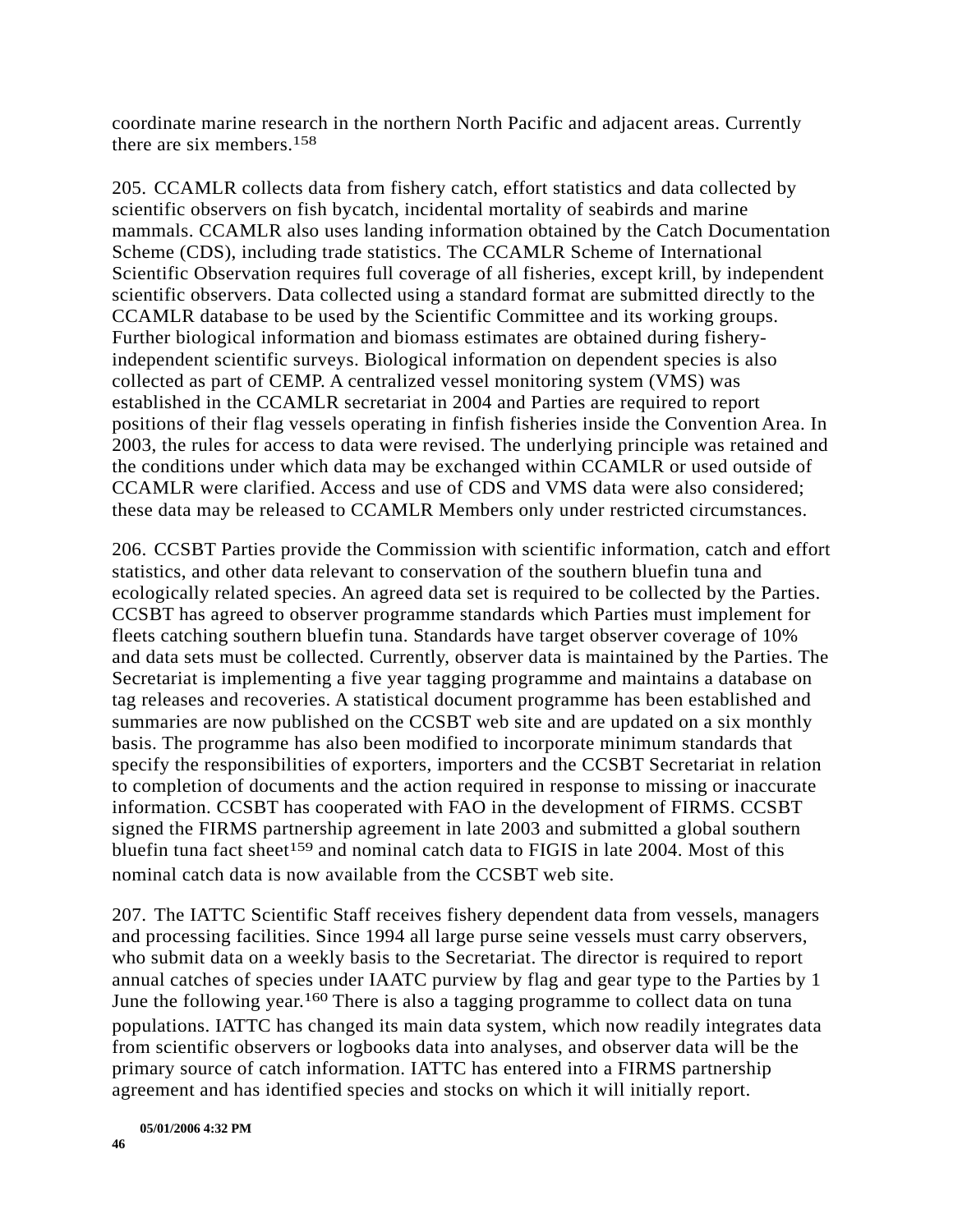Cooperative reporting arrangements have been agreed with SPC for various species. IATTC continues to work with SPC and FFA to pursue harmonisation of data collection standards. IATTC has also modified its document series reporting the status and trends in fisheries, and detailed information and presentation of scientific analyses is now presented separately in Stock Status Reports.

208. The ICCAT secretariat receives scientific data (primarily current and complete fishery dependant data) from Parties by the end of July prior to the annual meeting.161 The collection and submission of statistical data is specified in the Convention and reiterated in two resolutions.162 Tagging data are used for growth rate, movement and abundance estimates. Data assimilation and management is carried out by the ICCAT Secretariat which maintains relational databases. ICCAT has adopted a new data exchange protocol, which includes various electronic forms and a framework for reading, validating ad integrating all statistical data received. All fishery data compiled by ICCAT are made available through an annual Statistical Bulletin and through the ICCAT web site.

209. Parties of IOTC are subject to mandatory statistical reporting and confidentiality procedures. Stock assessment is peer reviewed through species working parties. The Secretariat maintains a capability in stock assessment in order to ensure that Parties without scientific capabilities have access to relevant information.

210. NAFO collects data via Parties, including catch and effort data, VMS, reports from port inspections, at-sea-inspection and an observer program. Since 1998 all vessels fishing in the NAFO-area must carry observers, mainly for monitoring and compliance purposes, but some of the data collected by observers are also used by the NAFO Scientific Committee.<sup>163</sup> NAFO signed the FIRMS partnership agreement in 2004.

211. NEAFC requires Parties to report to the secretariat monthly catches of species, split between areas under national jurisdiction and beyond. The secretariat further receives VMS data, which are shared by all inspecting Parties on a real time basis. After one year the link to individual vessels is severed and the data can be used for scientific analyses. Following the introduction of management measures for deep sea fisheries, NEAFC adopted specific requirements for parties to report on these fisheries. These data will be made available to ICES. However, in general, scientific and survey data is collected by ICES from national institutions. NEAFC joined FIRMS in 2005.

212. SEAFO has established interim arrangements that came into effect by the entry into force of the Convention in 2003. The arrangements will remain in force until the establishment of a system of observation, inspection, compliance and enforcement. They include the reporting of catch and fishing effort and the collection of scientific data for the support of stock assessment. At the annual meeting in October 2005, SEAFO adopted additional measures, including obligations to carry scientific observers, mandatory VMS as from April 2006 and a scheme for the collection of information from landings. The main challenge from a scientific perspective is to collect adequate data for the relevant fish stocks, including vulnerable ecosystems, enabling the Scientific Committee to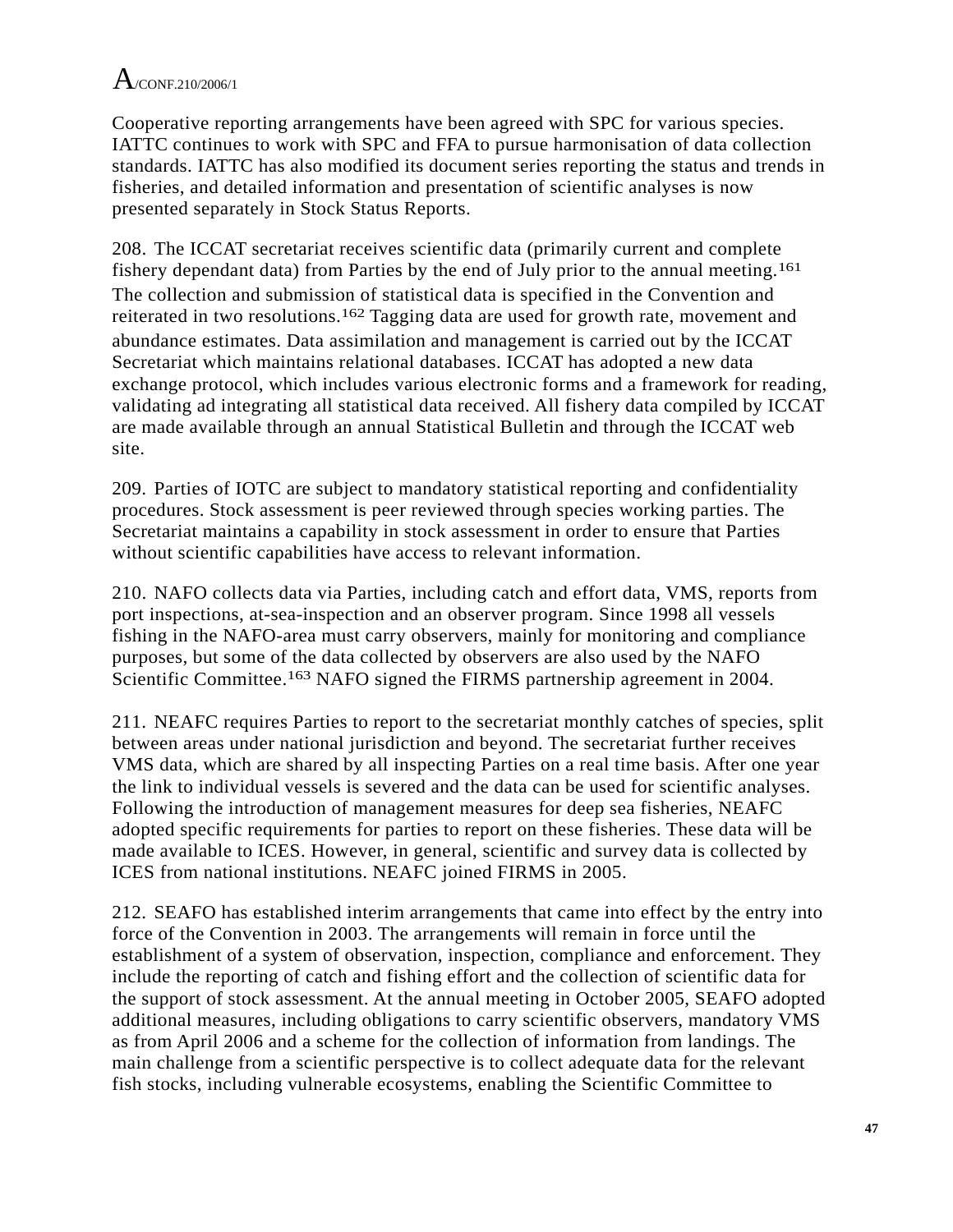provide sound advice to the Commission. The Scientific Committee will cooperate with other relevant scientific bodies in the region.164

213. The WCPFC Convention contains a direct reference to Annex I to the Agreement. Parties are obliged to provide annually to the Commission statistical, biological and other data and information in accordance with that annex. As WCPFC has just become operational, information on implementation of these obligations is not available.

214. *Electronic exchange of information among RFMOs.* Work is now proceeding on the harmonization of data formats and procedures for international exchange of information by electronic means. NEAFC and NAFO have developed a format and protocols for electronic exchange of fisheries monitoring, inspection and surveillance information: the North Atlantic Format (NAF).<sup>165</sup> This format is now also used by CCAMLR and SEAFO. A Working Group consisting of members of the FAO Coordinating Working Party on Fishery Statistics (CWP) and coordinated by NAFO is tasked with proposing possible amendments to the present NAF to ensure its usefulness for assessment and scientific purposes. CWP provides a mechanism to coordinate fishery statistical programmes of regional fishery bodies and other inter-governmental organizations collecting fishery statistics.

215. *States.* Some States gave comprehensive overviews concerning national programmes and participation in international programmes for marine scientific research in general.166 Although stock assessments should take into account a variety of factors, not all of the information provided seems relevant for assessing the implementation of Articles 5, 14 and Annex I to the Agreement.

216. Some States described their national scientific institutions and programmes, including domestic coordination of collected data and findings. For example in Canada there are five core areas of scientific research.167 In different regions of Canada resource assessment reviews are conducted independently, tailored to regional characteristics and stakeholders needs. A national body<sup>168</sup> facilitates these regional processes, including developing integrated overviews of issues in fish stock dynamics, ocean ecology and use of living aquatic resources.

### **B. Mechanisms for international cooperation**

### **1. Functioning of RFMOs**

217. Part III of the Agreement sets out mechanisms for international cooperation concerning the relevant stocks, and identifies RFMOs as the mechanism through which States can fulfil their obligations to manage and conserve these stocks. Many RFMOs were established prior to the conclusion of the Agreement in 1995.<sup>169</sup> As can be seen from the information above, most of these RFMOs have taken specific actions in order to meet some of the new demands and expectations envisaged in the Agreement. This section reviews to what extent they are fulfilling functions set forth in Article 10, such as determining the participatory rights of new members in accordance with Article 11, and operating in accordance with the transparency provisions of Article 12. In addition, some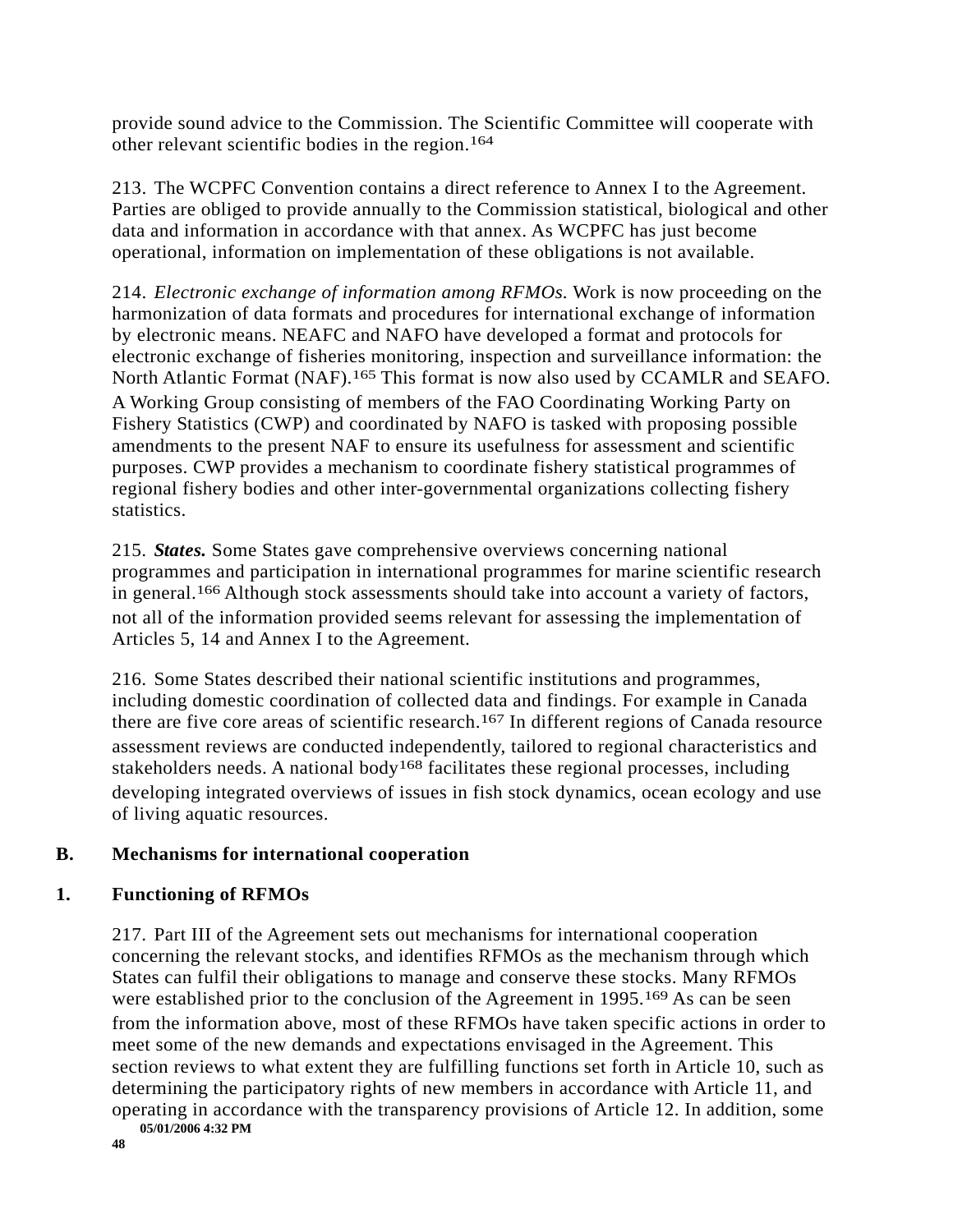RFMOs have taken broader approaches, looking into possible shortcomings in their conventions.

218. Article 10 lists a set of criteria which should be adhered to by States through RFMOs. Information provided by the RFMOs concerning the criteria in paragraphs (a) and (c)-(g) have been examined above. The obligations set out in paragraphs (b) and (j) will be dealt with in a separate section: "Fishing allocations". No substantial information has been provided by RFMOs concerning paragraphs (j) and (l)-(m).

219. *Review of mandates by RFMOs.* IATTC indicates that the Agreement was thoroughly addressed during the negotiations for the Antigua Convention, which will replace the IATTC Convention when it enters into force. Many of the provisions of the Agreement are incorporated into the Antigua Convention, such as how it deals with new members, assistance to developing countries, transparency, the precautionary approach, the ecosystem approach, the strengthening of conservation and management functions, the collection and provision of information, cooperation in scientific research, flag State duties, IUU fishing, a number of provisions addressing compliance and enforcement, including port State measures.

220. ICCAT decided in 2005 that at its annual meeting in 2006, the Commission should review its conservation and management measures taking into account the provisions set out in relevant international fisheries instruments and, following this review, should develop a work plan to strengthen the organization.<sup>170</sup>

221. NAFO agreed at its annual meeting in 2005 to start a reform process. A working group will meet in April 2006 to examine and recommend changes to the NAFO Convention to reform the decision-making process, to examine the current structure of NAFO and recommend changes to streamline the structure and operation in order to make it a more effective RFMO, and to deliberate on any other matter relating to the provisions of the NAFO Convention.171

222. NEAFC decided in 2004 to play a more proactive role in addressing overall ocean management, and gave a mandate to a working group to look into possible restrictions in the NEAFC Convention and the consequent need for interpretation and/or amendment. Based on the recommendations of the working group, at its annual meeting in 2005 NEAFC adopted amendments to its Convention giving a clearer mandate to pursue the ecosystem approach, protect biodiversity and apply the precautionary approach.172 The NEAFC annual meeting in 2005 also agreed that a performance review of NEAFC should be established. Assessment criteria and procedures will be developed by a working group that will meet in February 2006.

223. *Monitoring, control, surveillance and enforcement.* Article 10(h) requires the establishment of appropriate cooperative mechanisms for effective monitoring, control, surveillance and enforcement. All RFMOs have introduced or are about to introduce mandatory VMS for vessel operating within their areas of competence. In 2004 CCAMLR agreed that, with the exemption of krill fisheries, VMS data are to be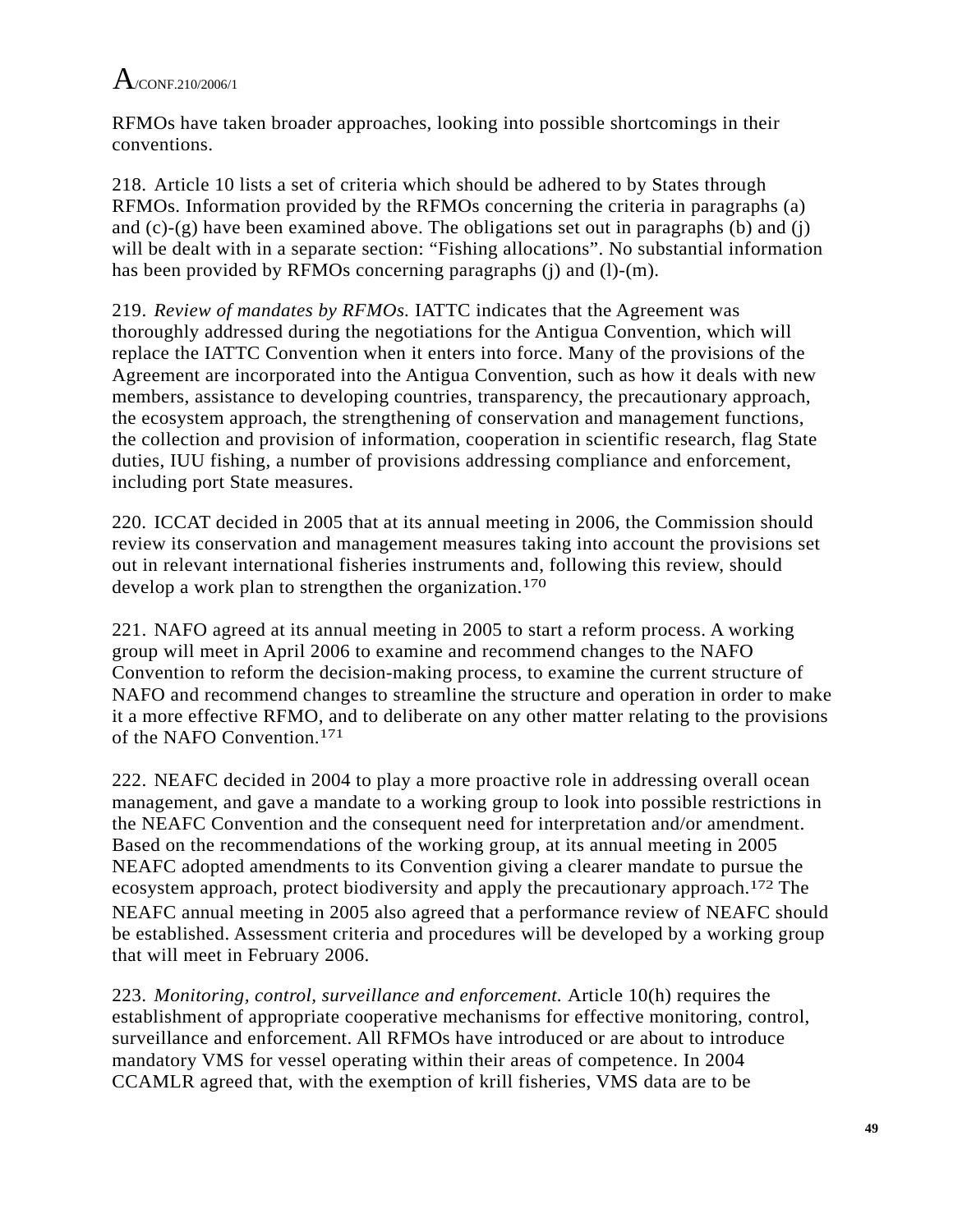submitted to the Secretariat.<sup>173</sup> As from 2005 IATTC requires parties, where possible, to establish VMS,174 ICCAT adopted a recommendation in 2003 requiring Parties to implement VMS no later than 1 July 2005 (later extended to 1 November 2005),  $175$  while IOTC passed in 2002 a resolution for the establishment of a pilot program to implement VMS on 10% of the fishing vessels.176 NAFO was the first in this field, as a VMS pilot project was agreed already in 1996. From 2002 mandatory VMS have been in place in NAFO, including an obligation to submit VMS data to the Secretariat.<sup>177</sup> NEAFC was, however, the first RFMO to establish a fully-fledged VMS, as a system was operational from 1998, becoming mandatory for all vessels fishing in the NEAFC area on 1 January 2000.178 SEAFO agreed in 2005 on a VMS, which will come into effect from April 2006,179 and the WCPFC Convention includes specific provisions for the establishment of such a system.180

224. Many RFMOs have observer programmes, most of them for the collection of scientific information only. The function of scientific observers under the CCAMLR's Scheme of International Scientific Observation is also to report on any irregularities while on board the vessel and factual data on other vessels sighted in the CCAMLR area.181 IATTC has adopted a sighting and reporting system concerning vessels operating in its area of competence.182 In 1998, NAFO established an observer programme, which requires all vessels to carry at least one observer.183 Their duties are, among other things, to monitor the vessel's compliance with relevant conservation and management measures and when an infringement is identified, to report within 24 hours to an inspection vessel. Both the SEAFO Convention and the WCPFC Convention include observer programme obligations concerning compliance issues,<sup>184</sup> for which the details have not yet have been agreed upon.

225. Enforcement of CCAMLR measures is undertaken through a system of observation and inspection adopted in 1998. This is a nationally operated system with CCAMLR designated inspectors. Results of inspections are reported to CCAMLR. NAFO has established a joint inspection and surveillance scheme,185 which includes, *inter alia,*  surveillance, boarding and inspection procedures, procedures to deal with infringements and serious infringements, which are treated in different ways, and a requirement to follow up on such infringements by the flag State. Serious infringements are to a great extent defined to mean the same as "serious violations" in Article 21(11) of the Agreement. NEAFC adopted a similar joint scheme in 1998,<sup>186</sup> while such schemes are expected to be established in accordance with both the SEAFO Convention and the WCPFC Convention.187

226. Most of the RFMOs have established compliance committees,188 to review, analyse and assess implementation of relevant conservation and management measures, and to provide advice in that regard. ICCAT and NAFO have special committees dealing with non-Contracting Party activities, while the others address issues related to such activities in their compliance committees.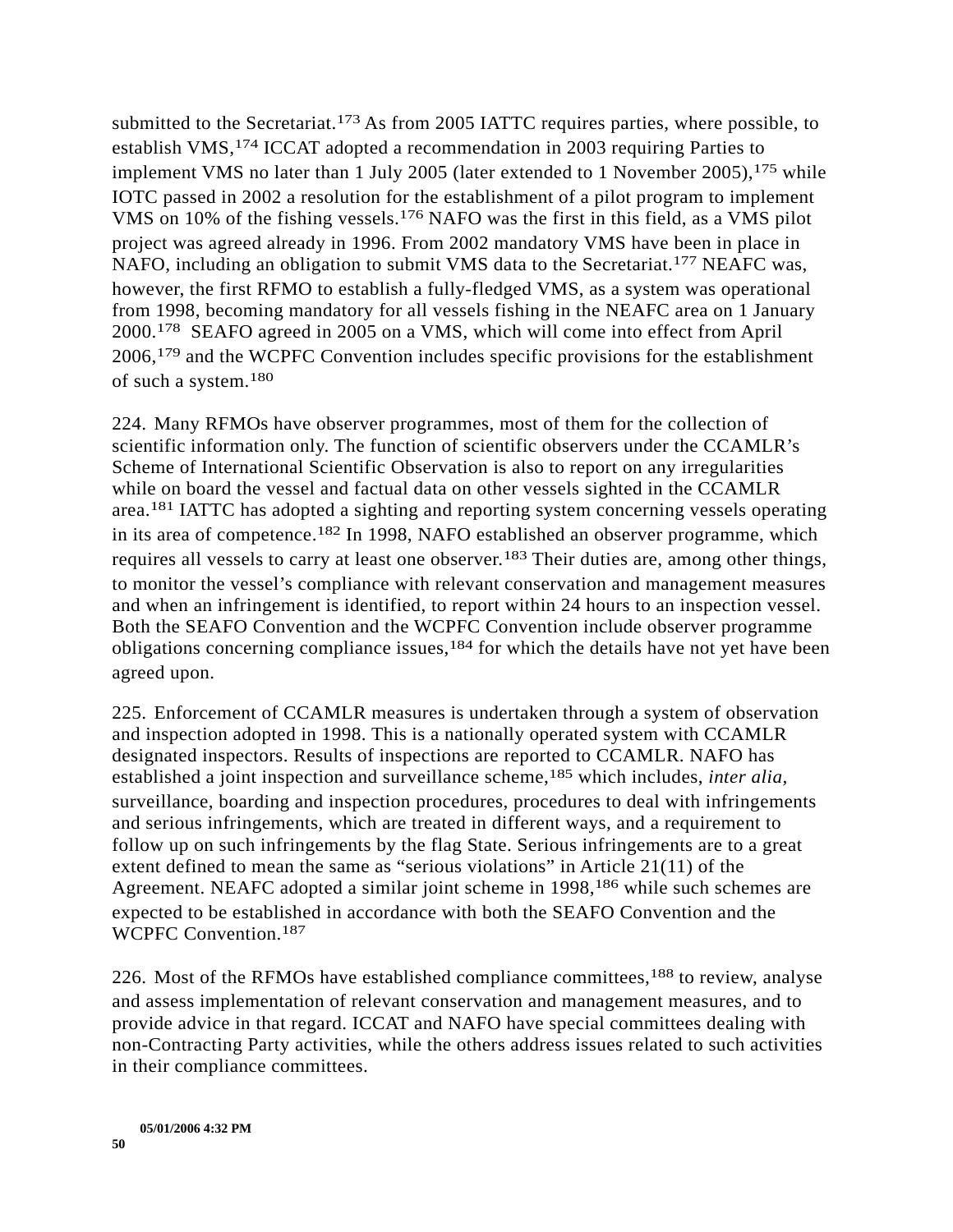227. *Settlement of disputes.* As provided in Article 10 (k) of the Agreement, in fulfilling their obligation to cooperate through RFMOs, States are required to promote the peaceful settlement of disputes in accordance with Part VIII of the Agreement. Part VIII contains provisions for the peaceful settlement of disputes between States Parties to the Agreement. Article 27 of the Agreement provides that all disputes shall be settled by negotiation, inquiry, mediation, conciliation, arbitration, judicial settlement, resort to regional agencies or arrangements, or other peaceful means chosen by the parties to the dispute. The Agreement emphasizes that in order to prevent disputes, States shall cooperate with a view to agreeing on efficient and expeditious decision-making procedures within RFMOs and to strengthen existing ones as necessary.189 Article 29 provides that disputes of technical nature may be referred to an *ad hoc* expert panel established by them without resorting to binding procedures for the settlement of disputes. In addition, Article 30 provides that the procedures for the settlement of disputes set out in Part XV of the Convention apply *mutatis mutandis* to any dispute between States Parties concerning the interpretation or application of the Agreement, as well as to any dispute concerning the interpretation or application of a subregional, regional or global fisheries agreement relating to straddling fish stocks or highly migratory fish stocks, whether or not they are parties to Convention. A number of RFMOs have specific procedures for the settlement of disputes.

228. In the event of a CCAMLR dispute the Convention sets out that Contracting Parties must consult among themselves with a view to resolution by negotiation, inquiry, mediation, conciliation, arbitration, judicial settlement or other peaceful means.190 If a dispute is not resolved, it must, with the consent of the Parties, be referred to the International Court of Justice (ICJ), or to arbitration.191

229. Article XVI of the CCSBT Convention provides for the resolution of disputes, and its Annex I includes instructions for creating an Arbitral Tribunal if other dispute resolution mechanisms fail. If disputes within IOTC are not settled by the Commission, they will be referred for settlement to a conciliation procedure and if that fails, they may be referred to the ICJ unless the parties to the dispute agree to other methods of settlement.192

230. NEAFC agreed in 2004 on a fast track dispute settlement mechanism, by amending its Convention and establishing specific procedures for the settlement of disputes, including the voluntarily use of an ad hoc panel if a dispute is not resolved by consultation, negotiation, inquiry, mediation, conciliation, arbitration or judicial settlement. If a dispute is not resolved by the panel's decision, one of the Parties may refer it to compulsory procedures, set out in Part XV of the Convention or, for straddling stocks, by the provisions set out in Part VII of the Agreement. The ratification processes are not concluded yet, but NEAFC Parties have agreed to make use of this mechanism provisionally.

231. The SEAFO Convention includes provisions on dispute settlement,193 which like NEAFC's include an ad hoc panel with the aim of resolving any dispute expeditiously. The references to a possible binding mechanism are also similar to those of NEAFC. In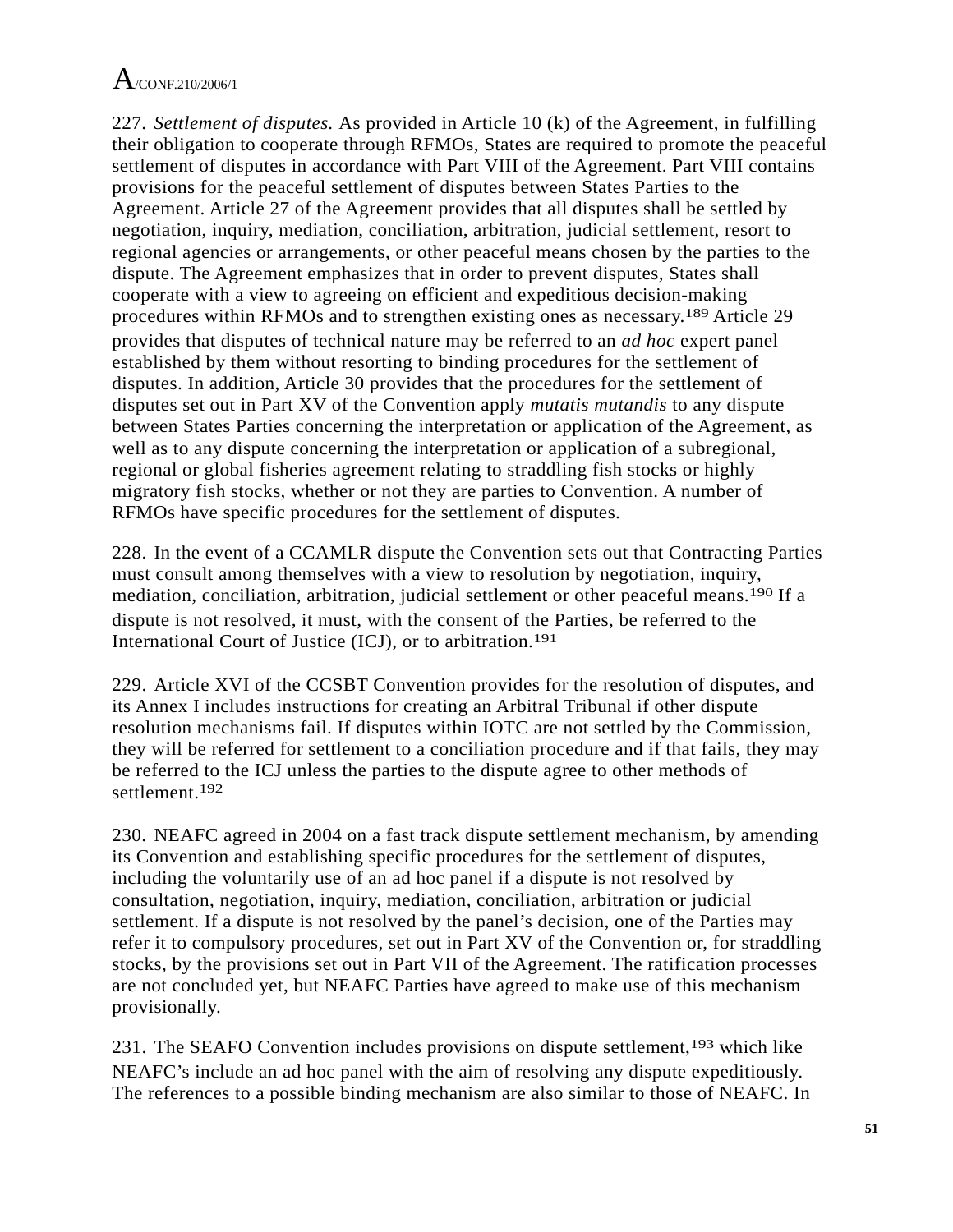the WCPFC Convention there is a direct reference to Part VIII of the Agreement, stating that those provisions will apply whether or not WCPFC Parties are parties to the Agreement.194

232. *Transparency.* Article 12 requires transparency in the decision-making processes and other activities of RFMOs. All RFMOs have publicly accessible websites, which include meeting minutes, reports and scientific information. Many RFMOs have amended their rules of procedures for commission meetings or agreed on specific guidelines and criteria for observer status in order to meet the obligations under Article 12(2) of the Agreement. Intergovernmental organisations (IGOs) and NGOs may attend CCAMLR meetings if all members agree. If a Member requests, sessions of the Commission at which a particular agenda item is under consideration, are closed to such organisations. CCSBT has established similar, but much more detailed rules, including qualifying criteria for NGOs and time limits for submission of applications. IATTC meetings may be attended by IGOs and NGOs if agreed unanimously by the Commission. The Chair must approve circulation of documents by observers and any oral statements. ICCAT allows for participation by observers, unless one third of the members object in writing 30 days prior to the meetings. NGOs may make oral statements by invitation and distribute documents through the Secretariat. IOTC meetings might be attended by IGOs and NGOs, which must submit an application 30 days in advance. NAFO amended its rules of procedure in 2002 to facilitate participation by observers, including qualifying criteria for NGOs, time limits for application, evaluation and decision making procedures.195 NGOs may make oral statements upon invitation by the Chair and distribute material through the Secretariat. NEAFC adopted more or less identical rules in 2001. The SEAFO and WCPFC Conventions have provisions similar to Article 12 of the Agreement.<sup>196</sup> Both organisations agreed on the details at the first meetings of their commissions in 2004. SEAFO agreed to rules similar to those of NAFO and NEAFC, while WCPFC does not set out specific qualification criteria for potential observers.

### **2. Integrity of RFMO regimes**

233. It is important that States become members of RFMOs that manage marine resources in areas where vessels flying their flag conduct fishing operations, and that they participate in the work of such organizations. States emphasize that cooperation within RFMOs not only facilitates conservation and management of fishery resources, but also allows them to exchange relevant fisheries data, as well as information on IUU fishing activities.

234. Several RFMOs have approached non-Parties fishing within their area of competence, urging them to accede to their respective conventions or to cooperate with them in conserving and managing stocks under their purview. Some RFMOs have also introduced the concept of cooperating non-Contracting Parties. The SEAFO and WCPFC Conventions include provisions addressing non-Contracting Parties.<sup>197</sup> Such States will enjoy the benefits from participation in the fishery commensurate with their commitment to comply with conservation and management measures in respect of the relevant stocks.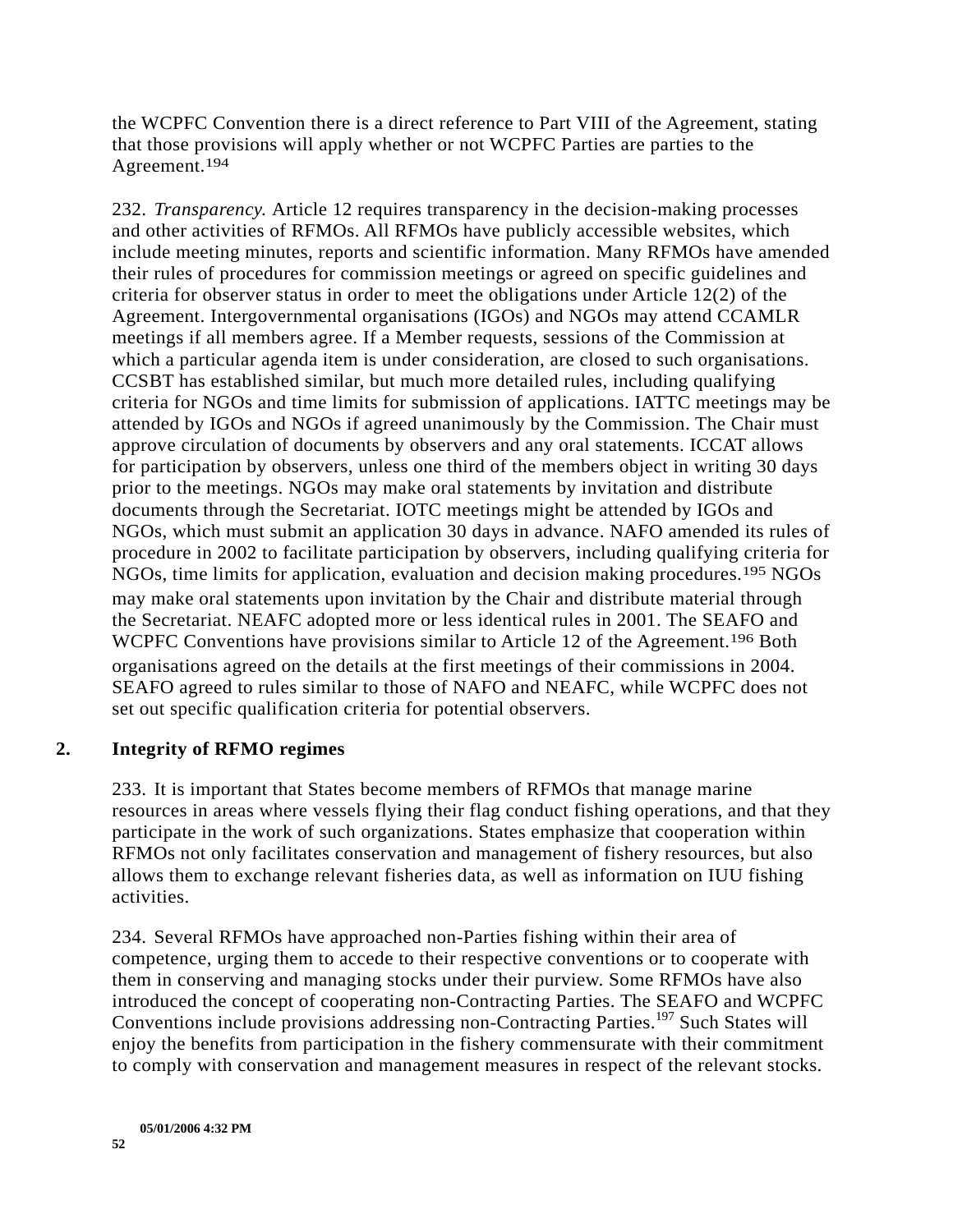235. There are several Contracting Parties to CCAMLR, which are not members of the Commission.<sup>198</sup> They are, however, bound to apply all conservation and management measures adopted by the Commission. Further China\*, Seychelles and Singapore\* are cooperating with CCAMLR in implementing the CDS for Antarctic and Patagonian toothfish. Namibia joined CCAMLR in 2002, while Mauritius and Vanuatu\* have applied for membership.

236. Two new Members joined CCSBT in recent years: Republic of Korea\* (2001) and Taiwan, Province of China\* (2002). In 2003 CCSBT decided to include the status of cooperating non-members to the Commission and the Scientific Committee. In adopting the resolution, Members noted that cooperating non-Member status was not intended as a permanent arrangement and that cooperating non-members should ultimately accede to the Convention. Currently the Philippines\* has this status, while discussions are being held with Indonesia\* and South Africa.

237. Recent new members of IATTC are Guatemala\* (2000), Peru\* (2002) and Spain (2003). The Republic of Korea\* has been accepted as a new member, but needs to complete some internal procedures. Canada, China\*, the EC and Honduras\*are Cooperating non-Parties and Taiwan, Province of China\* is a Cooperating Fishing Entity. IATTC indicates that Colombia\* also cooperates and applies all of the measures.199 In addition to current members of IATTC, Canada, China\* and EC have signed the Antigua Convention and have indicated that they will become parties when it comes into effect.

238. ICCAT has seen the number of members increase substantially over the last few years. Thirteen States have acceded to the ICCAT Convention since 2000: Barbados in 2000, Algeria\* and Honduras\*in 2001, Iceland, Mexico\* and Vanuatu\* in 2002, Turkey\* in 2003, Guatemala\*, Nicaragua\*, Norway, Philippines\*and Senegal in 2004 and Belize\* in 2005. Further, ICCAT has granted the special status as Cooperating Non-Contracting Party or cooperating Fishing Entity to Guyana\*, Netherlands Antilles and Taiwan, Province of China\*.

239. Since 2000, seven States have joined IOTC: Oman\* in 2000, Comoros\* in 2001, Iran (Islamic Republic of) and Vanuatu\* in 2002, Kenya and the Philippines\* in 2004 and Guinea in 2005. IOTC established in 1999 and revised in 2003, the category of Cooperating non-Contracting Party. States wanting this status have to submit an application in advance, indicating their commitment to adhere to all regulations of the Commission. Not all applications have been successful in the past. Currently Indonesia\* and South Africa have this status.

240. In contrast, NAFO has in fact seen the number of members decrease over the last few years, mainly due to the enlargement of the EC.<sup>200</sup> Romania\* has withdrawn from the organisation on the ground that it no longer has fishing interests in the region. NAFO has adopted a resolution to guide possible future new members with regard to fishing opportunities.201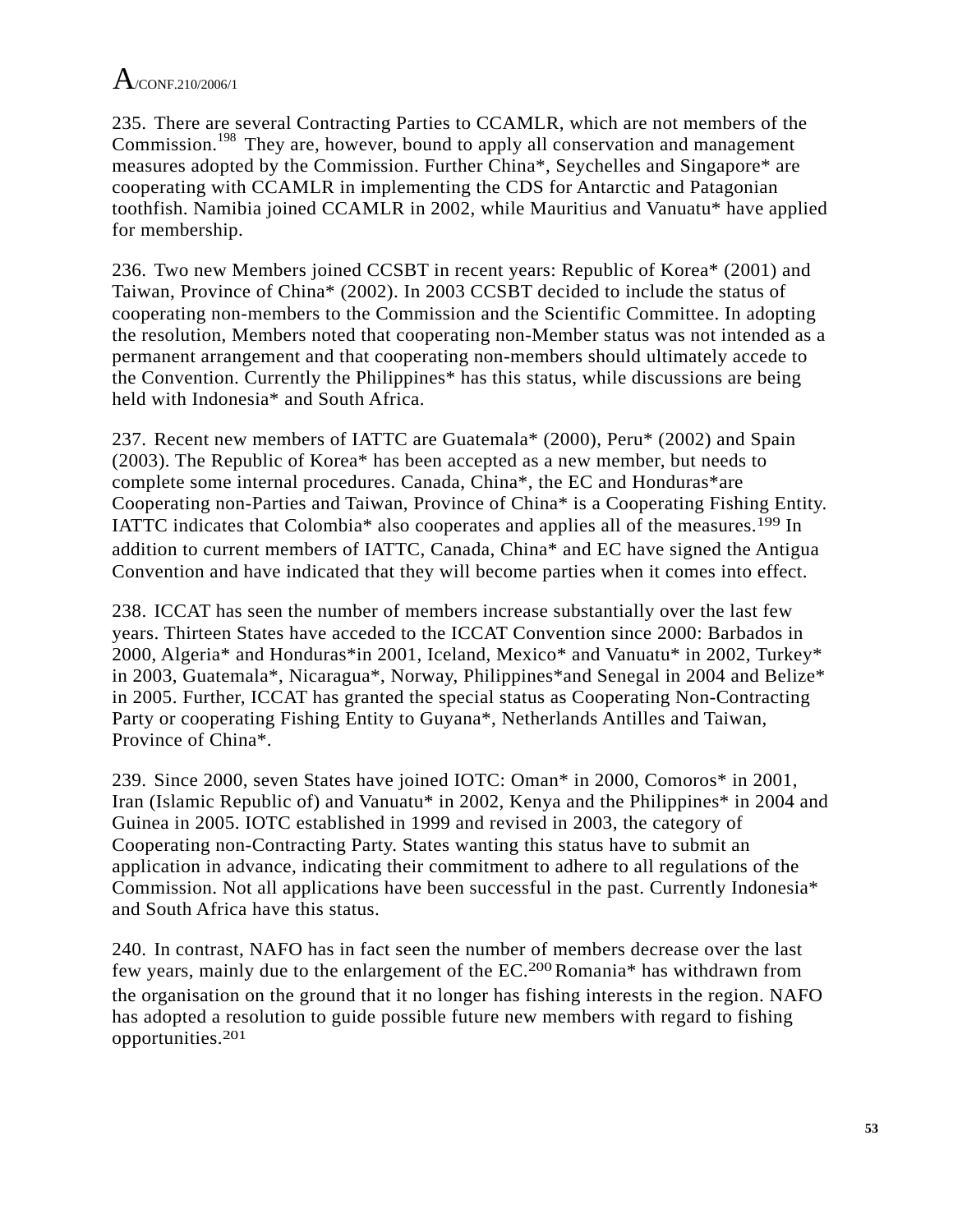241. The enlargement of the EC has also had an impact on NEAFC, as Estonia\* and Poland\* have withdrawn.<sup>202</sup> However, the enlargement has had the result that some States previously conducting IUU fishing in the NEAFC area are now obliged to comply with NEAFC measures under EC regulations. NEAFC adopted in 2003 guidelines regarding fishing opportunities for States considering applying for membership, similar to those of NAFO. NEAFC has created the status of Cooperating non-Contracting Parties. Quotas have been allocated annually to those granted the status, which currently are Canada, Japan\* and New Zealand. Belize has applied for status as a Cooperating non-Contracting Party in order to be involved in transhipment operations in the NEAFC area. The Commission has requested additional information before the application can proceed.

242. At its annual meeting in 2005, SEAFO urged States, in particular signatories to the Convention, to ratify or accede to the Convention.<sup>203</sup> These States have been invited to SEAFO meetings as observers, together with States whose vessels are fishing in the SEAFO area. An application from Japan\* to be granted the status as Cooperating non-Contracting Party was examined, and rejected by the Commission, as Parties felt that States fishing in the area should be involved in the decision-making process of SEAFO, and that benefits should be matched by obligations such as contributions to the budget.

#### **3. Fishing allocations**

243. The Agreement does not deal specifically with allocation of fishing opportunities. Article 10 provides that in fulfilling their obligations to cooperate through RFMOs, States shall "agree as appropriate, on participatory rights such as allocations of allowable catches and fishing effort."204 There is no guidance in the Agreement itself as to how these rights are to be distributed between parties or as to which criteria are to be used in determining such participatory rights. With respect to new members or participants, however, Article 11 of the Agreement sets out detailed criteria for determining participatory rights. Most RFMOs have some guidance in their respective conventions, some more extensive than others, while others have additional criteria in specific guidelines. The information provided by RFMOs does not in all cases specify whether these criteria have been used as a basis for allocation of fishing opportunities.

244. CCSBT has criteria for the allocation of fishing rights set out in its Convention.205 CCSBT indicates that these criteria were reviewed at the annual meeting in 2004 and found still to be valid. In deciding upon allocations, the Commission must consider the interests of Parties through whose exclusive economic or fishery zones the stock migrates, the interests of Parties whose vessels engage in fishing for the stock, including those historically engaged in such fishing and those which have such fisheries under development, and the contribution of each Party to conservation and enhancement of, and scientific research on the stock.

245. IATTC reports that currently there are two mechanisms for allocating participatory rights, one for the purse-seine fleet<sup>206</sup> and another for catch levels of bigeye tuna taken by longline.<sup>207</sup> With the exception of coastal States, flag States are required to remove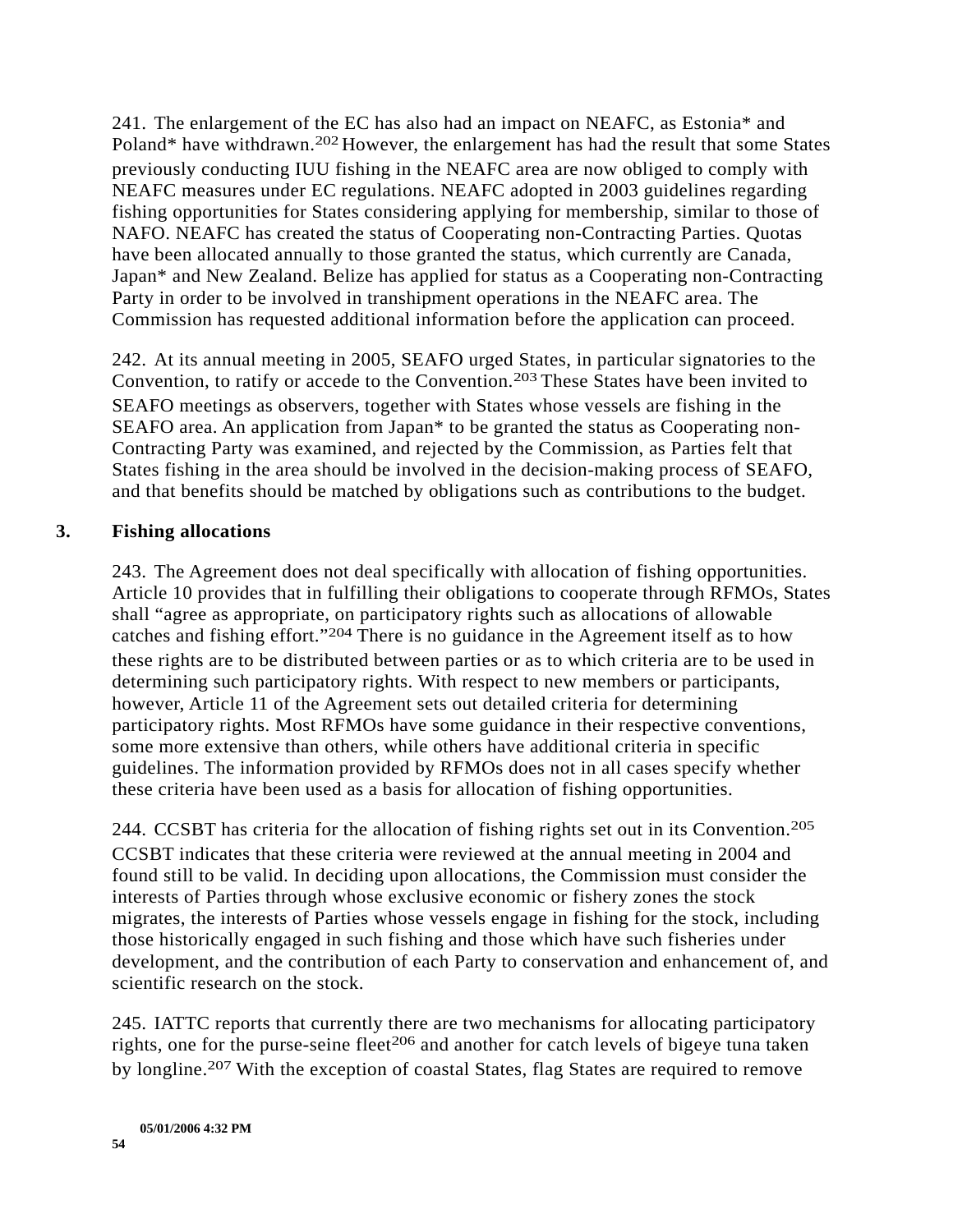existing capacity for purse-seiners before new entrants are permitted, while longliners are limited to the level of longline catch in 2001.

246. In 2001 ICCAT agreed on detailed criteria for allocation of fishing possibilities,<sup>208</sup> including criteria relating to: past and present fishing activities, the status of the stocks, the status of the Parties and compliance, data submission and scientific research by Parties. Some elements from Article 11 of the Agreement are included. These criteria have so far not been used. IOTC initiated work in 2005 to provide the Commission with a comprehensive assessment of management options, including those related to fishing allocations.209

247. The NAFO Convention includes guidance to the Fisheries Commission, which provides that allocation of catches shall take into account traditional fishing by the Parties, and give special consideration to Parties whose coastal communities are primarily dependent on fishing for the stocks concerned and to Parties that have undertaken extensive efforts to ensure conservation of the stocks, in particular by providing surveillance and inspection of the fisheries.<sup>210</sup>

248. NEAFC reports that allocations for the major pelagic fisheries are negotiated within groups of coastal States for the stock in question. The result is brought to NEAFC and included in the management measures agreed by NEAFC. When the Parties to NEAFC negotiated the sharing of the oceanic redfish stock in 1996, for the lack of other guidelines, several of the criteria set out in Article 11 of the Agreement were used. Although historical catches were the most important criteria, the respective contributions to the conduct of scientific research on the stock, to conservation and management of the stock and the needs of coastal States whose economies are overwhelmingly dependent on the exploration of living marine resources were also carefully considered.

249. The SEAFO Convention contains specific provisions for determining the nature and extent of participatory rights in fishing opportunities, which include the criteria listed in Article 11 of the Agreement.<sup>211</sup> In addition, SEAFO Parties must consider the interests of developing States in whose areas of national jurisdiction the stocks also occur and contributions to new and exploratory fisheries, taking into account of the principles set out in Article 6(6) of the Agreement.

### **4. Fisheries not regulated by a RFMO**

250. Some States indicate that they encourage RFMOs of which they are members to adopt conservation and management measures for fish stocks that fall within their competence, but are not managed by them.212 In this connection, the United States refers to its contribution in promoting conservation and management measures for previously unregulated North Atlantic skates and other species in the NAFO regulatory area, and a ban on finning two stocks of Atlantic pelagic sharks in the ICCAT area of competence. The EC points out that in the case of unregulated species in the NAFO area, the difficulty is not so much reaching a consensus on the principle of regulating unregulated stocks, but rather agreeing on the individual allocation within the catch limits for such stocks.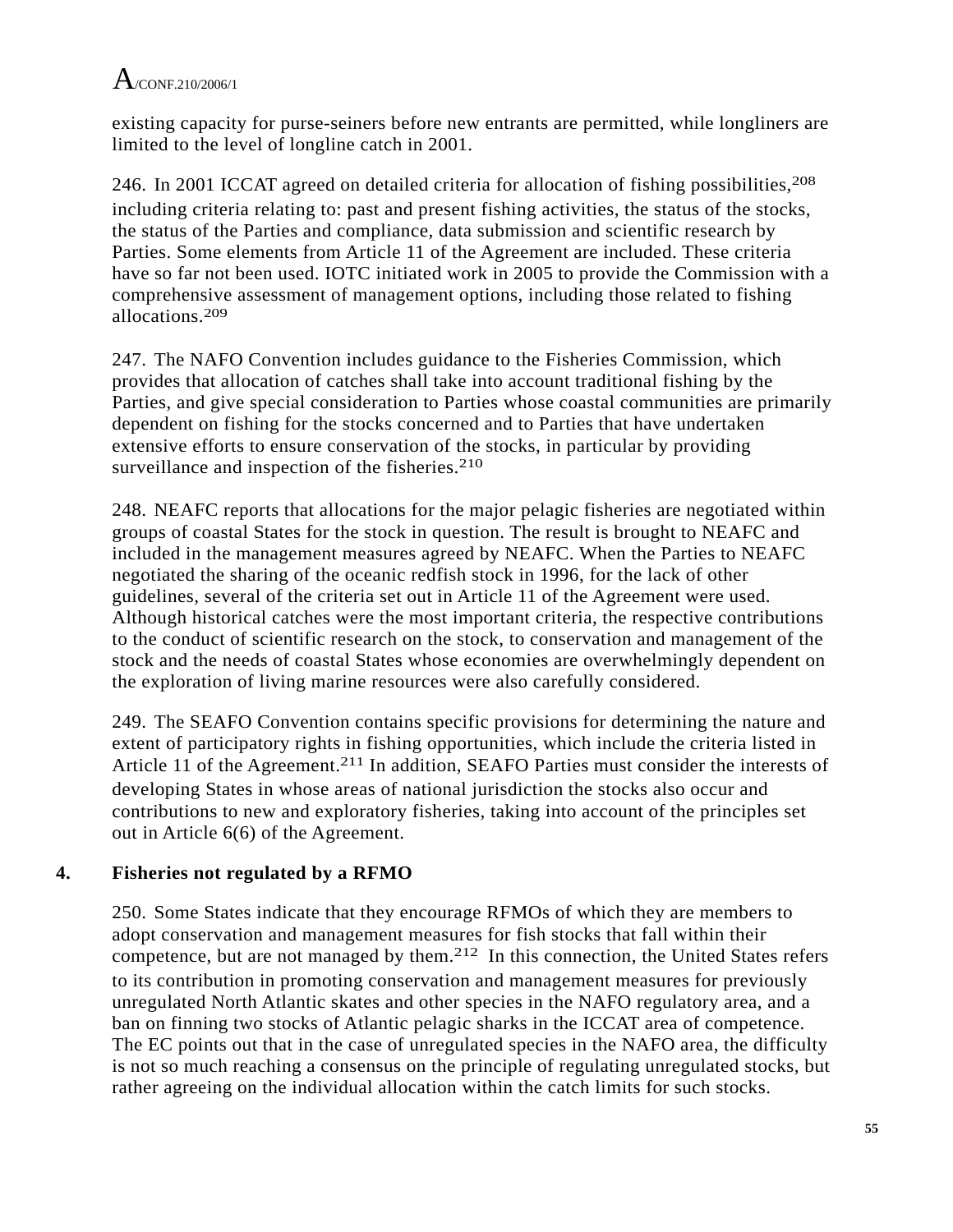251. In addition, some RFMOs state that they have taken measures to expand their management coverage to other species. NAFO advises that in 2004 it added three stocks, namely redfish, white hake, and skate, to its quota table, and in 2005 adopted a ban on shark finning. NEAFC indicates that in 2002 it extended its regime to species inhabiting deep waters. However, lack of data and information about the state of these stocks hamper progress in establishing conservation measures. CCAMLR points out that its current conservation measures adequately cover the establishment and development of all new and exploratory fisheries.

252. New Zealand reports that it is a party to the South Tasman Rise Arrangement between Australia and New Zealand for the Conservation and Management of orange roughy on the South Tasman Rise, which establishes measures for the conservation and management of orange roughy in that area. While the Arrangement was agreed in 2000 between Australia and New Zealand, which are now the only parties, any other country with a real interest in its objective is entitled to join. The arrangement requires Members to license vessels to trawl or carry out other demersal fishing for any species in the area, to carry out scientific research, to exchange information and to establish a process for setting catch limits and allocating quotas.

253. In the North East Atlantic, the three major pelagic fish stocks<sup>213</sup> straddle between several EEZs and high seas areas. They are regulated annually through coastal States arrangements, which are followed by the establishment of compatible measures by NEAFC for areas beyond national jurisdiction of the coastal States. Management regimes for high seas areas must therefore await the outcomes of negotiations between the relevant coastal States, implying that if the coastal States fail to agree, NEAFC does not regulate the stocks concerned. This has been the case for two stocks in recent years. In December 2005, the relevant coastal States reached an agreement for one of these stocks, leaving one still unregulated due to disagreement concerning allocation of shares. Some coastal States have, however, entered into bilateral arrangements, while others have set autonomous quotas. These arrangements and unilateral actions have been within the agreed long-term management plans for the stocks concerned, as described above.

### **5. Establishment of new RFMOs**

254. Many States are involved in processes for the establishment of new RFMOs, or appropriate arrangements for the conservation and management of straddling and highly migratory fish stocks. A draft agreement for the management of straddling and high seas discrete stocks (non-tuna species) in the Southern Indian Ocean, the Southern Indian Ocean Fisheries Agreement (SIOFA), was concluded in April 2005 by several interested parties.214 SIOFA will manage most of the high seas areas north of the CCAMLR area in the Indian Ocean, between the EEZs of the eastern African States and the Australian EEZ. Like other instruments negotiated after the Agreement (for example SEAFO and WCPFC), the draft agreement incorporates many of its provisions. A Diplomatic Conference to adopt the agreement is scheduled for the first half of 2006. Interim arrangements are in place concerning data collection and authorisation procedures for fishing vessels.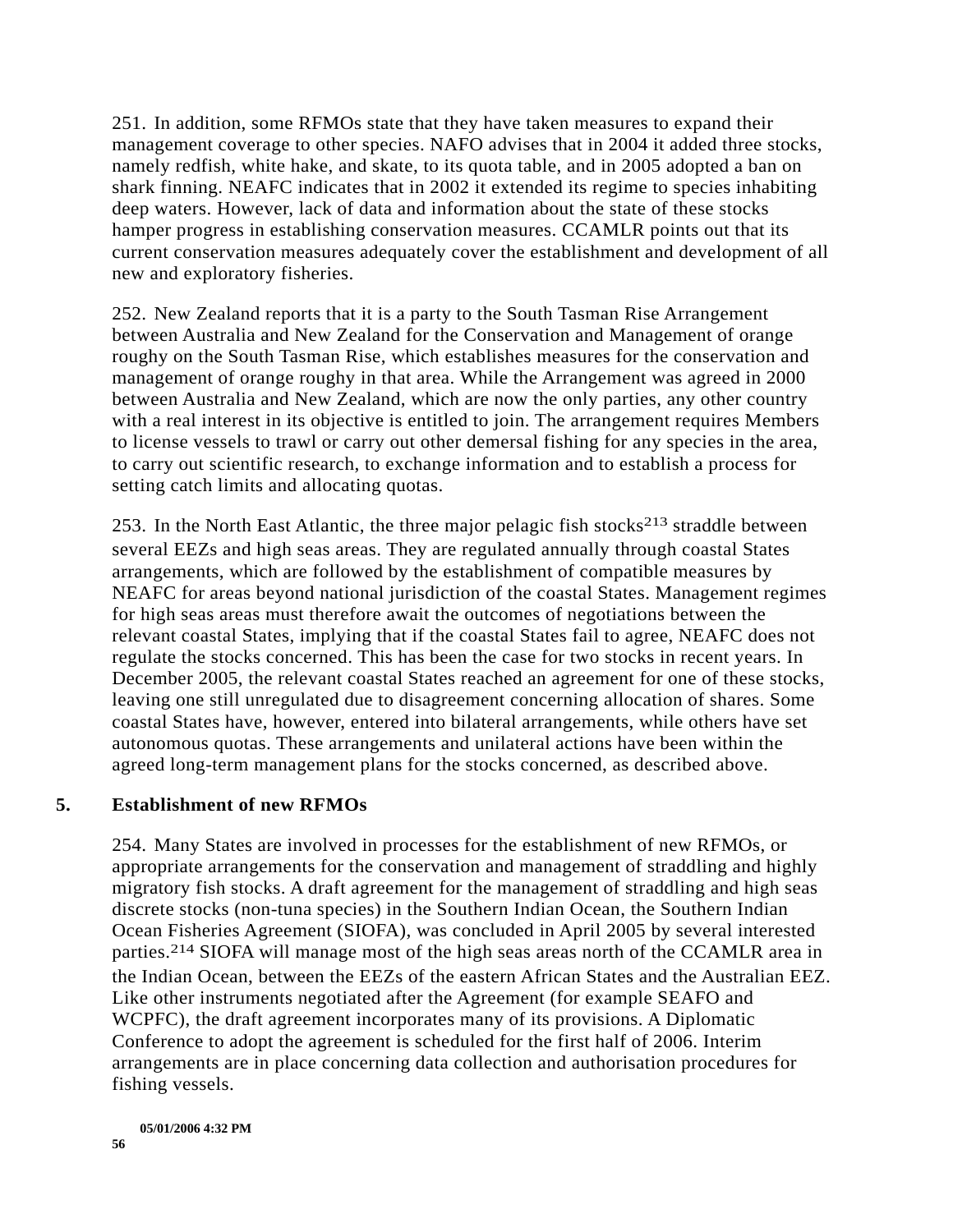255. There is a gap in the international conservation and management of non-highly migratory fisheries and protection of biodiversity in the marine environment in high seas areas of the South Pacific Ocean, from the most eastern part of the South Indian Ocean through the Pacific towards the EEZs of South American States. Non-highly migratory fisheries in this area are mainly discrete high seas stocks, but some are straddling stocks. A first intergovernmental meeting will be convened in New Zealand in mid-February 2006 with the aim to establish a new RFMO with a mandate to manage fish stocks not covered by other RFMOs in the area concerned, consistent with the Convention and the Agreement. It is envisaged that the process will take  $3 - 4$  years. Australia plans to hold a second meeting in August 2006, while Chile is planning to host the third meeting in late 2006 or early 2007.

### **6. Fishing activities by non-Parties**

256. Article 17 of the Agreement requires non-members of RFMOs to cooperate, in accordance with the Convention and the Agreement, in conservation and management of the stocks concerned, including to refrain from authorising their vessels to conduct fishing operations in areas where RFMOs have established measures. Members of relevant RFMOs are requested to exchange information concerning such activities, and to take measures to deter them. As described above, most RFMOs have in place arrangements for non-parties cooperating with the RFMOs in question. This section examines measures established to deter activities by non-parties without that status.

257. Concerning the magnitude of fishing activities by such non-Parties, several RFMOs point out that estimates are subject to uncertainties due to IUU fishing which cannot be estimated accurately. Although fishing by non-Parties has decreased in the CCAMLR area recently, it still constitutes a major problem and the Commission puts considerable effort into deterring such activities. In the 2004/05 season, it was estimated that about 20% of the total catch of Patagonian and Antarctic toothfish came from IUU fishing.<sup>215</sup> CCSBT indicates that currently there are eight flag States involved in the fishery for southern bluefin tuna, of which six have a legal status with CCSBT. IATTC reports that of the catch by non-Parties almost all was by Cooperating non-Parties or Fishing Entities and Colombia\*. ICCAT indicates that the statistics for recent years suggest that 5% of the catch of ICCAT species in the Atlantic may be attributed to non-Parties that do not have a cooperating status, while IOTC's estimate is that less than 10% of the total catch of the four major tuna species derives from fishing activities outside IOTC arrangements. NAFO states that annually (2004 and 2005) about six to eight non-Party vessels have been sighted fishing in the Regulatory Area, mainly targeting redfish. The same vessels have been sighted in the NEAFC area.

258. In order to address the problem of fishing activities by non-Parties, some RFMOs have established so-called negative lists. CCAMLR was the first to adopt a scheme to promote compliance with CCAMLR conservation measures by non-Contracting Party vessels.216 The scheme sets out procedures for the establishment and maintenance of lists of fishing vessels (IUU Vessel list) found to have engaged in fishing activities in the CCAMLR area in a manner that has diminished the effectiveness of CCAMLR measures.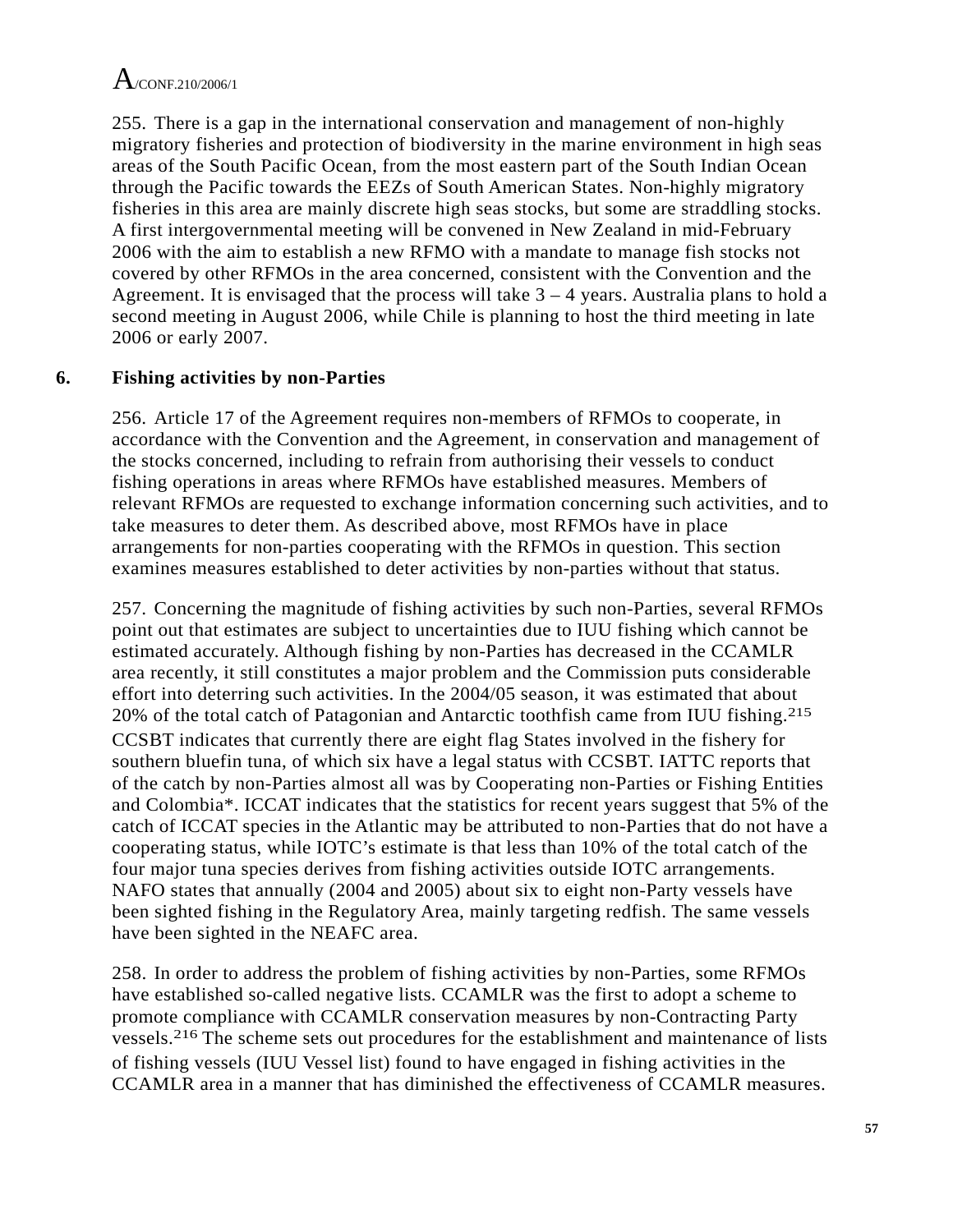Furthermore, Parties to CCAMLR have agreed to take appropriate domestic action against vessels appearing on the IUU Vessel list, such as the refusal to register and to authorise landing or transhipment in ports. IATTC, ICCAT, IOTC, NAFO and NEAFC later established similar systems.217 Many of the vessels appearing on these IUU Vessel lists are of unknown registry, but some flag States are identified and thus included in lists adopted by the respective RFMOs.218

259. IUU vessels could, however, be allowed into legitimate fishing by changing the flag and/or ownership. Norway is going further by targeting the IUU vessel itself by taking specific measures against it even when operated by others than those who participated in the IUU fishing. This implies that all vessels on a negative list established by a RFMO are perpetually prohibited from fishing in the Norwegian EEZ and will not be entitled to fly its flag, irrespective of changes in ownership.

260. RFMOs that manage highly migratory species have established so-called positive lists. In 2002 ICCAT was the first RFMO to adopt a measure concerning the establishment of a record of large scale fishing vessels authorized to operate in the Convention area, a so-called positive list.219 Only vessels appearing on the list are regarded as being fishing in conformity with applicable ICCAT measures. The record is maintained by the ICCAT secretariat based on information submitted by Parties, cooperating non-Contracting Parties or a fishing Entity. Vessels not entered into the record are deemed not to be authorized to fish for, retain on board, tranship or land tuna and tuna-like species. The measure puts a number of obligations on the Parties concerning their vessels that are included in the record. Parties to ICCAT must take measures, under their applicable legislation, to prohibit, amongst other things, the transhipment and landing of tuna and tuna-like species by large scale fishing vessels that are not entered into the ICCAT record. CCSBT, IATTC and IOTC have adopted similar measures.220

261. Many RFMOs have introduced the concept of refusal to allow the landing of catches resulting from IUU fishing. A direct reference to such actions is also set out in Article 23(3) of the Agreement. These measures can be taken by any State individually and do not require collective action. Such measures are also included in schemes targeting non-Party vessels engaged in fishing activities in the areas of competence of a particular RFMO. It is presumed that a non-Party vessel observed fishing in that area is undermining applicable conservation and management measures. Such vessels must be inspected before they are allowed to unload. No landings or transhipments are permitted in the port of a Party unless vessels can establish that the fish were caught outside the area of application or in conformity with relevant conservation and management measures in force. The master of the vessel may, however, rebut the presumption of IUU fishing.

262. A new approach was taken by CCAMLR in 2002. Rather than searching for the genuine link between the flag State and a fishing vessel flying its flag, CCAMLR examined ways to bypass the problems with the traditional definition of "flag of convenience"(FOC). States notorious for having flagged vessels engaged in IUU fishing were identified. Although many IUU vessels tend to be flagged to States with so-called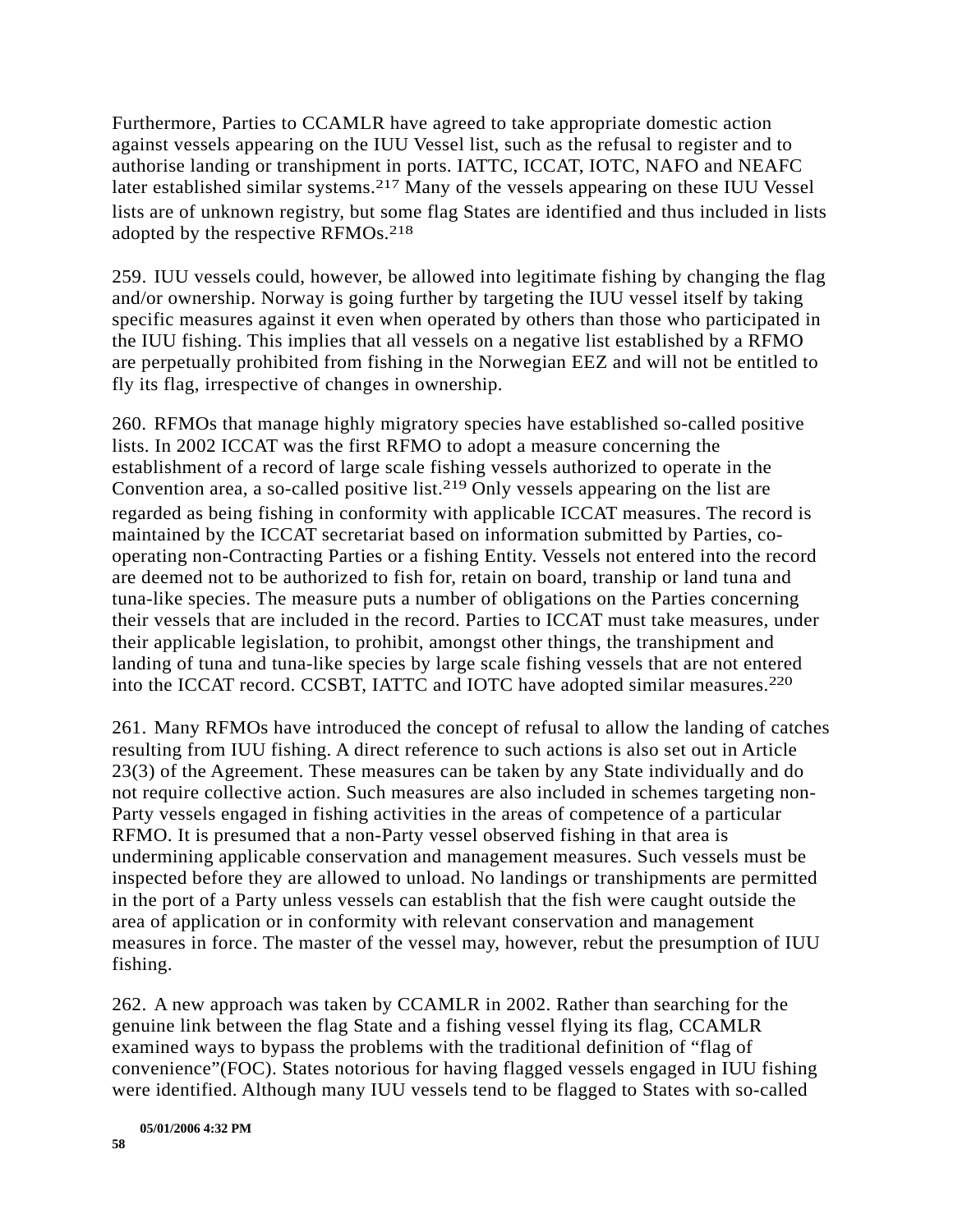open registers, in principle States with restricted shipping registers could also be regarded as FOCs in a fishing context if it is "convenient" to fly the flag in the CCAMLR area. In order to distinguish between general FOC States/vessels and this new approach, CCAMLR agreed to use the terminology "flag of non-compliance" (FONC). CCAMLR adopted a resolution on FONC implying that Contracting Parties and non-Contracting Parties cooperating with CCAMLR should prohibit landings and transhipments of fish and fish products from vessels flying a FONC.<sup>221</sup> This implies that all fishing vessels flying a FONC would be regarded as IUU vessels when operating in the CCAMLR area.

263. Several RFMOs have developed and implemented market-related measures aimed at combating activities by non-Parties operating in contravention of relevant conservation and management measures. CCAMLR has established a CDS designed to track the landings and trade flows of toothfish caught in the CCAMLR area, and where possible, in adjacent waters.222 The objective is to enable the Commission to identify the origin of toothfish entering the markets of all parties to the scheme, and help determine whether the fish are caught in a manner consistent with CCAMLR's measures. CCSBT requires a statistical document to be completed for all imports of southern bluefin tuna. Trade documents will not be validated, or imports accepted from, vessels not appearing on the positive list.223 IATTC has introduced a bigeye tuna Statistical Documentation Program, which requires all bigeye imported into a Party to have a statistical document to be validated by the flag State. Furthermore, IATTC has adopted a resolution concerning the use of trade measures to promote compliance.<sup>224</sup> ICCAT was the first RFMO to introduce Statistical Documentation Program in 1994 for Atlantic bluefin tuna, later extended to bigeye tuna and swordfish. ICCAT implements multilateral, transparent trade measures against Parties undermining the effectiveness of conservation measures. IOTC implemented a statistical documentation scheme for frozen bigeye tuna in 2001. A statistical document and prior authorization are needed for at-sea or in-port transhipments.

264. Further, CCAMLR has established a policy to enhance cooperation between CCAMLR and non-Parties. A list is developed comprising such Parties implicated in IUU fishing and /or in trade that undermines the effectiveness of CCAMLR conservation and management measures. The Chairman of the Commission writes annually to the States listed, encouraging them to accede to the Convention, to take actions in conformity with the catch documentation scheme, to comply with their obligations as flag States and to take other appropriate actions to deter IUU fishing in the CCAMLR area. CCAMLR is also developing a specific non-Contracting Party Cooperation Enhancement Programme, focussing on capacity needs to tackle IUU fishing in certain States.225

265. Other RFMOs, such as NAFO and NEAFC, have by letters from their respective presidents also approached governments involved in IUU fishing, expressing concern about this activity and referring to the management regimes in place, including possible consequences for IUU vessels on their negative lists.

266. Several States have, individually or jointly delivered letters to non-Contracting Parties involved in IUU fishing, as diplomatic demarches.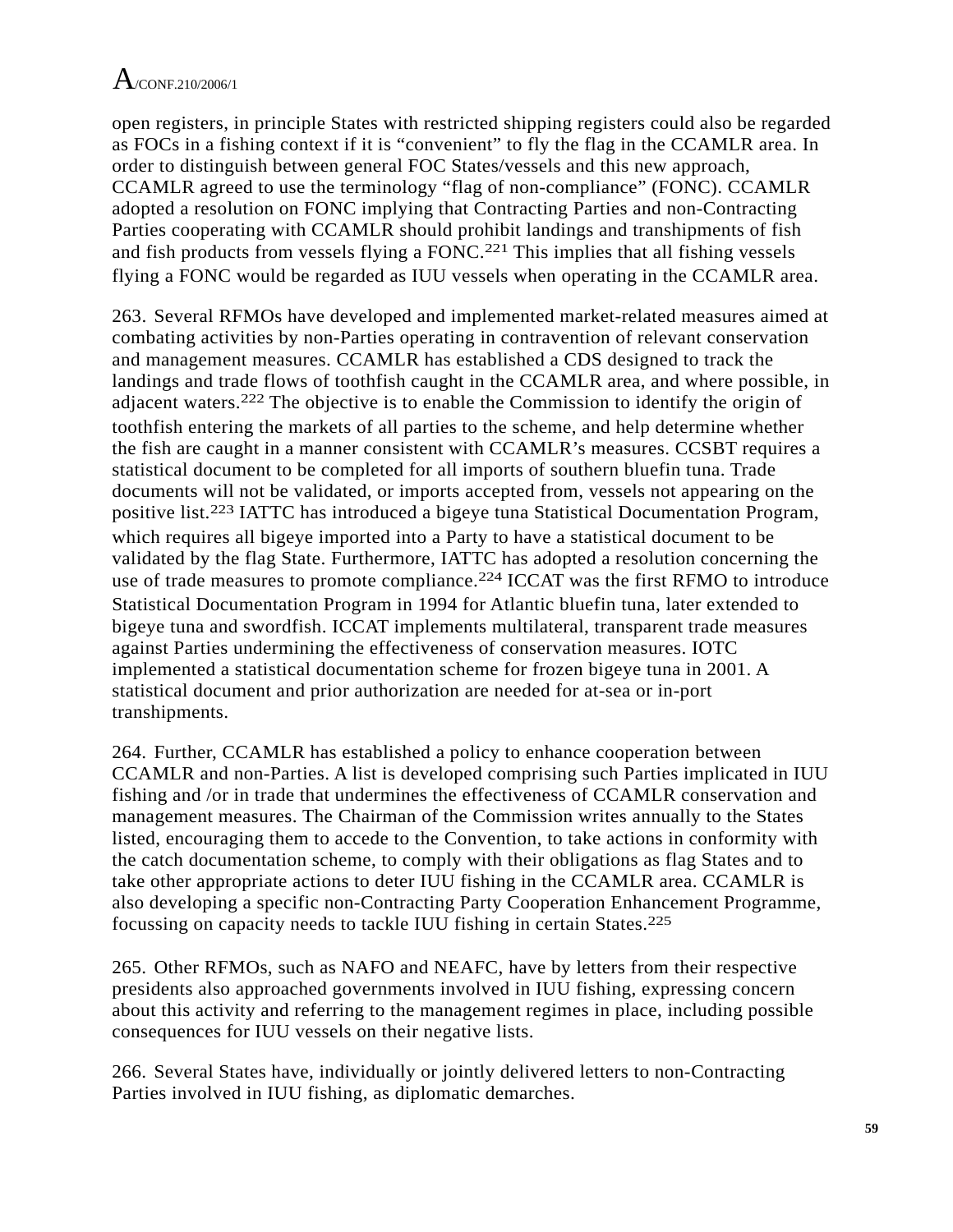#### **C. Monitoring, control and enforcement**

#### **1. Implementation of flag State duties**

267. Articles 91-94 of the Convention provide the legal basis for flag States to exercise effective jurisdiction and control over ships flying their flag, including fishing vessels. At the core of these provisions is the obligation to ensure a genuine link between a fishing vessel and the flag State, a link that makes it possible to exercise effective flag State jurisdiction. Flag State responsibilities concerning fishing vessels on the high seas are spelled out in Article 18 of the Agreement, which sets out specific obligations which the State must fulfil before allowing its vessels to conduct fishing operations on the high seas, including in areas under the competence of RFMOs. The essential obligation of the flag State is to ensure that vessels flying its flag comply with RFMO conservation and management measures and do not undermine their effectiveness. To this end, a flag State should not authorize its vessels to fish on the high seas unless it is able to exercise effectively its responsibilities in respect of such vessels under the Convention and the Agreement. The flag State is required to take measures to control its vessels fishing on the high seas by means of licences, authorizations or permits, and to adopt regulations that include: the prohibition of fishing on the high seas without authorization, the prohibition of fishing in contravention of the terms of the licences or permits; the obligation to carry on board vessel the licence, authorization or permit; and the prohibition of fishing without a permit in areas under the national jurisdiction of other States. The flag State must establish a national record of fishing vessels flying its flag authorized to fish on the high seas and provide information on request to interested States.

268. *RFMOs.* As outlined above, all RFMOs have agreed to specific and detailed measures that place obligations on flag States, such as the recording and timely reporting of fisheries data and the implementation of observer programmes, inspection schemes and MCS, including VMS. Further, some RFMOs have agreed to specific measures for the supervision of transhipment, including restricting transhipments to Parties to the RFMO concerned and detailed reporting requirements.226 The SEAFO and WCPFC Conventions include specific provisions on flag State duties, which to a considerable extent comprise the elements set out in Article 18 of the Agreement.<sup>227</sup> The WCPFC Convention contains provisions on transhipment, encouraging it to take place in ports of the Parties, and imposing terms and conditions for transhipment at sea in the Convention Area beyond areas under national jurisdiction.228

269. *States.* Several States report that they have incorporated Article 18 of the Agreement into their domestic legislation.229 National laws and regulations include requirements for fishing vessels to obtain an authorization, licence or a permit from the flag State authorities before they are allowed to engage in high seas fishing.<sup>230</sup> Decisions by New Zealand and the United States to grant authorizations are conditioned by the compliance history of the applicant with international fishery regulations and with conditions in the permits or authorizations. In New Zealand authorizations are granted after consultation with the RFMO concerned and in the United States, authorization is given only if it is established that the activities proposed would not undermine conservation and management measures. In Norway a licence will be granted only if the vessel will have fishing rights within a RFMO where Norway is a party. Laws and regulations may also provide for the flag State to keep a national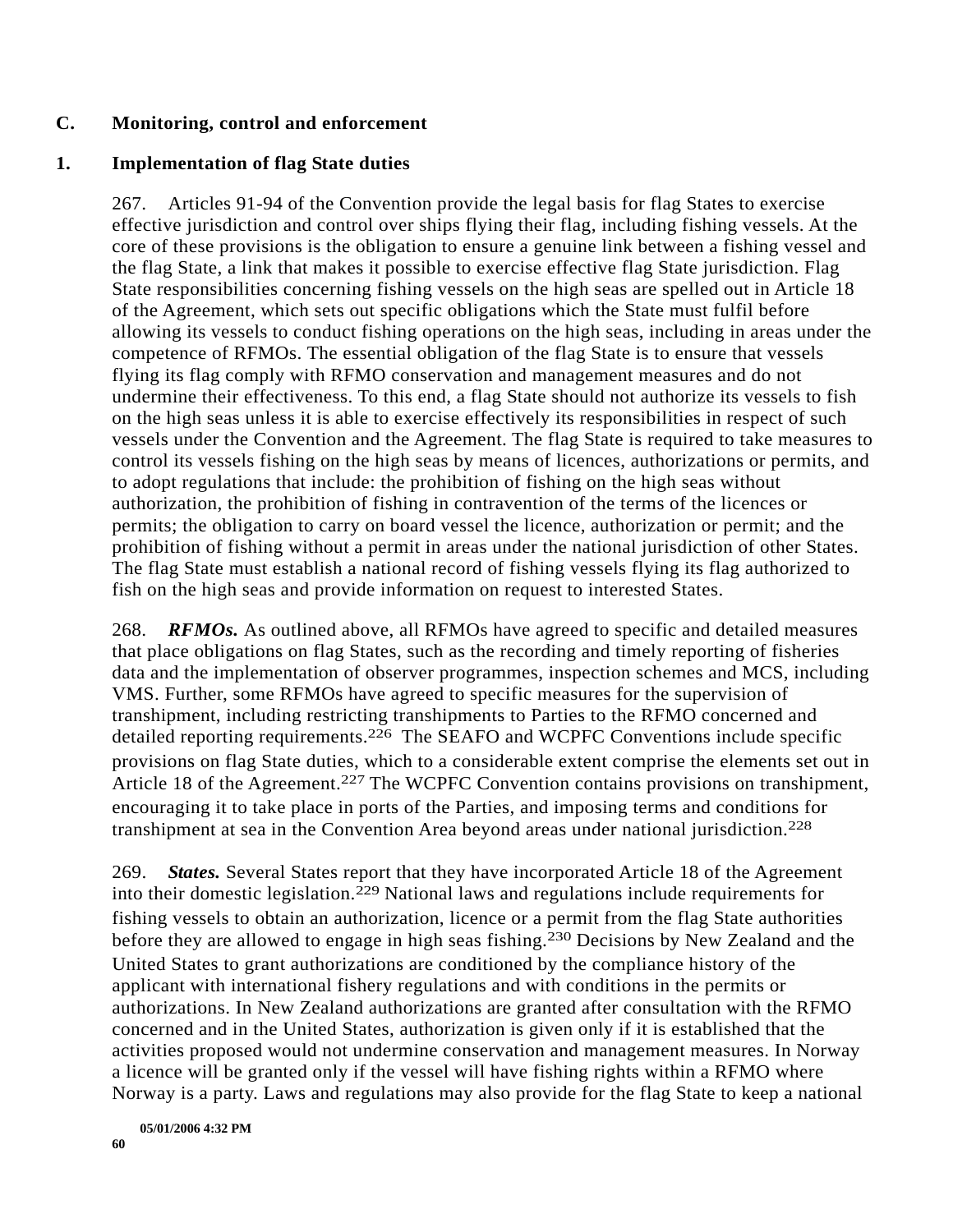record or permit register of vessels authorized to fish on the high seas<sup>231</sup> or, in the case of the EC, a register of all EC fishing vessels, while Member States retain their own national registers of vessels. The EC explains that while it has the responsibility to incorporate into its laws and regulations all of its obligations under international agreements, Member States have to implement the law through the necessary controls over their vessels.232

270. Most of the fishery laws and regulations require operators to mark vessels conducting fishing operations on the high seas, to maintain a logbook and to submit catch and effort reports. Others require that vessels carry on board VMS233 and/or observers,234 as well as implementing port inspection requirements.235

271. Many States report that they exercise effective control over fishing activities of vessels flying their flag,236 while Cambodia\*, Croatia\* and the Philippines\* declare that they are taking measures to improve such control. Those that exercise control over vessels on the high seas indicate that they either also prohibit transhipment at sea or require close monitoring or prior authorization for this practice.

272. New Zealand and the United States report that they have ensured compliance by their vessels with conservation and management measures adopted by RFMOs, of which they are members by providing general information to industry on requirements for fishing on the high seas and specific information on obligations in areas covered by RFMOs.

273. Some States actively discourage nationals intending to register fishing vessels in nonmembers of RFMOs identified as undermining their conservation and management measures.237 For instance, New Zealand has prohibited its nationals from using a vessel to take or transport fish on the high seas unless the vessel is flying the flag of a "responsible" State.238 Spain has imposed penalties on its nationals working on vessels flying flags of noncompliance.239 Many States have joined the International Monitoring, Control and Surveillance Network (MCS Network), a global, informal arrangement among national institutions with the objective to improve the efficiency and effectiveness of fisheries-related MCS-activities, through enhanced cooperation, coordination, information collection and exchange.

### **2. Use of port State measures**

274. Article 23 of the Agreement recognizes the wide discretion of States to exercise jurisdiction over vessels voluntarily present in their ports. The underlying principle formulated in Article 23(1) is "the right and the duty" of a port State to take non-discriminatory measures in accordance with international law, in order to "promote the effectiveness of sub-regional, regional and global conservation and management measures". Paragraph 2 specifies, *inter alia*, inspections of documents, fishing gear and catch on board which the port State may take on vessels voluntarily in port. It is recognized that emphasis needs to be put not only on the "right" in Article 23 of the Agreement, but also on the "duty". FAO has taken the initiative to develop some minimum standards for port state measures.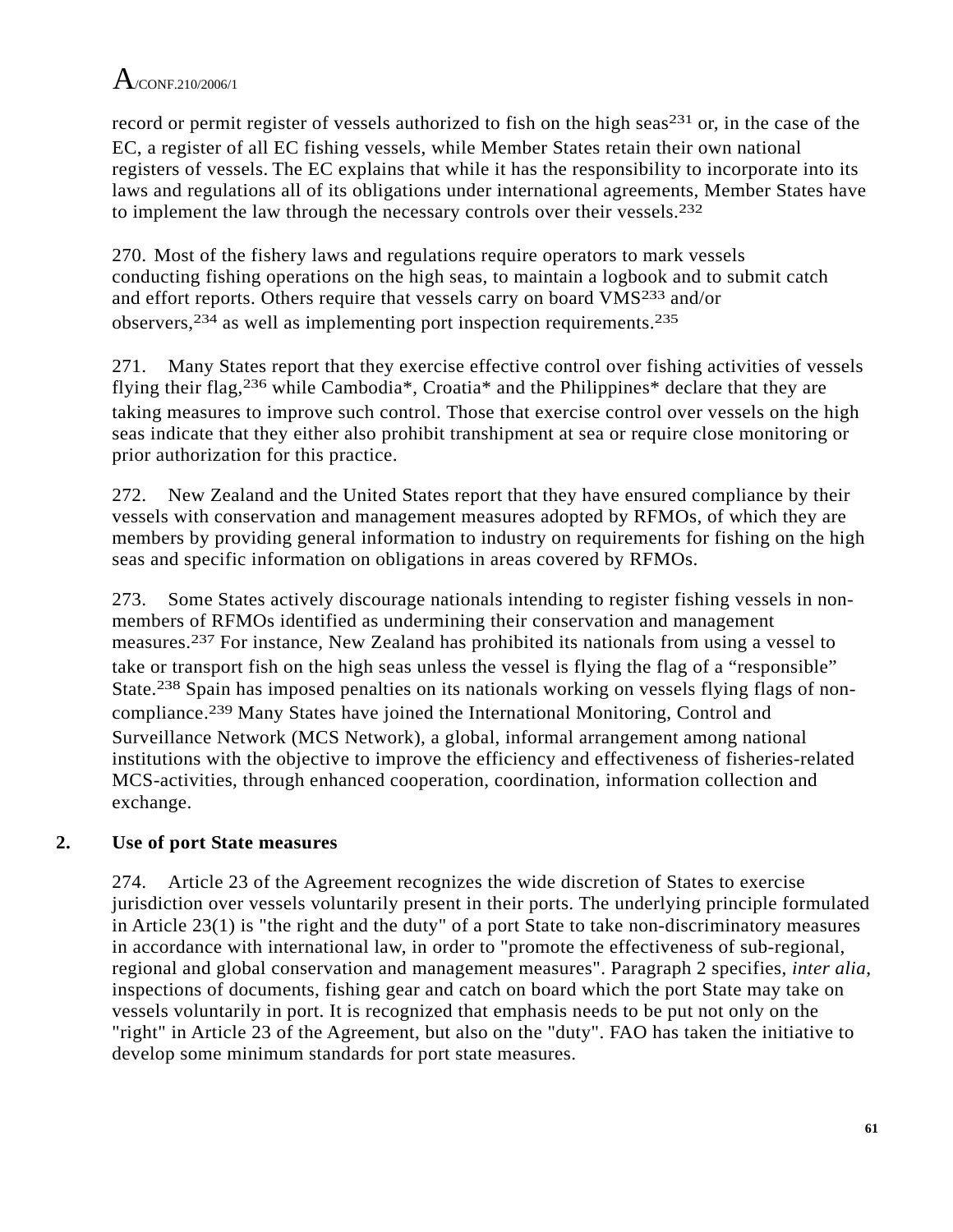275. COFI agreed in March 2005 on an international instrument (a model scheme) describing basic and minimum port State measures for subsequent implementation through the adoption of regional memoranda of understanding, through RFMOs, or by individual port States. It was emphasised that concerted action at the regional level should be encouraged and that these principles and guidelines did not prevent the adoption of additional and eventually stricter measures. The model scheme includes information to be required by a port State prior to allowing access to a foreign fishing vessel, port inspection procedures, result indicators of port inspections, elements of training programmes for port State inspectors and an outline of an information system on port State inspections. Strong support was expressed in principle for programmes of assistance to facilitate human development and institutional strengthening, including legal assistance, in developing countries to promote the full and effective implementation of port State measures. COFI also supported the establishment of an FAO database containing measures that have been adopted by regional fisheries management organisations and FAO Members in implementing port State measures.

276. *RFMOs.* As described above, several RFMOs have adopted market-related measures,240 requiring specific actions by port States. These RFMOs have implicit port State control regimes due to their resolutions on the establishment of positive vessel lists, according to which members will not allow the import and implicitly also the landing of catch by vessels not listed on the record. In addition, many RFMOs have adopted measures targeting activities by non-Parties, implying among other things the refusal to allow landings of fish caught in violation of applicable regulations.

277. Some RFMOs have established schemes for general port State control, while others have established measures dealing with specific issues. For instance, CCAMLR has agreed to a specific scheme for toothfish, requiring Parties to inspect all vessels carrying toothfish entering their ports.<sup>241</sup> A prior notification, including a declaration that they have not been engaged in IUU fishing, must be provided by the vessels. Fishing vessels failing to make such a declaration will be denied port access. If there is evidence that the vessel has fished in contravention of CCAMLR conservation measures, the catch will not be landed or transhipped.

278. Port State obligations also derive from established trade measures and the positive lists, which entail some port State obligations. In 1997 ICCAT established a Port Inspection Scheme,<sup>242</sup> which includes some minimum standards in order to monitor landings and transhipments, check compliance with ICCAT management measures, including quotas, and collect data and other information. In 1998 it was agreed to ban landings and transhipments of vessels from non-Parties identified as having committed a serious infringement.243

279. In 2002 IOTC established a programme of inspection in port, instructing members to inspect documents, fishing gear and catch on board fishing vessels in port and to adopt regulations in accordance with international law to prohibit landings and transhipments by non-Party vessels.244

280. NAFO has established measures for port inspection procedures obliging port States to inspect vessels landing fish from the NAFO Convention Area. Such an inspection includes: (a) verification of the species and quantities caught, (b) cross-checking with the quantities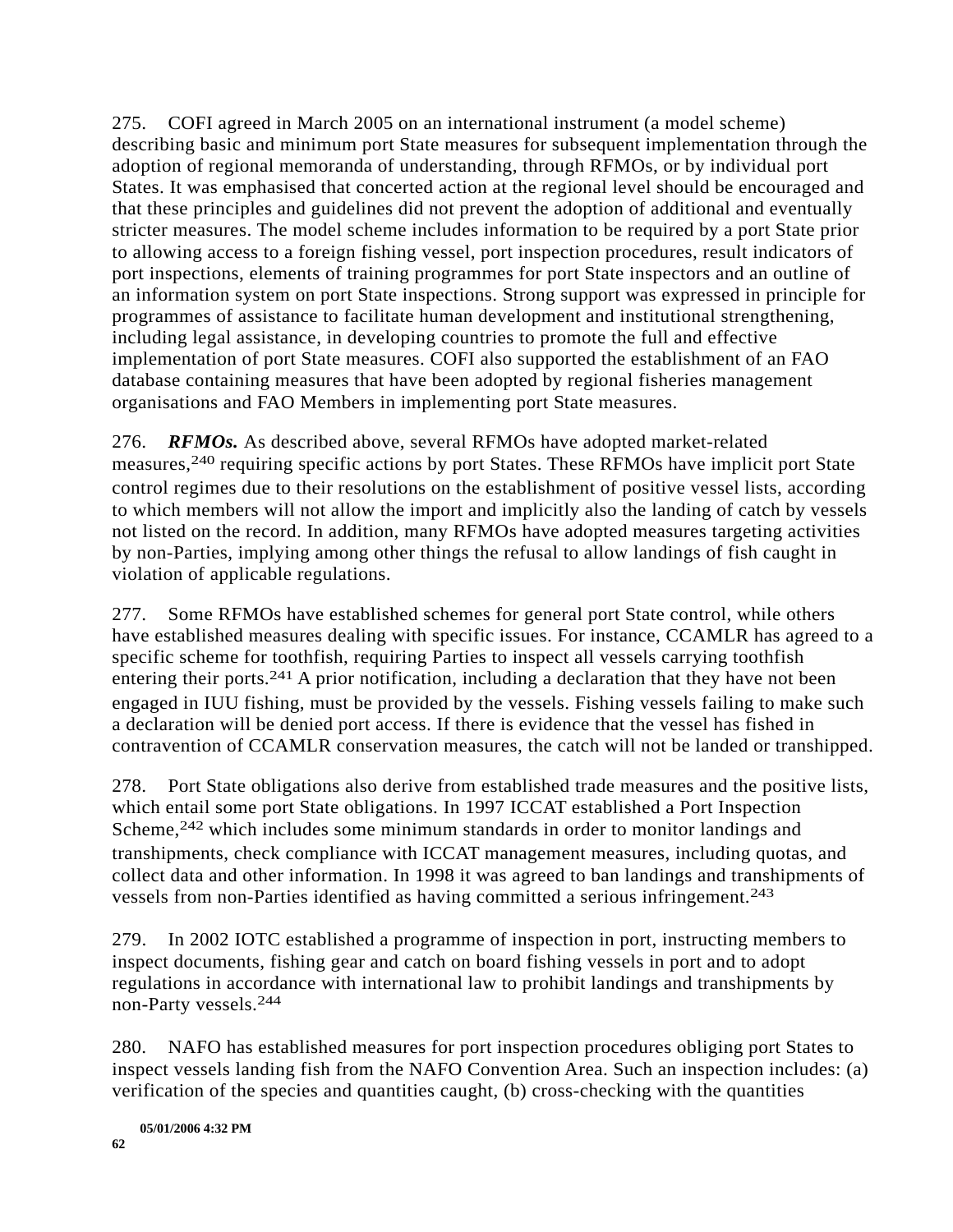recorded in logbooks, catch reports on exit, and reports of any inspections carried out, as well as (c) verification of mesh size of nets on board and size of fish retained on board.

281. NEAFC is in the process of developing a comprehensive and harmonized scheme for the north east Atlantic region, based on the FAO Model Scheme. SEAFO agreed at its annual meeting in 2005 on an interim Port State Inspection Scheme that requires port States to inspect foreign fishing vessels, and transmit information and results to the SEAFO Secretariat. The interim scheme includes some elements of the FAO Model Scheme. Parties are considering a full-fledged scheme, based on the same model, which will be discussed at the annual meeting in 2006.

282. *States.* Many States have, either individually or through their participation in RFMOs, addressed the issue of port State control of foreign fishing vessels calling at their ports. Several States report that they carry out inspections when fishing vessels are docked in their ports or at offshore terminals.245 Should inspections establish that IUU fishing violations have occurred, landings and transhipments of catches are prohibited,<sup>246</sup> and violations are reported to the flag State of the vessel and the RFMO or the coastal State where the fishing took place.247 The EC, France and Pakistan\* agree that enhanced port State control through cooperation among States at the regional level and implementation of the FAO Model Scheme on port State measures would be important in combating IUU fishing.

283. Norway prohibits the landing of catches originating from IUU fishing.<sup>248</sup> The ban is on landing of fish caught in contravention of rules established by RFMOs or other arrangements, including catches taken by nationals of States that are not Parties to the relevant RFMO. These prohibitions apply irrespective of whether the fish has been caught in an area under the jurisdiction of a particular State or on the high seas.

284. Canada has regulations dealing with access by foreign fishing vessels to its waters and ports, that take into account the vessels' compliance with relevant conservation and management measures. Canada grants access to its waters and ports only to fishing vessels from a State with which it has favourable fishery relations. Listed States are those that consistently co-operate with Canada on international fisheries conservation objectives, including sound conservation and management of fish stocks off its coasts.

### **3. Investigation and penalization**

285. Article 19 of the Agreement places a series of obligations on flag States concerning compliance and enforcement, including immediate and full investigation of alleged violations, prompt reporting on the progress and outcome of the investigation to the relevant RFMO, and if a serious violation has been proven, the requirement not to allow the vessel to fish on the high seas until such time as sanctions imposed by the flag State have been complied with. Further, the flag State must ensure that applicable sanctions are adequate in severity to secure compliance and to discourage violations and deprive offenders of the benefits accruing from IUU fishing.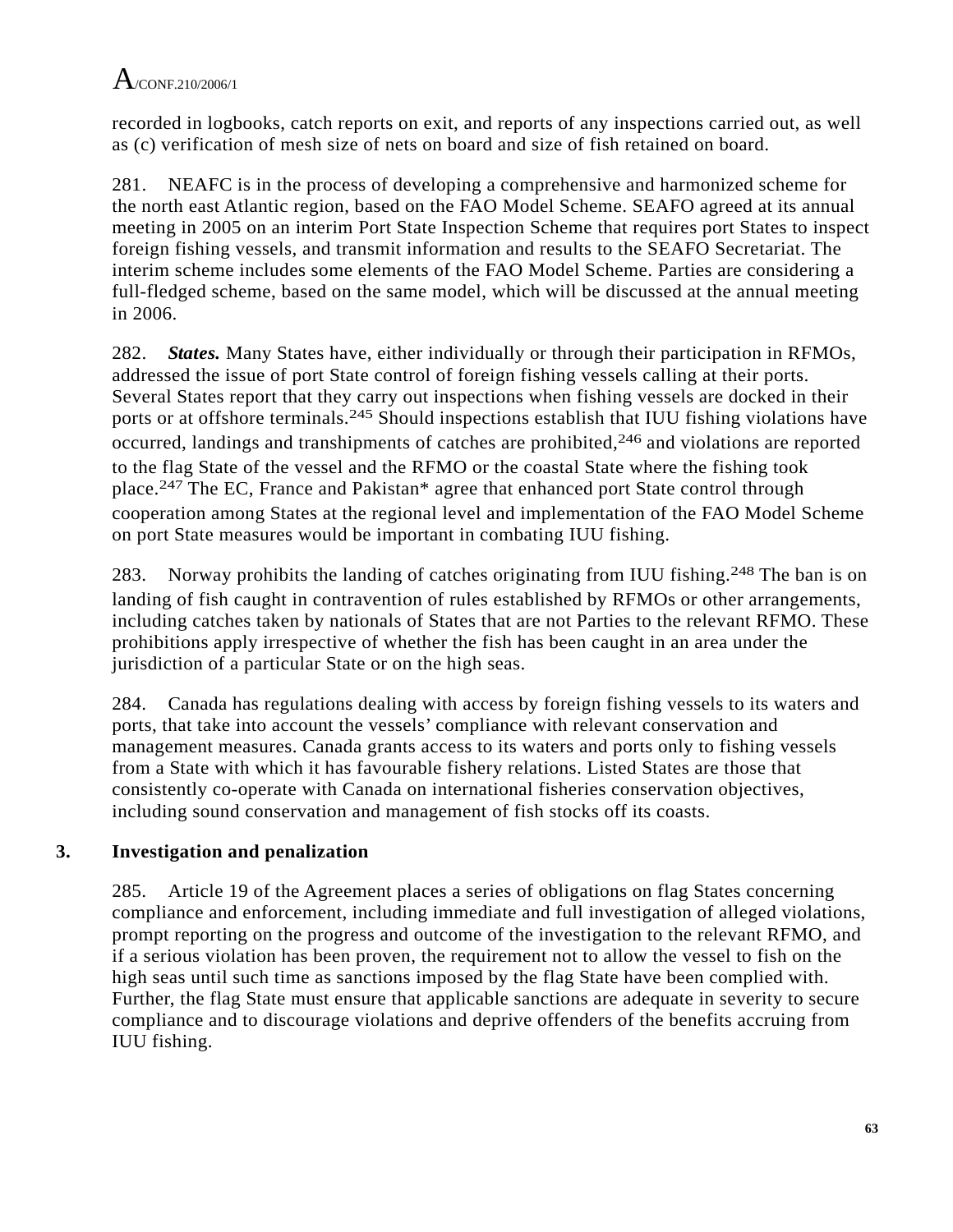286. As indicated above, CCAMLR, NAFO and NEAFC have established inspection and enforcement schemes, which also include regulations for the response by Parties whose vessels are alleged to have violated the relevant conservation and management measures.249 To some extent these provisions contain elements from Article 19 of the Agreement. All three schemes put clear obligations on flag States to institute proceedings, to impose adequate sanctions and to report to the RFMO concerned on developments or conclusions. Actions taken (or not taken) by flag States are annually examined by the respective compliance committees, and the case will remain on the agenda for the committee concerned until it is satisfied with the response by the flag State.

287. A number of States indicate that they have taken action to enforce their own fisheries laws and regulations and to ensure that fishing activities of vessels flying their flag on the high seas and in areas under the jurisdiction of other States were reported, monitored and carried out in a responsible manner.250 Several States require the use of VMS to monitor fishing activities in areas under their national jurisdiction or to ensure compliance by their vessels with international conservation and management measures.<sup>251</sup>

288. Some States indicate that their legislation provides for severe penalties for fishing violations.252 Many fisheries laws and regulations provide for aerial and maritime surveillance, and other surveillance schemes under the aegis of RFMOs, and impose sanctions for violations of RFMO's conservation and management measures, including severe penalties and forfeiture of fishing vessels and equipment.

289. Several States report that they have developed policies and strategies to address IUU fishing, 253 and some indicate that they have already adopted a national plan of action on IUU fishing.254 States that have developed policies state that these are often included in their fisheries laws and regulations, or that IUU fishing is often addressed as an integral part of their national fisheries policy. Other States indicate that their policies were being revised in order to conform to their obligations under international law, taking into account the need for harmonization at the regional level through relevant RFMOs. Several States have carried out awareness campaigns through government agencies or stakeholder organizations to fully inform their nationals of the negative impacts of IUU fishing.255 These States have pointed out that their nationals commit an offence under their domestic legislation when they violate fishery laws and regulations of other States,  $256$  or when they are found to undermine conservation and management measures of RFMOs.257

290. The EC states that fishing anywhere without a licence, permit, or any other required authorization is a serious infringement of the rules of the Common Fishery Policy.258 The United States indicates that it is a violation of its law for persons subject to its jurisdiction to conduct fishing operations in violation of foreign law.259 Norway reports that it carries out immediate and full investigation of alleged violations of regional conservation and management measures, and that benefits accruing from such activities are confiscated, fines are imposed, including refusal, withdrawal or suspension of fishing licences.

291. Canada indicates that vessels that fish without a required licence or in breach of their licence conditions are subject to sanctions under Canadian law. Maximum penalties for non-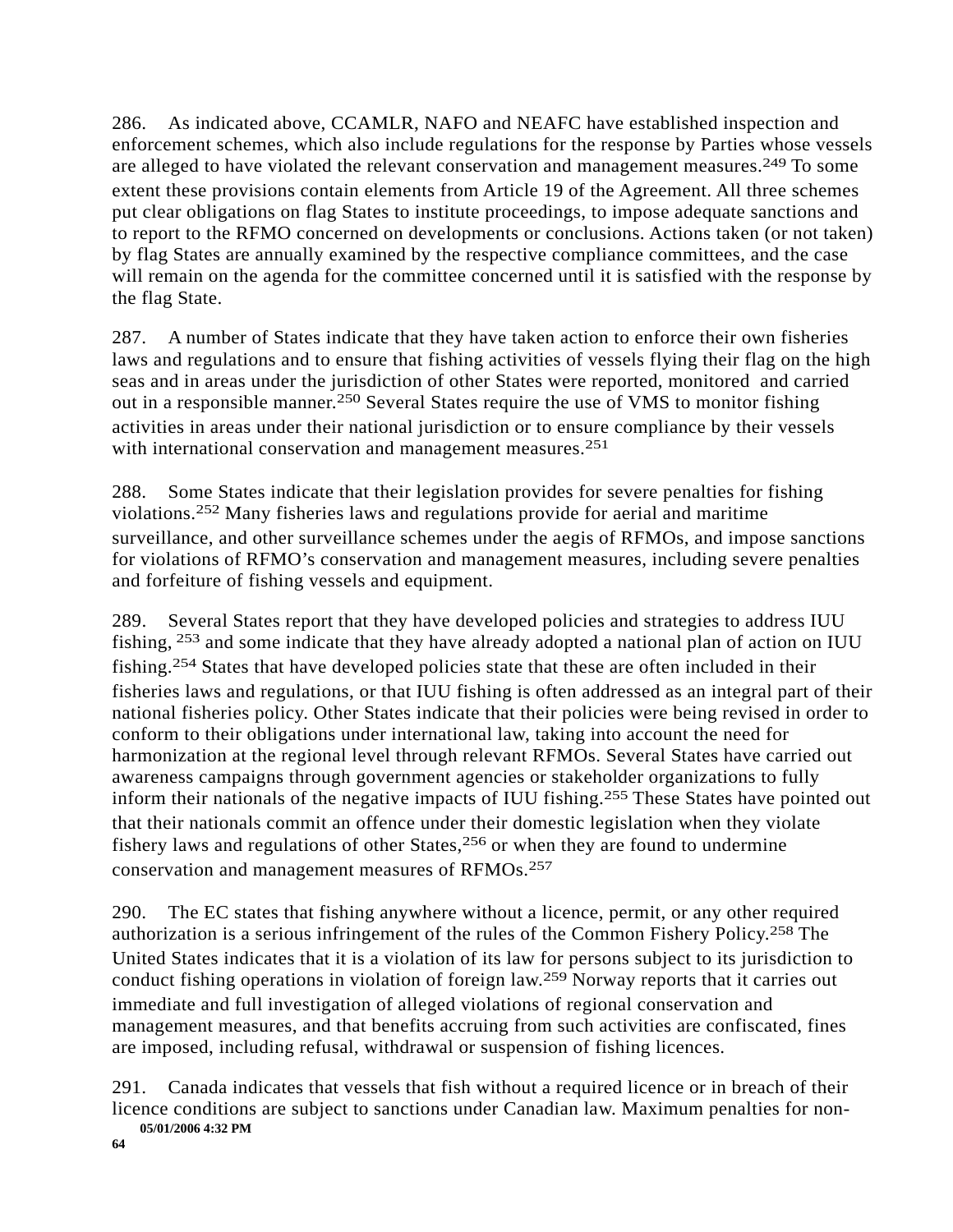compliance may vary with the offence and range up to CAD 750,000 plus forfeiture of catch and/or the vessel.

### **IV. Issues affecting implementation of the Agreement by developing States Parties, taking into account Part VII of the Agreement**

292. Implementation of the provisions of Part VII, in particular, assistance to developing countries for the realization of their rights and fulfilment of their obligations under the Agreement, has been recognised as fundamentally important to the successful implementation of the Agreement as a whole.260 The lack of/or limited capacity in many developing countries is a serious impediment to the implementation of the Agreement. The Agreement acknowledges this problem and emphasizes the need to build capacity and provide technical assistance to developing countries, including financial assistance, assistance relating to human resource development, technical assistance, transfer of technology and advisory and consultative services. Just a few major programmes of bilateral or multilateral assistance specifically focus on the implementation of the Agreement, although the assistance provided in many cases also helps developing State Parties in its implementation.

293. The United Nations General Assembly decided in 2003 to establish the "Assistance Fund under Part VII of the Agreement" (the Fund).<sup>261</sup> The purpose of the Fund is to provide financial assistance to developing States Parties in the implementation of the Agreement in accordance with its Part VII. Financial support may be sought for: a) facilitating participation in meetings of RFMOs; b) assisting with travel costs in relevant meetings of global organisations dealing with high seas fisheries; c) supporting ongoing and future negotiations to establish new RFMOs, to renegotiate founding agreements and to strengthen existing RFMOs; d) building capacity for effective exercise of flag State duties, MCS, data collection and scientific research; e) facilitating exchange of information and experience on the implementation of the Agreement; f) assisting with human resources development, technical training and technical assistance in relation to conservation and management of the relevant stocks and development of fisheries for such stocks, consistent with the duty to ensure the proper conservation and management of such stocks; and g) assisting in meeting costs involved in proceedings for the settlement of disputes.

294. Norway and the United States have contributed USD 100,000 and USD 200,000 respectively to the Fund. Canada has announced that it would contribute CAD 500,000 over three years to the Fund.

295. Some States report that they are providing assistance to developing States in the conservation and sustainable use of their fishery resources,262 and in fostering cooperation at the regional or sub-regional level. $263$ 

296. The EC states that it assists developing States, in accordance with obligations under Part VII of the Agreement, for the purposes of capacity-building for fisheries management by actions, initiatives and programmes in the framework of bilateral fisheries partnership programmes, the European Development Fund (EDF) and direct contributions. The EC supports, through EDF assistance, a range of activities both at national and regional level, and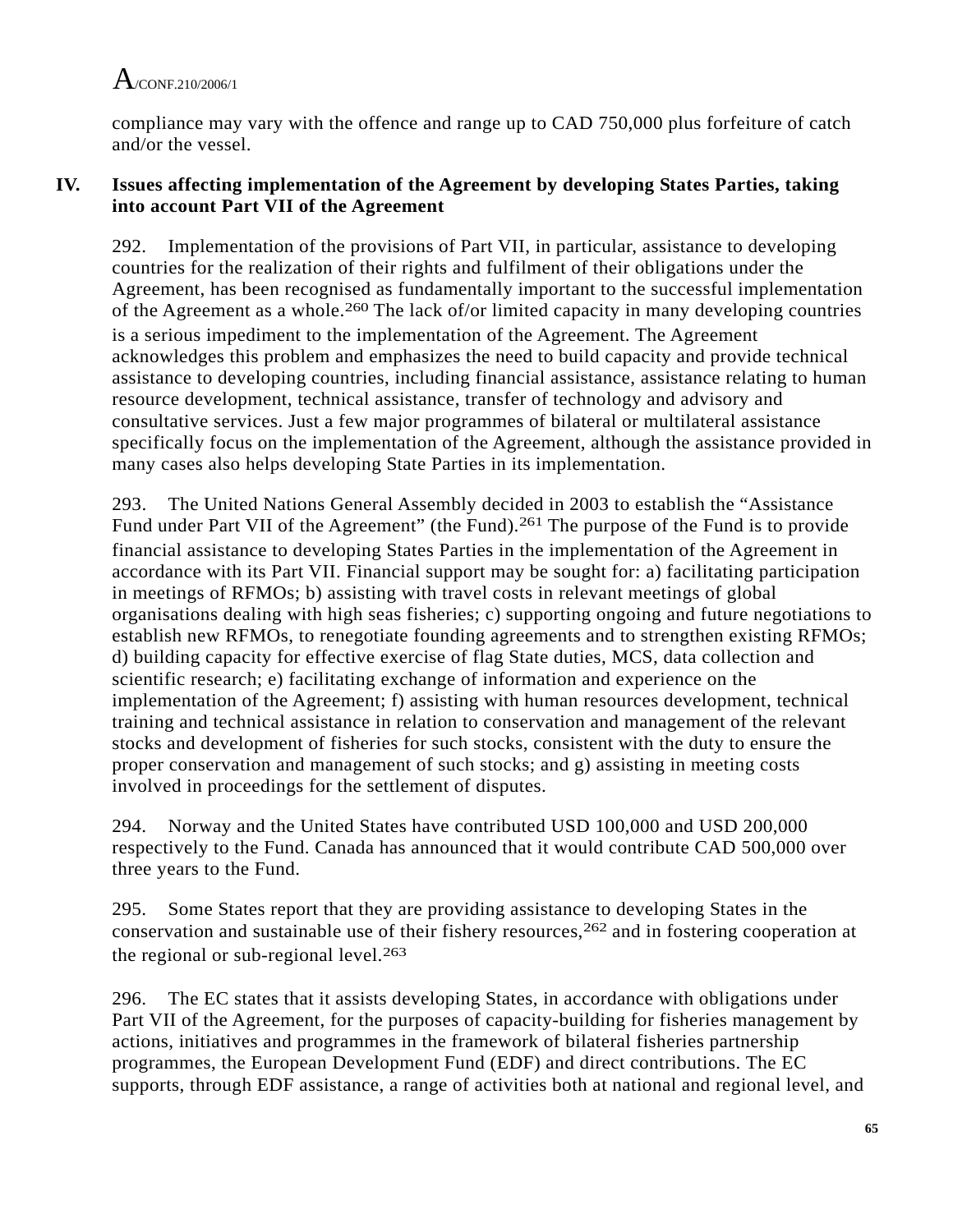is currently financing about fifteen fisheries activities in African coastal States, with a total financial envelope of roughly  $\in$ 140 million. Key themes are: management of aquatic resources, including MCS and research (stock assessment), sanitary control, and artisanal fisheries. The EC has further voluntarily contributed to two processes for the establishment or reinforcement of RFMOs in order to facilitate the participation of developing States.264

297. New Zealand supports training and capacity-building for developing countries, including small island developing States, particularly in the Pacific. New Zealand has been active in supporting technical assistance and capacity-building in the areas of fisheries legislative framework and MCS regimes, including funding of regional MCS workshops convened by the FFA, funding of FFA itself and participation of Pacific Island States in WCPFC meetings. New Zealand has also assisted some Pacific Island States by providing fisheries surveillance capacity. It also works with regional institutions<sup>265</sup> and through other mechanisms to provide assistance to developing Pacific Island coastal States to improve the financial returns from fisheries resources in their waters.

298. Norway has provided assistance to several developing countries in Africa through the Nansen Programme, with a long-term objective of self-sufficiency in research and management in partner countries, through the development and strengthening of their institutions.266 Assistance in collecting, reporting, verification, exchange and analyses of fisheries data and related information has been provided in North West Africa, South West Africa, South East Africa<sup>267</sup> and in China\*. Norway has assisted in drafting new fisheries legislation, which takes into account the fundamental principles set out in the Agreement, in Namibia, South Africa and Vietnam\*. Further financial assistance has been given for a number of workshops in MCS (convened by FAO), and Namibia has received support in establishing a national MCS-system, including training and capacity-building. Norway also provided legal assistance to developing countries in the negotiations for SWIOFC and SIOFA, and has provided technical support to Namibia for the establishment of the SEAFO Secretariat.

299. Mexico\* indicates that, in conformity with Part VII of the Agreement, it is promoting exchange and cooperation programmes with Central American countries in order to provide assistance to developing States. The Republic of Korea\* has provided assistance to developing States through various programmes offered by the Korea International Cooperation Agency. Croatia\* reports that although it is working on its own capacity-building, it nonetheless assists developing countries, either directly or through relevant RFMOs. Saudi Arabia\* indicates that it contributes to capacity-building for developing countries by contributing to international assistance funds.

300. The United States has provided direct financial assistance to developing States for their participation in the WCPFC, as well in improving data collection and sharing within ICCAT. It is currently exploring opportunities for cooperation in West and North Africa in the areas of fisheries enforcement and management.

301. As mentioned above, CCAMLR developed in 2005 a non-Contracting Party Cooperation Enhancement Program268, noting that some non-Contracting Party States wished to cooperate with CCAMLR but lacked the capacity to do so and that members will need to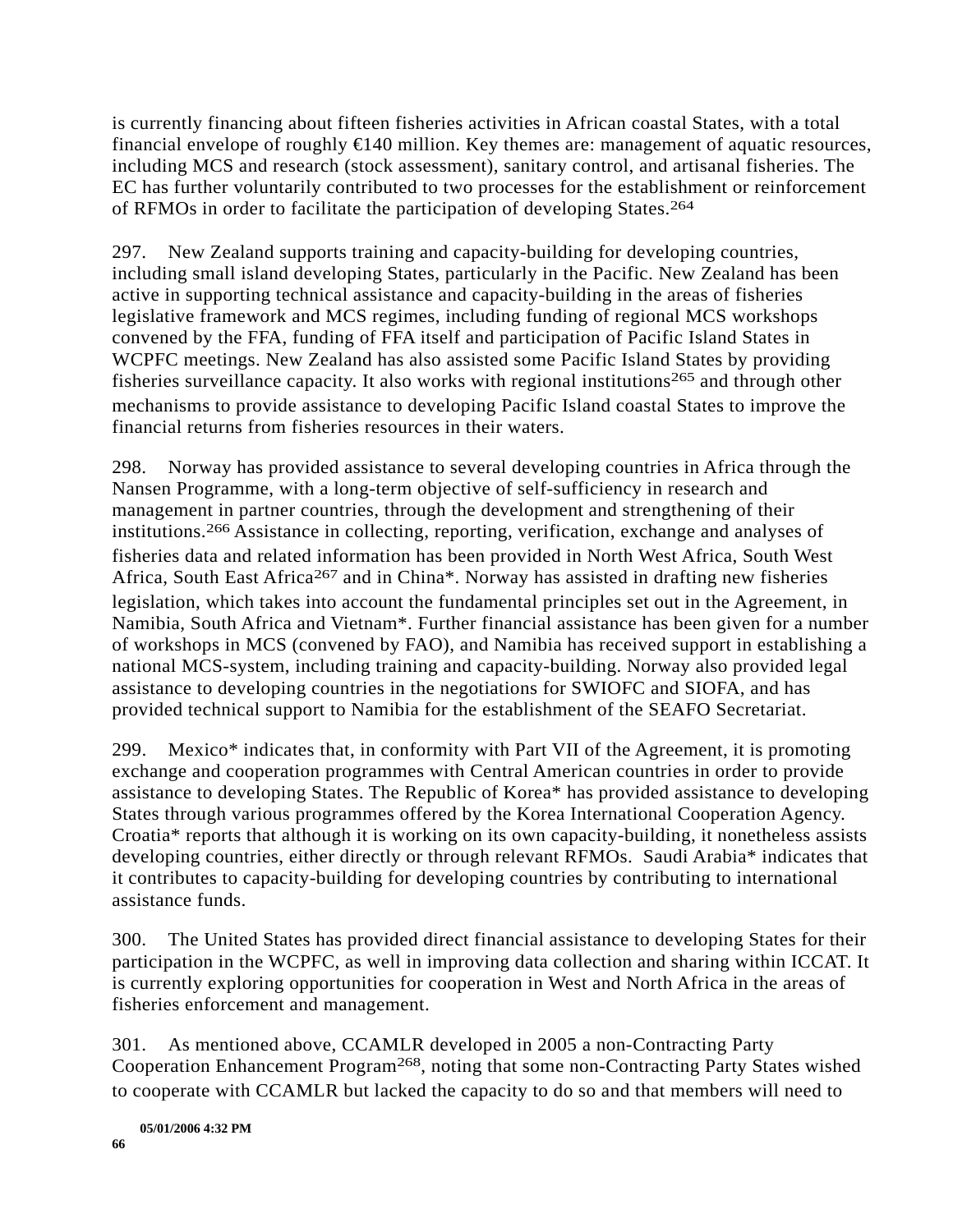commit support and be willing to deliver technical assistance, advice and training to non-Contracting Parties. In 2006 CCAMLR will operationalise the programme, including: focusing on technical cooperation, flexibility to tailor cooperation on a case-by-case basis, a partnership model, matching of sponsors and recipients and a central repository of information and training material. Furthermore, a priority list of States that may benefit from technical cooperation will be established.

302. CCSBT meets the cost of certain developing States sending observers to its meetings. CCSBT has invited Indonesia\* to become a Cooperating non-Member, given financial support for participation in CCSBT activities, and has provided assistance to build fisheries administration in relation to southern bluefin tuna. ICCAT states that the recently adopted Madrid Protocol reduces the financial cost to developing States of being a Party to ICCAT, and that data and reporting improvement projects are funded by several Parties. In addition, funds from special research programmes established by the Commission are often used to provide assistance in data collection and submission. IOTC indicates that there are numerous examples of IOTC having due regard to the circumstances and requirements of developing States in the Indian Ocean rim.269

303. The SEAFO Convention and the WCPFC Convention both contain specific provisions concerning the recognition of special requirements of developing States, including cooperation through financial assistance, assistance relating to human resource development, technical assistance, transfer of technology, and activities directed specifically towards improved conservation and management, stock assessment and scientific research and MCS.270 The WCPFC Convention also requires the Commission to establish a fund to facilitate effective participation of developing States in its work. The Antigua Convention provides for measures relating to technical assistance, technology transfer, and other forms of cooperation to assist developing States that are members of the Commission to fulfil their obligations under the Convention.271 In this connection, the Commission has recently conducted a stock assessment training course.

304. FAO states that the Fish Code Programme serves as a principal means through for facilitating the implementation of the Code of Conduct for Responsible Fisheries and related international fisheries instruments. Fish Code Programme activities at national, regional and interregional levels include, *inter alia*, technical assistance missions, training and humancapacity development, workshops, and specialized survey and study missions. During 2004 and the first half of 2005, the Programme has supported a wide range of activities falling under the Code of Conduct thematic areas.

305. FAO has participated in processes for the establishment of several new RFMOs including WCPFC, and the new FAO regional fishery body, SWIOFC. SWIOFC is an advisory body promoting the sustainable development and utilization of coastal fishery resources off the shores of East Africa and several island States of the region, as well as responsible management and regional cooperation on fisheries policy. The commission's members include fourteen coastal States whose territories are situated wholly or partly within the SWIOFC area of competence. Other States may participate as observers. In addition FAO has been participating in work on the development of SIOFA.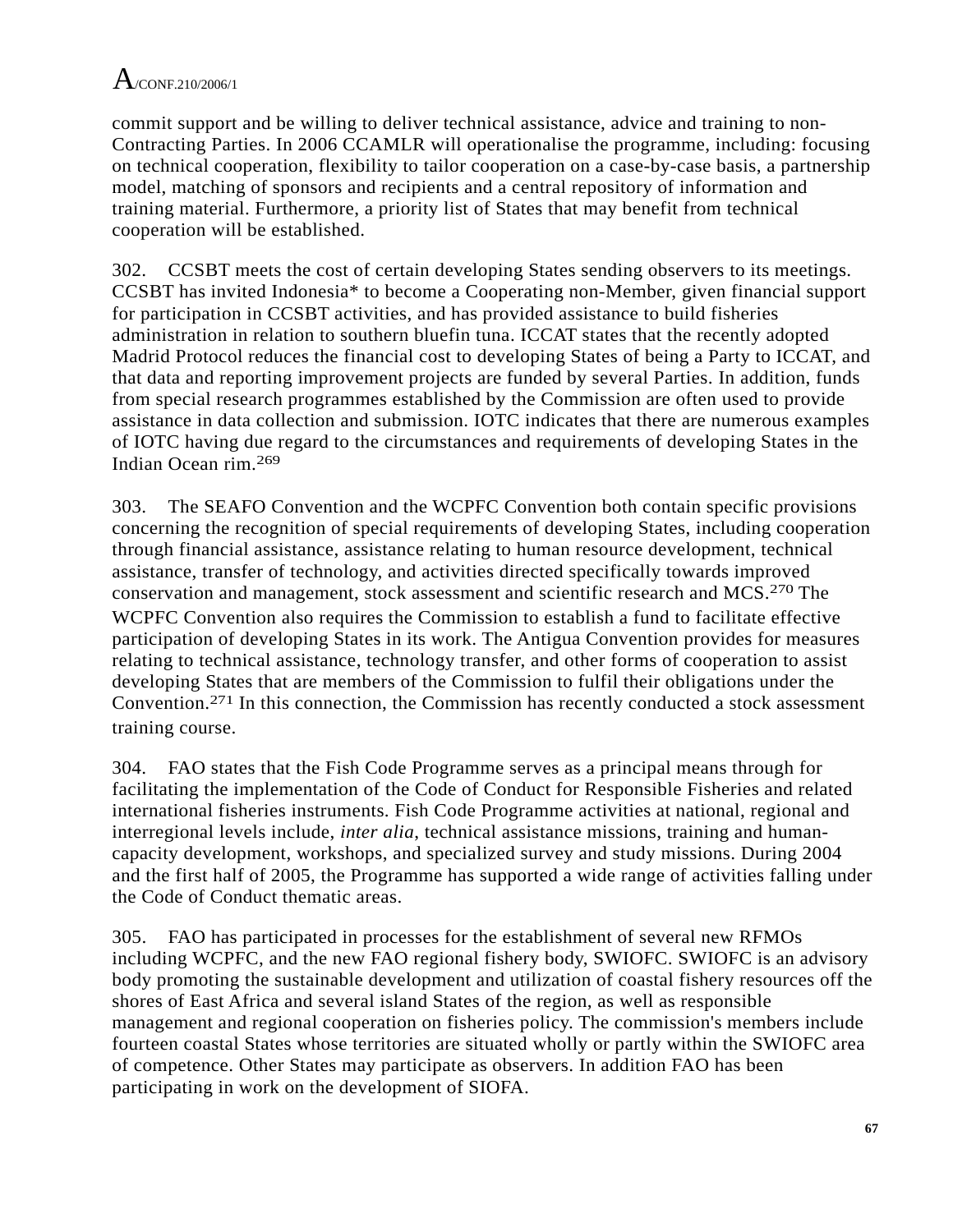306. The Global Environment Facility (GEF) indicates that it helps developing countries fund projects and programs that protect the global environment, including sustainable management of marine living resources, through its projects in the "International Waters (IW) and Biodiversity (BD)" focal areas. In the IW focal area, 108 countries have received assistance to address marine and coastal issues, of which fisheries is the primary one. Assistance also includes the implementation of the Agreement; reduction of by-catch and discards; and responsible fisheries. With particular reference to the "African Process", GEF is preparing to assist the outcomes of the process by funding the establishment of the "Strategic Partnership for Sustainable Fisheries Investment Fund for Large Marine Ecosystems of Sub-Saharan Africa".

307. The African Development Bank provides funding for many fishery projects in Sub-Saharan Africa. Its main areas of assistance focus on the strengthening of the legal, institutional and managerial capacity of these countries to address conservation and sustainable use of fishery issues

### **V. Information on straddling fish stocks and highly migratory fish stocks for which no measures have yet been adopted**

308. With the exception of a few species producing large catches (e.g. tunas and swordfish), knowledge of the biology and state of exploitation of highly migratory species (such as billfishes and sailfishes) remains limited. Knowledge is even more limited for most shark species included in Annex I to the Convention.

309. Fisheries for highly migratory tuna and tuna-like species as defined by Annex I to the Convention, are all under some form of management. However, the global nature of some highly migratory species fishing fleets and of markets make it more difficult for RFMOs to manage fisheries of these species than more local ones.

310. Unlike fisheries for tuna and tuna-like species, management of fisheries for oceanic sharks and other highly migratory species listed in Annex I to the Convention is incomplete. The International Plan of Action for the Conservation and Management of Sharks is a non-binding instrument that should guide management of oceanic sharks, but that does not implement conservation measures. RFMOs having competence to manage jurisdiction over fisheries that interact with oceanic sharks and other highly migratory species are aware of the bycatch problem, but it is mostly unregulated.

311. Fisheries for pomfrets, sauries and dolphinfish are sometimes included in national fishery management plans, either as a component of the plans for other species or on their own, but generally speaking, a more systematic treatment of these species is necessary before it could be said that the fisheries exploiting them are properly managed.

312. Most fisheries for straddling fish stocks are either managed, or in the process of being managed, by existing RFMOs, or organizations and arrangements that are in the process of being formed.

313. The situation is more variable for fisheries for other high seas fish stocks. While some of these are within the competence of existing RFMOs, not all of them are being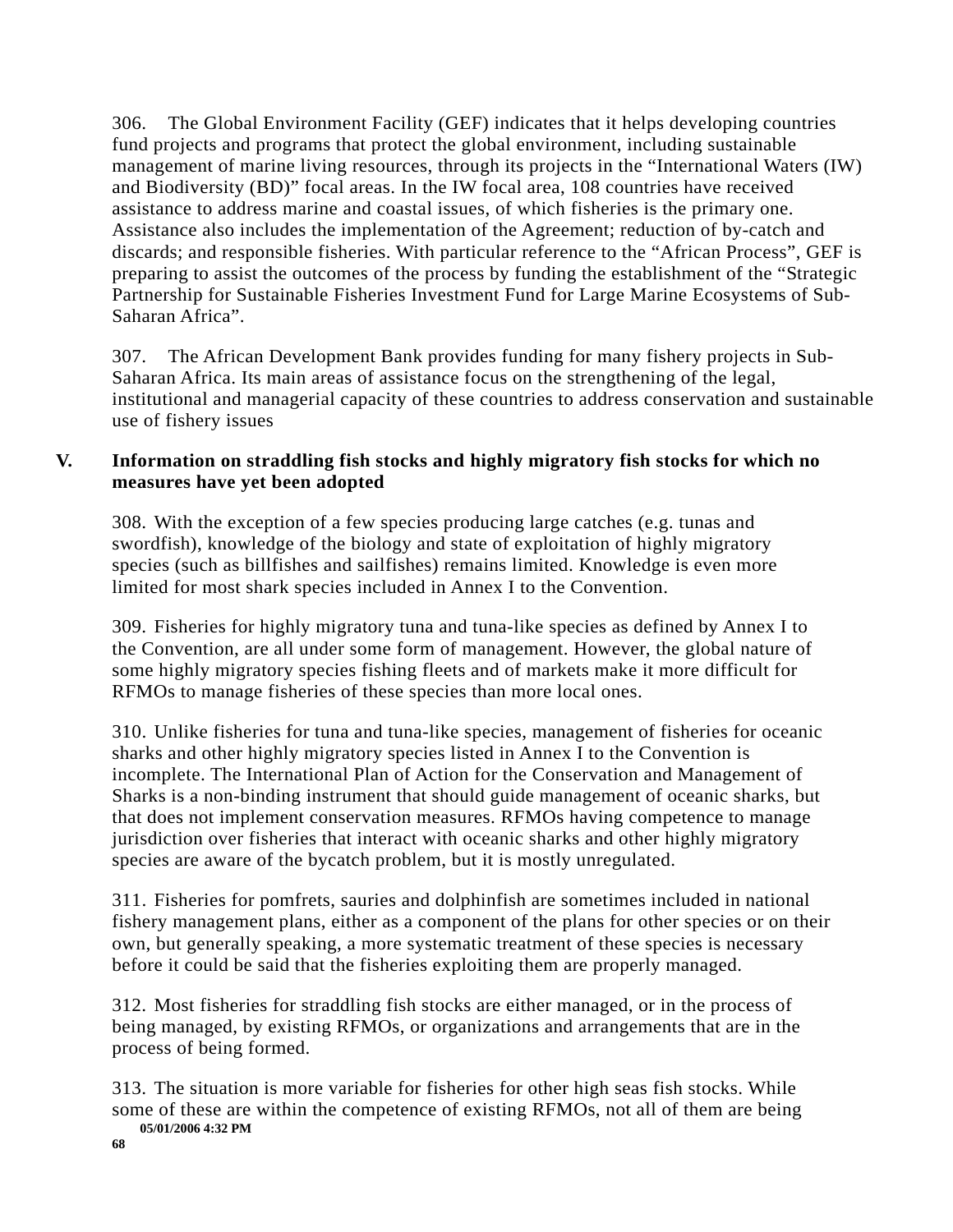managed by the organisation concerned. In addition, some high seas fish stocks are not covered by any RFMO.

### **VI. Issues that have prevented some States from becoming party to the Agreement**

314. As of 21 December 2005, 55 States and the EC have ratified/acceded to the Agreement. More ratifications/accessions from coastal States and distant-water fishing nations are needed in order to secure more comprehensive and effective implementation of the Agreement. Although the Agreement might never reach the quasi-universality of adherence achieved by the Convention since it is not necessarily of direct interest to all States, participation of all key coastal States and high seas fishing States is crucial to ensure wide acceptance of the new approaches to fisheries management it contains.

315. Some States, in particular developing coastal States, have not become parties to the Agreement due to the misconception that the Agreement addresses the conservation and management of fish stocks on the high seas only and therefore does not have any relevance to the conservation and management of fishery resources in the EEZs. While the Agreement applies to the conservation and management of straddling fish stocks and highly migratory fish stocks beyond national jurisdiction, Articles 5 (general principles for the conservation and management of straddling fish stocks and highly migratory fish stocks), 6 (application of the precautionary approach) and 7 (compatibility of conservation and management measures) nevertheless apply to the conservation and management of such stocks in areas under national jurisdiction.272 Implementation of Part VII of the Agreement, and the recent establishment of the Assistance Fund under that Part for the benefit of developing States Parties may provide important incentives for those States to consider possible ratification of /accession to the Agreement.

316. More interestingly, some coastal States and high seas fishing States have refrained from becoming parties to the Agreement because of their concerns over specific provisions. These concerns are not new and were expressed throughout the negotiations of the Agreement during the United Nations Conference on Straddling Fish Stocks and Highly Migratory Fish Stocks (1993-1995). They are related to the implementation of Article 7 on compatibility of conservation and management measures and Article 21 on sub-regional and regional cooperation in enforcement. Some States have reiterated these concerns in their replies to the Secretary-General's request for information on impediments that have prevented States from becoming parties to the Agreement.

### **A. Compatibility of conservation and management measures**

317. The Agreement provides that, without prejudice to the sovereign rights of coastal States over resources within areas under national jurisdiction, and the rights of all States to fish on the high seas, coastal States and States fishing on the high seas are required to "seek to agree" on the measures necessary for the conservation of straddling fish stocks in the adjacent high seas areas as well as to cooperate with a view to ensuring conservation and promoting the objective of optimum utilization of highly migratory fish stocks throughout the region, both within and beyond the areas under national jurisdiction. These measures must be compatible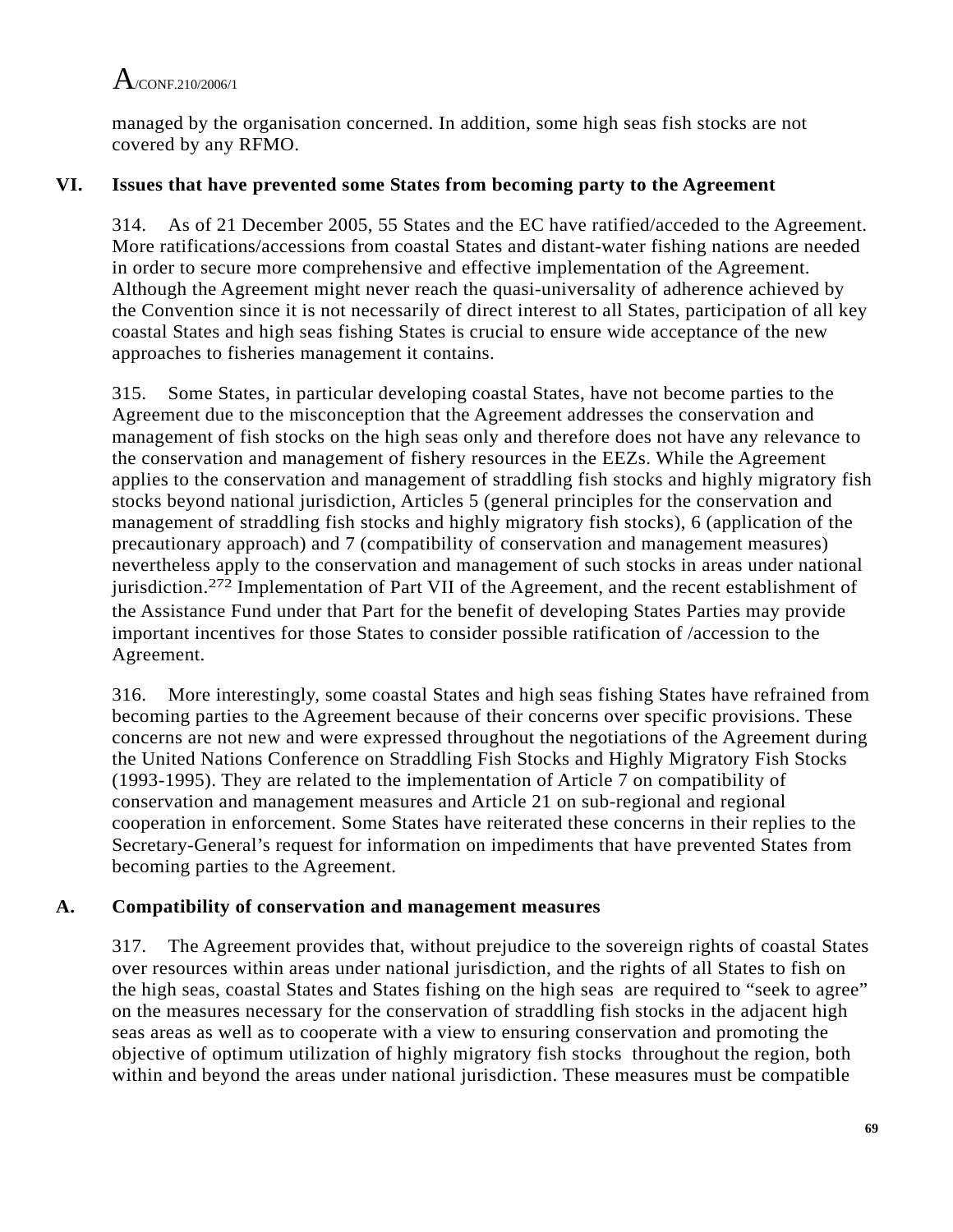"in order to ensure conservation and management of straddling fish stocks and highly migratory fish stocks in their entirety".273

318. In determining those compatible measures, the following factors need to be considered: (a) coastal States' conservation and management measures for the stocks in their EEZs in accordance with Article 61 of the Convention; (b) high seas agreed measures already established by coastal States and high seas fishing States for the stocks; (c) agreed measures established by RFMOs for the same stocks; (d) the biological unity and other biological characteristics of the stocks concerned and the relationships among the distribution of the stocks, the fisheries, and the geographical particularities of the region concerned, including abundance of the stocks in areas under national jurisdiction; (e) the respective dependence of the coastal States and high seas fishing States on the stocks concerned; and (f) the impact of measures on the living marine resources as a whole.274 Pending the adoption of compatible measures, the Agreement requires States to make every effort "to enter into provisional arrangements of a practical nature", and where they are unable to agree on such arrangements, to resort to the procedures for the settlement of disputes provided under Part VIII of the Agreement.

319. Adoption of compatible conservation and management measures is essential because straddling fish stocks and highly migratory fish stocks may occur simultaneously within and beyond the EEZ or may be available outside at one time and inside at another, with the consequence that amounts taken within areas under national jurisdiction may affect the catches beyond and vice versa. To be effective, conservation measures for the two types of stocks should apply throughout their migratory range, irrespective of the legal regimes applicable to the ocean areas in which the stocks migrate. Measures should therefore be concerned with the whole stock unit in its area of distribution, and should be harmonized among all States involved. As far back as in 1989, the General Assembly, in its resolution 44/225 on largepelagic driftnet fishing and its impact on the living marine resources of the world's oceans and seas, noted with concern that the "[…] overexploitation of living marine resources of the high seas adjacent to the exclusive economic zones of coastal States is likely to have an adverse impact on the same resources within such zones,  $[...]^{275}$ 

320. While the importance of compatible measures is obvious, modalities for the adoption of such "compatible measures" have raised difficulties for some coastal States as well as some high seas fishing States. While these two categories of States agree that the measures applied for the two types of stocks in the EEZ and on the adjacent high seas must be compatible in order to ensure proper conservation and management of the stocks concerned, they have fundamentally different interpretations of the practical implementation of compatible conservation and management measures for straddling fish stocks in the adjacent high seas area and for highly migratory fish stocks throughout the region, both within and beyond areas under national jurisdiction, despite the listing of criteria in the Agreement to assist States in devising such measures.

321. The difficulty of determining compatible measures is compounded by the fact that the EEZ and the high seas are governed by two distinct legal regimes, where the rights and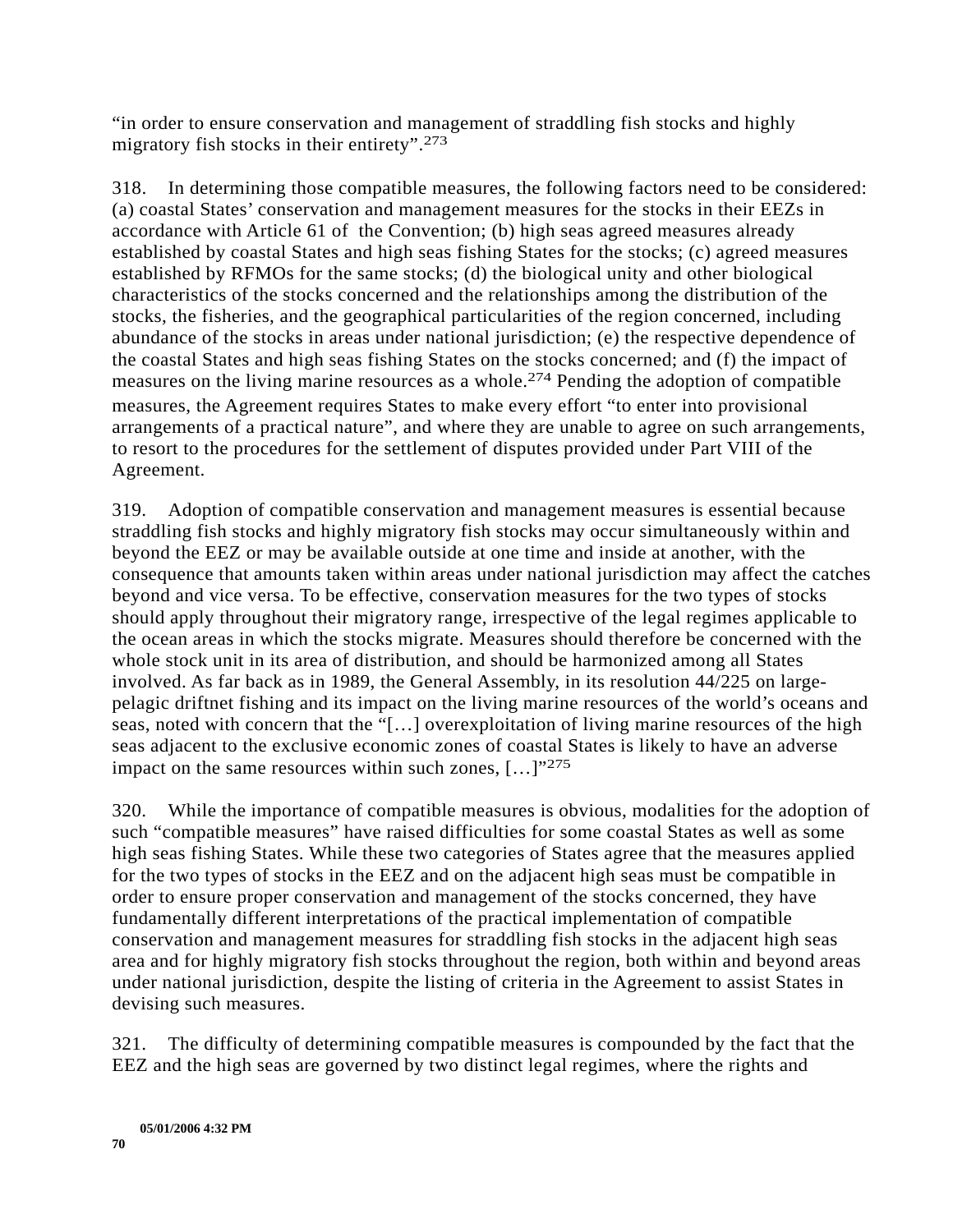obligations of all States with respect to the natural resources, including marine living resources are clearly defined.276

322. On the one hand, some coastal States consider that Article 116 of the Convention, by subjecting the freedom of fishing on the high seas to, among other constraints, the rights and duties, and interests of coastal States provided for, *inter alia*, in Article 63(2) and 64, obliges States fishing on the high seas not to jeopardize the interests of coastal States with regard to the conservation and management of straddling fish stocks and highly migratory fish stocks.277 They believe that in light of the close relationship between the high seas and the EEZ, in terms of both biological and ecological interactions, conservation and management measures on the high seas should be adopted by agreement among coastal States and fishing States and need to take into account measures adopted by coastal States in their EEZs. Therefore, to ensure that coastal States' rights, duties, and interests are not ignored, the management regime for straddling fish stocks and highly migratory fish stocks on the high seas should be consistent with the management regime of coastal States with respect to those stocks in their EEZs, if no consensus can be reached on compatible measures.<sup>278</sup> These coastal States indicate that implementation of the relevant provisions of the Agreement should not allow conservation and management measures to be taken in the EEZ without the consent of the coastal State concerned.279 They also stress that it is necessary to fully acknowledge the preferential status conferred by Article 116 of the Convention on coastal States with respect to associated species and their conservation regime, as well the rights of port States under international law.280

323. On the other hand, some high seas fishing States have indicated that in implementing compatible measures, conservation measures taken within the EEZ and those applied in the adjacent high seas for straddling fish stocks and highly migratory fish stocks should be assessed on an equal basis, to ensure that measures are complimentary to each other, taking into account scientific evidence,  $281$  and that a joint management regime based on the scientific assessment of the two types of stocks be established, under the joint sponsorship of the States concerned.282 For these purposes, "due regard" to the needs, interests and practices of both distant-water fishing States and coastal States is the point of departure for discussion on how to establish the fundamental principles of achieving compatibility and coherence.283 In this respect, they believe that Article 7 of the Agreement puts too much weight on the measures adopted by coastal States, when it requires coastal States and high seas fishing States to cooperate in establishing compatible conservation and management measures for the stocks concerned, giving the impression that the Agreement seems to be structured to serve more the interests of coastal States than those of States fishing on the high seas.284

### **B. Sub-regional and regional cooperation in enforcement**

324. The Agreement establishes a cooperative scheme for enforcement of sub-regional and regional conservation and management measures for straddling fish stocks and highly migratory fish stocks. Article 21(1) provides that in any high seas area covered by an RFMO, a State Party which is a member of such organization or a participant in such arrangement may, through its duly authorized inspectors, board and inspect fishing vessels flying the flag of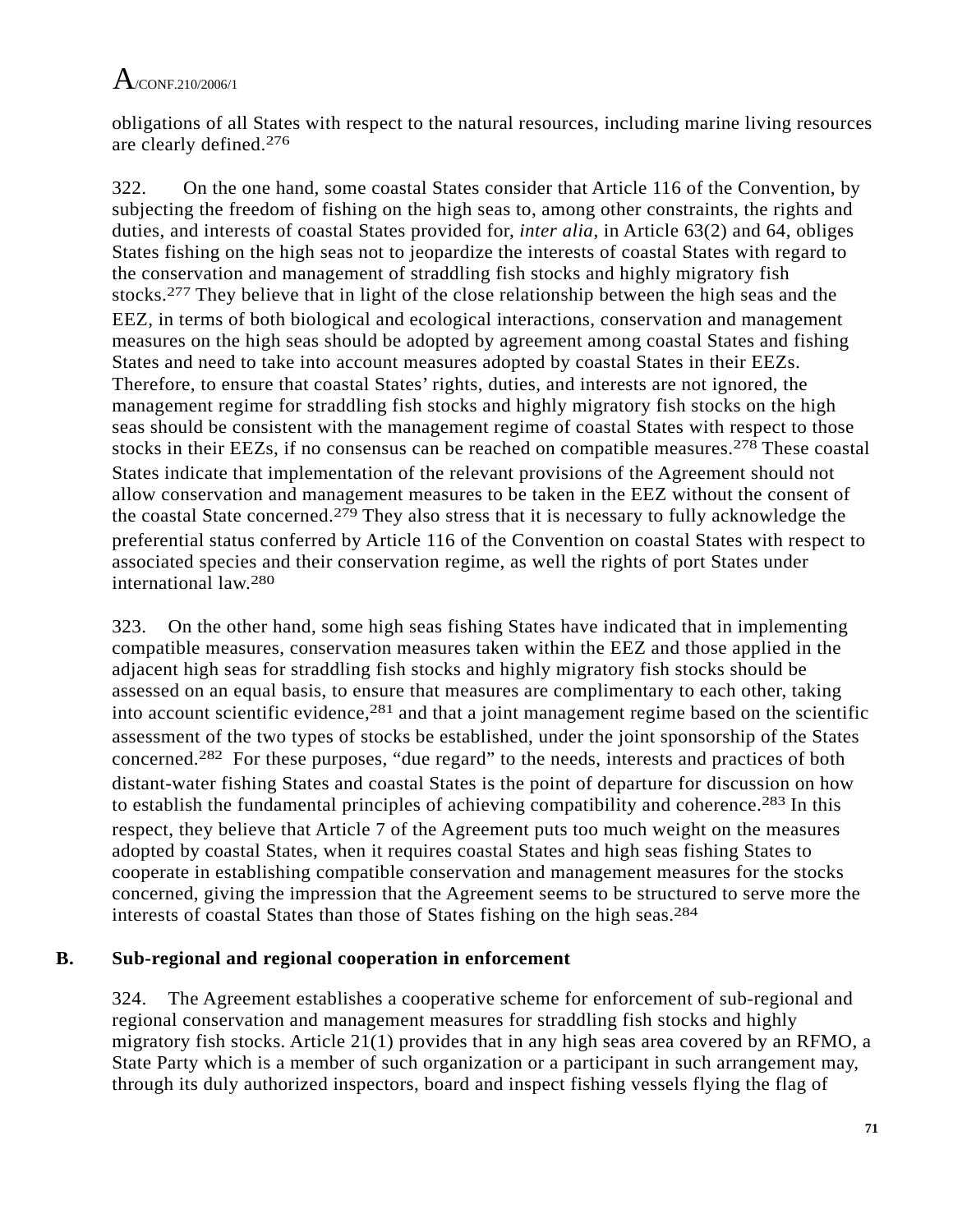another State Party to the Agreement, whether or not such State Party is also a member of the RFMO, in order to ensure compliance with conservation and management measures for the two types of stocks. Article 21 also states that following boarding and inspection, where there are clear grounds for believing that a vessel has violated conservation and management measures, the inspecting State shall secure evidence and notify the flag State. The flag State must respond within three working days and either take action or authorize the inspecting State to investigate. In the latter case, the inspecting State is required to communicate the results of the investigation to the flag State, which must, if evidence so warrants, take enforcement action or authorize the inspecting State to take such enforcement action as the flag State may specify. Where the flag State has failed to respond or take action in case of "serious violation" as defined in Article 22(11) of the Agreement, the inspectors may remain on board for further investigation and, where appropriate, may request the master to bring the fishing vessel to the nearest port. The name of the port must be communicated immediately to the flag State.<sup>285</sup>

325. As safeguards, the Agreement provides that the decision of the flag State to fulfil its responsibilities under the Agreement supersedes any action taken by an inspecting State with respect to a vessel suspected of having committed a violation, and that all States are liable for damage or loss caused to fishing vessels due to unlawful or excessive enforcement actions taken by them.286 In addition, Article 21(15) indicates that members of an RFMO which have established an alternative mechanism within their organization or arrangement that allows them to discharge effectively their obligations under the Agreement may agree to limit the provisions of the boarding and inspection under Article 21 (1) as between themselves.

326. In spite of those safeguards, some high seas fishing States have indicated that they still have difficulties with respect to the provisions of Article 21 of the Agreement dealing with sub-regional and regional cooperation in enforcement. They considered that those provisions constitute a violation of the well-established principle of flag State exclusive jurisdiction over vessels flying their flags on the high seas and could affect the sovereign rights of the flag State, and have stated that this is among the issues preventing them from becoming parties to the Agreement.287 Those States are of the view that obtrusive inspection of fishing vessels by non-flag States may cause unnecessary inconveniences and impediments to legal fishing activities on the high seas.288

327. Non-State Parties have indicated that the Review Conference should offer an opportunity to clarify the provisions of the Agreement that have made it difficult for some States to ratify this instrument, including the provisions of Articles 7 and 21. They hope that the Conference will address these issues of concern, which undermine the effectiveness and universality of the Agreement.289

### **VII. Conclusions**

328. Information obtained for this report indicates that while most of the straddling fish stocks are generally well studied, knowledge about some of them and many highly migratory fish stocks is uncertain. For discrete high seas fish stocks and associated species information is very limited. In consequence, more scientific research is needed to ascertain the status of these stocks to provide a solid basis for the adoption of conservation and management measures.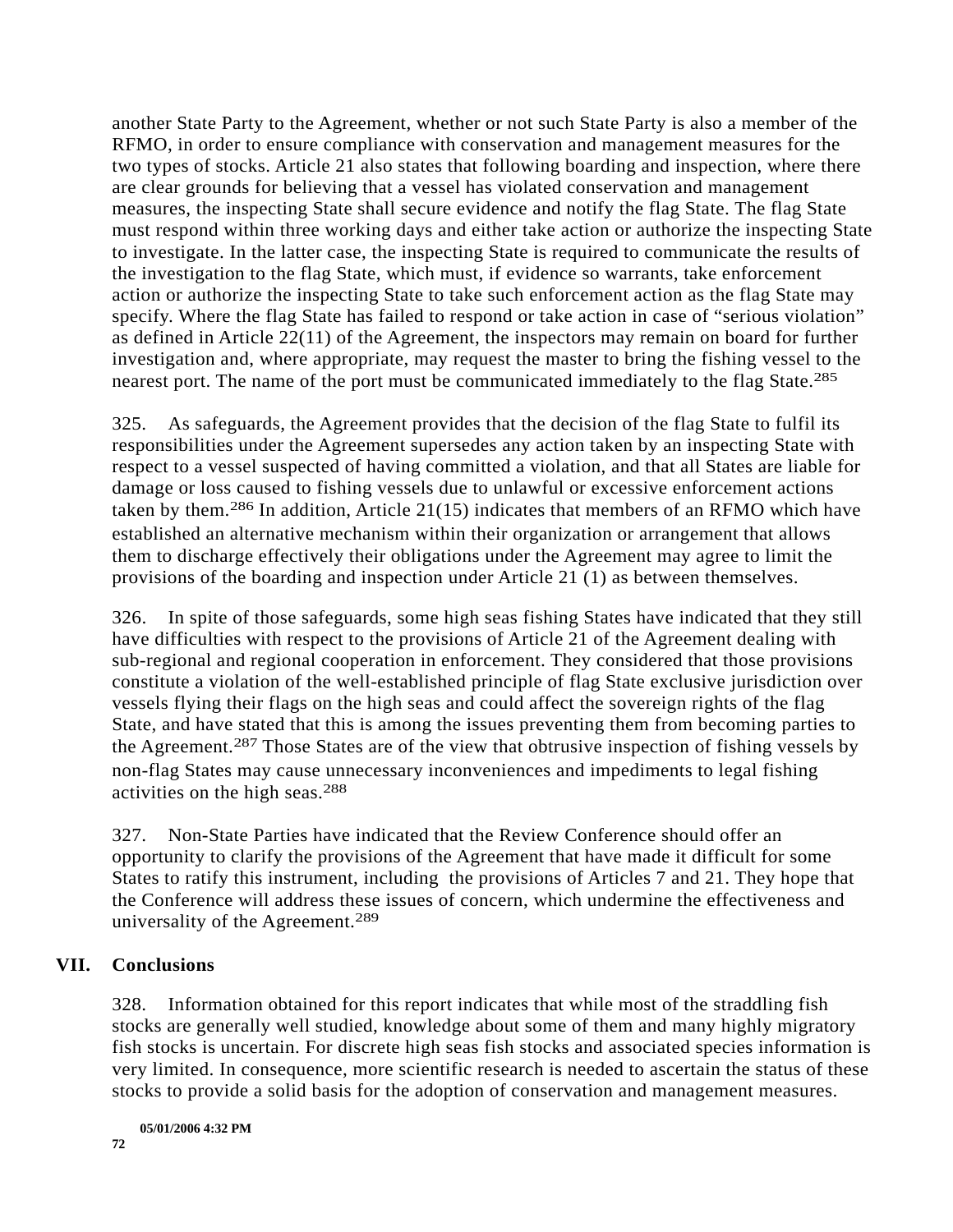

Information provided by States and RFMOs indicates that substantive work has been undertaken in order to implement the Agreement. However, this is an ongoing process and much remains to be done.

5 Agreement for the Implementation of the Provisions of the United Nations Convention on the Law of the Sea of 10 December 1982 relating to the Conservation and Management of Straddling Fish Stocks and Highly Migratory Fish Stocks, in *International Fisheries Instruments with Index*, Food and Agriculture Organization of the United Nations, Division for Ocean Affairs and the Law of the Sea, Office of Legal Affairs, United Nations, New York, 1998, United Nations publication Sales No. E.98.V.11, Article .36 (1).

6 *Ibid*., Article 36 (2).

7 UN General Assembly resolution 56/13, paragraph 8.

8 UN General Assembly resolutions 56/13, 57/143, 58/14, 59/25 and 60/31.

9 UN General Assembly 59/25, paragraphs 16 and 17.

10 UN General Assembly A/RES/60/31, paragraph 21.

<sup>11</sup> In this report non-Parties to the Agreement are indicated with an asterisk.

12 A/60/189.

13 Of particular importance was the study "the Global Overview of Straddling and Highly Migratory Fish Stocks" by Evelyne Meltzer (later published in *20 International Journal of Marine Coastal Law*, 577, 2005) and the contribution by Terje Lobach, a consultant, involved in the preparation of this report.

14 "World review of highly migratory species and straddling stocks", FAO Fisheries Technical Paper N. 337, FAO, Rome.

15 "Review of the state of world marine fishery resources", FAO Fisheries Technical Paper no.457, FAO, Rome, 2005.

16 For information on RFMOs, including their web addresses, see: http://www.fao.org/fi/body/rfb/index.htm

17 FAO Yearbook. Fishery statistics – Capture production 2003. Vol. 96/1. Rome, FAO (2005), see http://www.fao.org/fi/statist/FISOFT/FISHPLUS.asp

18 FAO 2003. Strategy for Improving the Information on the Status and Trends of Capture Fisheries, see http://www.fao.org/documents/show\_cdr.asp?url\_file=/DOCREP/006/Y4859T/Y4859T00.HTM

19 More information about FIGIS see: http://www.fao.org/figis/servlet/static?dom=root&xml=index.xml

20 Except for tunas where catches by stocks are included in the FIGIS database.

21 FAO Fisheries Technical Paper No. 457.

22 FAO statistical area 21.

23 Discards in the world's marine fisheries. An update. *FAO Fisheries Technical Paper* No. 470. Rome, FAO, 2005.

<sup>1</sup> The Agreement, Article 5.

<sup>2</sup> The Agreement, Article 8(4).

 $3$  The Convention, Articles 61 (3) and 119 (1) (a).

<sup>4</sup> UN General Assembly resolution 60/31 of 29 November 2005, paragraph 12.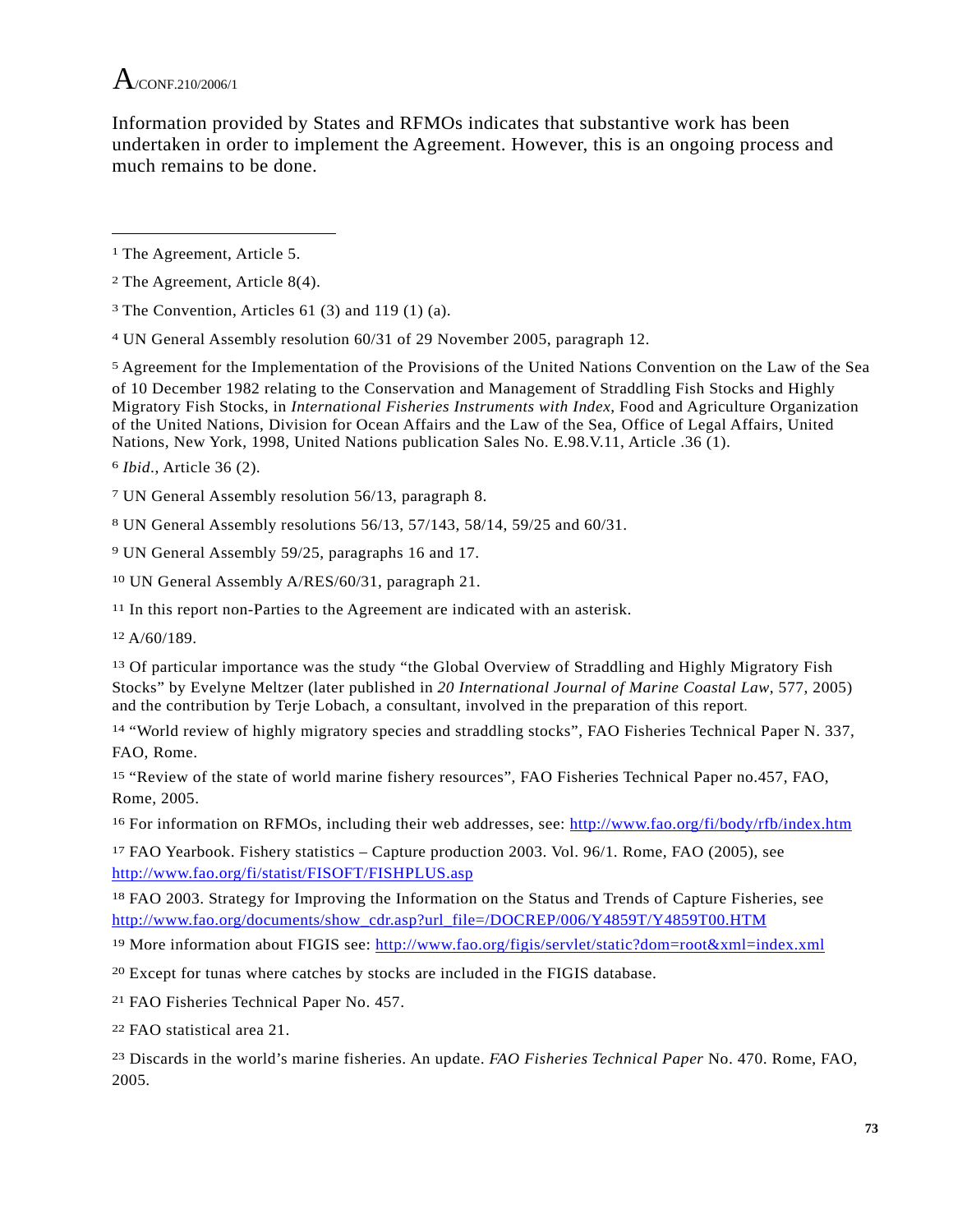24 The web address for SIDP is: http://www.fao.org/fi/SIDP

25 The web address for FIGIS information fact sheets is:

http://www.fao.org/figis/servlet/static?dom=root&xml=speciesgroup/data/tunalike/species\_search.xml

26The web address for Fishbase is: http://www.fishbase.org

27 FAO Fisheries Technical Paper No. 457, op.cit.

 $\overline{a}$ 

<sup>28</sup> Second Meeting of the Technical Advisory Committee of the FAO Project Management of Tuna Fishing Capacity: Conservation and Socio-economics. Bayliff, W.H.; Leiva Moreno, J.I. de; Majkowski, J. (eds). Madrid, Spain, 15-18 March 2004. FAO Fisheries Proceedings, No. 2, Rome, 2005.

29 The following RFMOs are source of information on tuna and tuna-like species: CCSBT (http://www.ccsbt.org/), IATTC (http:/www.iattc.org/), ICCAT (http://www.iccat.es/), IOTC (http://www.iotc.org/) and the SPC (http://www.spc.org.nc/).

<sup>30</sup> Since the adoption of the Convention, bluefin tuna in the northern Pacific has been identified as a different species, Pacific bluefin tuna (*Thunnus orientalis*), while bluefin in the Atlantic has been re-named Atlantic bluefin tuna.

31 At present, *Euthynnus alleteratus* is called little tunny and *E. affinis* is called kawakawa

32 At present, *Auxis thazard* is referred to as frigate tuna and *A. rochei* as bullet tuna.

33 At present, *Tetrapturus* are referred to as spearfishes*.*

34 The family Lamnidae is listed in Annex I to the Convention as Isurida, using an old family name.

35 A preliminary evaluation of the status of shark species. *FAO Fisheries Technical Paper* No. 380. Rome, FAO 1999. Available at http://www.fao.org/DOCREP/003/X2352E/X2352E00.htm

36 http://www.fao.org/figis/servlet/static?xml=CCRF\_prog.xml&dom=org&xp\_nav=2,3

37 FAO species catalogue. Vol. 4. Sharks of the world. An annotated and illustrated catalogue of shark species known to date. Part 2. Carcharhiniformes *FAO Fish Synop,*1984.

38 Sharks of the world. An annotated and illustrated catalogue of shark species known to date. Volume 2. Bullhead, mackerel and carpet sharks (Heterodontiformes, Lamniformes and Orectolobiformes). *FAO Species Catalogue for Fishery Purposes* No. 1, Vol. 2. Rome, FAO, 2001.

39 For example SIDP.

40 http://www.fao.org/figis/servlet/FiRefServlet?ds=species&fid=2801

41 http://www.iccat.int/Documents/SCRS/SCRS/202005/20ENG.pdf

42 http://www.ices.dk/committe/acfm/comwork/report/2005/oct/nea%20porbeagle.pdf

43 This section is adapted from FAO. Fisheries management. 1. Conservation and management of sharks. FAO Technical Guidelines for Responsible Fisheries. No. 4, Suppl. 1. Rome, FAO, 2000.

44 SIDP web site, Fishbase and other FAO information resources were used as sources of information on the biological characteristics and geographical distribution of the species of other highly migratory species.

<sup>45</sup> The list contains three species and one subspecies belonging to one of the species cited. The species *Scomberesox saurus* has two subspecies: *S. saurus saurus* and *S. saurus scombroides*. It is assumed that *Scomberesox saurus* in Annex I to the Convention is *Scomberesox saurus saurus.*

46 FAO Fisheries Technical Paper No.337, *op.cit.*

47 FAO Fisheries Technical Paper No.457, *op.cit.*

48 *Ibid.*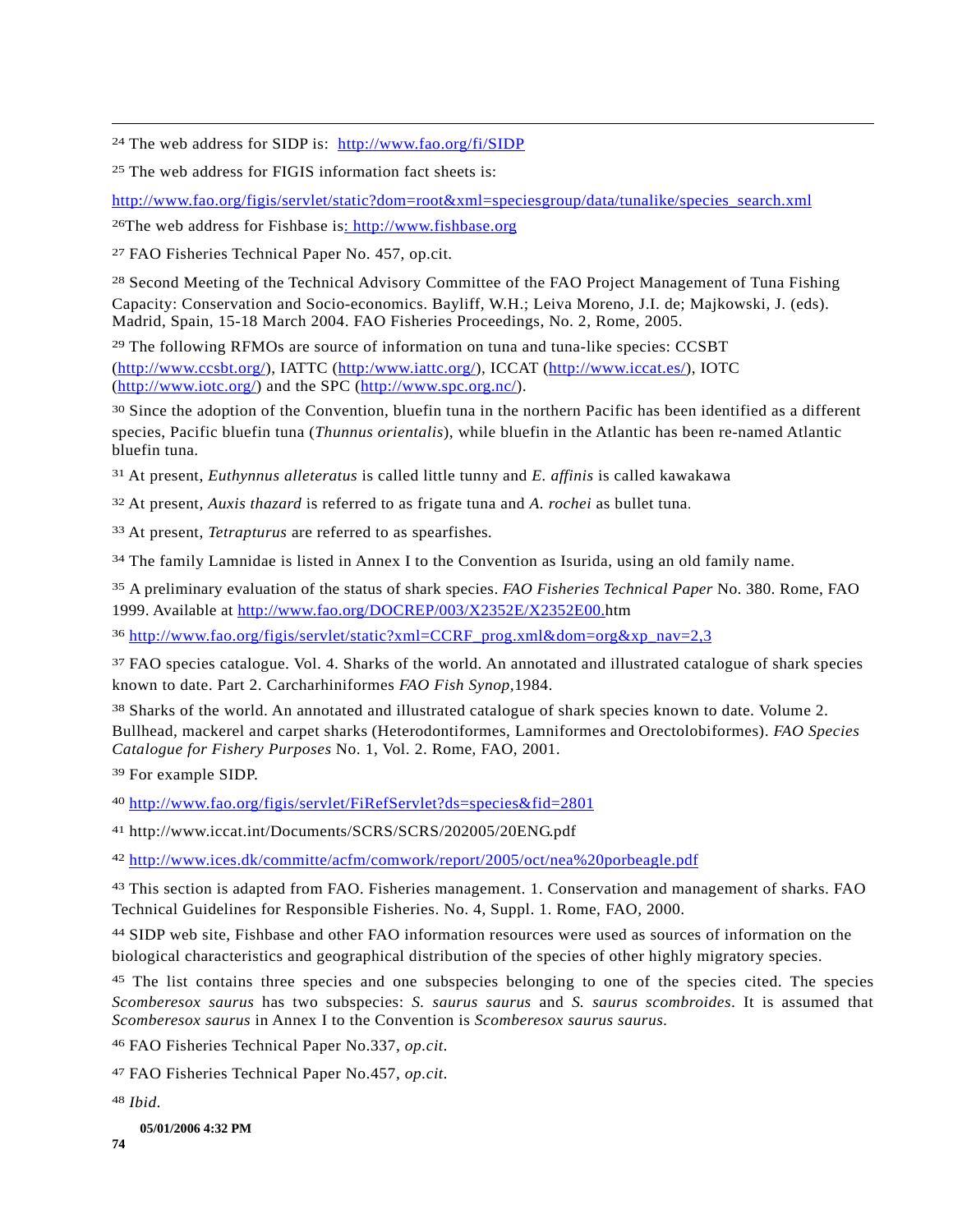## 49 *Ibid.*

 $\overline{a}$ 

50 http://www.nafo.ca/science/advice/nafo-stocks.html

51 http://www.ices.dk/advice/icesadvice.asp

52 FAO notes that "there is a general perception that Patagonian toothfish is in a very critical situation due to high non-reported catches in international waters".

53http://www.seafo.org/

54 FAO Technical Paper No. 357, *op.cit.*

55 Information in this section is drawn/adapted from the chapter on Deepwater fisheries in the Review of the State of World Marine Resources (*FAO Fisheries Technical Paper* No. 457); Deep Sea 2003: An International Conference on Governance and Management of Deep-Sea Fisheries, (*FAO Fisheries Report* No. 772); advice and information from the Advisory Committee on Fisheries Management of ICES; and RFMOs.

56 There is no rigorous definition of a deep water fishery, but in general, they range from depths of 500-2,500 m.

57 Eg. orange roughy which do not mature until age 20 or older, and can live to more than 100 years old.

58 Reported primarily off South Africa, New Zealand and southern Australia.

59 Natural mortality is estimated to be around 0.23.

60 FAO Fisheries Technical Paper No. 470, "Discards in the world's marine fisheries. An update", Rome, FAO, 2005.

61 Expert Consultation on the Interactions between Sea Turtles and the Fisheries within an Ecosystem Context. Rome, Italy, 9-12 March 2004. *FAO Fisheries Report* No. 738. Rome.

http://www.fao.org/documents/show\_cdr.asp?url\_file=/docrep/007/y5477e/y5477e00.htm

62 Technical Consultation on Sea Turtles Conservation and Fisheries. Bangkok, Thailand, 29 November-2 December 2004. *FAO Fisheries Report* No. 765. Rome, FAO.

http://www.fao.org/documents/show\_cdr.asp?url\_file=/docrep/007/y5887e/y5887e00.htm

<sup>63</sup> See http://www.iattc.org/DolphinSafeENG.htm for the IATTC conservation programme and http://swfsc.nmfs.noaa.gov/PRD/ for the Southwest Fisheries Science Center (US National Marine Fisheries Service) research programme on dolphin conservation.

64 Anderson, O.F. and M.R. Clark. 2003. Analysis of the bycatch in the fishery for orange roughy, *Hoplostethus atlanticus*, on the South Tasman Rise. Marine and Freshwater Research. 54: 643-652.

65 Further information on the ecosystem effects of fishing can be found at the ICES web site: http://www.ices.dk/pubs/crr/crr272/CRR272.pdf ). The US National Research Council has published a report on the effects of trawling on the seafloor: http://www.nap.edu/catalog/10323.html

66 CCAMLR has twenty-four members, of which nineteen are parties to the Agreement (Argentina\*, Australia, Belgium, Brazil, Chile\*, the EC, France, Germany, India, Italy, Japan\*, Republic of Korea\*, Namibia, New Zealand, Norway*,* Poland\*, Russian Federation, South Africa, Spain, Sweden, Ukraine, the United Kingdom, the United States, Uruguay). Key species are Antarctic krill, Antarctic rock cod, Antarctic toothfish, crabs, mackerel icefish, Patagonian toothfish, sevenstar flying squid and sub-Antarctic lantern fish. The main gears used are bottom trawls, longlines, pots and squid jigs.

67 CCSBT has five members, of which two are parties to the Agreement: Australia, Taiwan, Province of China\*, Japan\*, Republic of Korea\* and New Zealand. The organization manages Southern bluefin tuna and the gears used are longlines and purse seines.

68 IATTC has fifteen members, of which four are parties to the Agreement: Costa Rica, Ecuador\*, El Salvador\*, France, Guatemala\*, Japan\*, Mexico\*, Nicaragua\*, Panama\*, Peru\*, Spain, the United States,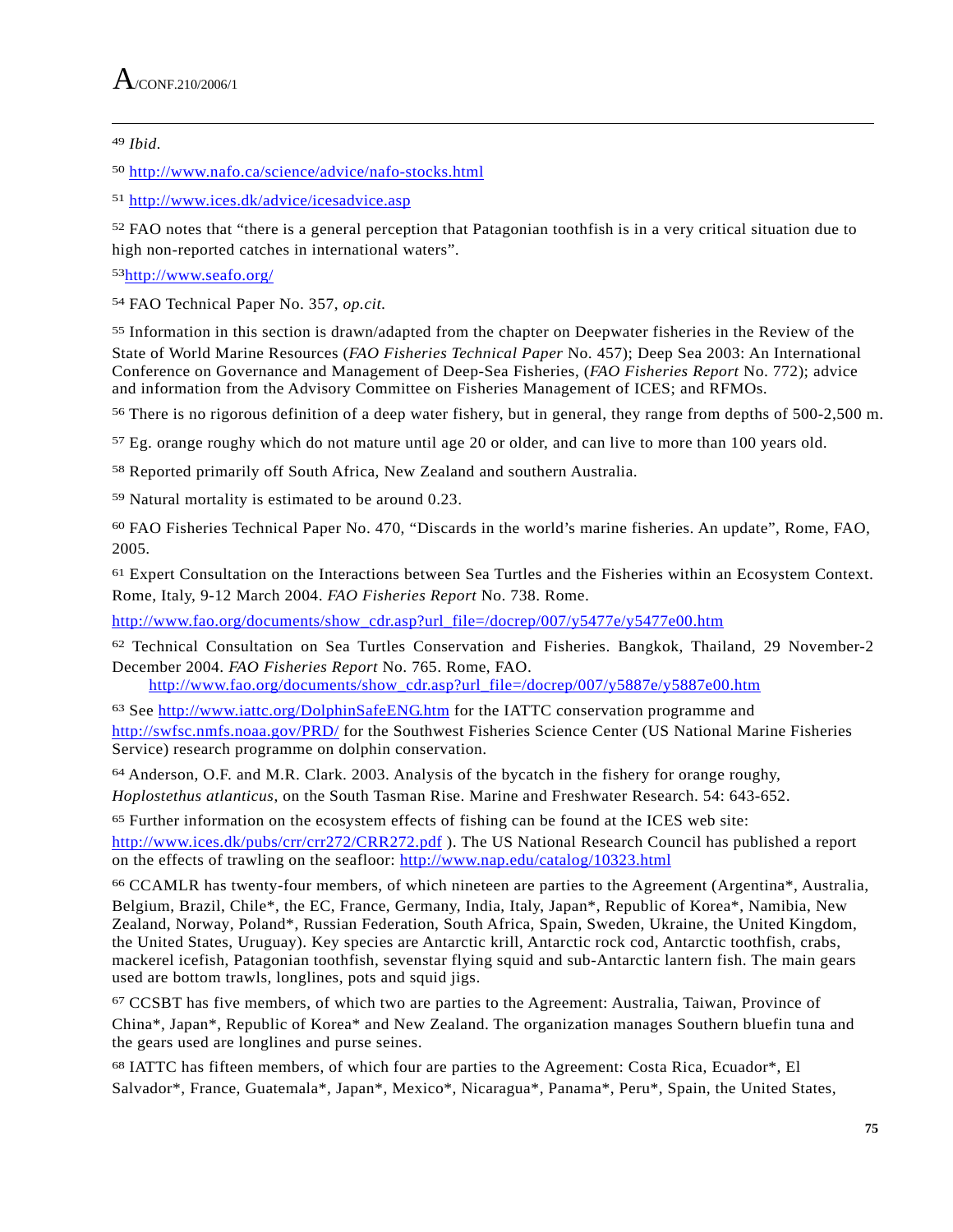Vanuatu\*, Venezuela\*. The Commission manages albacore tuna, bigeye tuna, billfishes, bonito, marlin, Pacific bluefin tuna, sailfish, skipjack tuna, swordfish and yellowfin tuna. The main gears used are longlines, pole-and line, purse seines and trolling. It should be noted that a new convention, which will manage the same species, popularly known as the "Antigua Convention", was open for signature until 31 December 2004, and it will enter into force fifteen months after the deposit of the seventh instrument of ratification or accession of the Parties to the 1949 Convention establishing the IATTC. As of November 2005, thirteen countries had signed the Antigua Convention and two had ratified it (Bolivia\*, Colombia\*, Costa Rica, Ecuador\*, El Salvador\*, the EC*,* Guatemala\*, Honduras\*, Mexico\*, Nicaragua\*, Panama\*, Peru\*, the United States, Vanuatu\*, Venezuela\*).

69 ICCAT has forty-one members from five continents, of which fifteen are parties to the Agreement: Algeria\*, Angola\*, Barbados, Belize, Brazil, Canada, Cape Verde\*, China\*, Côte d'Ivoire\*, Croatia\*, Equatorial Guinea\*, the EC, France, on behalf of St. Pierre and Miquelon, Gabon\*, Ghana\*, Guatemala\*, Guinea Conakry\*, Honduras\*, Iceland, Japan\*, Republic of Korea\*, Libya\*, Mexico\*, Morocco\*, Namibia, Nicaragua\*, Norway, Panama\*, Philippines\*, the Russian Federation, Senegal*,* Sao Tome and Principe\*, South Africa, Trinidad and Tobago\*, Tunisia\*, Turkey\*, the United Kingdom, for overseas territories, the United States, Uruguay, Vanuatu\*, Venezuela\*. It manages about thirty highly migratory fish stocks, including albacore tuna (north and south Atlantic, Mediterranean stocks), Atlantic bluefin tuna (east and west Atlantic stocks), bigeye tuna, blue marlin, blue shark, bonito, porbeagle. shortfin mako, skipjack tuna, swordfish (North and South Atlantic, Mediterranean), white marlin, and yellowfin tuna. The major gears used are longlines and purse seines.

70 IOTC has twenty-three members, of which twelve are parties to the Agreement: Australia, China\*,

Comoros\*, the EC, Eritrea\*, France, on behalf of its overseas territories, Guinea, India, Iran, Japan\*, Kenya, Republic of Korea\*, Madagascar\*, Malaysia\*, Mauritius, Oman\*, Pakistan\*, Philippines\*, Seychelles, Sri Lanka, Sudan\*, Thailand\*, Vanuatu\*, the United Kingdom, on behalf of its overseas territories. The key stocks managed by IOTC are albacore tuna, bigeye tuna, black marlin, bullet tuna, frigate tuna, Indo-Pacific blue marlin, Indo-Pacific king mackerel, Indo-Pacific sailfish, kawakawa, longtail tuna, narrow barred Spanish mackerel, skipjack tuna, striped marlin swordfish and yellowfin tuna. IOTC also manages southern bluefin tuna, but CCSBT has primary responsibility. The main gears used are longlines and purse seines.

71 NAFO has thirteen members, of which nine are parties to the Agreement: Bulgaria\*, Canada, Cuba\*,

Denmark, on behalf of Faroe Islands and Greenland, the EC, France, on behalf of St. Pierre and Miquelon, Iceland, Japan\*, Republic of Korea\* Norway, the Russian Federation, the United States, Ukraine. The straddling stocks managed by NAFO are American plaice, capelin, cod, Greenland halibut, redfish skates, shrimp, squid, white hake, witch flounder and yellowtail flounder. Further the following discrete stocks are under management: American plaice, cod, redfish and shrimp. The major gears used are bottom and mid-water trawls, gillnets and longlines.

72 NEAFC has seven members,of which five are parties to the Agreement: Denmark, on behalf of Faroe Islands and Greenland, the EC, Estonia\*, Iceland, Norway, Poland\*, the Russian Federation. The straddling stocks managed by NEAFC are Atlanto-Scandian (Norwegian spring-spawning) herring, blue whiting, mackerel, redfish (oceanic) and Rockall haddock. Several deep sea species are also regulated, but it is unclear whether these stocks, or some of them, are straddling or only occur on the high seas (alfonsinos, artic skate, baird's smoothhead, birdbeak dogfish, black cardinal fish, black dogfish, black scabbardfish, blackmouth dogfish, blondnose six-gilled shark, blue hake, blue ling, bluemouth, common mora, conger eel, deep-water crab, eelpout, frilled shark, forkbeards, greater lanternshark, greater silver melt, Greenland halibut, Greenland shark, gulper shark, Iceland catshark, kitefin shark, knifetooth dogfish, large-eyed rabbit fish, leafscale gulper shark, ling, longnose velvet dogfish, mouse catshark, Norwegian skate, orange roughy, Portuguese dogfish, rabbit fish, red seabream, risso's smouthhead, roundnose grenadier, roughhead grenadier, round skate, sailfin roughshark, silver roughy, silver scabbard fish, small redfish, spiny scorpionfish, straightnose grenadier, tusk, velvet belly and wreckfish). The main gears used are bottom and mid-water trawls, gill nets, longlines and purse seines.

73 SEAFO has four members, of which three are parties to the Agreement: Angola\*, the EC, Namibia, Norway. The stocks managed are alfonsino, armourhead, cardinal fish, deep water hake, horse mackerel, mackerel, octopus, orange roughy, red crab, sharks, squid and wreckfish. It is unclear if some of the stocks that occur in

**05/01/2006 4:32 PM** 

 $\overline{a}$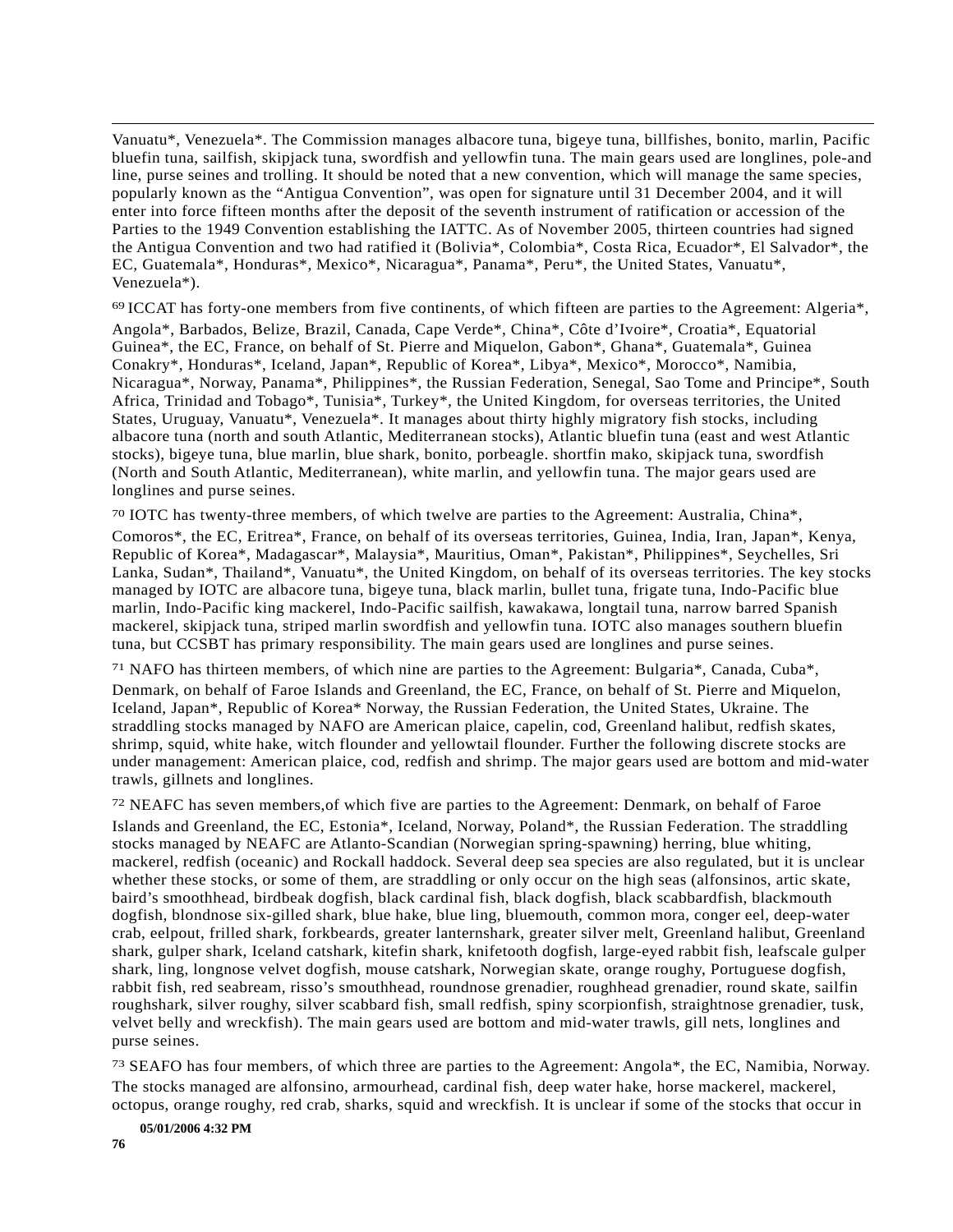the SEAFO area, are straddling stocks or discrete stocks. The main gears used are bottom trawls and purse seines.

74 WCPFC has sixteen members, of which twelve are parties to the Agreement: Australia, China\*, Cook Islands, Federated States of Micronesia, Fiji Islands, Republic of Korea\*, Kiribati, Marshall Islands, Nauru, New Zealand, Niue\*, Papua New Guinea, Samoa, Solomon Islands, Tonga, Tuvalu\*. The key stocks managed by WCPFC are albacore tuna, bigeye tuna, skipjack tuna and yellowfin tuna. The gears used are artisinal gears, longlines, pole and line, purse seines and trolls.

75 The Donut Hole Convention has six members, of which two are parties to the Agreement: China\*, Japan\*, Republic of Korea\*, Poland\*, the Russian Federation, the United States. It manages Alaska Pollock. Gears used are mid-water trawls.

76 GFCM has twenty-four members, of which seven are parties to the Agreement: Albania\*, Algeria\*,

Bulgaria\*, Croatia\*, Cyprus, Egypt\*, the EC, France, Greece, Israel\*, Italy, Japan\*, Lebanon\*, Libya\*, Malta, Monaco, Morocco\*, Romania\*, Serbia and Montenegro\*, Slovenia\*, Spain, Syria\*, Tunisia\*, Turkey.\* It manages eastern Atlantic bluefin tuna, swordfish and several transboundary stocks (hake, red mullet, striped mullet, blue and red shrimp, Norway lobster, anchovy, sardine and dolphinfish). Gears used are bottom trawls, dredges, purse seines, surface longlines, driftnets and artisanal gear.

77 CCAMLR, CCSBT, IATTC, IOTC, NAFO, NEAFC.

78 The Scientific Committee of CCAMLR provides the Commission with summaries of its discussions, including the rationale for findings and recommendations. The Scientific Committee establishes permanent working groups (working groups include Fish Stock Assessment, Ecosystem Modeling and Management, and Incidental Mortality associated with Fishing) and recommends research programs, conservation and other measures to the Commission. The CCAMLR Ecosystem Monitoring Programme monitors key life-history parameters of selected dependent species.

79 The Scientific Committee of CCSBT includes an Advisory Panel. Stock assessment is conducted by the Stock Assessment Group established to separate technical evaluation and advisory roles. The Advisory Panel was created to assist national scientists with stock assessment, to provide support to processes, and to comment on papers submitted by national scientists. If members cannot agree on scientific advice, the Advisory Panel will prepare independent advice, which is considered by the Scientific Committee, followed by final advice to the Commission.

80 IATTC has not established a particular scientific committee, but there is a Permanent Scientific Staff with offices in major fishing ports. For scientific inputs, three working groups provide advice on Stock Assessments, on Bycatch and on Limit Reference Points. IATTC collaborates on stock assessment for bigeye tunas and billfish with SPC and with Chile and the EC for swordfish pursuant to the Southeast Pacific Swordfish Arrangement.

81 IATTC Resolution C-04-09.

## 82 IATTC Resolution C-05-02.

83 ICCAT has a Standing Committee on Research and Statistics mandated to advise on conservation and management measures, to address specific ICCAT requests and to produce annual reports on stock status and that serve as the scientific basis for ICCAT decisions. The Committee has sub-Committees on Statistics, on Bycatch and on Environment, Species Groups and Working Groups. Further, the Committee coordinates national research activities and develops plans for cooperative research programs. The committee has established a Sub-Committee on Bycatch and a Sub-Committee on Environment.

84 IOTC's Scientific Committee reviews the work of several Working Parties (WP) (a meeting of scientists, in their individual capacity who conduct stock assessment and proposes management recommendations, which is to be convened if necessary: WP on Tropical Tunas, WP on Tagging, WP on Billfish, WP on Temperate Tunas, WP on Neritic Tunas, WP on Bycatch and WP on Methods) and advises the Commission on research, data collection, status of stocks and management issues. It examines management options and recommends to the Commission appropriate management measures for particular stocks.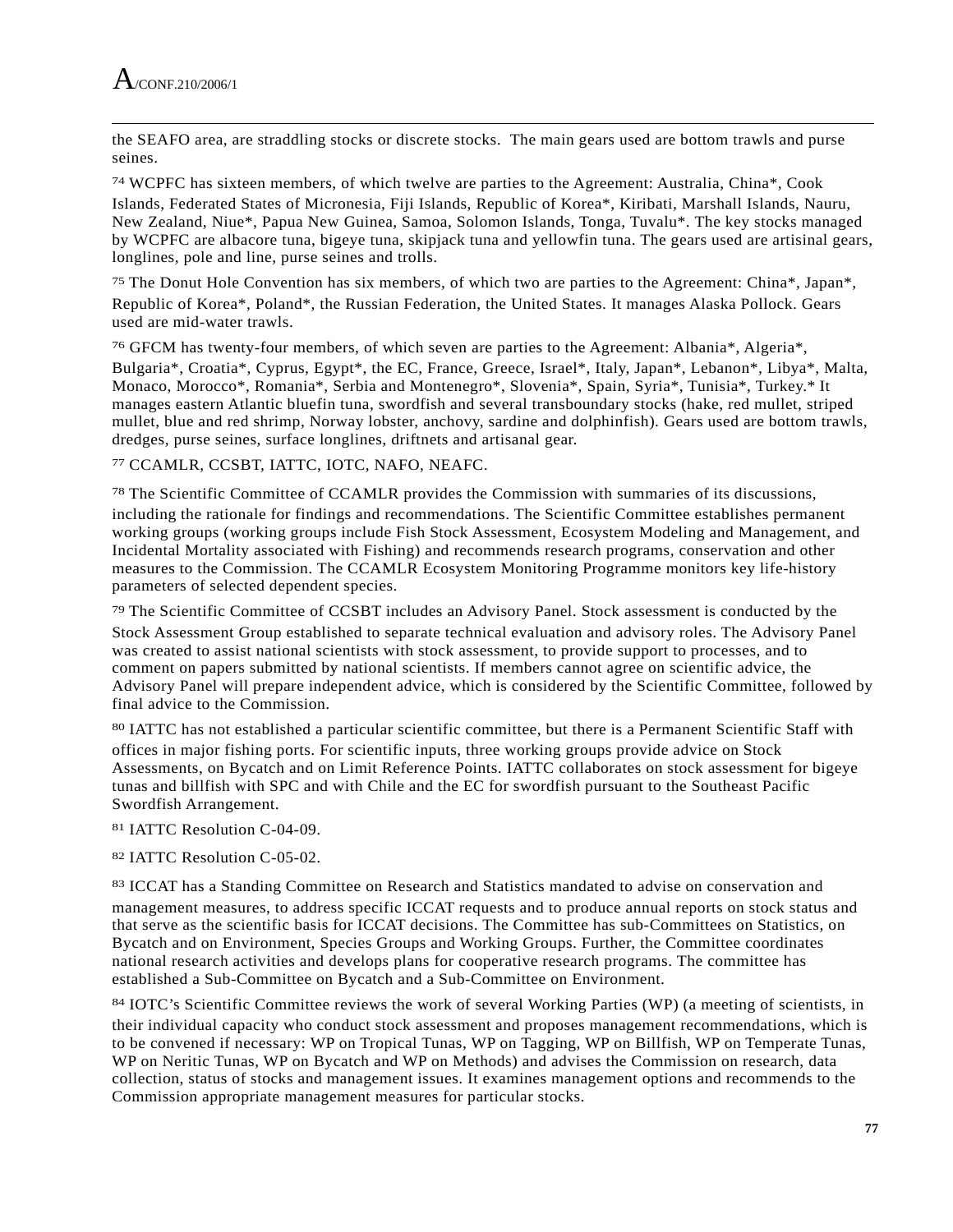85 IOTC Resolution 05/01.

 $\overline{a}$ 

86 The Scientific Council of NAFO, which has four standing committees (Fisheries Science, Publications, Research Coordination and Fisheries Environment), acts upon requests from the Fisheries Commission and coastal States for advice on stock assessments. The work of the Scientific Council forms the foundation upon which the Fisheries Commission determines management measures for areas beyond the national jurisdiction of Contacting Parties.

87 Yellowtail flounder in division 3LNO and shrimp in division 3M.

88 NEAFC receives advice from ICES concerning all stocks under its purview in the Convention Area, pursuant to Article 14 of the NEAFC Convention. The cooperative arrangement with ICES was formalized under a Memorandum of Understanding in 1999.

89 Blue whiting, mackerel and Norwegian spring-spawning (Atlanto-Scandian) herring.

90 SEAFO Convention, Article 7 and WCPFC Convention, Articles 5c and 6.

91 The inaugural meeting of the SEAFO Scientific Committee was held in late September 2005. The Committee provides the Commission with scientific advice and recommendations for the formulation of conservation and management measures for fishery resources covered by the Convention. WCPFC's Scientific Committee met for the first time in mid-August 2005. Several working groups (WG on Technology, WG on Methods, WG on Statistics, WG on Biology, WG on Stock Assessment and WG on Ecosystem & Bycatch) met, providing recommendations to the Commission concerning research planning and coordination, data and modelling priorities for 2006 and the development of a medium research plan.

92 Belize, Canada, Cyprus, the EC, Finland, Ireland, Republic of Korea\*, Kuwait\*, Mexico\*, Morocco\*, Myanmar\*, New Zealand, Norway, Philippines\*, Pakistan\*, Portugal, Saudi Arabia\*, Qatar\*, Serbia and Montenegro\*, the United States, Uruguay.

93 Precautionary reference points used are *Bpa* (biomass threshold below which precautionary action should be taken) and *Fpa* (fishing mortality threshold above which management action should be taken).

94 Canada, the EC, New Zealand, Norway, the United States, Uruguay.

95 In 2001, 2002, 2003 and 2004.

96 So far, four Atlantic cod stocks, pollock on Georges Bank, Atlantic herring, Atlantic salmon, harp seals, four stocks of Beluga whales, Pacific cod, sablefish and Pacific herring.

 $97$  Protocol from the 31<sup>st</sup> session of the Joint Norwegian-Russian Fisheries Commission.

98 For North Arctic cod, North Arctic haddock and North Arctic capelin.

99 For shared stocks in the North Sea: cod, haddock, herring, plaice and saithe.

100 Denmark has transferred the legislative and administrative competence concerning fisheries to the Faroe Islands Home Rule Authorities.

101 For 2000 and subsequent years, the Parties have agreed to restrict their fishing on the basis of a TAC consistent with a fishing mortality in the range of  $0.15 - 0.20$  for appropriate age groups as defined by ICES. Should the spawning stock biomass (SSB) fall below *Bpa*, this fishing mortality rate shall be adapted in the light of scientific estimates of the conditions then prevailing.

102 For 2006 and subsequent years they will fish on the basis of a TAC consistent with a fishing mortality less than 0.32 for appropriate age groups as defined by ICES. Should the SSB fall below B*pa*, this mortality rate shall de adapted in the light of scientific estimates of conditions then prevailing.

103 For 2001 and subsequent years, the parties have agreed to restrict their fishing on the basis of a TAC consistent with a fishing mortality rate of less than 0.125 for appropriate age groups as defined by ICES. Should the SSB fall below B*pa*, this mortality rate shall be adapted in the light of scientific estimates on the basis of at least a linear reduction in the fishing mortality rate from 0.125 at B*pa*, to 0.05 at B*lim*.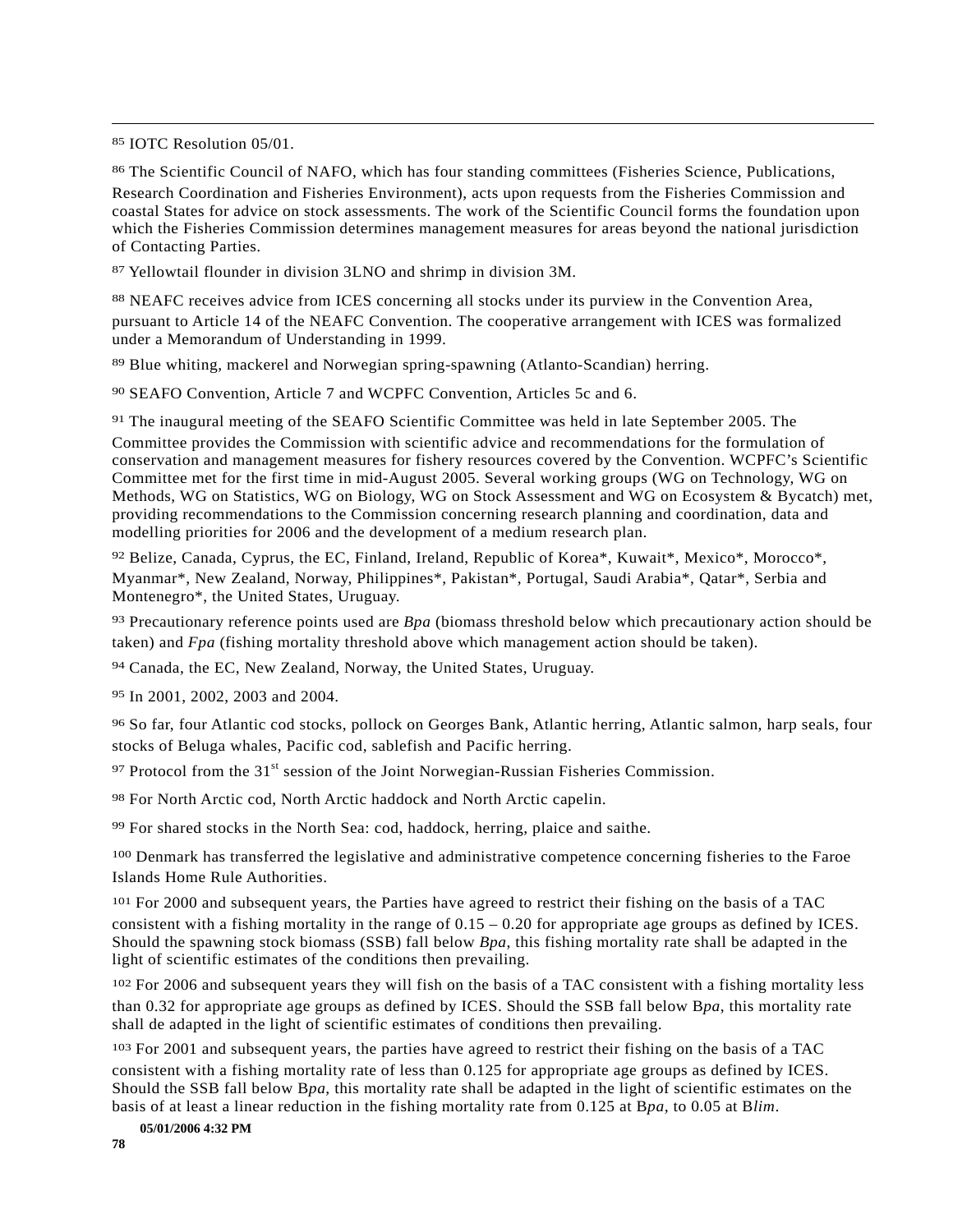104 FAO Fisheries Technical Paper 313, op.cit., p.6.

105 Report of the Fourth Meeting of Regional Fishery Bodies, op.cit.

106 IATTC Resolution C-02-03 (revised).

107 Only purse-seine vessels that have fished in the Eastern Pacific Ocean before 28 June 2002 are included.

108 IOTC Resolution 03/01 on the limitation of fishing capacity of Contacting Parties and Cooperating non-Contracting Parties.

109 Article 13(4) of the NAFO Conservation and Enforcement Measures and Article 3, paragraph d) of the NEAFC Scheme of Control and Enforcement.

110 Cambodia\*, Canada, the EC, Norway, Portugal, the United States.

111 Council Regulation (EC) No.2792/1999 of 17 December 1999, Council Regulation (EC) No.2371/2002 of 20 December 2002.

112 Canada, the EC, Morocco\*, Norway, Saudi Arabia\*, the United States.

113 Canada, the EC, Norway, Pakistan\*, the United States.

114 When two quotas are merged under this system, the vessel will be allowed to fish this "double" quota for 13 years if the "donor" vessel is removed from Norwegian fisheries, and 18 years if that vessel is scrapped.

115 Integrated Fisheries Management Plans, which contain commitments to the long-term objective of developing large-scale and local integrated management plans for all of Canada's oceans, starting with priority areas and building on experience as resources and capacity permit.

116 Between 1992 and 2002, the number of commercial fishing vessels decreased by 31 per cent.

<sup>117</sup> See Article 5 (d)-(g) and Article  $6(3)(d)$  of the Agreement.

118 See also relevant sections of A/60/189.

119 FAO Technical Guidelines for Responsible Fisheries No. 4, Suppl. 2 (Fisheries management: the ecosystem approach to fisheries), Rome, 2003.

120 CCAMLR, IATTC, NEAFC, SEAFO, WCPFC.

121 CCSBT, ICCAT, IOTC, NAFO.

122 Article II of the CCAMLR Convention.

123 Resolutions C-04-09 and C-05-02 provide conservation measures for tunas; Resolutions C-04-05, C-04-07, and C-05-03 provide measures for by-catches.

124 Canada, the EC, Kuwait\*; Myanmar\*, New Zealand, Norway, Philippines\*; Portugal, Qatar\*, the United States.

125 The EC, Morocco\*, New Zealand, the United States.

126 CCAMLR Conservation Measure 25-02 (2003) and Conservation Measure 25-03 (2003).

127 IATTC Resolution C-04-05.

128 ICCAT Resolutions 03-14 and 96-15.

129 IOTC Resolution 05/05.

130 IOTC Recommendations 05/08 and 05/09.

131 Articles 9-12 of the NAFO Conservation and Enforcement Measures.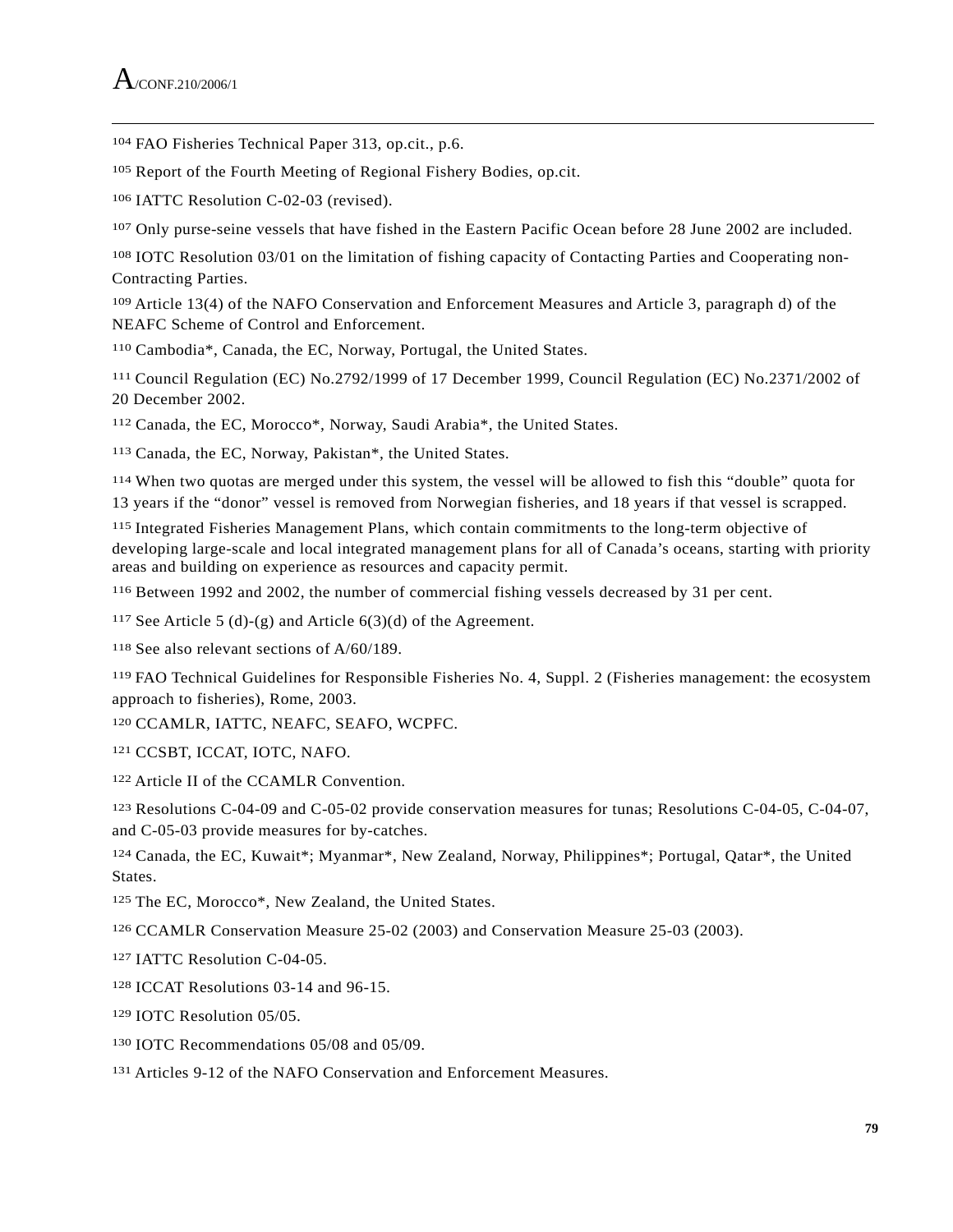<sup>132</sup> Belize, the EC, Myanmar<sup>\*</sup>, Morocco<sup>\*</sup>, New Zealand, Norway, Pakistan<sup>\*</sup>, Philippines<sup>\*</sup>, Portugal, Oatar<sup>\*</sup>, Saudi Arabia\*, Serbia and Montenegro\*, the United Kingdom, the United States.

133 Croatia\*, the EC, Morocco\*, New Zealand, Norway, Pakistan\*, Philippines, Portugal, Saudi Arabia\*, Serbia and Montenegro\*, the United Kingdom, the United States.

134 New Zealand, Norway, the United Kingdom.

135 New Zealand, Norway, Pakistan\*.

136 The EC Action Plan on Discards (COM (2002) 656 final) and Council Regulation (EC) No 2792/1999 of 17 December 1999.

137 National Standard 9.

 $\overline{a}$ 

138 "Managing the Nation's By-catch: Priorities, Programs, and Actions for the National Marine Fisheries Service".

139 Belize, Croatia\*; the EC, Kuwait\*, Myanmar\*, New Zealand, Philippines\*; Portugal, Qatar\*, Saudi Arabia\*, Serbia and Montenegro,\* the United States.

140 Kuwait\*, Myanmar\*, Norway, the United States.

141 The EC, France.

<sup>142</sup> CCAMLR Conservation Measure 25-01 (1996).

143 IATTC Resolution C-04-05.

144 Croatia\*; Morocco\*, New Zealand, Norway, Pakistan\*; Philippines\*, Qatar\*, Saudi Arabia\*; the United States, Venezuela\*.

145 The EC, New Zealand, Pakistan\*.

<sup>146</sup> The method involves for a person pulling on a board behind a boat.

147 Myanmar\*, Pakistan\*, Philippines\*.

148 Qatar\*, Saudi Arabia\*, Venezuela\*.

149 Cyprus, the EC, Norway.

150 Croatia\*, the EC's 25 Member States are Parties to MARPOL 73/78 and Annex, Morocco\*, New Zealand, Pakistan\*, Saudi Arabia\*, the United Kingdom, the United States, Venezuela\*.

151 Cyprus Fisheries Regulations, the EC (Council Regulation No 1626/94 of 27 June 1994), Norway (1983 Sea-water Fisheries Act, Section 4).

152 The EC, Norway.

153 Canada (Oceans Act and Federal Marine Protected Areas Strategy), Norway.

154 ICES Annual report for 2004 (May 2005).

<sup>155</sup> Canada, Croatia\*, Morocco\*, Myanmar\*, Norway, the United Kingdom, the United States

156 The Barents Sea, the Norwegian Sea and the North Sea.

157 Belgium, Canada, Demark, Estonia\*, Finland, France, Germany, Iceland, Ireland, Latvia\*, the Netherlands, Norway, Poland\*, Portugal, the Russian Federation, Spain, Sweden, the United Kingdom, the United States. There are also a number of States that have affiliate status with ICES: Australia, Chile\*, Greece, New Zealand, Peru\*, South Africa.

158 Canada, China\*, Japan\*, Republic of Korea\*, the Russian Federation, the United States.

**05/01/2006 4:32 PM**  159 The fact sheet is based upon a summary stock status report that CCSBT produced in 2004 for other RFMOs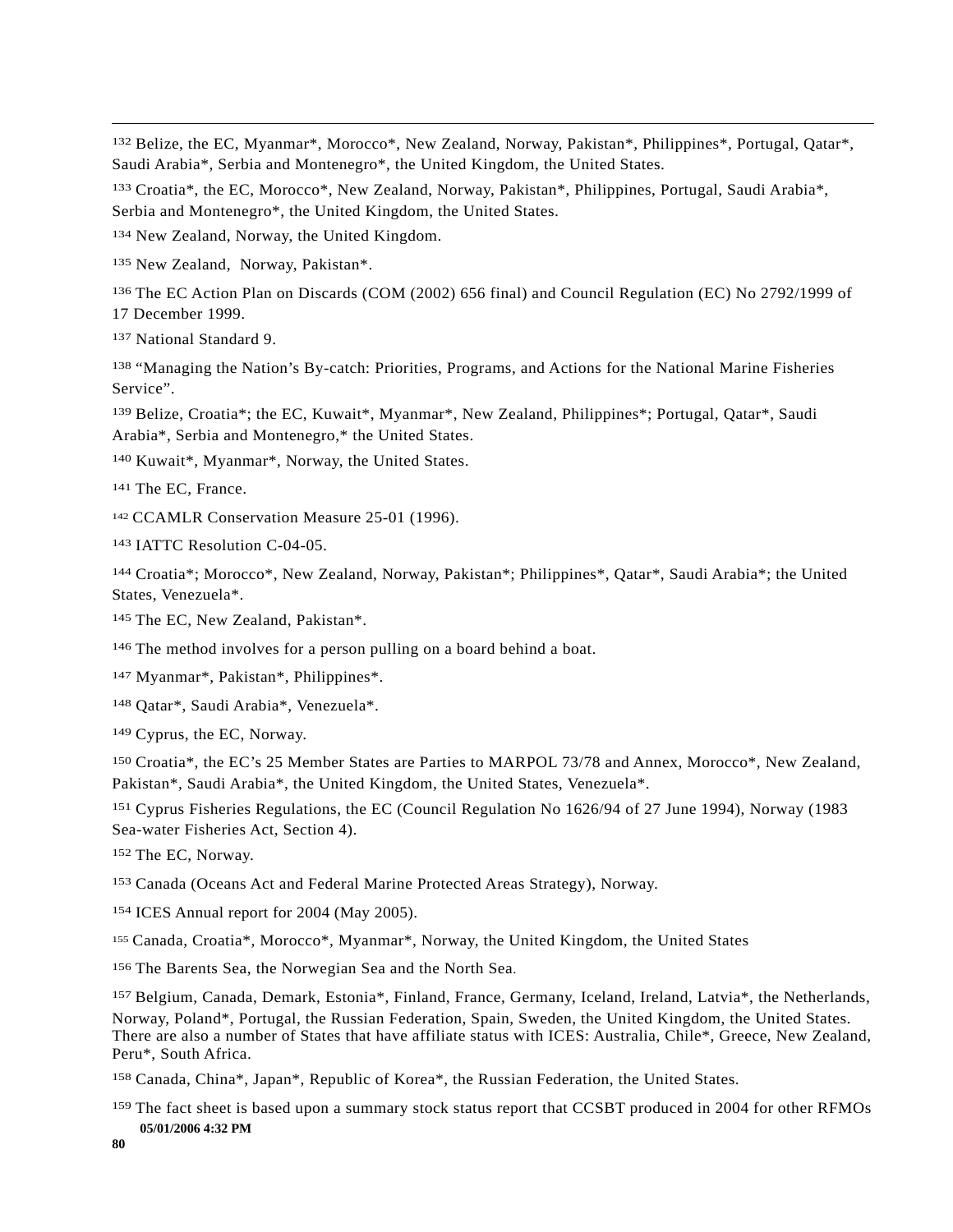$\overline{a}$ with an interest in southern bluefin tuna. This will be updated annually.

160 IAATC Resolution C-04-10.

161 Task I: annual catch by gear, region and flag; Task II: catch and effort statistics for each species by small area.

162 ICCAT Resolutions 16-01 and 66-01 16-01.

163 NAFO is currently carrying out a Pilot Project on Observer, Satellite Tracking and Electronic Reporting to test real time electronic reporting system, including catch reporting, by observers and vessel masters.

164 The Bengula Environment Fisheries Training Interaction Programme and the Benguala Current Large Marine Ecosystem.

165 The format includes category, data element, field code, type, content and definitions. More information can be found at http://www.neafc.org/measures/docs/Scheme-2005.

166 Production of hydrographic data, climate, indices, plankton data, sea level data, meteorological data etc.

167 Aquaculture Science, Environmental Sciences, Hydrography, Ocean Science and Fisheries Research.

168 The Canadian Science Advisory Secretariat, which coordinates the peer review of scientific issues for the Department of Fisheries and Oceans.

169 CCAMLR(1980), CCSBT(1993), IATTC(1949), ICCAT(1966), IOTC(1993), NAFO(1978), NEAFC(1980).

170 ICCAT Resolution 05-10.

<sup>171</sup> The work will include issues related to scientific advice, precautionary approach, ecosystem considerations, allocation criteria, compatibility and dispute settlement procedures.

172 Final adoption will take place when two Contracting Parties have finalized internal procedures. The Parties have agreed to apply the amendments provisionally until ratification procedures have been concluded.

173 CCAMLR Conservation Measure 10-04(2004).

174 IATTC Resolution C-04-06.

175 ICCAT Resolution 03-14.

176 IOTC Resolution 02/02.

177 Article 21 of the NAFO Conservation and Management Measures.

178 Article 9 of the NEAFC Control and Enforcement Scheme.

179 SEAFO Conservation Measure 01/05.

180 Article 24 (8) of the WCPFC Convention.

181 Annex I of the CCAMLR Scheme of International Scientific Observation.

182 IATTC Resolution C-04-03.

183 Article 23 of the NAFO Conservation and Management Measures (amended in 2003).

184 Article 16 of the SEAFO Convention and Article 28 of the WCPFC Convention.

185 Articles 24-37 of the NAFO Conservation and Management Measures.

186 Articles 13-25 of the NEAFC Scheme of Control and Enforcement.

187 Article 16 of the SEAFO Convention and Article 25-27 of the WCPFC Convention.

188 CCAMLR, CCSBT, IATTC, IOTC, ICCAT, NAFO, NEAFC.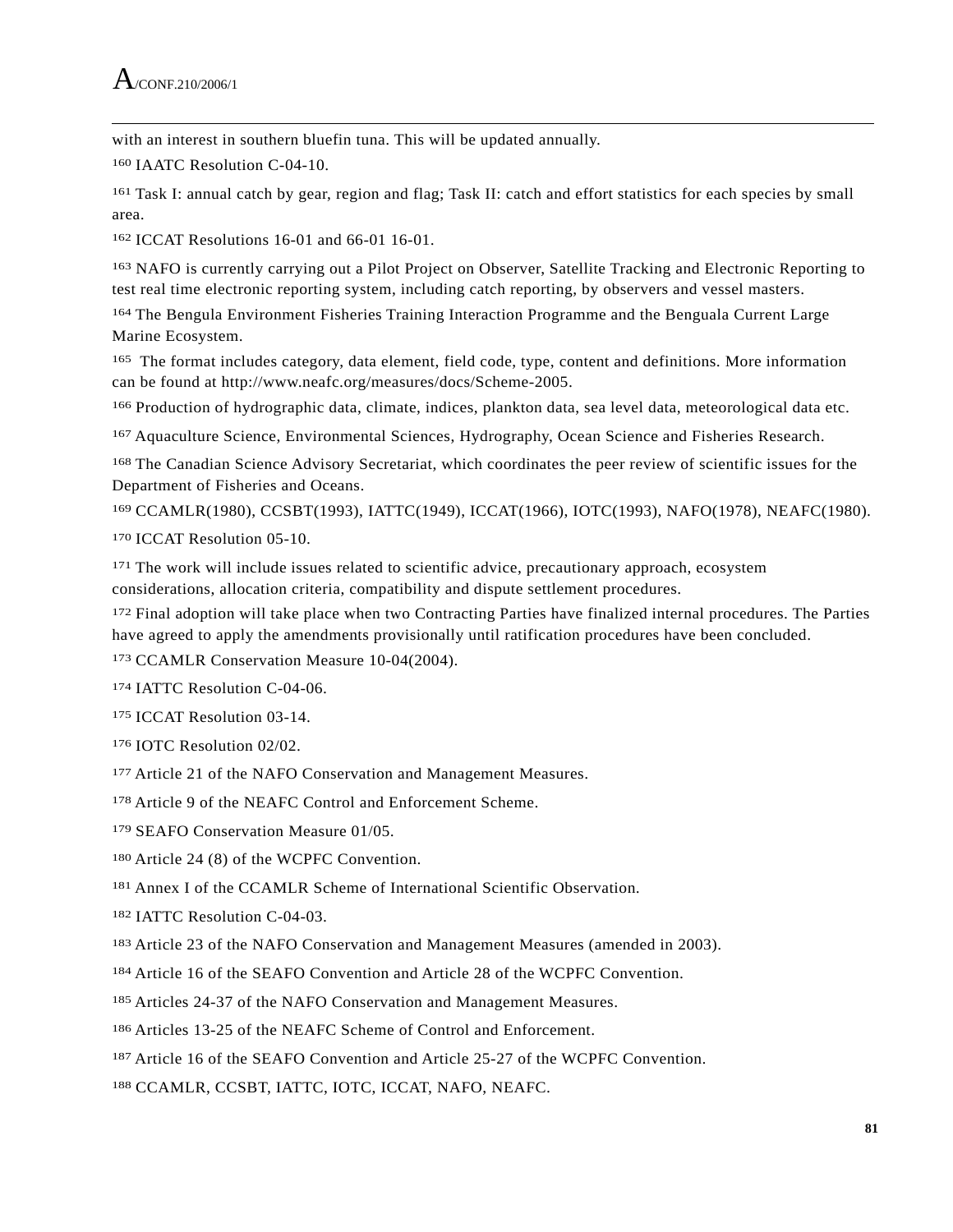189 *Ibid*., Article 28.

 $\overline{a}$ 

190 Article XXV of the CCAMLR Convention.

<sup>191</sup> If a dispute goes to arbitration, the tribunal must be constituted as provided for in the Annex to the Convention.

192 Article XXIII of the IOTC Convention.

193 Article 24 of the SEAFO Convention.

194 Article 31 of the WCPFC Convention.

195 If one or more of the Contracting Parties object, the matter will be put to a vote by written procedure. A positive outcome for the applicant requires support by the majority.

196 Article 8 of the SEAFO Convention and Article 21 of the WCPFC Convention.

197 SEAFO Convention, Article 22 and WCPFC Convention, Article 32.

198 Bulgaria\*, Canada, Finland, Greece, Mauritius, the Netherlands, Peru\*, Vanuatu\*.

199 Except for one vessel which does not comply with the Resolution C-02-03 (capacity restrictions).

200 Estonia\*, Latvia\*, Lithuania\* and Poland\* have withdrawn.

<sup>201</sup> NAFO Resolution 1/99 that, among other things, states that "new members should be aware that presently and for the foreseeable future, stocks managed by NAFO are fully allocated, and fishing opportunities for new members are likely to be limited".

202 With effect on 15 July 2006 and 11 March 2006 respectively.

203 Iceland, Republic of Korea\*, South Africa, the United Kingdom (on behalf of St. Helena and its dependencies of Tristan da Cuhna and Ascension Island), the United States.

204 Article 10(b) of the Agreement

205 Article 8, paragraph 4 of the CCSBT Convention.

206 IATTC Resolution C-02-03.

207 IATTC Resolution C-04-09.

208 ICCAT Resolution 01-25.

209 IOTC Working Party on Management Options.

210 Article XI.4 of the NAFO Convention.

211 Article 20 of the SEAFO Convention.

212 The EC, New Zealand, Norway, Pakistan\*, Qatar\*, the United States.

213 Blue Whiting, mackerel and Norwegian Spring-spawning (Atlanto-Scandian) herring.

214 Australia, Union des Comoros\*, the EC, France, Kenya, the Republic of Korea\*, Mauritius, the Republic of Maldives, Mozambique\*, New Zealand, Seychelles, Somalia\*, South Africa, Tanzania\*.

215 In fact some of these IUU catches came from vessels flying the flag of CCAMLR Members, but the non-Member vessels counted for vast majority of the catch.

216 CCAMLR Conservation Measure 10-07 (2003).

217 IATTC Resolution C-05-07, IOTC Resolution 02/04, ICCAT Recommendation 02-23, Chapter VI of the NAFO Conservation and Enforcement Measures, NEAFC Scheme to Promote Compliance by non-Contracting Party vessels with Recommendations established by NEAFC.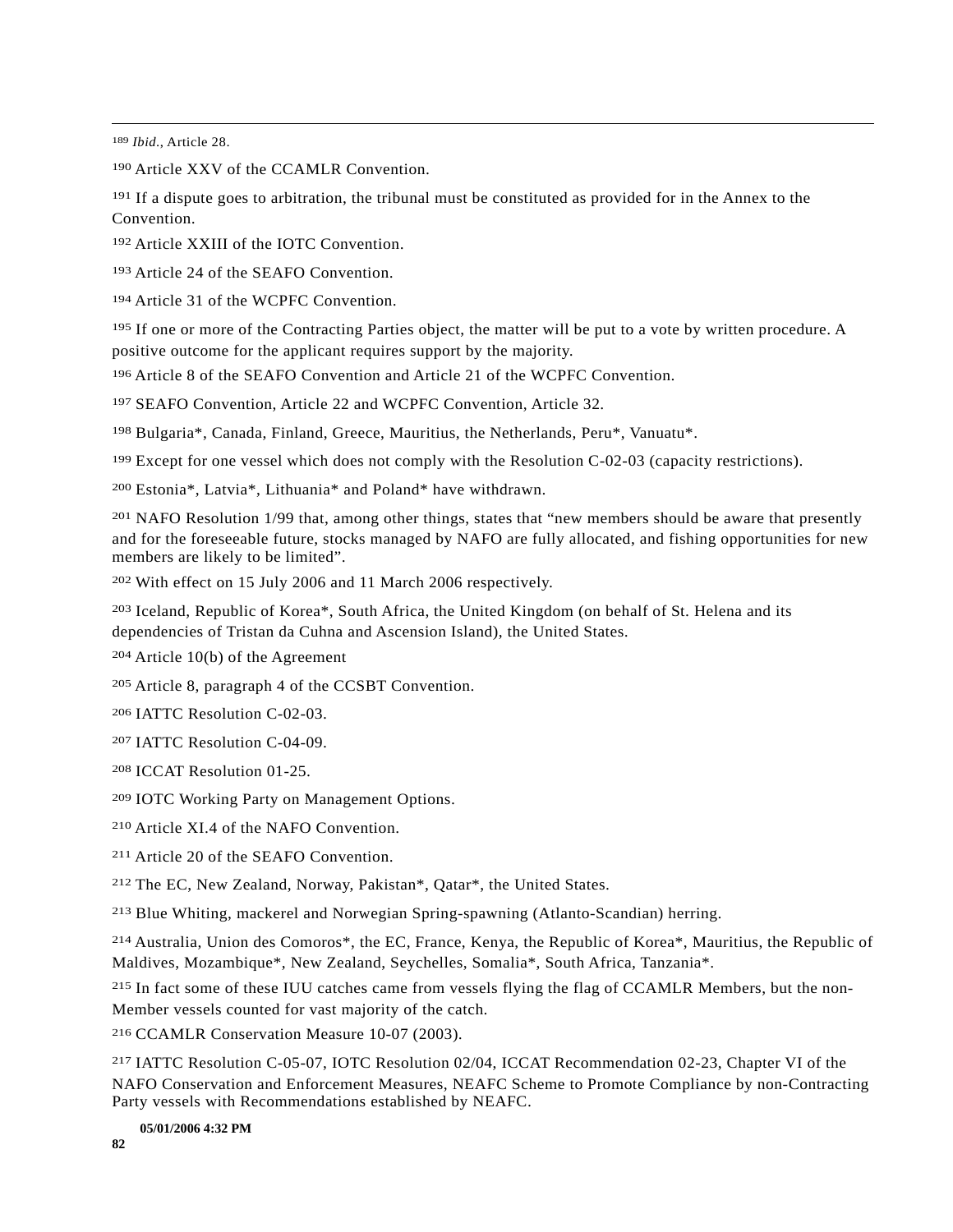218 See the following: www.ccamlr.org/pu/E/sc/fish-monit/iuu-vessel-list.htm, www.iccat.es.iuu.htm, www.iotc.org/English/iuu/search.php, www.neafc.org/measures/iuu\_b.htm

- 219 ICCAT Recommendation 02-22 (entered into force 3 June 2003).
- 220 CCSBT10 Resolution (2003), IATTC Resolution C-03-07, IOTC Resolution 02/06.
- 221 CCAMLR Resolution 19/XXI.
- 222 CCAMLR Conservation Measure 10-05.
- 223 CCSBT Resolution adopted 19-22 October 2004.
- 224 IATTC Resolution C-05-04 (adopted 20-24 June 2005).
- 225 CCAMLR Resolution 24/XXIV.

<sup>226</sup> For example Article  $3(2)$  and Article  $10(1)(d)$  of the NEAFC Scheme on Control and Enforcement.

227 Article 14 of the SEAFO Convention and Article 24 of the WCPFC Convention.

228 Article 29 and Article 3 of Annex III to the Convention.

229 Belize, Canada, Cyprus, the EC, Republic of Korea\*, Kuwait\*, Mauritius, Mexico\*, Morocco\*, New Zealand, Norway, Portugal, Pakistan\*, the United States, the United Kingdom, Uruguay.

230 Belize, Canada, the EC, Kuwait\*, Morocco\*, New Zealand, Norway, Pakistan\*, Portugal, the United Kingdom, the United States, Uruguay.

231 Canada, Croatia\*, the EC, Morocco\*, New Zealand, Norway, the United Kingdom, the United States, Uruguay.

232 Council Regulation No. 2847/1993 of 12 October 1993, as amended, and related subsidiary texts; Council Regulation (EC) No. 2791/1999 of 16 December 1999 (NEAFC – amended), Council Regulation (EC) No. 1936/2001 (ICCAT, IOTC, IATTC), Council Regulation (EC) No. 601/2004 of 22 March 2004 (CCAMLR).

233 Belize, Canada, the EC, Croatia\*, France, Morocco\*, New Zealand, Norway, Pakistan\*, Portugal, the United Kingdom, the United States, Uruguay.

234 Canada, Morocco\*, New Zealand, the United States, Uruguay.

235 Canada, the EC, Morocco\*, New Zealand, Norway, Uruguay.

236 Canada, Kuwait\*, Morocco\*, Myanmar\*, New Zealand, Norway, Pakistan\*, the United States, Venezuela\*.

- 237 Kuwait\*, Myanmar\*, New Zealand, Venezuela\*.
- 238 New Zealand Fisheries Act 1996.
- 239 Spanish Royal Decree No.1134/2002.
- 240 Catch Documentation Schemes and Statistical Documentation Programs.
- 241 CCAMLR Conservation Measure 10-03 (2002).
- 242 ICCAT Recommendation 97-10.
- 243 ICCAT Recommendation 98-11.
- 244 IOTC Resolution 02/01, amended by Resolution 05/03.

245 Canada, the EC, Kuwait\*, Morocco\*, New Zealand, Norway, Pakistan\*, Portugal, the United Kingdom, the United States.

246 Kuwait\*, Myanmar\*, New Zealand, Norway, Portugal, the United States, Venezuela\*.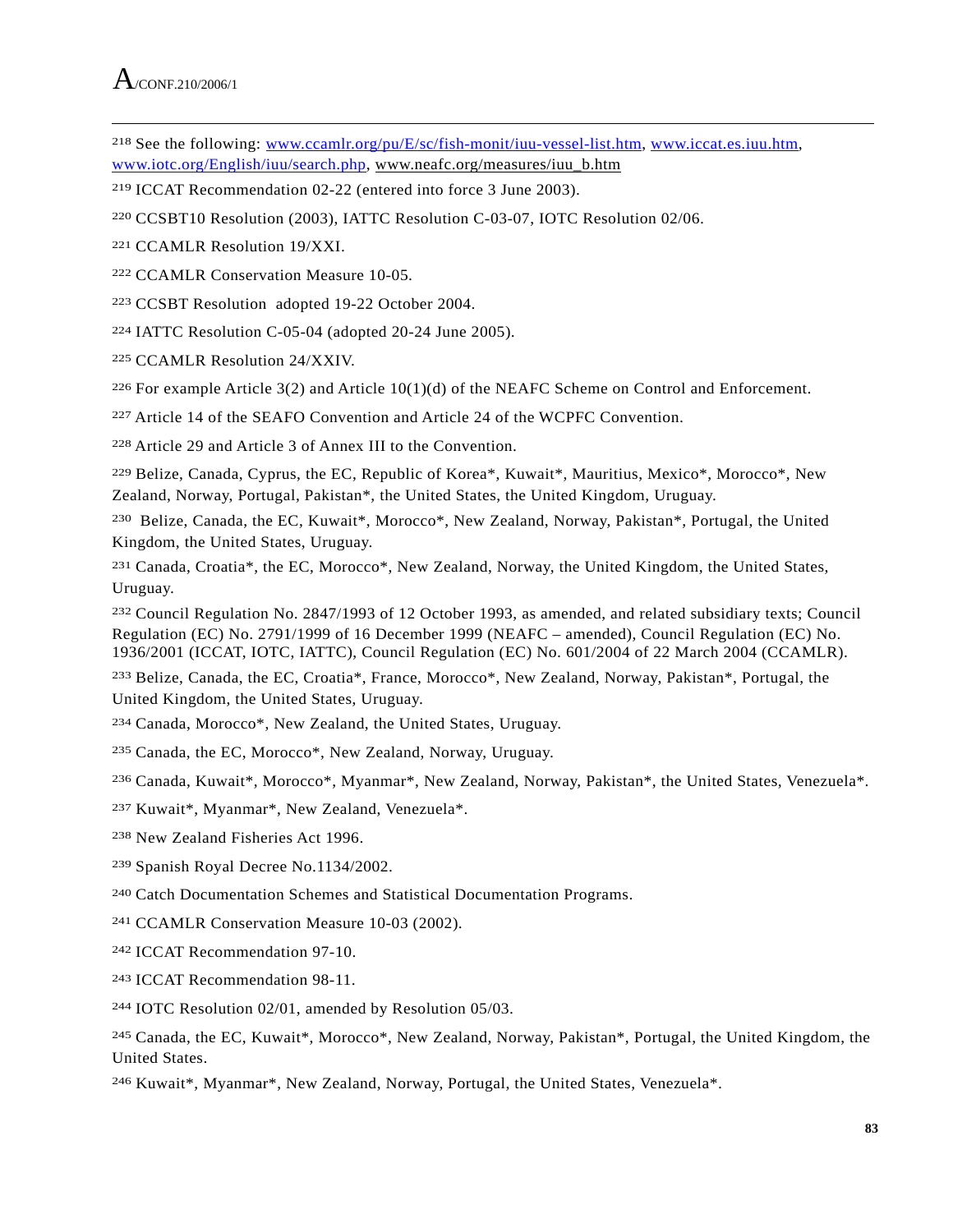247 Kuwait\*, Morocco\*, Myanmar\*, New Zealand, Pakistan, the United States, Venezuela\*.

248 Norwegian Regulation of 6 August 1993, amended 29 June 1999.

249 Articles XI-XIV of the CCAMLR System of Inspection, Articles 33-36 of the NAFO Conservation and Enforcement Measures and Articles 21-24 of the NEAFC Scheme on Control and Enforcement.

250 Canada, the EC, Kuwait\*, Myanmar\*, New Zealand, Norway, Pakistan\*, Philippines\*, Portugal, the United States.

251 Canada, the EC, France, Myanmar\*, New Zealand, Norway, Pakistan\* Portugal, the United States.

252 Cambodia\*, Canada, Kuwait\*, Morocco\*, New Zealand, the United States.

253 Canada, Kuwait\*, Morocco\*, Myanmar\*, New Zealand, Philippines\*, Saudi Arabia\*, the United States.

254 The EC, New Zealand, the United Kingdom, the United States.

255 Kuwait\*, Morocco\*, Myanmar\*, New Zealand, Pakistan\*, Saudi Arabia\*, the United States.

256 Cambodia\*, Morocco\*, Myanmar\*, New Zealand, Pakistan\*, the United States.

257 Morocco\*, Myanmar\*, New Zealand, Pakistan\*, the United States, Venezuela\*.

258 Council Regulation 2371/2002,art.23.2, Council Regulation 3317/94, art.1.2, Council Regulation 3690/93, art.1.2, Council Regulation 1447/99.

259 Lacey Act amendments of 1981.

260 Report from the first Informal Meeting of the State Parties, July 2002.

261 UN General Assembly Resolution 58/14 of November 2003.

262 European Community, New Zealand, Norway, Portugal.

263 The EC, Mexico\*, New Zealand, Norway, the United States.

264 South West Indian Ocean Fisheries Commission (SWIOFC), and the preparatory conferences of WCPFC.

265 The SPC and FFA.

 $\overline{a}$ 

266 The Programme also carries out field work through surveys with the research vessel "Dr. Fritjof Nansen" and produces basic information on resource abundance and distribution to satisfy immediate management needs.

267 In particular, Mozambique\*.

268 CCAMLR Resolution 24/XXIV.

269 IOTC Resolutions 99/01, 03/01, 05/01, 05/05, 05/08, 05/09.

270 SEAFO Convention, Article 21 and WCPFC Convention, Article 30 respectively.

271 Antigua Convention, Article XXXIII.

272 The Agreement, Article 3.

<sup>273</sup> The Agreement, Article  $7(1)$  and (2).

274 *Ibid*., Article 7(2) .

275 General Assembly, Official Records: Forty- fourth session, Suppl. No.49 (A/44/49),United Nations, New York, 1990, p. 147.

276 The Convention, Parts V and VII, Section 2.

277 Declarations upon ratification of the Convention by Argentina\* and Chile\*, DOALOS *Law of the Sea*